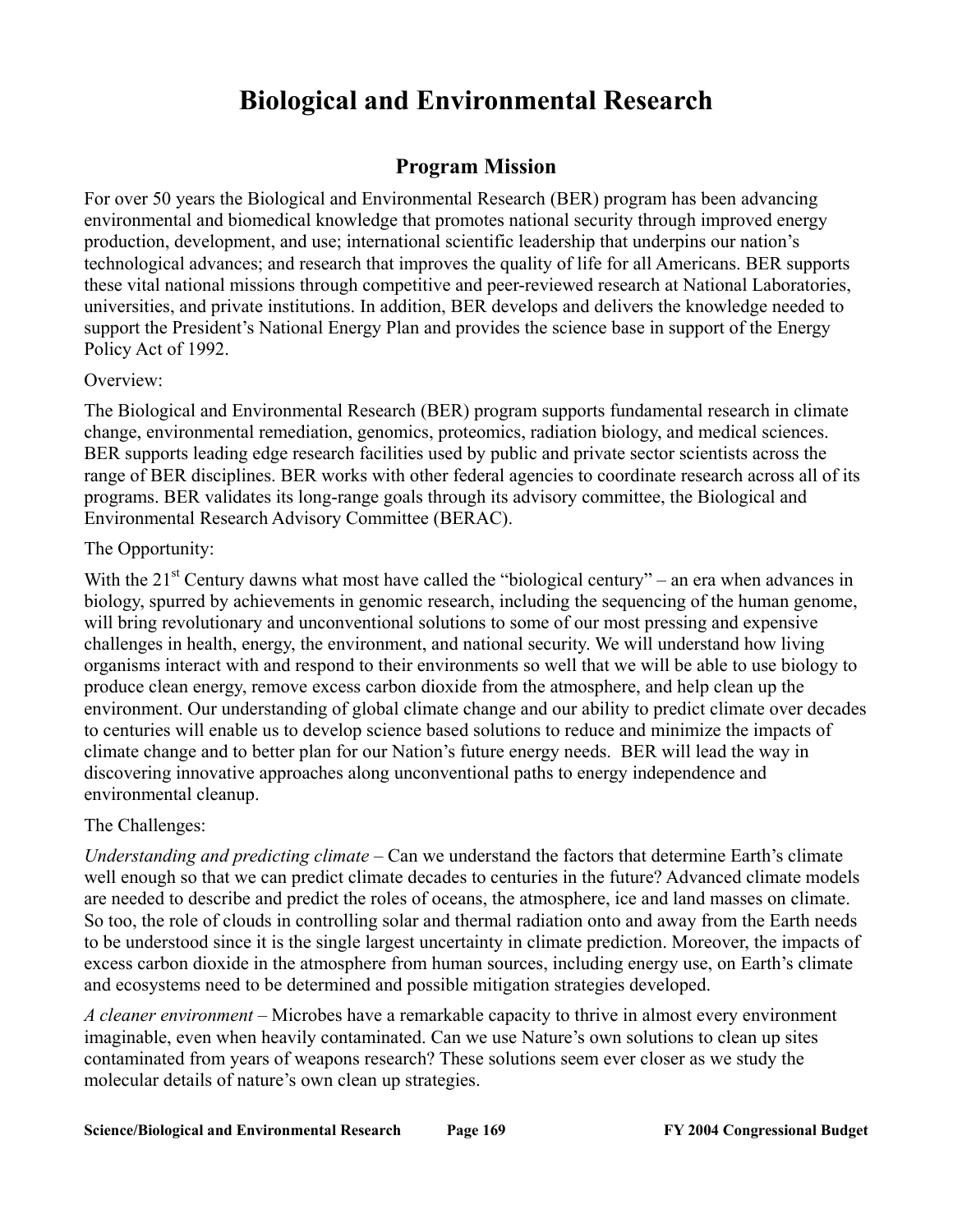*Technology for a healthier Nation* – At the crossroads of the physical and biological sciences is the promise of remarkable technology for tomorrow's medicine. Developments in imaging technology have the potential to revolutionize all of medical imaging with increases in sensitivity, ease of use, and patient comfort. Technological wonders are on the horizon, like an artificial retina that will give vision to the blind.

*A new biology* – Can we understand the workings of biological systems well enough so that we can use Nature's own principles of design to solve energy and environmental challenges? Understanding nature's array of multi protein molecular machines, each with exquisitely precise and efficient functions and controls, will enable us to use and even redesign these molecular machines to address DOE and National needs.

## The Investment Plan:

BER will continue its investments in core technologies and fundamental science needed to address these daunting challenges. We believe that the most important scientific advances in the  $21<sup>st</sup>$  century will occur at the interfaces between scientific disciplines such as biology, physics, chemistry, engineering, and information science.

Of highest priority will be the development of a new research infrastructure needed to understand fundamental biological principles underlying the function and control of biological systems. A combination of novel, state-of-the-art user facilities coupled with large, well-integrated, interdisciplinary research teams will form the basis of a new approach for studying complex biological systems and for using those systems to solve problems in energy and the environment. Our ability to predict climate on global and regional scales and to develop strategies for the removal of excess carbon dioxide, a contributor to global warming, from the atmosphere will depend on the continued development of novel research tools and a close integration of experimental and computational sciences research. Because of DOE's diverse capabilities across a range of scientific disciplines, from engineering to chemistry to biology to computing, continued investments in advanced medical concepts will continue to provide the medical community with novel devices and technologies to improve our Nation's health.

### The Benefits:

Basic biological and environmental research has broad impacts on our health, our environment, and our energy future. An ability to predict long-range and regional climate enables effective planning for future needs in energy, agriculture and land and water use. Biotechnology solutions are possible for DOE energy, environmental, and national security challenges by understanding complex biological systems and developing computational tools to model and predict their behavior. Understanding the global carbon cycle and the associated role and capabilities of microbes can lead to solutions for reducing carbon dioxide concentrations in the atmosphere. Biological solutions can be developed to help clean up metals and radionuclides contaminating former DOE weapons sites. Both normal and abnormal health from development to cancer to brain function – can be understood using radiotracers and advanced imaging instruments. Understanding the biological effects of low doses of radiation can lead to the development of science-based health risk policy to better protect workers and citizens.

### How We Work:

BER uses a variety of mechanisms for conducting, coordinating, and funding biological and environmental research. BER is responsible for planning and prioritizing all aspects of supported research, for conducting ongoing assessments to ensure a comprehensive and balanced portfolio that addresses DOE and National science needs, and for coordinating its research programs with those of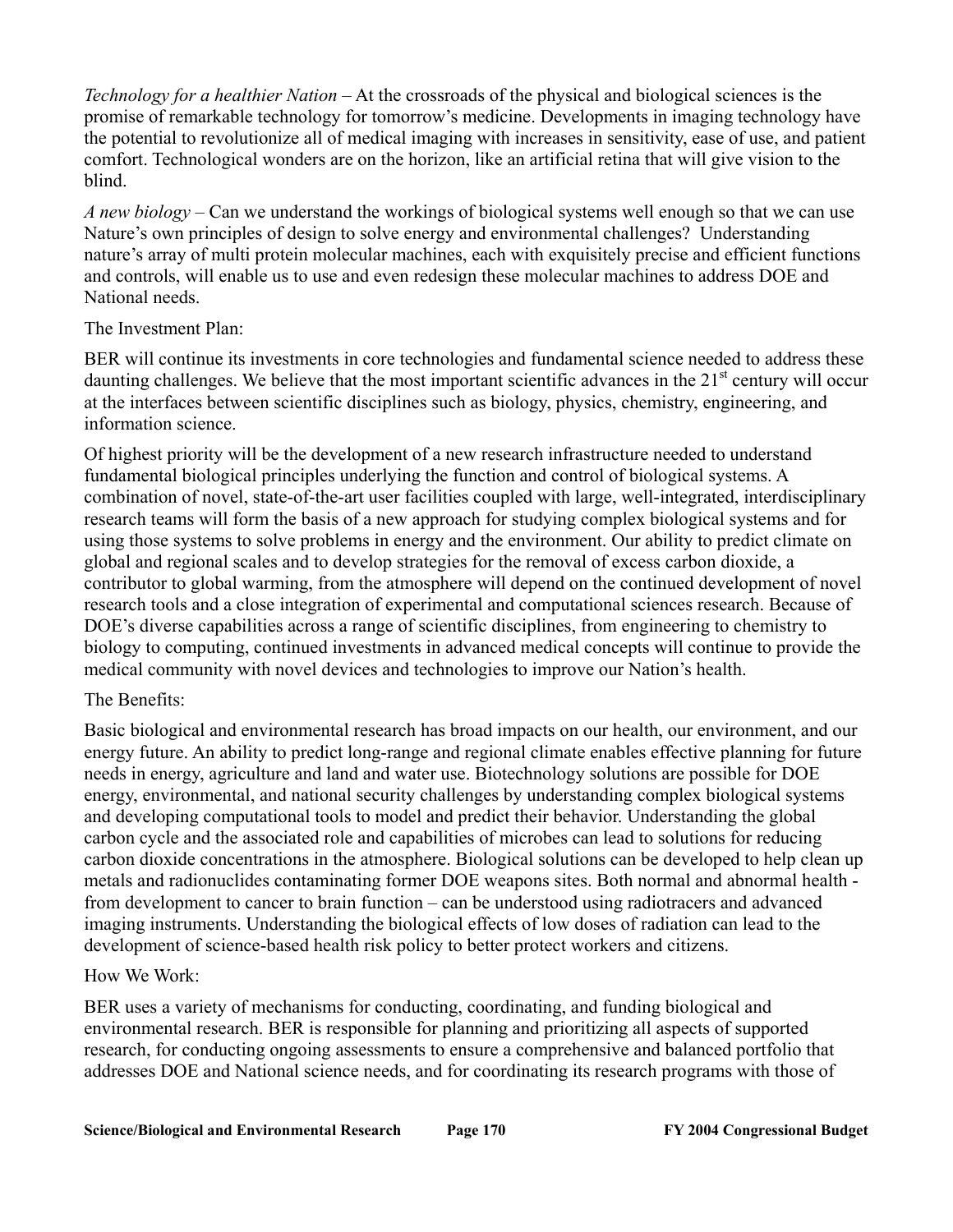other federal agencies. BER regularly seeks advice on its research programs from the scientific community and from its diverse stakeholders. BER supports research at national laboratories, universities, research institutes, and in private companies and maintains a strong research infrastructure across the biological and environmental sciences most relevant to the BER program.

Advisory and Consultative Activities:

To ensure that resources are allocated to the most scientifically relevant and promising research, BER actively seeks external input using a variety of advisory bodies. BER regularly compares its programs to the scientific priorities recommended by the BERAC and by the standing committees created by the Office of Science and Technology Policy. BER staff and BERAC both interact with and receive feedback from other programs and advisory committees across the Department including, Advanced Scientific Computing Research, Basic Energy Sciences, Environmental Management, Energy Efficiency and Renewable Energy, Nuclear Energy, Fossil Energy, and the National Nuclear Security Administration. BER program coordination across federal agencies also benefits from international and interagency working groups such as those of the International Human Genome Project, the U.S. Global Change Research Program, and the National Institutes of Health Bioengineering Consortium. Finally, BER consults regularly with groups like JASON and The Washington Advisory Group (WAG), involving physicists, mathematicians, engineers, etc., to receive feedback on BER program elements such as the Atmospheric Radiation Measurement (ARM) program, climate change prediction activities, the William R. Wiley Environmental Molecular Sciences Laboratory (EMSL), and the Human Genome program.

## Facility Operations Reviews:

BER facility operations are monitored by peer reviews and user feedback. BER facility operations have also been reviewed by BERAC and by an Office of Science and Technology Policy (OSTP) interagency working group evaluating structural biology user facilities. The Office of Science's Construction Management Support Division has reviewed BER's Joint Genome Institute. BER manages these facilities in a manner that meets user requirements as indicated by achieving performance specifications while protecting the safety of workers and the environment. Facilities are operated reliably and according to planned schedules. Facilities are also maintained and improved to remain at the cutting edge of technology and scientific capability.

## Program Reviews:

Effective program review, peer review, and user feedback are critical tools for BER to measure performance of research programs, research projects, and user facilities. The quality and scientific relevance of the BER program and its individual research projects are maintained by rigorous peer reviews conducted by internationally recognized scientific experts. The criteria for determining scientific quality and relevance include scientific merit, appropriateness of the proposed approach, requested level of funding, and research facilities, and qualifications of the principal investigator. BER expects the highest quality research and, when necessary, takes corrective management actions based on results of the reviews. A measure of the quality of the BER research is the sustained achievement in advancing scientific knowledge. This is demonstrated by the publication of research results in the leading refereed scientific journals pertinent to BER-related research fields, by invited participation at national and international scientific conferences and workshops, and by honors received by BERsupported researchers.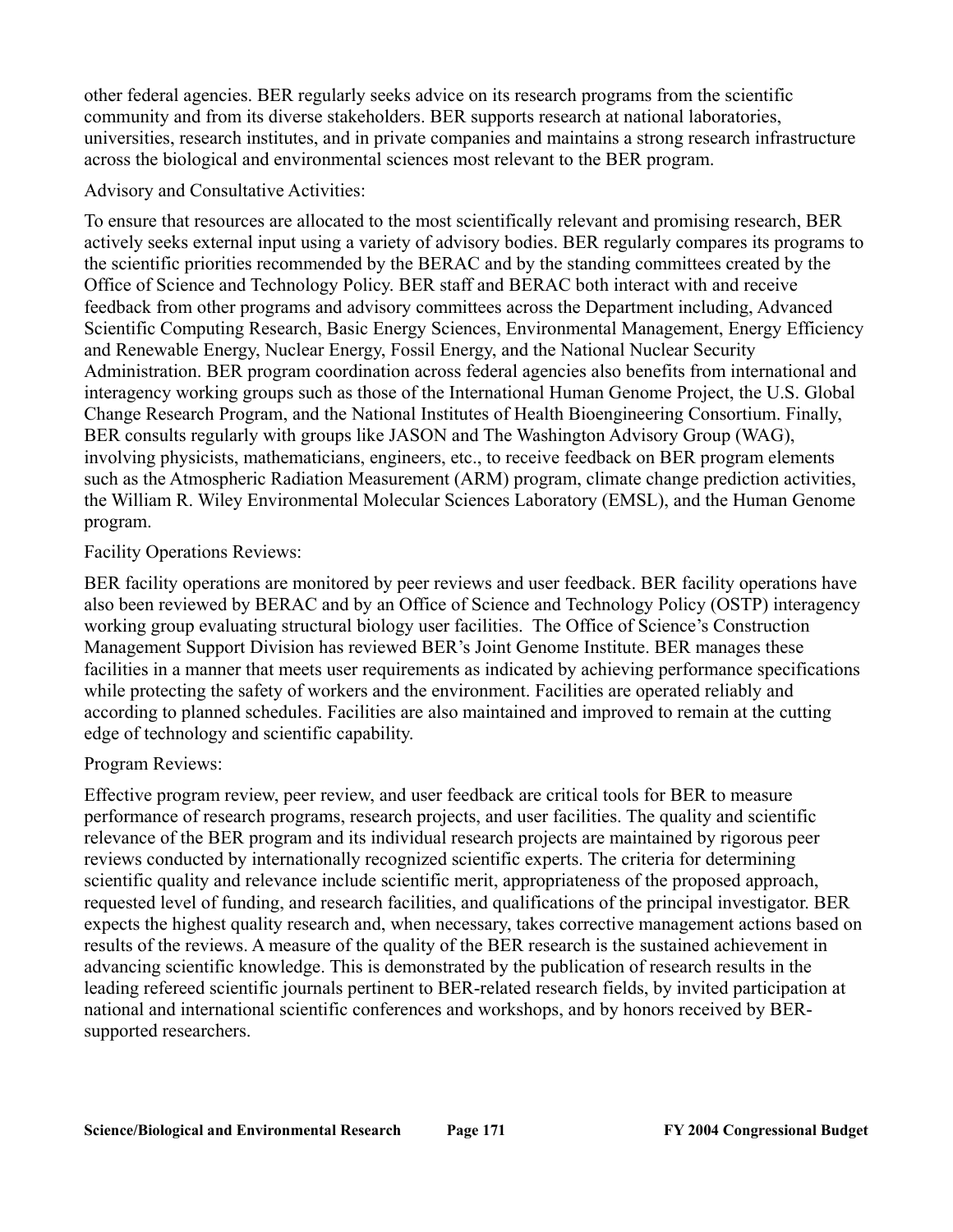At the highest level, regular reviews of individual BER program elements and of the entire BER research program are conducted by BERAC. As noted above, BER also benefits from interagency and international reviews of programs such as the Human Genome Program, the Global Change Research Program, and the structural biology research program, including reviews by Boards and Committees of the National Academy of Sciences.

BER goes one step further in conducting program reviews. Panels of distinguished scientists are regularly charged with evaluating the quality of individual programs and with exploring ways of entraining new ideas and research performers from different scientific fields. This strategy is based on the conviction that the most important scientific advances of the new century will occur at the interfaces between scientific disciplines, such as biology and information science. Groups like JASON and The Washington Advisory Group (WAG), involving physicists, mathematicians, engineers, etc., are among the organizations that study BER program elements, such as the Atmospheric Radiation Measurement (ARM) program, climate change prediction activities, the William R. Wiley Environmental Molecular Sciences Laboratory (EMSL), and the Human Genome program. The BER program is ideally positioned to facilitate and foster interactions between the physical sciences, the computational sciences, and the life sciences and aggressively pursues every opportunity to nurture collaborations at the interfaces between these scientific domains.

## Planning and Priority Setting:

BER prides itself on supporting research and developing new research initiatives that lead the way across many fields of science and that effectively bring together many different disciplines, including biology, chemistry, engineering, computing, and the physical sciences. Peer reviews and user feedback are incorporated as BER anticipates and plans for the future needs of DOE research in the life and environmental sciences. This includes: planning for future directions, opportunities, and initiatives within the BER research portfolio; maintaining the flexibility to quickly move into promising new areas; contributing to the health of the educational pipeline in critical subfields and disciplines; planning for upgrades at existing facilities to expand the research capabilities or operational capacity; ensuring the proper balance between facilities and research; and planning for future facilities necessary to advance the science in areas relevant to BER's mission with strong involvement of the research community.

BER planning and priority setting are also key BERAC activities and part of BER's interagency coordination. Individual BER program elements, e.g., human genome, low dose radiation research, Genomes to Life, bioremediation research, and global climate change develop long-range program plans through coordinated efforts with BERAC and with other federal agencies.

### How We Spend Our Budget:

The BER budget has three major components: basic research at universities (31%); basic research at national laboratories (53%); and user facility support (6%). Research at national laboratories also includes support for high throughput DNA sequencing at the Joint Genome Institute, Atmospheric Radiation Measurement Infrastructure, Unmanned Aerial Vehicles, and other elements that represent a research infrastructure for the scientific community, and primarily university scientists. BER's user facilities include the infrastructure at synchrotron and neutron sources for structural biology and operation and equipment for the Environmental Molecular Sciences Laboratory.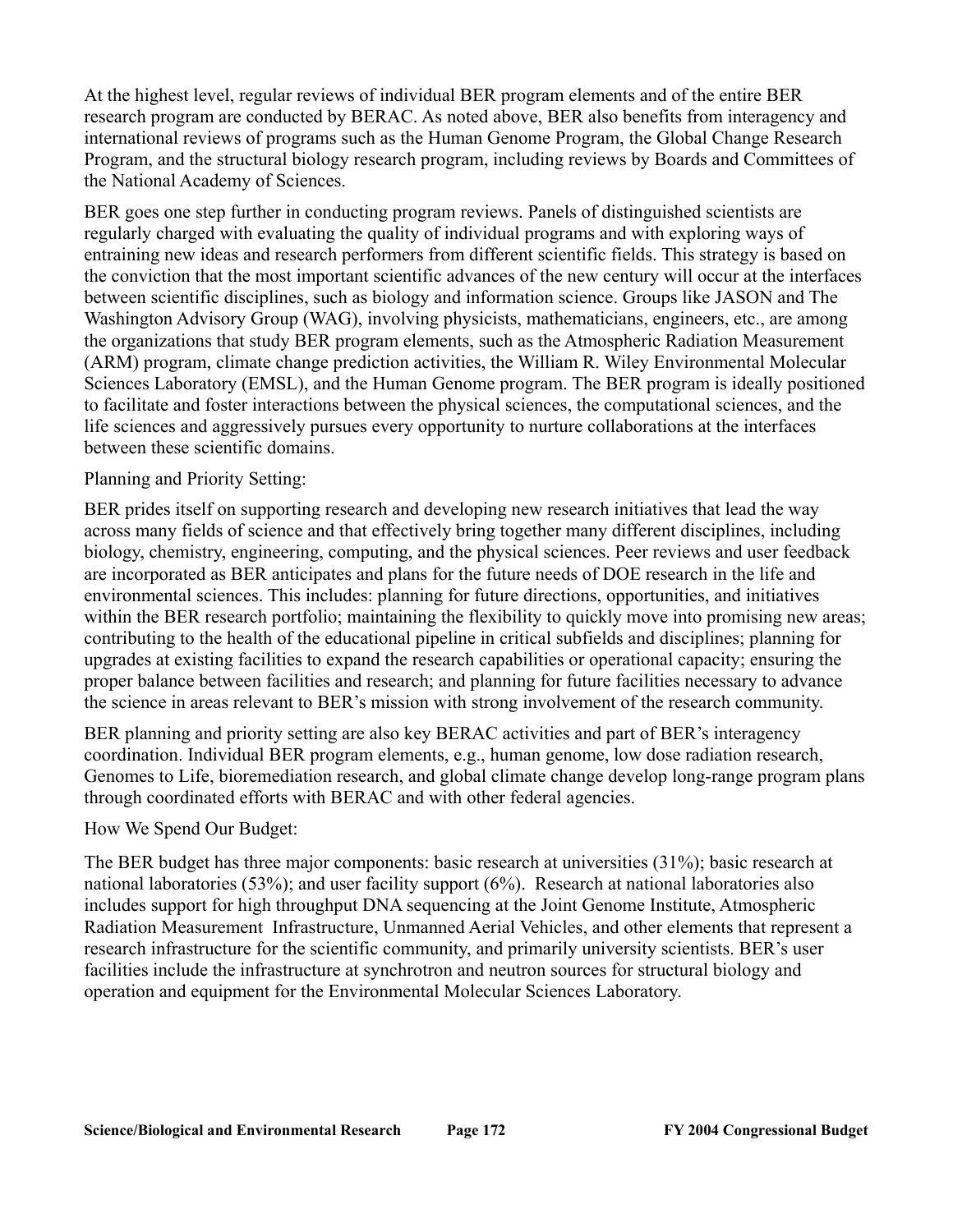

## **BIOLOGICAL AND ENVIRONMENTAL RESEARCH FY 2004**

Research:

In FY 2004, the BER program will support fundamental research in climate change, environmental remediation, genomics, proteomics, radiation biology, and medical sciences at 223 public and private research institutions in 43 states and at 16 DOE laboratories in 10 states. This research will be conducted in 1020 different research projects by over 2275 researchers and students. In addition to the principal investigator for each research project funded by BER, individual projects typically have between 1 and 20 additional PhD-level scientists who are funded collaborators. Information on scientific collaborators is not routinely tracked.

• *University Research:* University researchers play a critical role in the BER program, conducting fundamental research and developing the next generation of scientists for the nation's biological and environmental research efforts. BER will continue its commitment to and dependence on scientists at the Nation's universities. In general, BER-supported research at universities and research institutions are single investigator projects. Approximately half of BER basic research funding supports university-based activities directly and indirectly. University scientists are the major scientific users at BER facilities and other enabling research infrastructure such as the ARM program.

All research projects supported by the BER program undergo regular peer review and evaluation based on the procedures set down in 10 CFR Part 605 for the extramural grant program (http://www.sc.doe.gov/production/grants/merit.html). Peer review of BER projects is performed to provide an independent assessment of the scientific and/or technical merit of the research by peers having knowledge and expertise equal to that of the researchers whose work they review.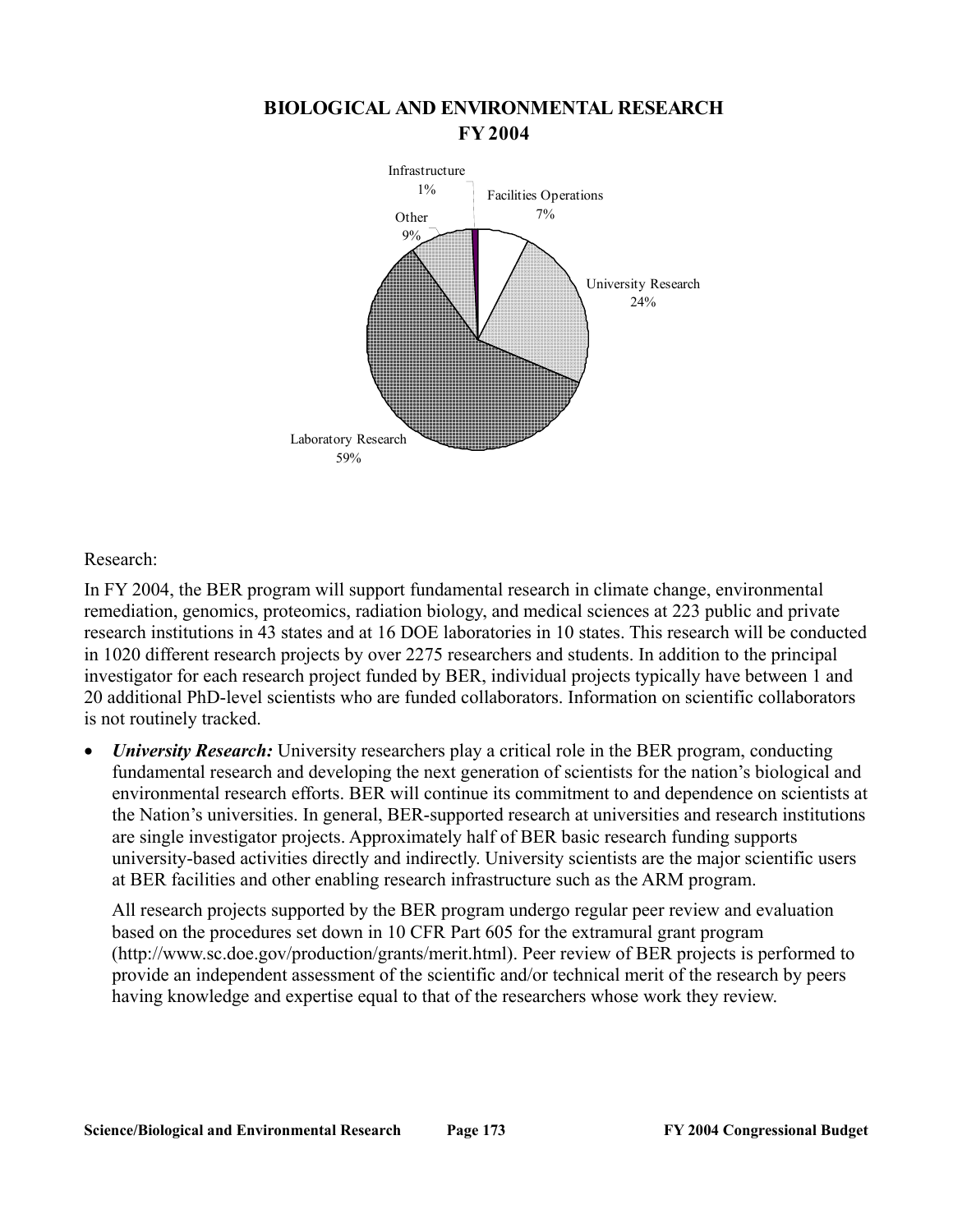• *National Laboratory Research:* Research projects at national laboratories are more often multiinvestigator team projects that take advantage of unique resources, capabilities, or facilities found at the national laboratories. Researchers at the national laboratories collaborate extensively with academic researchers supported by BER as well as with academic users of the BER facilities and research infrastructure including the Environmental Molecular Sciences Laboratory, Atmospheric Radiation Measurement, Free Air Carbon Dioxide Enhancement, and AmeriFlux sites, Natural and Accelerated Bioremediation Research Field Research Center, the Joint Genome Institute, and the structural biology user facilities at the synchrotron and neutron sources.

All research projects supported by the BER program undergo regular peer review and evaluation. BER research at the DOE Laboratories and scientific user facilities undergoes peer review and evaluation in a similar procedure to that used for university-based research

## **Program Strategic Performance Goals**

Progress toward accomplishing BER's strategic goals will be measured by Program Strategic Performance Goals, Indicators and Annual Targets, as follows:

**SC3-1:** Identify and characterize the multiprotein molecular machines that carry out the biological functions of cells and determine the biochemical capabilities of complex microbial communities, information needed to develop biotechnology solutions for clean energy, carbon sequestration, and environmental cleanup.

### **Performance Indicator**

Number of complex microbial communities and multiprotein molecular machines that can be characterized per year.

| FY 2002 Results                                                                                                   | FY 2003 Targets                                                                        | FY 2004 Targets                                                                                                                                             |
|-------------------------------------------------------------------------------------------------------------------|----------------------------------------------------------------------------------------|-------------------------------------------------------------------------------------------------------------------------------------------------------------|
| Determined DNA sequence from 41<br>microbes important for energy and<br>environmental cleanup. [Exceeded<br>Goal] | Develop methods for sequencing DNA<br>from complex microbial communities.<br>$(SC3-1)$ | Determine biochemical capabilities<br>of a complex microbial community<br>needed to develop biological<br>solutions for environmental cleanup.<br>$(SC3-1)$ |

## **Annual Performance Results and Targets**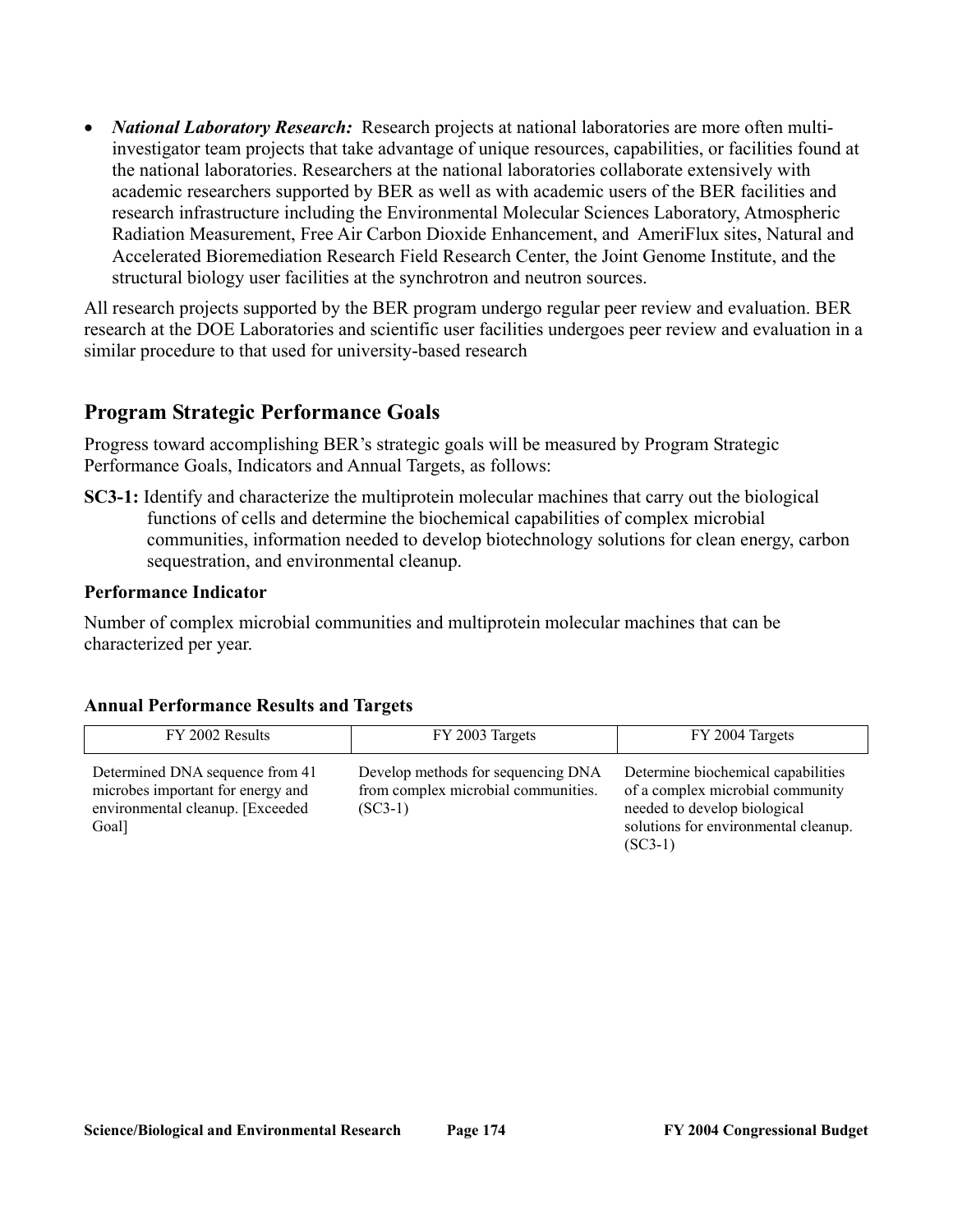## **SC3-2:** Determine the response of the Earth system to different levels of greenhouse gases in the atmosphere.

### **Performance Indicator**

Climate model resolution.

### **Annual Performance Results and Targets**

| FY 2002 Results                                                                                                                                                                                                                                                                                                                                                                                                | FY 2003 Targets                                                                                                                                                                                                                                                                            | FY 2004 Targets                                                                                                                                                                                                                                                                                                                           |
|----------------------------------------------------------------------------------------------------------------------------------------------------------------------------------------------------------------------------------------------------------------------------------------------------------------------------------------------------------------------------------------------------------------|--------------------------------------------------------------------------------------------------------------------------------------------------------------------------------------------------------------------------------------------------------------------------------------------|-------------------------------------------------------------------------------------------------------------------------------------------------------------------------------------------------------------------------------------------------------------------------------------------------------------------------------------------|
| Develop and test a fully coupled<br>atmosphere-ocean-land-sea ice climate<br>model that has twice the spatial<br>resolution of coupled models available<br>in 2000 as part of Climate Modeling<br>and Prediction research. Support multi-<br>disciplinary teams of scientists at<br>multiple institutions using DOE<br>supercomputers to perform model<br>simulations, diagnostics, and testing.<br>[Goal Met] | Improve precision of climate models -<br>deliver a cloud submodel to reduce<br>uncertainty in the atmospheric energy<br>budget by 10 % and increase resolution<br>of atmospheric/ocean submodels to 150<br>km $\&$ sea ice submodel to 75 km for a<br>fully coupled climate model. (SC3-2) | Implement a climate model with new<br>cloud model components developed<br>using Atmospheric Radiation<br>Measurement (ARM) data, which<br>will be used to predict regional and<br>global climate change. (SC3-1)                                                                                                                          |
| Completed analysis of physical factors<br>that govern $CO2$ and water vapor flux<br>dynamics at AmeriFlux sites. Study<br>identified improvements for low flux<br>measurement, which continues to be<br>under-estimated and may introduce bias<br>of as much as $\pm$ 20% in estimates of net<br>ecosystem exchange (NEE) of $CO2$ for<br>example. [Goal Met]                                                  | Document a range of net annual carbon<br>gain in deciduous forest sites in eastern<br>North America of 2 to 4 metric tons of<br>carbon per hectare. (SC3-2)                                                                                                                                | Deliver quantitative estimates of net<br>annual carbon exchange between the<br>atmosphere and terrestrial<br>ecosystems at five AmeriFlux sites in<br>North America. (AmeriFlux is a<br>network of research sites that<br>measure exchange of $CO2$ , energy,<br>and water between the atmosphere<br>and terrestrial ecosystems.) (SC3-2) |
|                                                                                                                                                                                                                                                                                                                                                                                                                |                                                                                                                                                                                                                                                                                            | Establish a model terrestrial<br>ecosystem containing simplified but<br>hierarchical communities (higher<br>plants, consumers of plant<br>production, and soil microorganisms)<br>and begin characterization of the<br>proteome of the major species.<br>$(SC3-2)$                                                                        |

**SC3-3:** Develop and demonstrate novel solutions to DOE's most challenging problems, including: 1) in situ treatment of contaminant plumes such as bioremediation and environmental reactive barriers; 2) new treatment options for complex wastes; 3) novel disposal options for complex wastes (e.g. alternative to borosilicate glass) and cost-effective contaminant plume characterization and monitoring techniques for long-term stewardship of sites; 4) improved predictive capabilities for contaminant fate and transport; and 5) basis for accurate assessment of risk factors.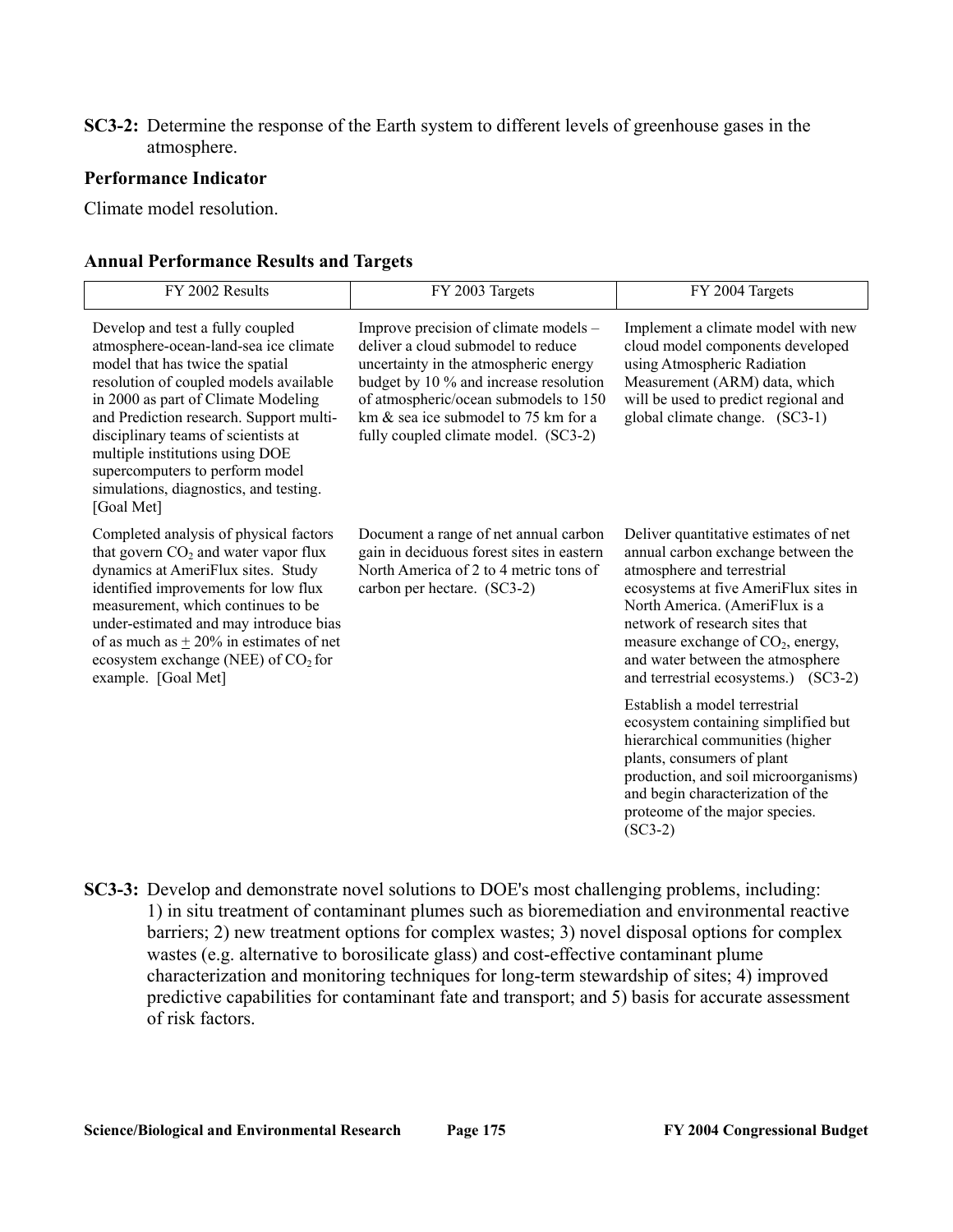## **Performance Indicator**

Advanced environmental cleanup approaches delivered.

### **Annual Performance Results and Targets**

| FY 2002 Results                                                                                                                                | FY 2003 Targets                                                                                                                                                | FY 2004 Targets                                                                                                                                                                                                                                   |
|------------------------------------------------------------------------------------------------------------------------------------------------|----------------------------------------------------------------------------------------------------------------------------------------------------------------|---------------------------------------------------------------------------------------------------------------------------------------------------------------------------------------------------------------------------------------------------|
| Radiation resistant superbug, D.<br>radiodurans changes mobile uranium<br>and technetium in ground water into an<br>immobile state. [Goal Met] | Identify naturally occurring microbial<br>populations responsible for<br>transformation of metals and<br>radionuclides at DOE contaminated<br>sites. $(SC3-3)$ | Quantify rates of immobilization of<br>metals and radionuclides by natural<br>populations of microorganisms at<br>DOE contaminated sites and identify<br>environmental factors regulating<br>their community structure and<br>function. $(SC3-3)$ |
| Developed a portable immunoassay<br>that determines the quantity and species<br>of uranium. [Goal Met]                                         | Field test novel, long-term monitoring<br>systems for DOE contaminated sites<br>that are less invasive and require<br>minimal human resources. (SC3-3)         | Use experimental results from<br>Hanford subsurface contaminant<br>flow and transport studies to verify<br>model improvement. (SC3-3)                                                                                                             |

**SC3-4:** Develop innovative radiopharmaceuticals for diagnosis and treatment of human disease and develop novel imaging instrumentation and technologies to precisely visualize and measure biological functions, including gene expression, and more accurately detect human disease.

## **Performance Indicator**

Number of novel imaging devices delivered.

## **Annual Performance Results and Targets**

| FY 2002 Results                                                                                                                               | FY 2003 Targets                                                                                                                                                                                        | FY 2004 Targets                                                                                                                                                                            |
|-----------------------------------------------------------------------------------------------------------------------------------------------|--------------------------------------------------------------------------------------------------------------------------------------------------------------------------------------------------------|--------------------------------------------------------------------------------------------------------------------------------------------------------------------------------------------|
| Developed novel radiopharmaceutical<br>tracers to image the brain in obesity<br>and addictive disorders. [Goal Met]                           | Establish new infrastructure in<br>radiochemistry to develop novel<br>radiopharmaceuticals needed to image<br>changes in the brains of patients with<br>mental and neurological diseases.<br>$(SC3-4)$ | Develop 2-4 novel radiopharma-<br>ceuticals to be used to image the<br>brains of patients suffering from<br>mental, neurological diseases and<br>cancer. $(SC3-4)$                         |
| Developed PET and technetium<br>radiotracers that will be used to detect<br>expression of specific genes. [Goal]<br>Met <sub>1</sub>          | Develop technology to image gene<br>expression in real time using in vitro<br>systems – precursor of a new medical<br>imaging tool for disease diagnosis and<br>monitoring treatment efficacy. (SC3-4) | Develop technology to detect steady<br>state levels of the products produced<br>by genes in real time and complete<br>first image of the expression of one<br>gene using cells in culture. |
| Development of a low-density<br>microelectronic array (prototype<br>artificial retina) that was inserted into<br>the eye of a dog. [Goal Met] | Design an artificial retina $-$ a<br>microelectronic array to be used for the<br>treatment of blindness. (SC3-4)                                                                                       | Complete fabrication of prototype<br>micro array for use as an artificial<br>retina. (SC3-4)                                                                                               |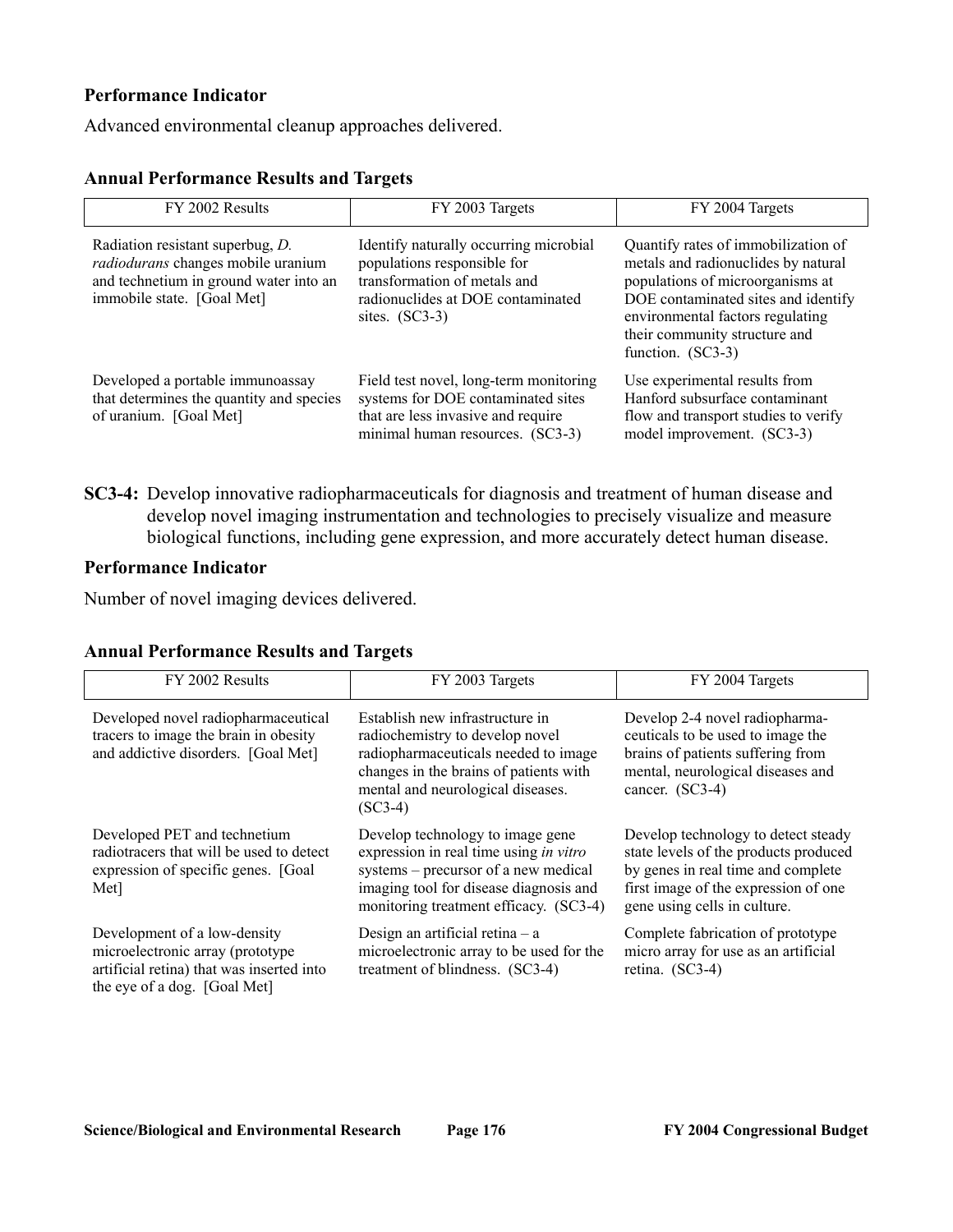| FY 2002 Results                                                                                                                         | FY 2003 Targets                                                                                                                                                                                                                                                              | FY 2004 Targets                                                                                 |
|-----------------------------------------------------------------------------------------------------------------------------------------|------------------------------------------------------------------------------------------------------------------------------------------------------------------------------------------------------------------------------------------------------------------------------|-------------------------------------------------------------------------------------------------|
| Development and modeling of the<br>platform for a small biosensor for rapid<br>diagnosis of specific infectious<br>diseases. [Goal Met] | Design a small biosensor device for<br>rapid diagnosis of specific infectious<br>diseases, using tuberculosis as a model<br>organism. This technology will have<br>broad application including, for<br>example, in vivo monitoring of blood<br>glucose in diabetics. (SC3-4) | Complete fabrication of a compact<br>device for the rapid diagnosis of<br>tuberculosis. (SC3-4) |

**SC7-3:** Manage facilities operations and construction to the highest standards of overall performance using merit evaluation with independent peer review. (BER)

### **Performance Indicator**

Average operational downtime of facilities will not exceed 10% of total time scheduled, and construction and upgrades of facilities will be within 10% of baseline schedule.

| FY 2002 Results                                                                                                                                                                                                           | FY 2003 Targets                                                                                                                                                               | FY 2004 Targets                                                                                                                                                                             |
|---------------------------------------------------------------------------------------------------------------------------------------------------------------------------------------------------------------------------|-------------------------------------------------------------------------------------------------------------------------------------------------------------------------------|---------------------------------------------------------------------------------------------------------------------------------------------------------------------------------------------|
| Construction initiated on Laboratory<br>for Comparative and Functional<br>Genomics at Oak Ridge. [Goal Met]                                                                                                               | Complete construction of Laboratory<br>for Comparative & Functional<br>Genomics at Oak Ridge. (SC7-1)                                                                         | Begin operation of Laboratory for<br>Comparative & Functional Genomics<br>at Oak Ridge. (SC7-1)                                                                                             |
| Doubled capacity of the Production<br>Genomics Facility (PGF) to sequencing<br>8 billion base pairs of DNA.<br>[Exceeded Goal]                                                                                            | Increase capacity of Production<br>Genomics Facility (PGF) to sequence<br>17 billion base pairs of DNA per year,<br>an increase of approximately 50% from<br>FY 2002. (SC7-1) | Begin operation of Production<br>Genomics Facility as a user facility.<br>$(SC7-1)$                                                                                                         |
| <b>Environmental Molecular Sciences</b><br>Laboratory developed a new type of<br>mass spectrometer that is 1000 times<br>more sensitive than existing systems<br>for identifying the proteome of<br>organisms. [Goal Met] | <b>Environmental Molecular Sciences</b><br>Laboratory 's (EMSL) new high<br>performance computer is fully<br>operational. (SC7-1)                                             | The Environmental Molecular<br>Sciences Laboratory's 900 MHz<br>Nuclear Magnetic Resonance (NMR)<br>instrument will be fully operational<br>and have an established user base.<br>$(SC7-1)$ |
|                                                                                                                                                                                                                           |                                                                                                                                                                               | Average operational downtime of<br>BER facilities will not exceed 10%<br>of total time scheduled. (SC7-1)                                                                                   |

## **Annual Performance Results and Targets**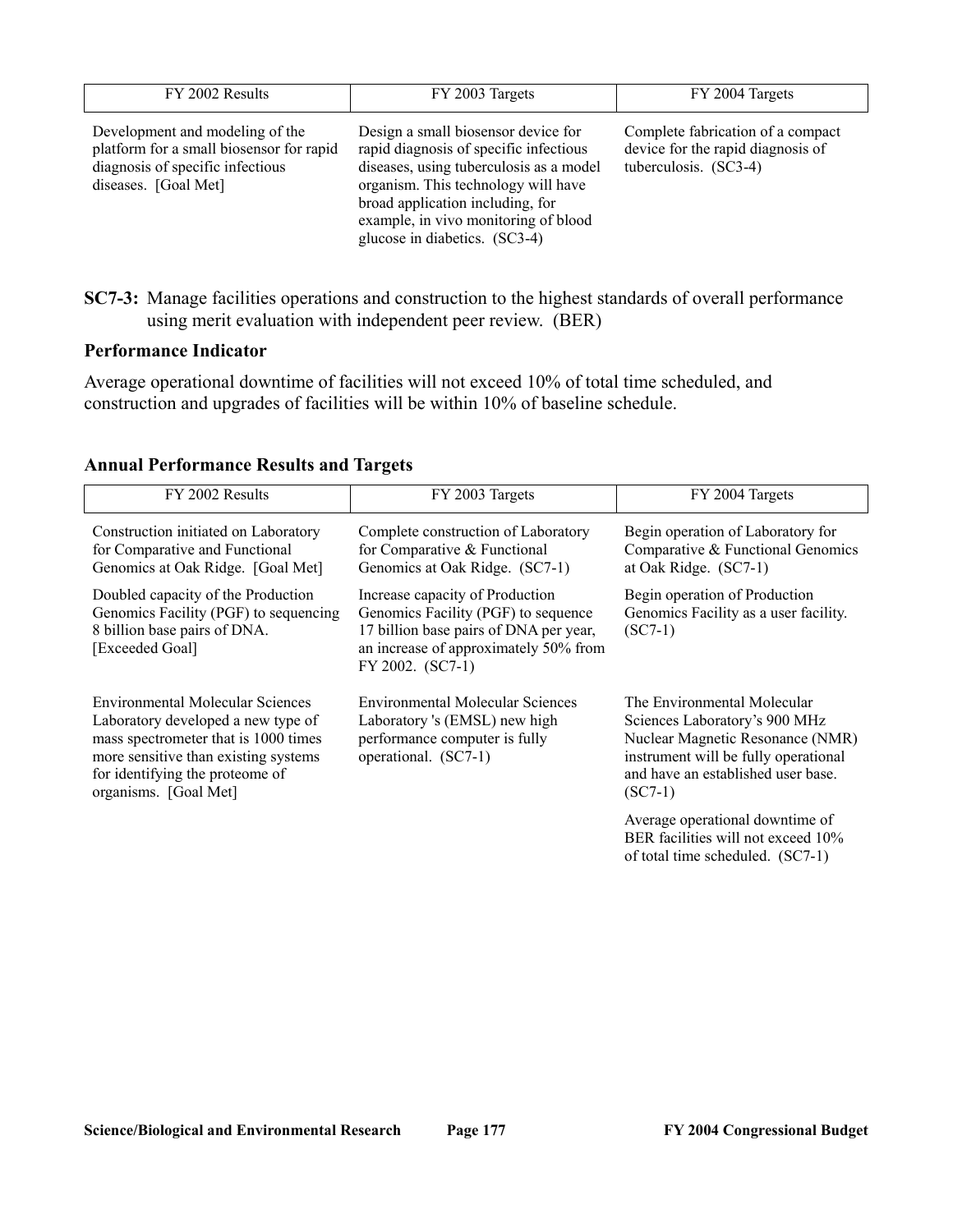# **Program Assessment Rating Tool (PART) Assessment**

The Office of Management and Budget's (OMB) PART assessment of the BER program rated the program highly for having "a well defined mission, merit-based reviews for awarding contracts and grants, and highly-regarded large project management practices." BER was rated lower for planning and results because of BER's "current lack of adequate long-term and annual performance measures" though it was acknowledged that "the program has made significant strides toward developing such measures despite the problems inherent in measuring and predicting scientific progress."

The BER program was found to be focused, well managed, and to have played a leading role in the genomics revolution. BER's coordination of research with other federal research agencies was acknowledged. The regular review of the BER program by panels of outside experts was also acknowledged. At OMB's suggestion, BER is examining its use of these outside expert panels and will identify by the end of FY 2003 ways to improve the efficiency of these reviews.

To address OMB's concern for BER's "current lack of adequate long-term and annual performance measures," BER is working with SC, the Chief Financial Officer, and OMB to reform its performance measures and goals to more accurately predict future scientific progress in a scientifically justifiable and meaningful manner.

## BER LEADERSHIP AND UNIQUE ROLES

The BER program has a broad range of unique roles for the Department and the national and international scientific communities including:

- Manage research on microbes for energy and the environment and work with the Advanced Scientific Computing Research program to develop the computational methods and capabilities needed to advance understanding of complex biological systems, predict their behavior, and use that information to address DOE needs.
- Provide the facilities, instrumentation, and technology needed to (1) characterize the multiprotein complexes that result in microbial products and processes of use to DOE, and (2) determine the functional repertoire of complex microbial communities that can be used to address DOE needs.
- Develop cutting edge technologies, facilities, and resources, including animal models, for the Human Genome Project.
- Provide world leadership in low dose radiation research.
- Provide world-class structural biology user facilities and unique computational and experimental structural biology research emphasizing protein complexes involved in recognition and repair of DNA damage and remediation of metals and radionuclides.
- Provide world leadership in ground-based measurement of clouds and atmospheric properties to resolve key uncertainties in climate change, through the Atmospheric Radiation Measurement (ARM) program.
- Develop advanced predictive capabilities using coupled climate models on massively parallel computers for decade-to-century long simulations of climate change.
- Support fundamental research on carbon sequestration to develop technologies that enhance the uptake of carbon in terrestrial and ocean ecosystems.
- Provide world-class scientific user facilities for environmental and climate change research.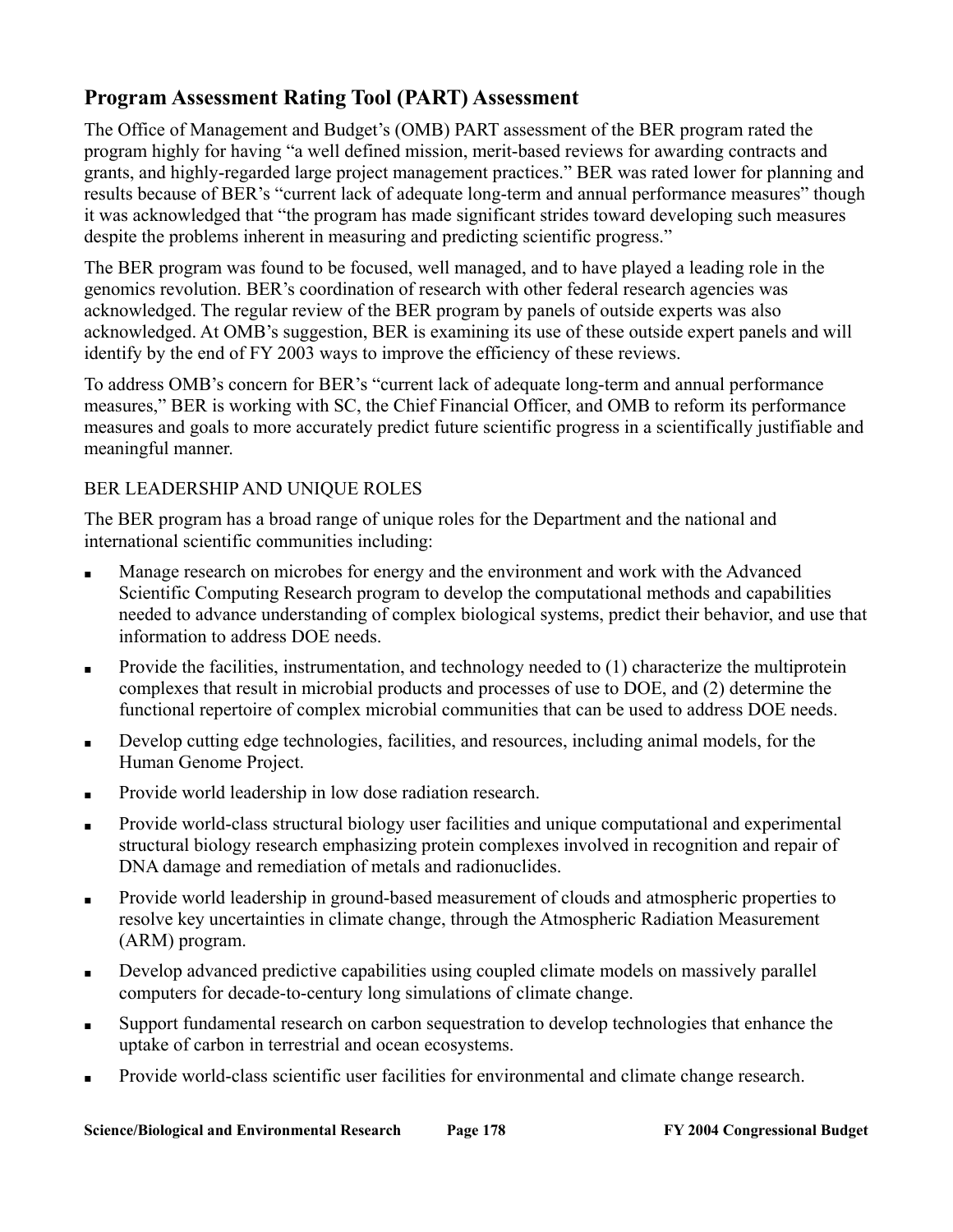- Provide world leadership in radiopharmaceutical development for wide use in the medical and research communities.
- Maintain world leadership in instrumentation development for medical and biological imaging.
- Enable interdisciplinary teams of scientists to use the unique resources in physics, chemistry, material sciences, and biology at the National Laboratories to develop novel medical applications.
- Manage the Environmental Management Science Program (EMSP) in consultation with the Office of Environmental Management (EM) to identify and select the appropriate fundamental research activities.
- Ensure that the rights and welfare of human research subjects at the Department are protected while advances in biomedical, environmental, nuclear, and other research lead to discoveries that benefit humanity.

# **Significant Program Shifts**

For FY 2004, BER will focus on:

- $\blacksquare$ Research to create the new generation of sophisticated high-throughput technologies that are required for translating the new biology, making them widely and readily available, and using them effectively to serve the community of national laboratories, academic, and industrial researchers. Research needed to develop these technologies is currently being funded as part of the Genomes to Life program. This research will be a key component of the design and development of future facilities needed in the Genomes to Life program for conducting Systems Biology research.
- With the completion of the high quality DNA sequence of human chromosomes 5, 16, and 19, DNA sequencing capabilities at the JGI will emphasize the DNA sequencing needs of the broader research community. Sixty percent of the JGI's sequencing capacity of 1 billion base pairs per month will be available to all scientists as a user service as determined by scientific peer review of nominations for DNA sequencing targets. The remaining sequencing capacity will continue to address DOE research on microbes for energy and the environment.
- In FY 2004, BER will continue to contribute to the Administration's Climate Change Research Initiative (CCRI) to deliver information useful to policy makers. The BER contribution to the CCRI will primarily be through focused research on the carbon cycle to help resolve the North American carbon sink question –What fraction of the excess carbon dioxide emissions are taken up by the U.S. terrestrial ecosystem? BER will also contribute to the CCRI in other areas, including climate change modeling, atmospheric composition, and regional impacts of climate change.
- In FY 2004, BER will initiate new ecological research to understand how the scales of response of complex ecosystems to the environment, including their underlying causal mechanisms and pathways, are linked, ranging from the proteomes of individual species to the whole ecosystem. The focus initially will be on understanding the linkages of scales in model terrestrial ecosystems containing simplified but hierarchical communities (higher plants, consumers of plant production, and soil microorganisms). A key environmental factor such as temperature that is known to affect ecosystem functioning (e.g., carbon and nutrient cycling) will be experimentally manipulated and proteomic responses of individual species and the whole ecosystem will be measured. Advanced biologically based computational algorithms and ecosystem models will be developed to establish whether and how proteomic changes (in either single species or whole systems) explain the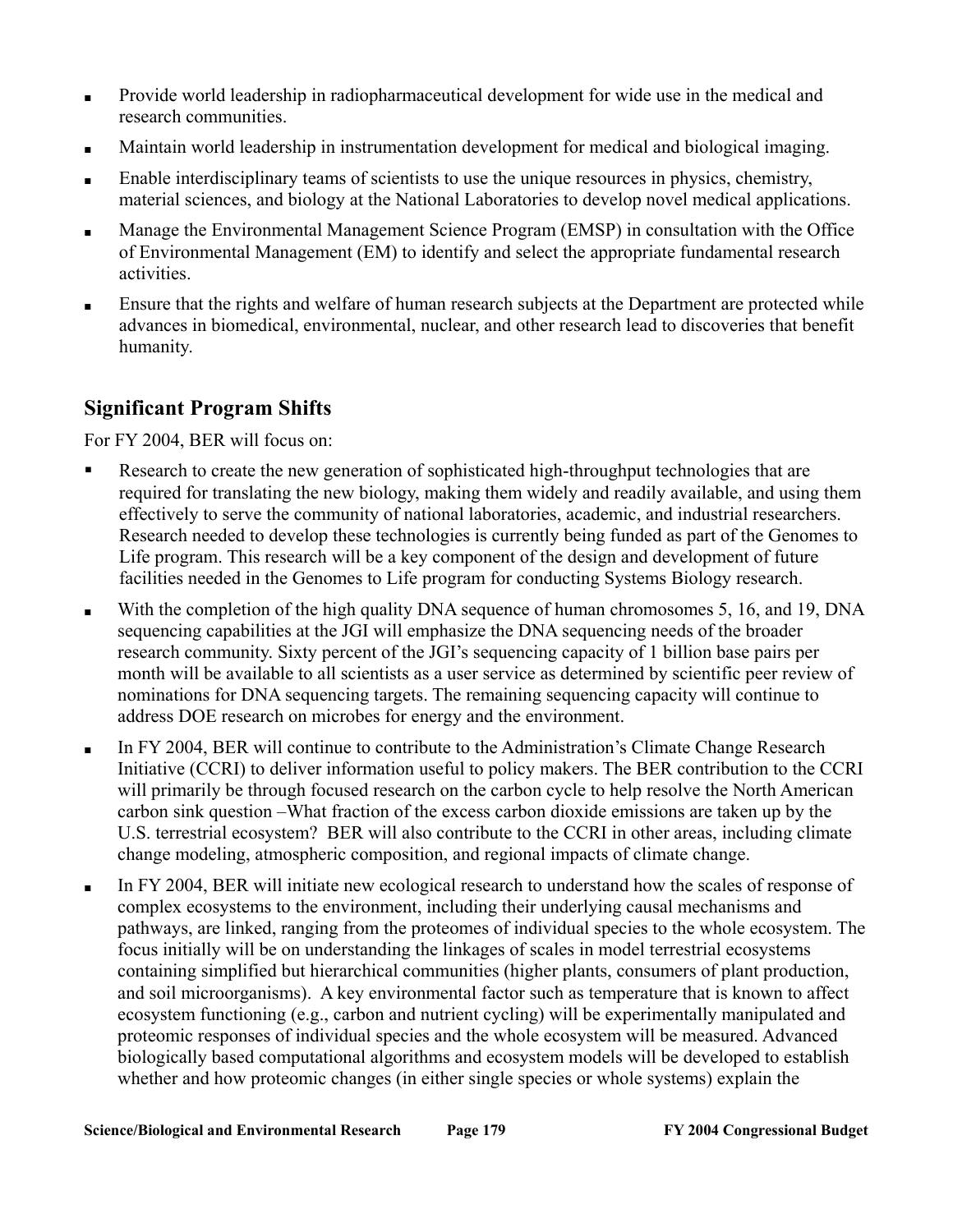responses and behavior of complex ecosystems. Tools and principles developed from this research will have broad generality and eventual application to problems in carbon sequestration, ecological risk assessment, environmental restoration and cleanup, and early detection of ecological responses to climate change and other environmental perturbations caused by energy production and use.

- Bioremediation research will continue its focus on the biotransformation of radionuclides and metals at contaminated DOE sites, the community of microbes that affect the transformations in subsurface environments at the sites, and the development of strategies for using bioremediation to clean up or stabilize these contaminants at DOE sites.
- In FY 2003 the Environmental Management Science Program and the Savannah River Ecology Laboratory were transferred from the Office of Environmental Management (EM) to the Office of Science. BER manages these research activities according to Office of Science principles, with extensive input from EM.
- In FY 2003, \$20,000,000 was proposed for transfer to the Department of Homeland Security to determine the DNA sequences of potential biothreat agents, to develop technologies to determine and compare the function of the genes coded for by these DNA sequences, and to develop computational tools and databases for the DNA sequencing and annotation of potential biothreat agents. These activities will be budgeted by the Department of Homeland Security in FY 2004.

# **Genomes to Life Research**

The FY 2004 budget includes funds for the continued expansion of the Genomes to Life program—a program at the forefront of the biological revolution—a systems approach to biology at the interface of the biological, physical, and computational sciences to address DOE's energy, environment, and national security mission needs. This research will continue to more fully characterize the inventory of multiprotein molecular machines found in selected DOE-relevant microbes and higher organisms and to determine the diverse biochemical capabilities, especially as they relate to potential biological solutions to DOE needs, found in populations of microbes isolated from DOE-relevant sites. In FY 2004, new capabilities will be developed for high throughput protein production and diverse imaging capabilities needed to characterize multiprotein complexes and gene regulatory networks and capabilities in high throughput proteomics will be enhanced well beyond current potential. Also in FY 2004, research and development that underpins future facilities needed by the Genomes to Life program will be conducted. Antiterrorism-related activities have been transferred to the Department of Homeland Security.

# **Climate Change Science Program**

In 2003, the Administration launched a new Climate Change Research Initiative (CCRI) that is intended to focus research on areas where substantial progress in understanding and predicting climate change, including its causes and consequences, is likely over the next five years. DOE, in conjunction with its interagency partners, including NSF, NASA, NOAA, USDA, Interior, and EPA, will continue to focus its Climate Change Research in specific areas relevant to the CCRI. These areas include climate modeling, climate processes, carbon cycling, atmospheric composition, and regional impacts. The deliverables from this research will be targeted at information useful to policy makers. In FY 2004, DOE will also continue to contribute research to the CCRI research area for which additional funding was requested by the Administration for DOE in FY 2003, specifically carbon cycle research to resolve the magnitude and location of the North American carbon sink.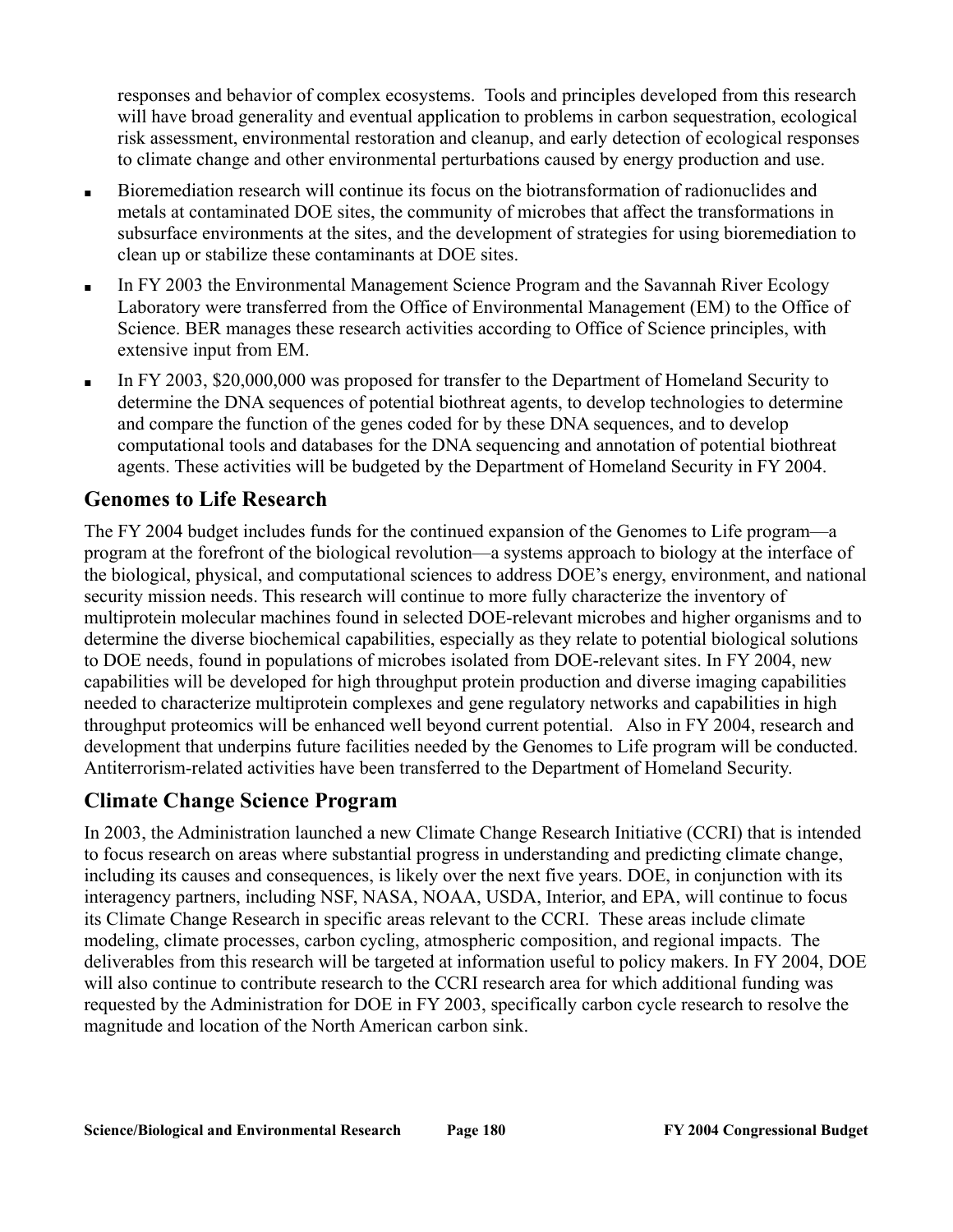# **Scientific Discovery through Advanced Computing (SciDAC)**

The Scientific Discovery through Advanced Computing (SciDAC) activity is a set of coordinated investments across all Office of Science mission areas with the goal of achieving breakthrough scientific advances through computer simulation that were impossible using theoretical or laboratory studies alone. The power of computers and networks is increasing exponentially. By exploiting advances in computing and information technologies as tools for discovery, SciDAC encourages and enables a new model of multi-discipline collaboration among the scientific disciplines together with computer scientists and mathematicians. The product of this collaborative approach is a new generation of scientific simulation codes that can fully exploit terascale computing and networking resources. The program will bring simulation to a parity level with experiment and theory in the scientific research enterprise as demonstrated by major advances in climate prediction, plasma physics, particle physics, astrophysics and computational chemistry.

# **Scientific Facilities Utilization**

The Biological and Environmental Research request includes funds to maintain support of the Department's major scientific user facilities. Facilities include structural biology research beam lines at the synchrotron light sources and neutron sources and the operation of the William R. Wiley Environmental Molecular Sciences Laboratory where research activities underpin long-term environmental remediation and other DOE missions in energy and national security. With this funding, BER will provide for the operation of the facilities, assuring access for scientists in universities, federal laboratories, and industry. BER will also leverage both federally and privately sponsored research to maintain support for and operation of these facilities.

BER will maintain and operate EMSL and the structural biology user facilities so that the unscheduled operating downtime will be less than 10%, on average, of total scheduled operating time.

|                      | FY 2000 | FY 2001 | FY 2002 | FY 2003 | FY 2004 |
|----------------------|---------|---------|---------|---------|---------|
| Maximum hours        | 4.365   | 4.365   | 4.365   | 4.365   | 4.365   |
| Scheduled hours      | 3.130   | 3.130   | 4.275   | 4.365   | 4.365   |
| Unscheduled Downtime | 5%      | 5%      | 5%      | 5%      | 5%      |

User Statistics for the Environmental Molecular Sciences Laboratory<sup>a</sup>

Scientists use or remotely access some of the more than 100 instrumentation/computer systems in the EMSL 24 hours/day while other instruments are used only 10-12 hours/day. Maximum hours identified above are therefore based on a 12-hour day average estimate. Scheduled hours and downtime for each of the 100 instrument systems are also unique. As a result, the scheduled hours identified above are based on a 10-hour day average estimate. None of the major instrument systems within the EMSL have experienced any significant unscheduled downtimes.

User statistics for BER structural biology user facilities at DOE neutron and light sources are included as part of the user statistics collected and reported by the Basic Energy Sciences program and are not repeated here.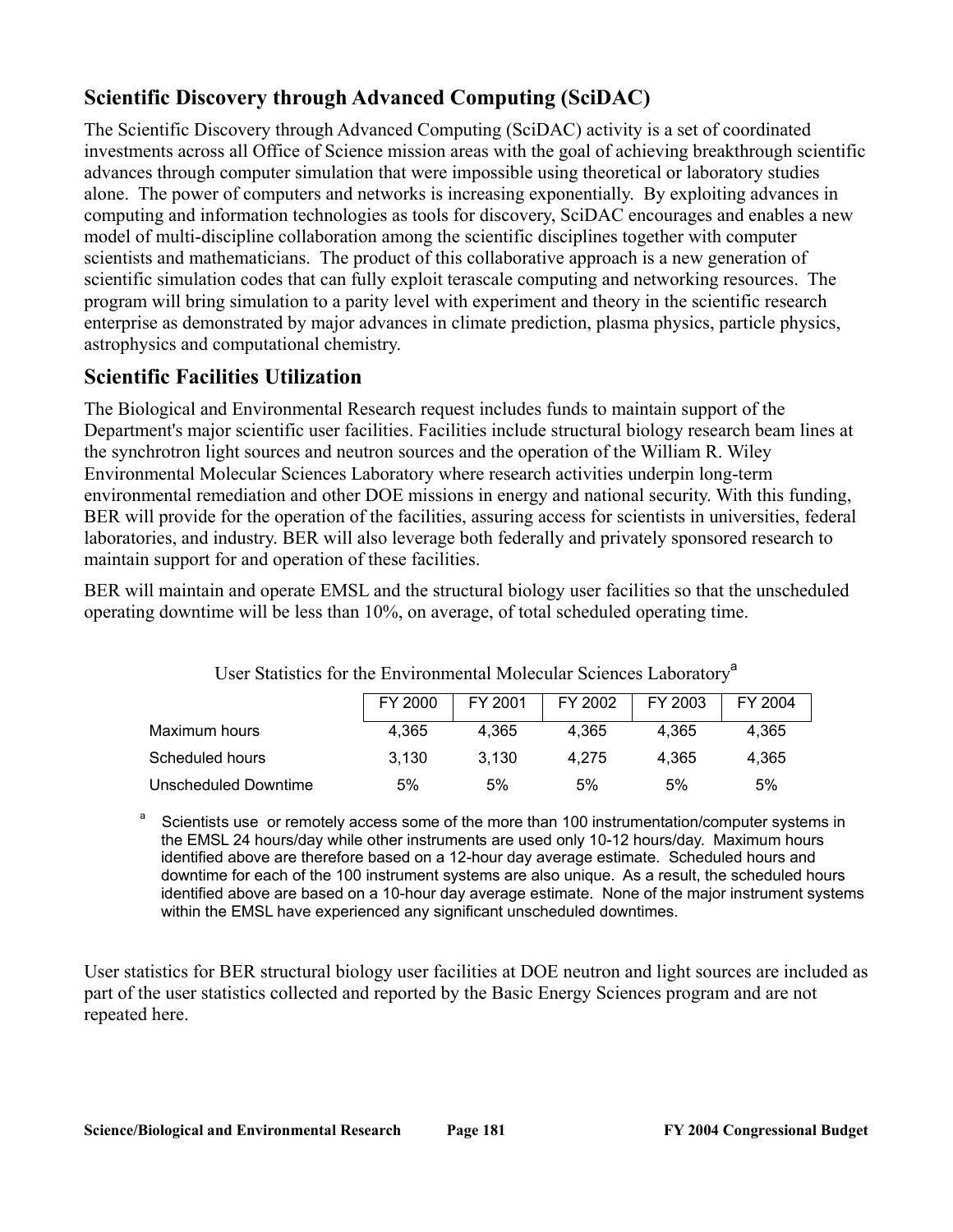Construction and Infrastructure:

BER will meet the cost and schedule milestones for construction of facilities and major items of equipment with 10% of baseline estimates.

|                                  | FY 2000   | FY 2001                  | FY 2002                                               | FY 2003                                           | FY 2004                  |
|----------------------------------|-----------|--------------------------|-------------------------------------------------------|---------------------------------------------------|--------------------------|
| <b>Total Project</b><br>Cost     | \$520,000 | \$2,495,000              | \$11,405,000                                          | 0                                                 | 0                        |
| Cost Variance                    | 0         | 0                        | 0                                                     | 0                                                 | 0                        |
| Schedule<br>Variance             | 0         | 0                        | $+$ \$10,000,000 <sup>a</sup>                         | $-$10,000,000^a$                                  | 0                        |
| Major<br>Milestones<br>Completed |           | $\overline{\phantom{a}}$ | Construction<br>started in 3 <sup>rd</sup><br>quarter | Construction to<br>be completed in<br>4th quarter | $\overline{\phantom{0}}$ |

Construction of Laboratory for Comparative and Functional Genomics at Oak Ridge National Lab

Full funding for the construction of the Laboratory for Comparative and Functional Genomics was provided in FY 2002. By the end of FY 2003 construction of the Laboratory will be completed on schedule. This new facility will replace a 50-year old animal facility with rapidly escalating maintenance costs that is still in use at Oak Ridge National Laboratory.

Funding for capital equipment is increased to provide the capabilities essential for initiating the Genomes to Life program. For all other BER activities the capital equipment is held at near the FY 2003 level.

The BER program, as part of its responsibilities as landlord for the Pacific Northwest National Laboratory (PNNL) and the Oak Ridge Institute for Science and Education (ORISE), provides funding for the general plant projects (GPP) and general plant equipment (GPE). In addition to the generalpurpose line item projects funded out of the Science Laboratories Infrastructure program, GPP and GPE represent the capital investment funding provided by the Department for the general laboratory infrastructure. This ensures that the PNNL and ORISE infrastructures will continue to enable the Department's mission activities at these sites.

# **Workforce Development**

Workforce development is an integral and essential element of the BER mission to help ensure a science-trained workforce, including researchers, engineers, science educators, and technicians. The research programs and projects at the National Laboratories, universities, and research institutes actively integrate undergraduate and graduate students and post-doctoral investigators into their work. This "hands-on" approach is essential for the development of the next generation of scientists, engineers, and science educators. Specific fellowship programs are also sponsored by BER to target emerging areas of need. Over 1,500 graduate students and post-doctoral investigators will be supported at universities and at National Laboratories in FY 2003. This number includes some 600 graduate students and postdoctoral investigators who conducted their research at the EMSL in FY 2002. BER will continue its support for graduate students and post-doctoral investigators in FY 2004. The number of graduate students and post-doctoral investigators will remain approximately at the FY 2003 level.

Graduate students and postdoctoral investigators use Office of Science user facilities. For example, they use the structural biology experimental stations on the beam lines at the synchrotron light sources and the instruments at the William R. Wiley Environmental Molecular Sciences Laboratory (EMSL). Using these unique research tools enables the graduate students and post-doctoral investigators to participate in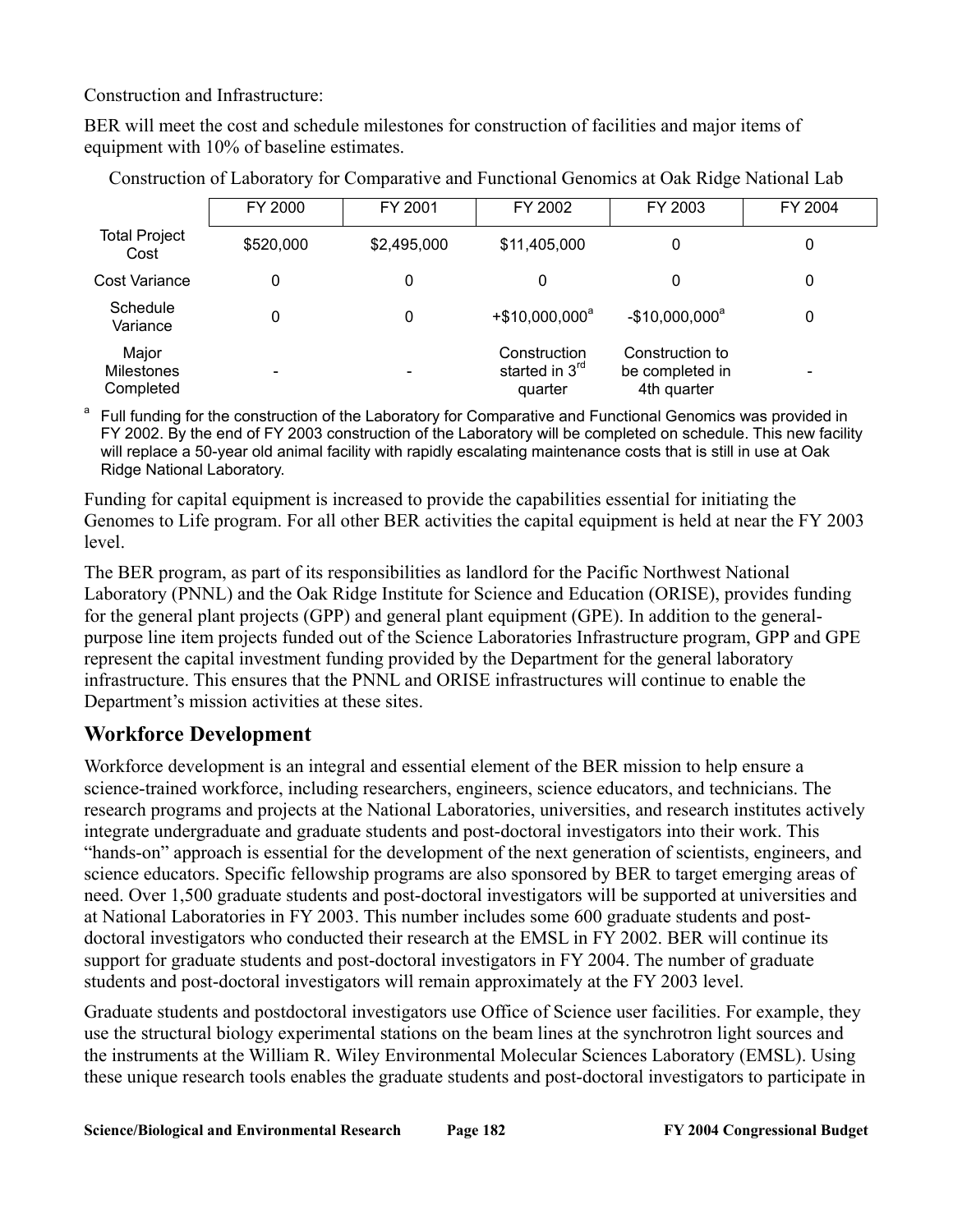and conduct leading edge research. Approximately half of all of the facility users are graduate students and post-doctoral investigators. The graduate students and post-doctoral investigators are supported by resources from a wide variety of sponsors, including BER, other Departmental research programs, other federal agencies, and U.S. and international private institutions. Graduate students and post-doctoral investigators at the synchrotron light sources are included in the Basic Energy Sciences (BES) user facility statistics and are thus not included here. As noted above, some 600 graduate students and postdoctoral investigators conducted their research at the EMSL in FY 2002.

BER will continue its commitment to and dependence on research scientists at the Nation's universities. Approximately half of BER basic research funding directly or indirectly supports university-based activities. University scientists are the major users at BER facilities and other enabling research infrastructure. University-based scientists are an integral part of research programs across the entire range of the BER portfolio. These scientists are funded through individual peer-reviewed grants and as members of peer-reviewed research teams involving both national laboratory and university scientists.

University-based scientists are the principal users of BER user facilities for structural biology at the synchrotron and neutron sources. They are also users of the Environmental Molecular Sciences Laboratory, and the Natural and Accelerated Bioremediation Research (NABIR) program's Field Research Center. University scientists also form the core of the Atmospheric Radiation Measurement (ARM) science team that networks with the broader academic community as well as with scientists at other agencies, such as the National Aeronautics and Space Administration and the National Oceanic and Atmospheric Administration. In addition, university-based scientists are funded through Requests for Applications across the entire BER program including genomics, structural biology, low dose radiation research, global change research, bioremediation research, medical imaging, and radiopharmaceutical development. Furthermore, university scientists work in close partnership with scientists at National Laboratories in many BER programs including genomics, and carbon sequestration research.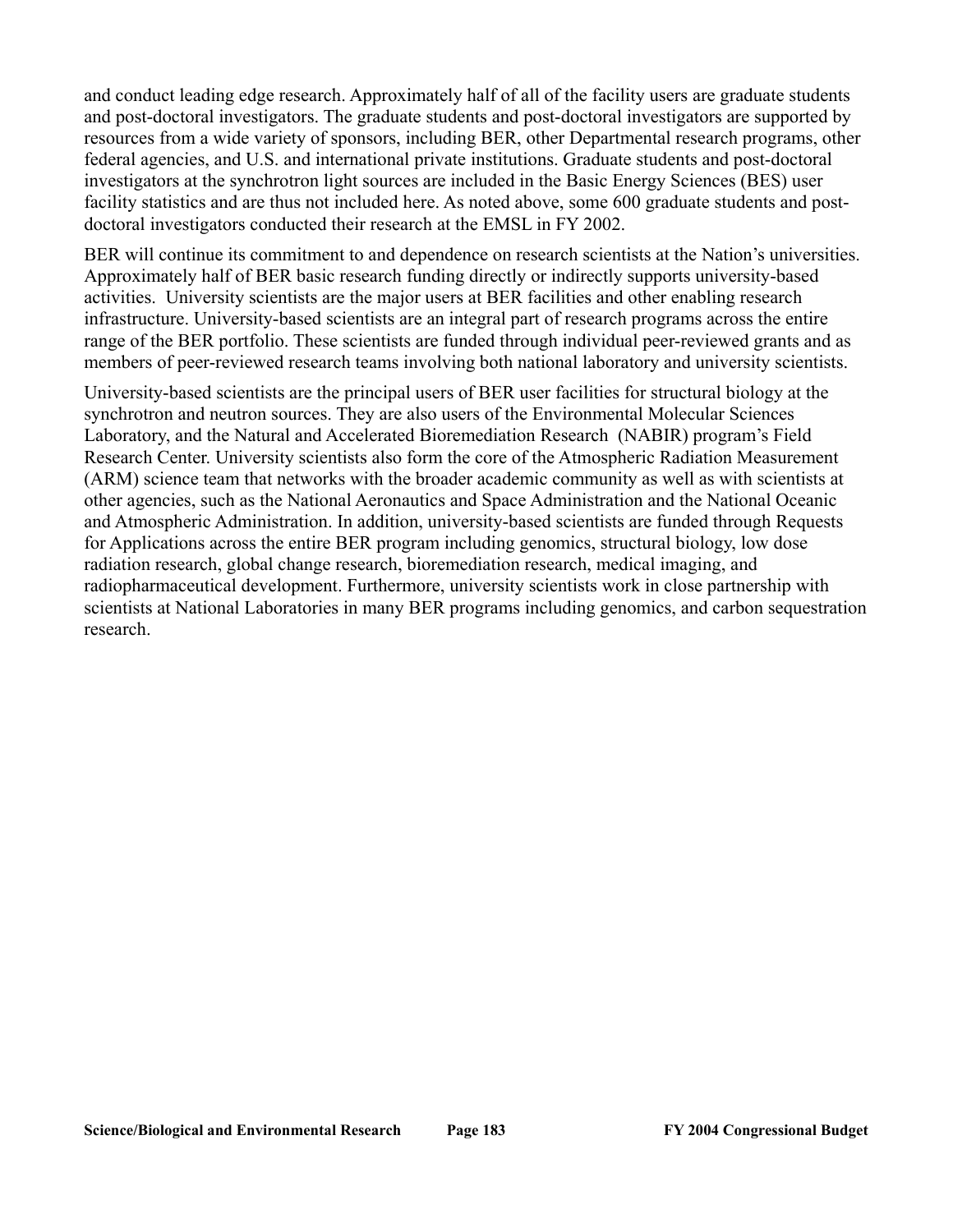| FY 2000         | FY 2001         | FY 2002         | FY 2003           | FY 2004                   |
|-----------------|-----------------|-----------------|-------------------|---------------------------|
| 532             | 579             | 628             | 630 <sup>a</sup>  | 630 <sup>a</sup>          |
| \$302,000/yr    | \$287,000/yr    | \$309,000/yr    | $$300,000/yr^a$   | \$300,000/yr <sup>a</sup> |
| 3 years         | 3 years         | 3 years         | 3 years           | 3 years                   |
| 379             | 397             | 392             | $395^a$           | 400 <sup>a</sup>          |
| 1310            | 1370            | 1427            | 1491 <sup>a</sup> | 1489 <sup>a</sup>         |
| 251             | 274             | 357             | 373 <sup>a</sup>  | 372 <sup>a</sup>          |
| 438             | 443             | 491             | 481 <sup>a</sup>  | 488 <sup>a</sup>          |
| NA <sup>d</sup> | NA <sup>d</sup> | NA <sup>d</sup> | NA <sup>d</sup>   | NA <sup>d</sup>           |
|                 |                 |                 |                   |                           |

### DOE-BER Human Capital

<sup>a</sup> Estimated. Information on the number of research projects funded, the size of those projects, or the number of personnel involved cannot be known prior to the receipt of research applications or proposals, their peer review, and the completion of funding decisions.

<sup>b</sup> Estimated. Information is not readily available on the total number of permanent PhDs associated with each research project. In addition to the principal investigator for each research project funded by BER, individual projects typically have between 1 and 20 additional PhD-level scientists who are funded collaborators. Information on scientific collaborators is not routinely tracked.

<sup>c</sup> Estimated for national laboratory projects.

d Information is not available on the number of PhDs awarded as a result of BER funded research at universities or national laboratories. Data will be collected in the future.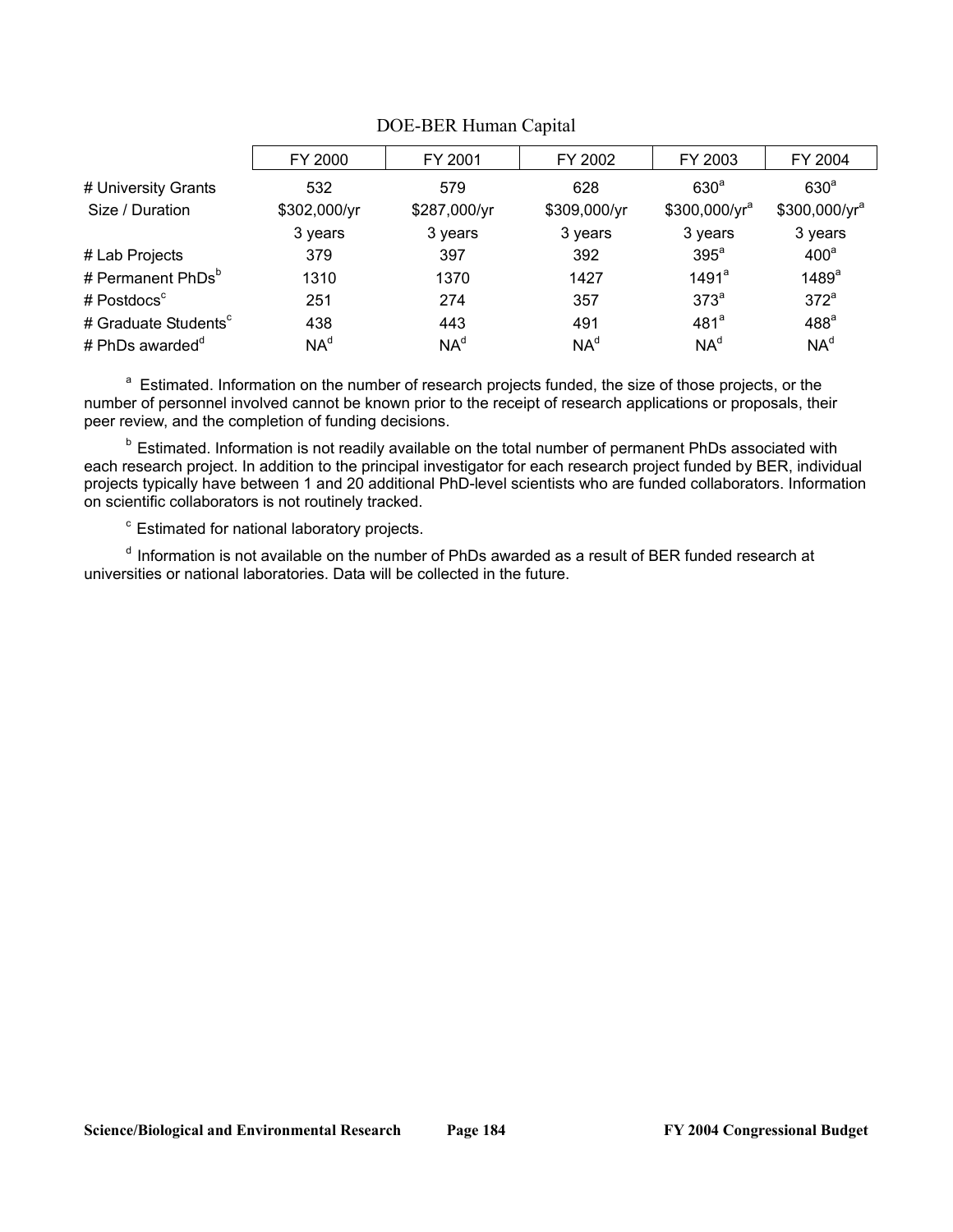# **Funding Profile**

|                                                    | (dollars in thousands)  |                      |         |           |          |  |
|----------------------------------------------------|-------------------------|----------------------|---------|-----------|----------|--|
|                                                    | FY 2002<br>Comparable   | FY 2003              | FY 2004 |           |          |  |
| <b>Biological and Environmental</b><br>Research    | Appropriation           | Request              | Request | \$ Change | % Change |  |
| Life Sciences                                      | 186,384                 | 190,878              | 201,408 | $+10,530$ | $+5.5%$  |  |
| Climate Change Research                            | 125,847                 | 137,959              | 142,959 | $+5,000$  | +3.6%    |  |
| Environmental Remediation                          | 111,849                 | 109,530              | 109,320 | $-210$    | $-0.2\%$ |  |
| Medical Applications and<br>Measurement Science    | 118,640                 | 45,848               | 45.848  | 0         |          |  |
| Subtotal, Biological and<br>Environmental Research | 542,720                 | 484,215              | 499,535 | $+15,320$ | $+3.2%$  |  |
| Construction                                       | 11,405                  | 0                    | 0       | 0         |          |  |
| Total, Biological and<br>Environmental Research    | 554,125 <sup>abcd</sup> | 484,215 <sup>b</sup> | 499.535 | $+15,320$ | $+3.2%$  |  |

### **Public Law Authorization:**

Public Law 95-91, "Department of Energy Organization Act"

Public Law 103-62, "Government Performance and Results Act of 1993"

<sup>&</sup>lt;sup>a</sup> Excludes \$12,972,000 which was transferred to the SBIR program and \$776,000 which was transferred to the STTR program.

b Excludes \$2,128,000 in FY 2002 and \$20,000,000 in FY 2003 and FY 2004 for Homeland Security activities that are funded in a separate Department of Homeland Security budget.<br><sup>c</sup> Excludes \$249,000 for the FY 2002 rescission contained in Section 1403 of P.L. 107-226 Supplemental

Appropriations for further recovery from the response to terrorist attacks on the United States.

d Excludes \$50,000 transferred to Safeguards and Security for a FY 2002 reprogramming.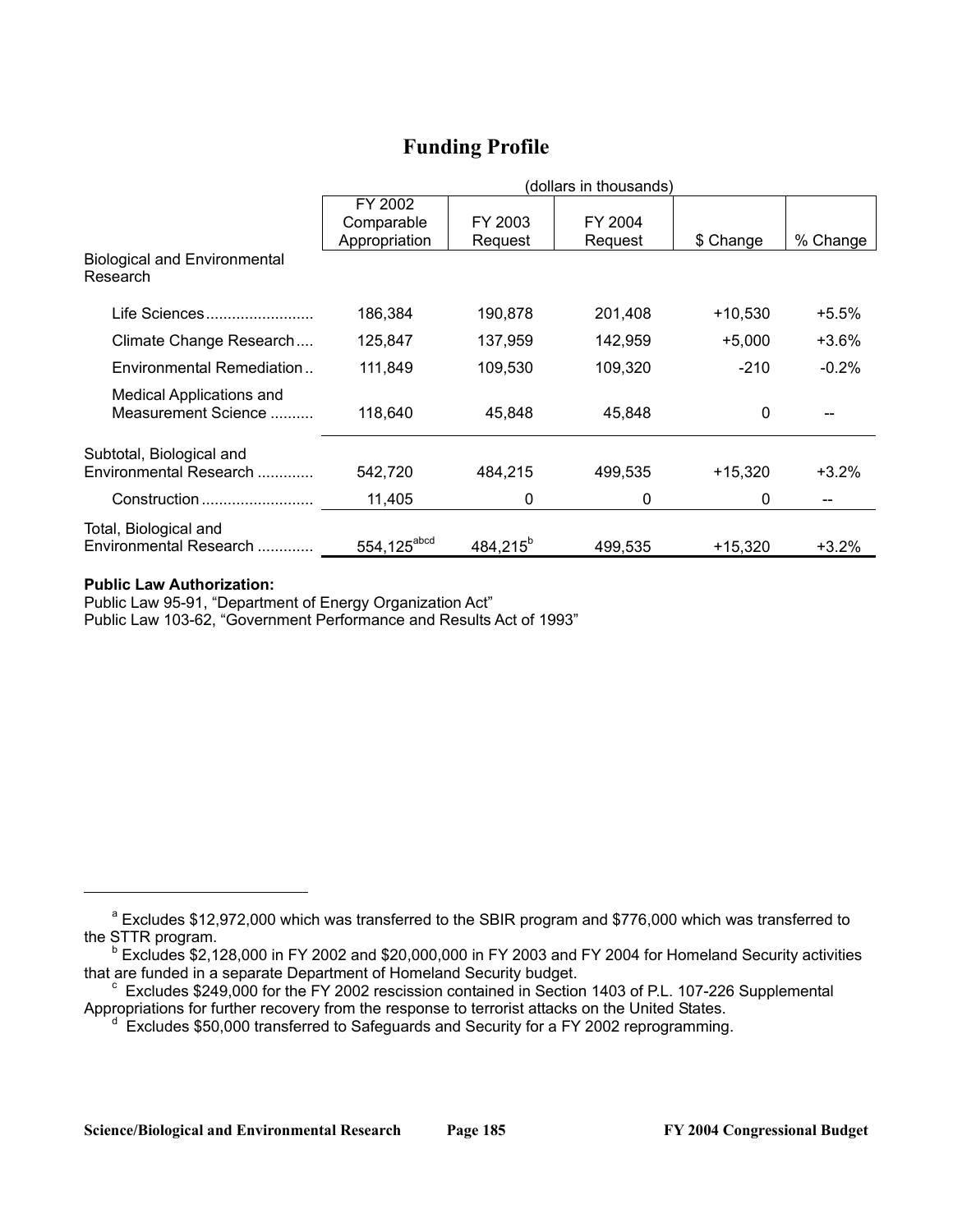# Funding By Site<sup>a</sup>

|                                            |                 |                 | (dollars in thousands) |                    |                     |
|--------------------------------------------|-----------------|-----------------|------------------------|--------------------|---------------------|
|                                            |                 |                 |                        | \$                 | $\frac{1}{2}$       |
| Albuquerque Operations Office              | FY 2002         | FY 2003         | FY 2004                | Change             | Change              |
| Los Alamos National Laboratory             | 23,545          | 19,245          | 19,717                 | $+472$             | $+2.5%$             |
| Sandia National Laboratories               | 5,334           | 3,757           | 5,846                  | $+2,089$           | +55.6%              |
| Albuquerque Operations Office              | 900             | 850             | 850                    | 0                  | $-$                 |
| Total, Albuquerque Operations Office       | 29,779          | 23,852          | 26,413                 | $+2,561$           | $+10.7%$            |
| <b>Chicago Operations Office</b>           |                 |                 |                        |                    |                     |
|                                            | 830             | 512             | 555                    | $+43$              | $+8.4%$             |
| Argonne National Laboratory - East         | 24,446          | 22,970          | 23,295                 | $+325$             | $+1.4%$             |
| Brookhaven National Laboratory             | 23,749          | 16,248          | 14,964                 | $-1,284$           | $-7.9%$             |
|                                            | 137,618         | 46,146          | 50,394                 | $+4,248$           | $+9.2%$             |
| Total, Chicago Operations Office           | 186,643         | 85,876          | 89,208                 | $+3,332$           | $+3.9%$             |
| Federal Energy Technology Center           | 625             | 0               | 0                      | 0                  |                     |
| Idaho Operations Office                    |                 |                 |                        |                    |                     |
| Idaho National Engineering & Environmental |                 |                 |                        |                    |                     |
|                                            | 2,428<br>14,242 | 2,205<br>12,552 | 3,400<br>12,283        | $+1,195$<br>$-269$ | $+54.2%$<br>$-2.1%$ |
|                                            | 16,670          | 14,757          | 15,683                 | $+926$             | $+6.3%$             |
| <b>Oakland Operations Office</b>           |                 |                 |                        |                    |                     |
|                                            |                 |                 |                        |                    |                     |
| Lawrence Berkeley National Laboratory      | 72,102          | 42,786          | 53,055                 | $+10,269$          | $+24.0%$            |
| Lawrence Livermore National Laboratory     | 27,539          | 28,199          | 36,502                 | $+8,303$           | $+29.4%$            |
| Stanford Linear Accelerator Center         | 4,435           | 5,550           | 3,675                  | $-1,875$           | $-33.8%$            |
|                                            | 54,058          | 38,386          | 47,293                 | $+8,907$           | $+23.2%$            |
| Total, Oakland Operations Office           | 158, 134        | 114,921         | 140,525                | $+25,604$          | $+22.3%$            |

<sup>&</sup>lt;sup>a</sup> On December 20 2002, the National Nuclear Security Administration (NNSA) disestablished the Albuquerque, Oakland, and Nevada Operations Offices, renamed existing area offices as site offices, established a new Nevada Site Office, and established a single NNSA Service Center to be located in Albuquerque. Other aspects of the NNSA organizational changes will be phased in and consolidation of the Service Center in Albuquerque will be completed by September 30, 2004. For budget display purposes, DOE is displaying non-NNSA budgets by site in the traditional pre-NNSA organizational format.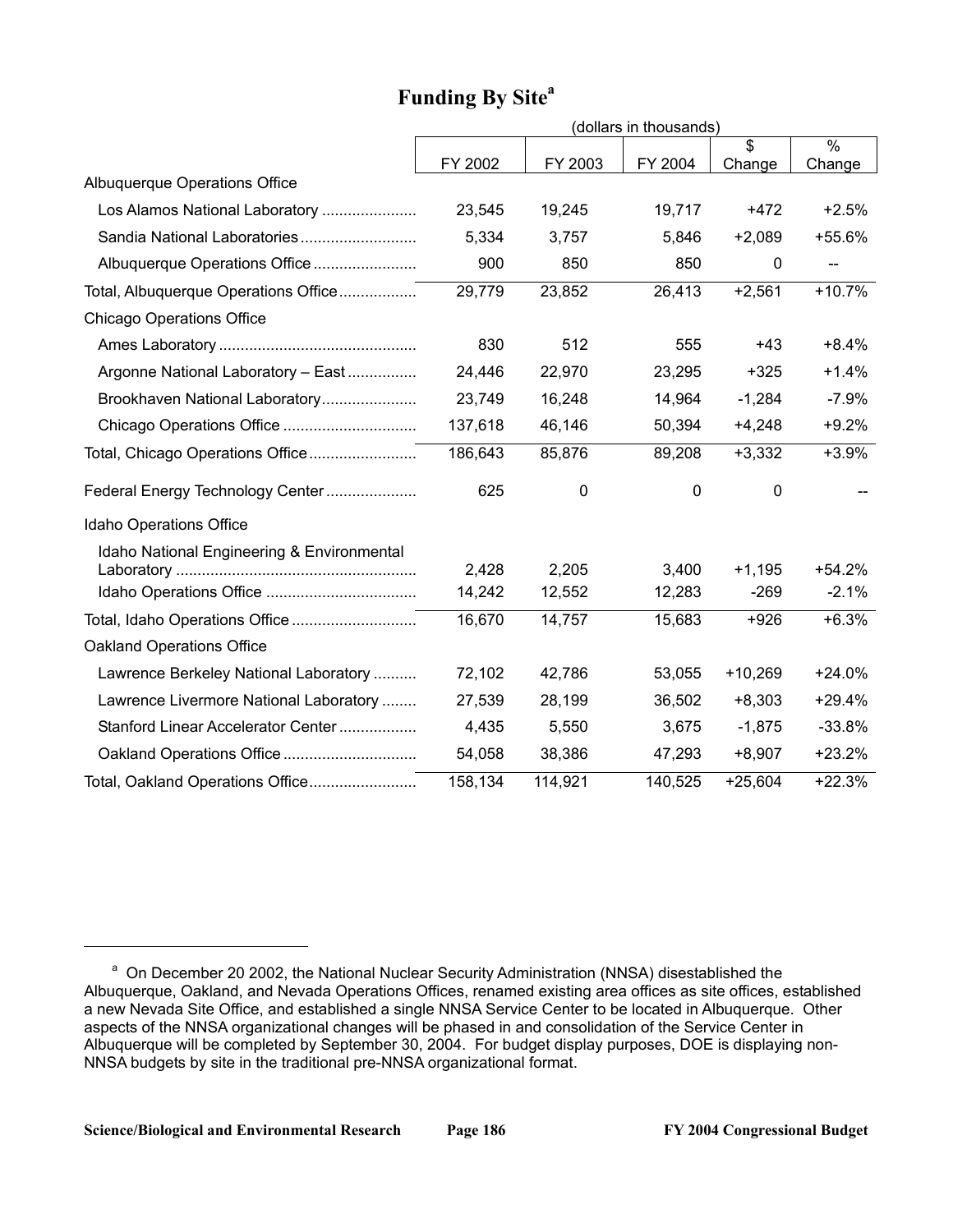|                                              |              |                      | (dollars in thousands) |               |               |
|----------------------------------------------|--------------|----------------------|------------------------|---------------|---------------|
|                                              |              |                      |                        | $\mathbf{\$}$ | $\frac{0}{0}$ |
|                                              | FY 2002      | FY 2003              | FY 2004                | Change        | Change        |
| Oak Ridge Operations Office                  |              |                      |                        |               |               |
| Oak Ridge Inst. For Science & Education      | 5,850        | 4,761                | 4,550                  | $-211$        | $-4.4%$       |
|                                              | 58,549       | 37,495               | 38,448                 | $+953$        | $-2.5%$       |
| <b>Thomas Jefferson National Accelerator</b> |              |                      |                        |               |               |
|                                              | 832          | 500                  | 0                      | $-500$        | $-100.0\%$    |
|                                              | 869          | 352                  | 352                    | $\mathbf 0$   |               |
|                                              |              |                      |                        |               | $+0.6$        |
| Total, Oak Ridge Operations Office           | 66,100       | 43,108               | 43,350                 | +242          | $\%$          |
| <b>Richland Operations Office</b>            |              |                      |                        |               |               |
| Pacific Northwest National Laboratory        | 86,047       | 77,677               | 81,105                 | $+3,428$      | +4.4%         |
|                                              | 100          | 0                    | $\mathbf{0}$           | 0             |               |
| Total, Richland Operations Office            | 86,147       | 77,677               | 81,105                 | $+3,428$      | $+4.4%$       |
| Savannah River Operations Office             |              |                      |                        |               |               |
| Westinghouse Savannah River                  | 239          | 0                    | 0                      | 0             |               |
| Savannah River Operations Office             | 8,754        | 6,326                | 8,015                  | $+1,689$      | +26.7%        |
| Total, Savannah River Operations Office      | 8,993        | 6,326                | 8,015                  | $+1,689$      | $+26.7%$      |
|                                              | 1,034        | 117,698              | 95,236                 | $-22,462$     | $-19.1%$      |
| Total, Biological and Environmental Research | 554,125 abcd | 484,215 <sup>b</sup> | 499,535                | $+15,320$     | $+3.2%$       |

<sup>&</sup>lt;sup>a</sup> Excludes \$12,972,000 which was transferred to the SBIR program and \$776,000 which was transferred to the STTR program.

 $b$  Excludes \$2,128,000 in FY 2002 and \$20,000,000 in FY 2003 and FY 2004 for Homeland Security activities that are funded in a separate Department of Homeland Security budget.

that are funded in a separate Department of Homeland Security budget.<br><sup>c</sup> Excludes \$249,000 for the FY 2002 rescission contained in Section 1403 of P.L. 107-226 Supplemental Appropriations for further recovery from the response to terrorist attacks on the United States.

 $d$  Excludes \$50,000 transferred to Safeguards and Security for a FY 2002 reprogramming.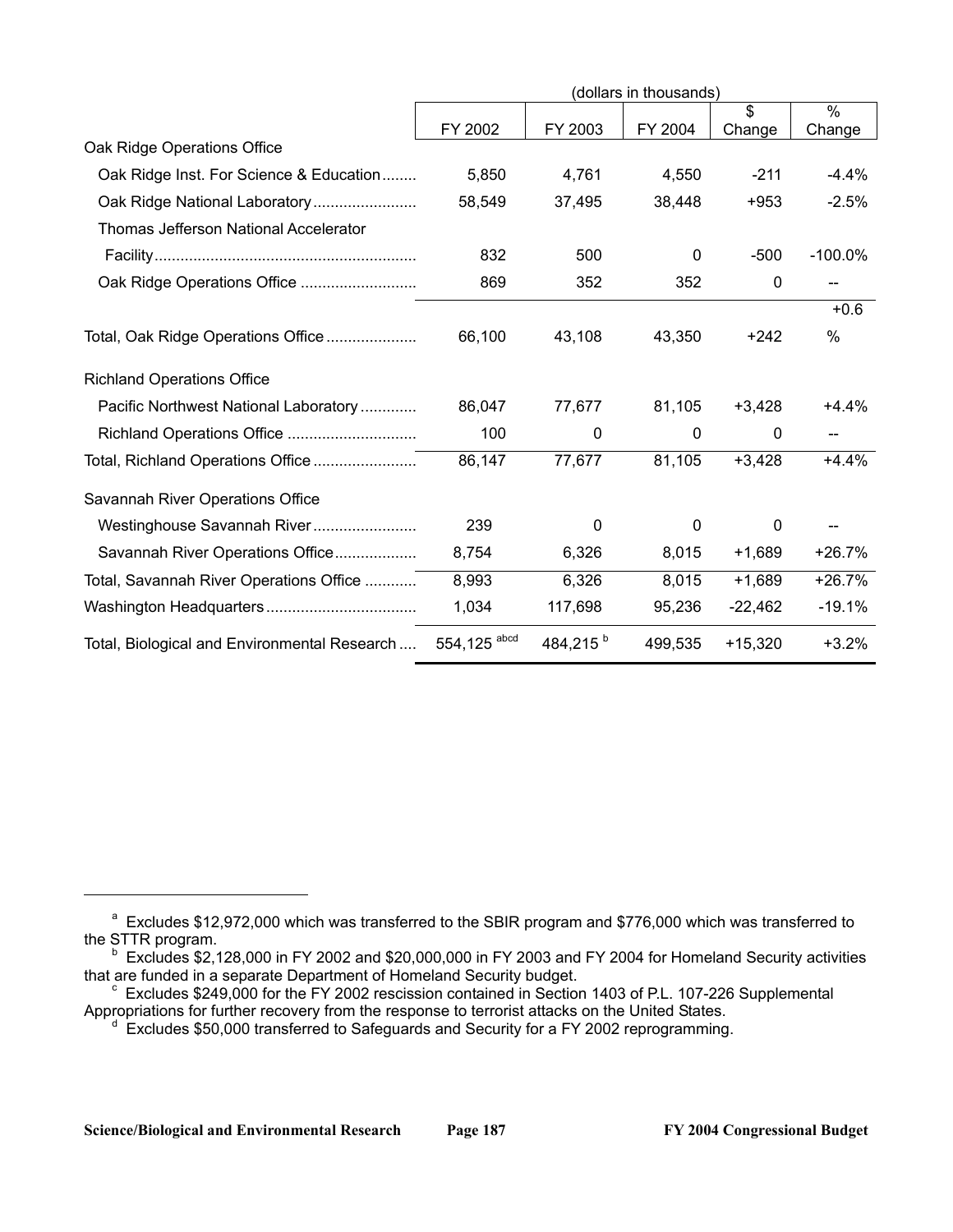# **Site Description**

## **Ames Laboratory**

Ames Laboratory is a Multiprogram Laboratory located on 10 acres in Ames, Iowa. At Ames, BER supports research into new biological imaging techniques such as the study of gene expression in real time and fluorescence spectroscopy to study environmental carcinogens.

# **Argonne National Laboratory**

Argonne National Laboratory (ANL) in Argonne, Illinois, is a Multiprogram Laboratory located on a 1,700 acre site in suburban Chicago. ANL has a satellite site located in Idaho Falls, Idaho. At ANL, BER supports the operation of a high-throughput national user facility for protein crystallography at the Advanced Photon Source. In support of climate change research, ANL coordinates the operation and development of the Southern Great Plains, Tropical Western Pacific, and North Slope of Alaska ARM sites. The principal scientist for the Atmospheric Chemistry program is at ANL, providing broad scientific integration to the program. Research is conducted to understand the molecular control of genes and gene pathways in microbes. ANL, in conjunction with ORNL and PNNL and six universities, cohosts the terrestrial carbon sequestration research center, Carbon Sequestration in Terrestrial Ecosystems (CSiTE).

# **Brookhaven National Laboratory**

Brookhaven National Laboratory (BNL) is a Multiprogram Laboratory located on a 5,200 acre site in Upton, New York. BER supports the operation of beam lines for protein crystallography at the National Synchrotron Light Source for use by the national biological research community, research in biological structure determination, and research into new instrumentation for detecting x-rays and neutrons. Research is also conducted on the molecular mechanisms of cell responses to low doses of radiation.

The radiotracer chemistry, radiopharmaceutical technology, and magnetic resonance imaging research and development programs support applications of novel techniques for imaging brain function in normal and diseased states, and to study the biochemical basis of disease.

Climate change research at BNL include the operation of the ARM External Data resource that provides ARM investigators with data from non-ARM sources, including satellite and ground-based systems. BNL scientists form an important part of the science team in the Atmospheric Sciences program, providing special expertise in atmospheric field campaigns and aerosol research. BNL scientists play a leadership role in the development of, and experimentation at, the Free-Air Carbon Dioxide Enhancement (FACE) facility at the Duke Forest used to understand how plants respond to elevated carbon dioxide concentrations in the atmosphere.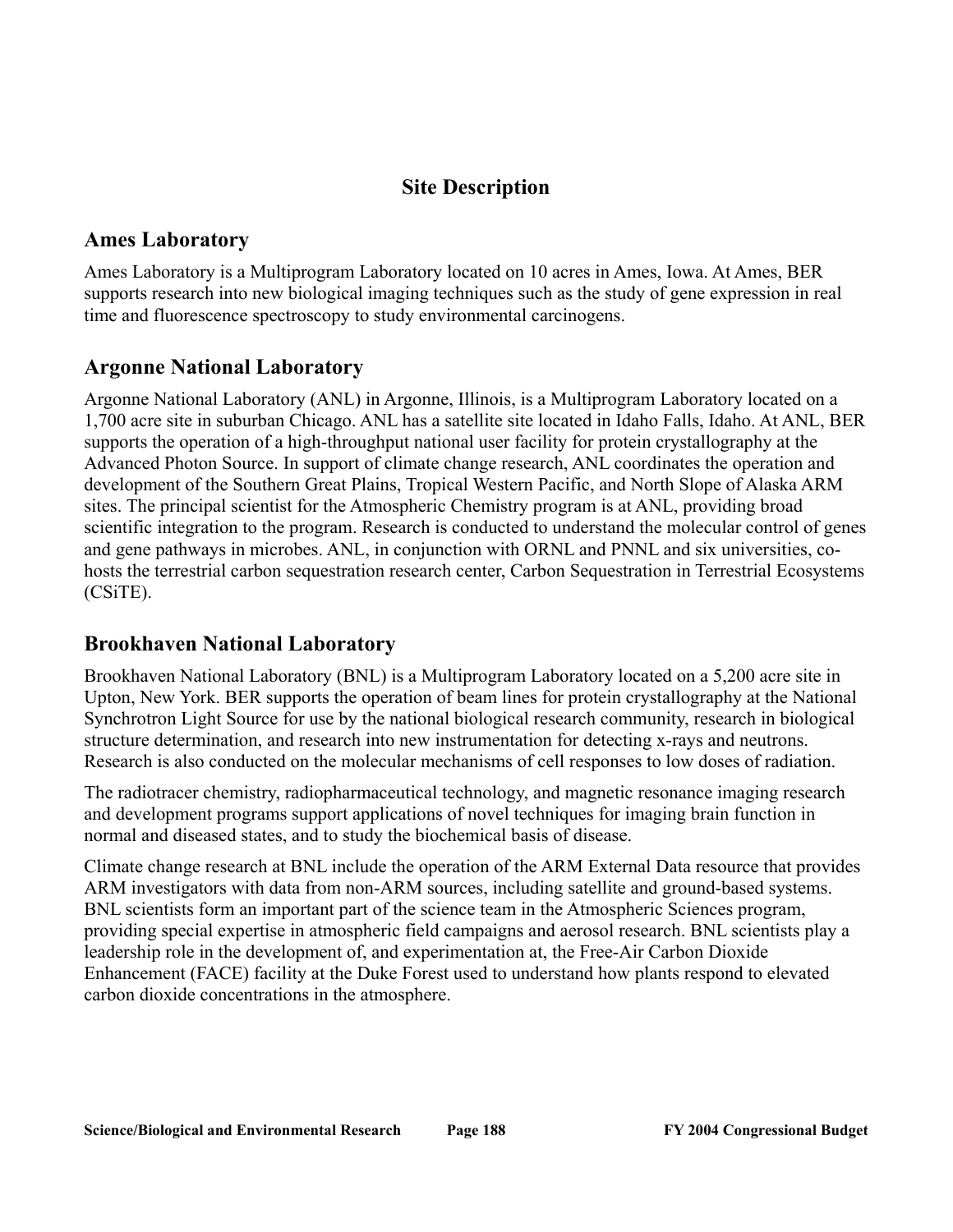# **Idaho National Engineering and Environmental Laboratory**

Idaho National Engineering and Environmental Laboratory (INEEL) is a Multiprogram Laboratory located on 572,000 acres in Idaho Falls, Idaho. Using unique DOE capabilities such as advanced software for controlling neutron beams and calculating dose, BER supports research into boron chemistry, radiation dosimetry, analytical chemistry of boron in tissues, and engineering of new systems for application of this treatment technique to tumors, including brain tumors. Research is also supported into the analytical chemistry of complex environmental and biological systems using the technique of mass spectrometry.

# **Lawrence Berkeley National Laboratory**

Lawrence Berkeley National Laboratory (LBNL) is a Multiprogram Laboratory located in Berkeley, California. The Laboratory is on a 200 acre site adjacent to the Berkeley campus of the University of California. LBNL is one of the major national laboratory partners that comprise the Joint Genome Institute (JGI) whose principal goals are high-throughput DNA sequencing techniques and studies on the biological functions associated with newly sequenced human DNA. A significant component of the JGI's sequencing goal is the development and integration of instrumentation, automation, biological resources, and data management and analysis tools into a state-of-the-art DNA sequencing assembly line that is highly efficient and cost effective. The laboratory also conducts research on the molecular mechanisms of cell responses to low doses of radiation and on the use of model organisms to understand and characterize the human genome.

LBNL operates beam lines for determination of protein structure at the Advanced Light Source for use by the national and international biological research community, research into new detectors for x-rays, and research into the structure of proteins, including membrane proteins.

The nuclear medicine program supports research into novel radiopharmaceuticals for medical research and studies of novel instrumentation for imaging of living systems for medical diagnosis.

LBNL supports the Natural and Accelerated Bioremediation Research (NABIR) program and the geophysical and biophysical research capabilities for NABIR field sites. BER supports research at LBNL into new technologies for the detailed characterization of complex environmental contamination. LBNL also develops scalable implementation technologies that allow widely used climate models to run effectively and efficiently on massively parallel processing supercomputers. The carbon cycle field experiment at the ARM Southern Great Plains site is maintained and operated by LBNL.

# **Lawrence Livermore National Laboratory**

Lawrence Livermore National Laboratory (LLNL) is a Multiprogram Laboratory located on an 821 acre site in Livermore, California. LLNL is one of the major national laboratory partners that comprise the Joint Genome Institute (JGI) whose principal goals are high-throughput DNA sequencing and studies on the biological functions associated with newly sequenced human DNA. A significant component of the JGI's sequencing goal is the development and integration of instrumentation, automation, biological resources, and data management and analysis tools into a state-of-the-art DNA sequencing assembly line that is highly efficient and cost effective. LLNL also conducts research on the molecular mechanisms of cell responses to low doses of radiation, and on the use of model organisms to understand and characterize the human genome.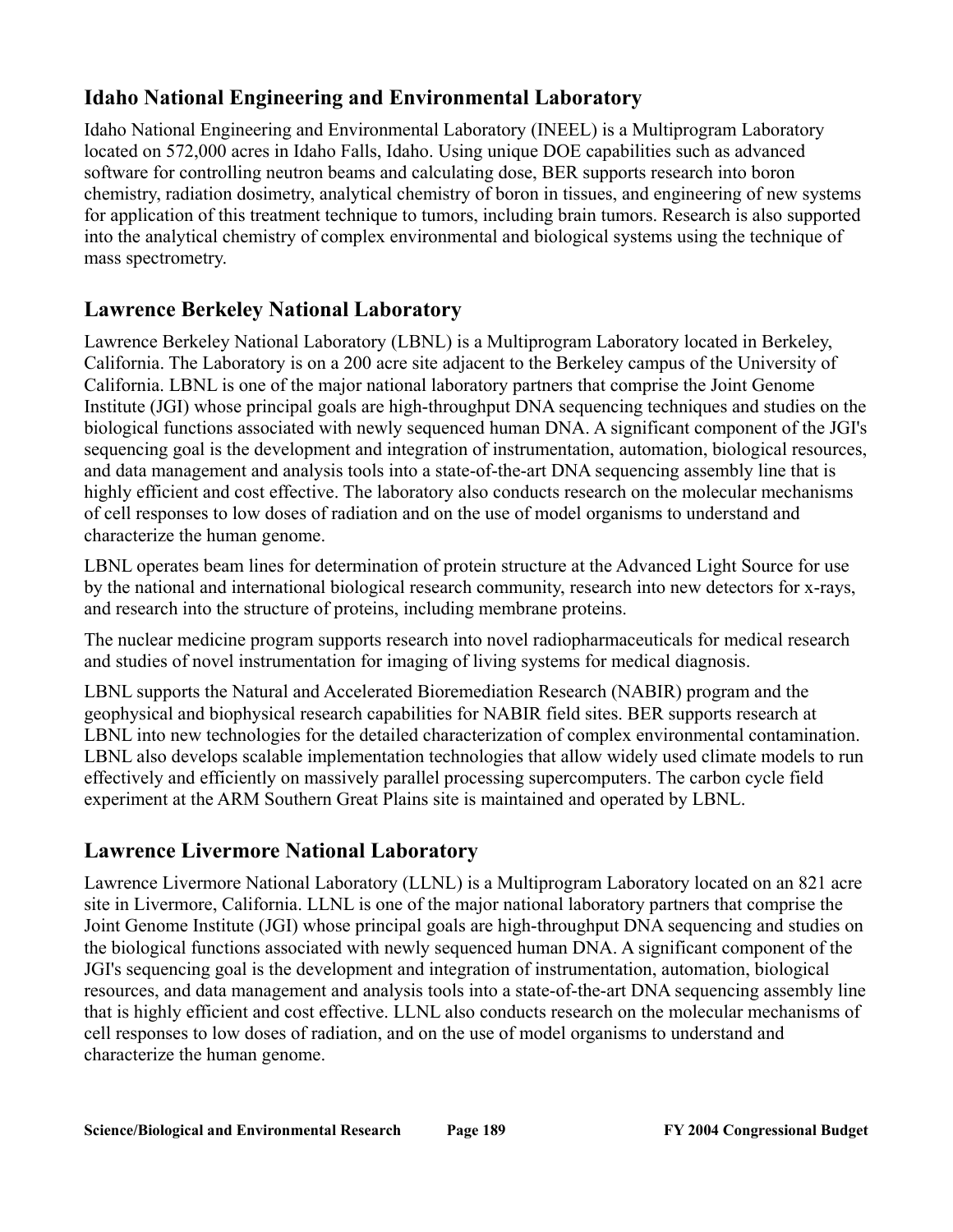Through the program for Climate Model Diagnostics and Intercomparison, LLNL provides the international leadership to understand and improve climate models. Virtually every climate modeling center in the world participates in this unique program.

# **Los Alamos National Laboratory**

Los Alamos National Laboratory (LANL) is a Multiprogram Laboratory located on a 27,000 acre site in Los Alamos, New Mexico. LANL is one of the major national laboratory partners that comprise the Joint Genome Institute (JGI) whose principal goals are high-throughput DNA sequencing and studies on the biological functions associated with newly sequenced human DNA. A significant component of the JGI's sequencing goal is the development and integration of instrumentation, automation, biological resources, and data management and analysis tools into a state-of-the-art DNA sequencing assembly line that is highly efficient and cost effective. One of LANL's roles in the JGI involves the production of high quality "finished" DNA sequence. LANL also conducts research on the molecular mechanisms of cell responses to low doses of radiation and on research to understand the molecular control of genes and gene pathways in microbes. Activities in structural biology include the operation of an experimental station for protein crystallography at the Los Alamos Neutron Science Center for use by the national biological research community and research into new techniques for determination of the structure of proteins.

LANL provides the site manager for the Tropical Western Pacific ARM site. LANL also has a crucial role in the development, optimization, and validation of coupled atmospheric and oceanic general circulation models using massively parallel computers.

LANL also conducts research into advanced medical imaging technologies for studying brain function and research into new techniques for rapid characterization and sorting of mixtures of cells and cell fragments.

# **Oak Ridge Institute for Science and Education**

Oak Ridge Institute for Science and Education (ORISE) is located on a 150 acre site in Oak Ridge, Tennessee. ORISE coordinates several research fellowship programs for BER. ORISE also coordinates activities associated with the peer review of most of the research proposals submitted to BER.

ORISE conducts research into modeling radiation dosages for novel clinical diagnostic and therapeutic procedures.

# **Oak Ridge National Laboratory**

Oak Ridge National Laboratory (ORNL) is a Multiprogram Laboratory located on a 24,000 acre site in Oak Ridge, Tennessee. ORNL has a leadership role in research focused on the ecological aspects of global environmental change. The Throughput Displacement Experiment at the Walker Branch Watershed is a unique resource for long term ecological experiments. ORNL is the home of the newest FACE experiment supported by BER. ORNL also houses the ARM archive, providing data to ARM scientists and to the general scientific community. ORNL scientists provide improvement in formulations and numerical methods necessary to improve climate models. ORNL scientists make important contributions to the NABIR program, providing special leadership in microbiology applied in the field. ORNL also manages the NABIR Field Research Center, a field site for developing and testing bioremediation methods for metal and radionuclide contaminants in subsurface environments.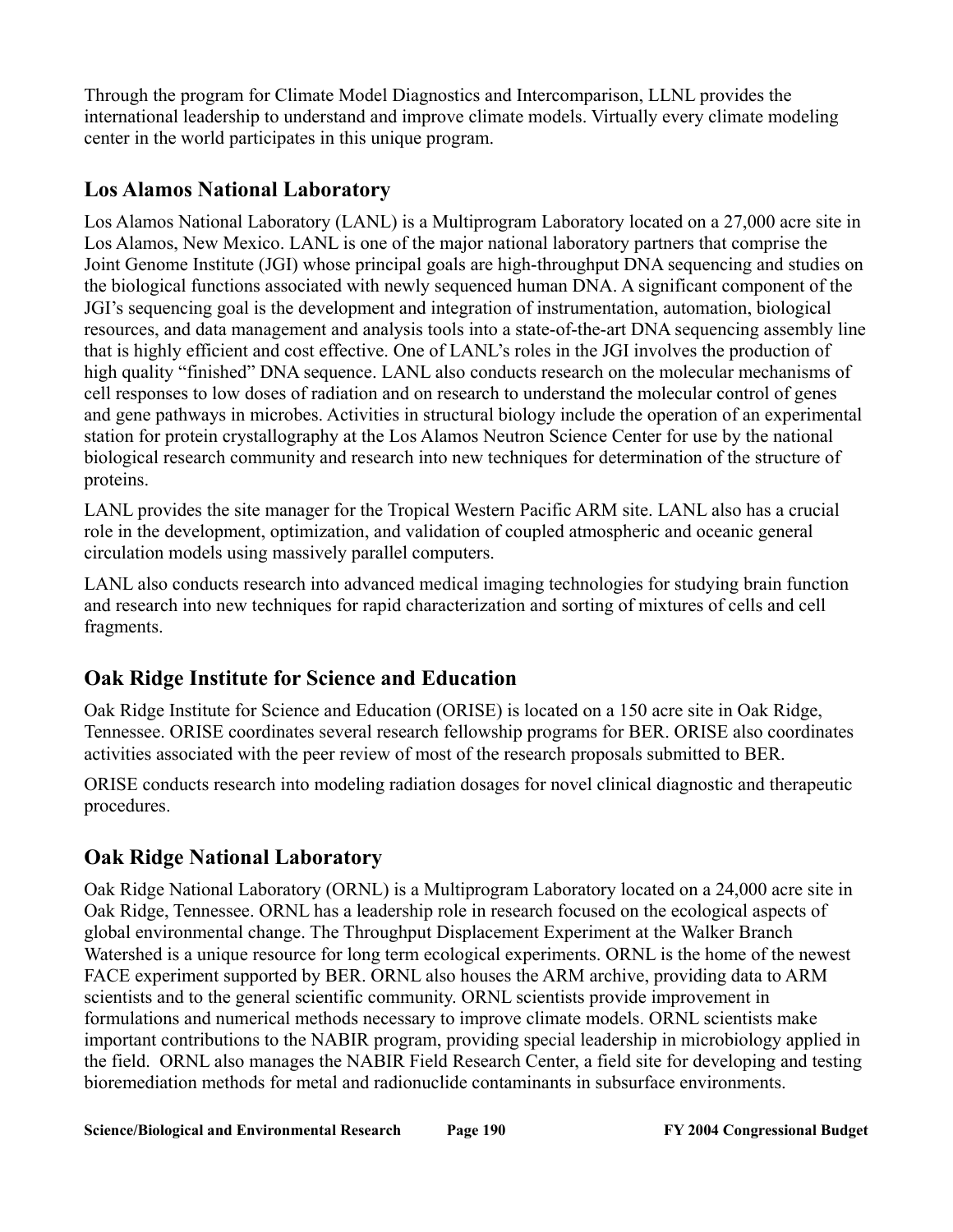ORNL conducts research on widely used data analysis tools and information resources that can be automated to provide information on the biological function of newly discovered genes identified in high-throughput DNA sequencing projects. The laboratory also uses mice as model organisms to understand and characterize the human genome.

ORNL conducts research into the application of radioactively labeled monoclonal antibodies in medical diagnosis and therapy, particularly of cancer, as well as research into new instrumentation for the analytical chemistry of complex environmental contamination using new types of biosensors.

ORNL recently has upgraded the High Flux Isotope Reactor (HFIR) to include a cold neutron source that will have high impact on the field of structural biology. BER is developing a station for Small Angle Neutron Scattering at HFIR to serve the structural biology community.

ORNL, in conjunction with ANL and PNNL and six universities, co-hosts a terrestrial carbon sequestration research center, CSiTE.

# **Pacific Northwest National Laboratory**

Pacific Northwest National Laboratory (PNNL) is a Multiprogram Laboratory located on 640 acres at the Department's Hanford site in Richland, Washington. PNNL is home to the William R. Wiley Environmental Molecular Sciences Laboratory (EMSL). PNNL scientists, including EMSL scientists, play important roles in both supporting the NABIR program and in performing research for NABIR.

PNNL operates the unique ultrahigh field mass spectrometry and nuclear magnetic resonance spectrometry instruments at the Environmental Molecular Sciences Laboratory for use by the national research community.

PNNL provides the lead scientist for the Environmental Meteorology Program, the G-1 research aircraft, and expertise in environmental field campaigns. PNNL provides the planning and interface for the Climate Change Prediction Program with other climate modeling programs. The ARM program office is located at PNNL, as is the ARM chief scientist and the project manager for the ARM engineering activity; this provides invaluable logistical, technical, and scientific expertise for the program.

PNNL conducts research into new instrumentation for microscopic imaging of biological systems and for characterization of complex radioactive contaminants by highly automated instruments.

PNNL conducts research on the molecular mechanisms of cell responses to low doses of radiation and on the development of high throughput approaches for characterizing all of the proteins (the proteome) being expressed by cells under specific environmental conditions.

PNNL, in conjunction with ANL and ORNL and six universities, co-hosts a terrestrial carbon sequestration research center, CSiTE.

PNNL also conducts research on the integrated assessment of global climate change.

In March 2001 the University of Maryland and Pacific Northwest National Laboratory created a Joint Global Change Research Institute in College Park, Maryland. The Institute investigates the scientific, social, and economic implications of climate change, both nationally and globally. BER funding supports research grants to the university and research projects to PNNL that have been successfully peer reviewed in open competition.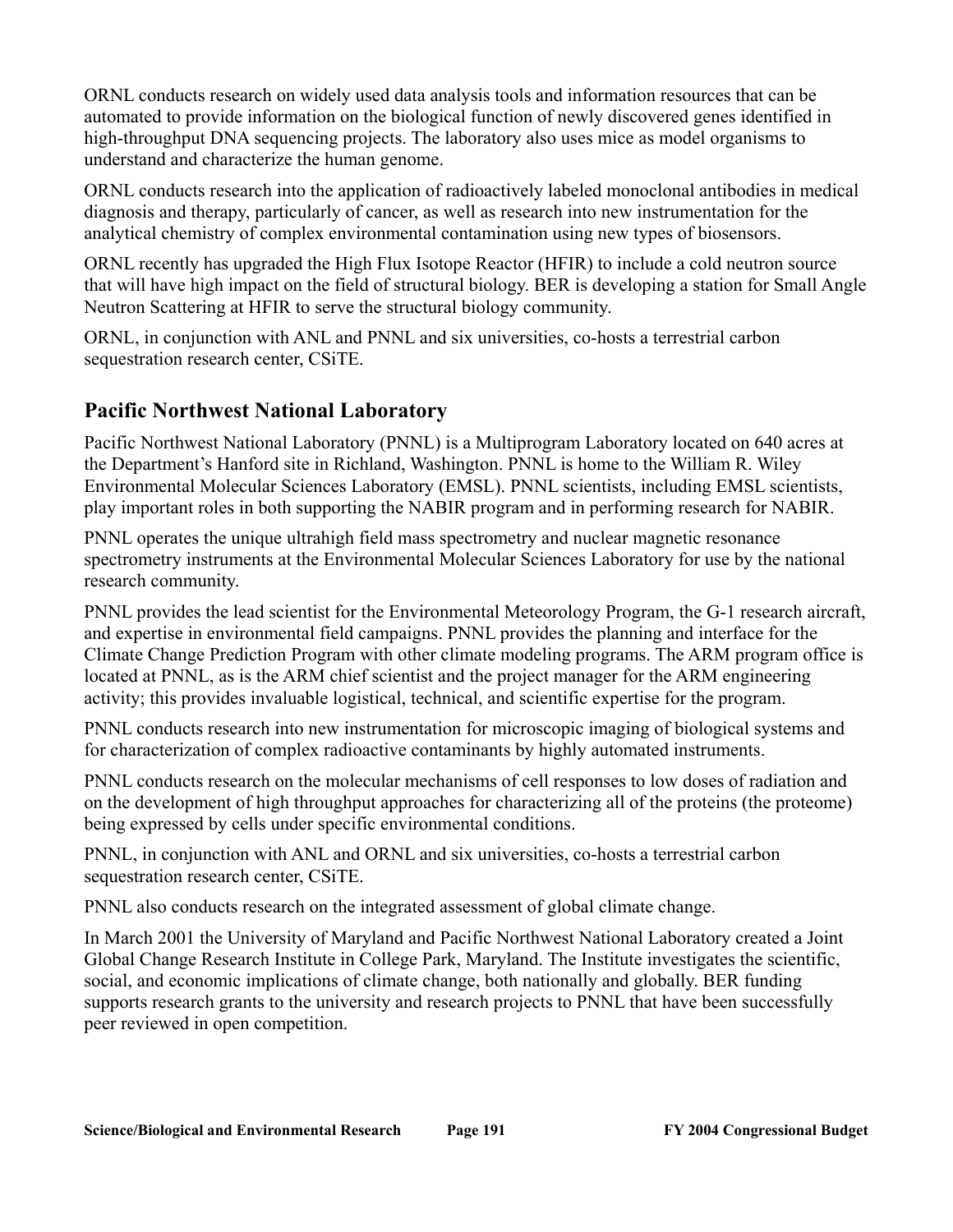# **Sandia National Laboratory**

Sandia National Laboratory (SNL) is a Multiprogram Laboratory, with a total of 3,700 acres, located in Albuquerque, New Mexico, with sites in Livermore, California and Tonopah, Nevada. SNL provides the site manager for the North Slope of Alaska ARM site. The chief scientist for the ARM-UAV program is at SNL, and SNL takes the lead role in coordinating and executing ARM-UAV missions. The laboratory conducts advanced research and technology development in robotics, smart medical instruments, microelectronic fabrication, and computational modeling of biological systems.

To support environmental cleanup, SNL conducts research into novel sensors for analytical chemistry of contaminated environments.

SNL conducts computational and biological research in support of the Genomes to Life research program.

# **Savannah River Site**

The Savannah River Site complex covers 198,344 acres, or 310 square miles encompassing parts of Aiken, Barnwell and Allendale counties in South Carolina bordering the Savannah River. At the Savannah River Site, BER supports the Savannah River Ecology Laboratory (SREL), a research unit of the University of Georgia operating at the site for over forty years. The SREL conducts research aimed at reducing the cost of environmental cleanup and remediation while ensuring biodiversity to the restored environment.

BER supports the Savannah River Ecology Laboratory through a cooperative agreement with the University of Georgia. The ecological research activity is aimed at reducing the cost of cleanup and remediation while ensuring biodiversity to the restored environment.

# **Stanford Linear Accelerator Center**

Stanford Linear Accelerator Center (SLAC) is a program-dedicated laboratory (High Energy Physics) located on 426 acres in Menlo Park, California, and is the home of the Stanford Synchrotron Radiation Laboratory (SSRL). The Stanford Synchrotron Radiation Laboratory was built in 1974 to utilize the intense x-ray beams from the SPEAR storage ring that was built for particle physics by the SLAC laboratory. Over the years, the SSRL grew to be one of the main innovators in the production and use of synchrotron radiation with the development of wigglers and undulators that form the basis of all third generation synchrotron sources. The facility is now comprised of 25 experimental stations and is used each year by over 700 researchers from industry, government laboratories and universities. Through the Stanford Linear Accelerator Center, BER (in coordination with the National Institutes of Health) is funding the operation of nine SSRL beam lines for structural biology. This program involves synchrotron radiation-based research and technology developments in structural molecular biology that focus on protein crystallography, x-ray small angle scattering diffraction, and x-ray absorption spectroscopy for determining the structures of complex proteins of many biological consequences.

# **Thomas Jefferson National Accelerator Facility**

The Thomas Jefferson National Accelerator Facility (TJNAF) is a basic research laboratory located on a 200 acre site in Newport News, Virginia. BER supports the development of advanced imaging instrumentation at TJNAF that will ultimately be used in the next generation medical imaging systems.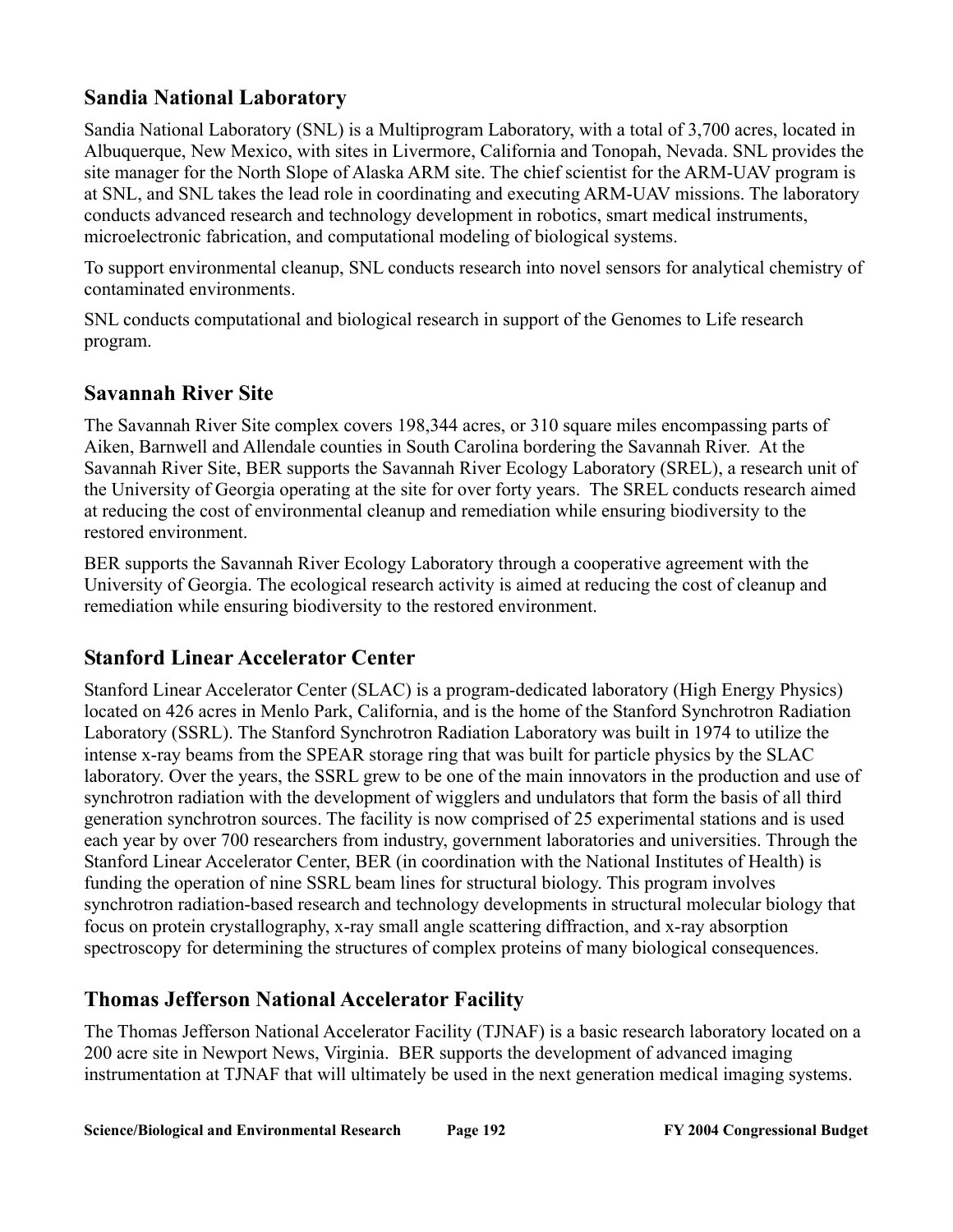# **All Other Sites**

The BER program funds research at 223 institutions, including colleges/universities, private industry, and other federal and private research institutions located in 43 states.

BER supports a broad range of peer-reviewed research at America's universities, including institutions that traditionally serve minority communities. BER research opportunities are announced through public solicitations in the Federal Register for research applications from universities and the private sector.

BER's Life Sciences research is conducted at a large number of universities. For example research is conducted in support of high-throughput human DNA sequencing at the JGI, on the sequencing of entire microbial genomes with value to the DOE mission, to understand the molecular control of genes and gene pathways in microbes, on the use of model organisms to understand and characterize the human genome, and on the molecular mechanisms of cell responses to low doses of radiation.

In structural biology, universities provide new imaging detectors for x-rays, research in computational structural biology directed at the understanding of protein folding, and research into new techniques such as x-ray microscopy.

Peer-reviewed projects are supported in each element of the Climate Change Research subprogram, with very active science teams, in particular, in the Atmospheric Chemistry Program and the ARM program. Academic investigators are also essential to the Integrated Assessment portfolio.

In the NABIR program, academic and private sector investigators are performing research in areas that include mechanistic studies of bioremediation of actinide and transition metal contamination, the structure of microbial communities in the presence of uranium and other such contaminants, gene function in microorganisms with degradative properties, geochemical and enzymatic processes in microbial reduction of metals, and the use of tracers to monitor and predict metabolic degradative activity.

In the nuclear medicine program, universities conduct research into new types of radiopharmaceuticals, particularly those based on application of concepts from genomics and structural biology. BER places emphasis on radiopharmaceuticals that will be of use in advanced imaging techniques such as positron emission tomography. The research supports new instrumentation for medical imaging. The BER Measurement Science program supports research into novel types of biosensors for medical imaging and application in analytical chemistry of contaminated environments.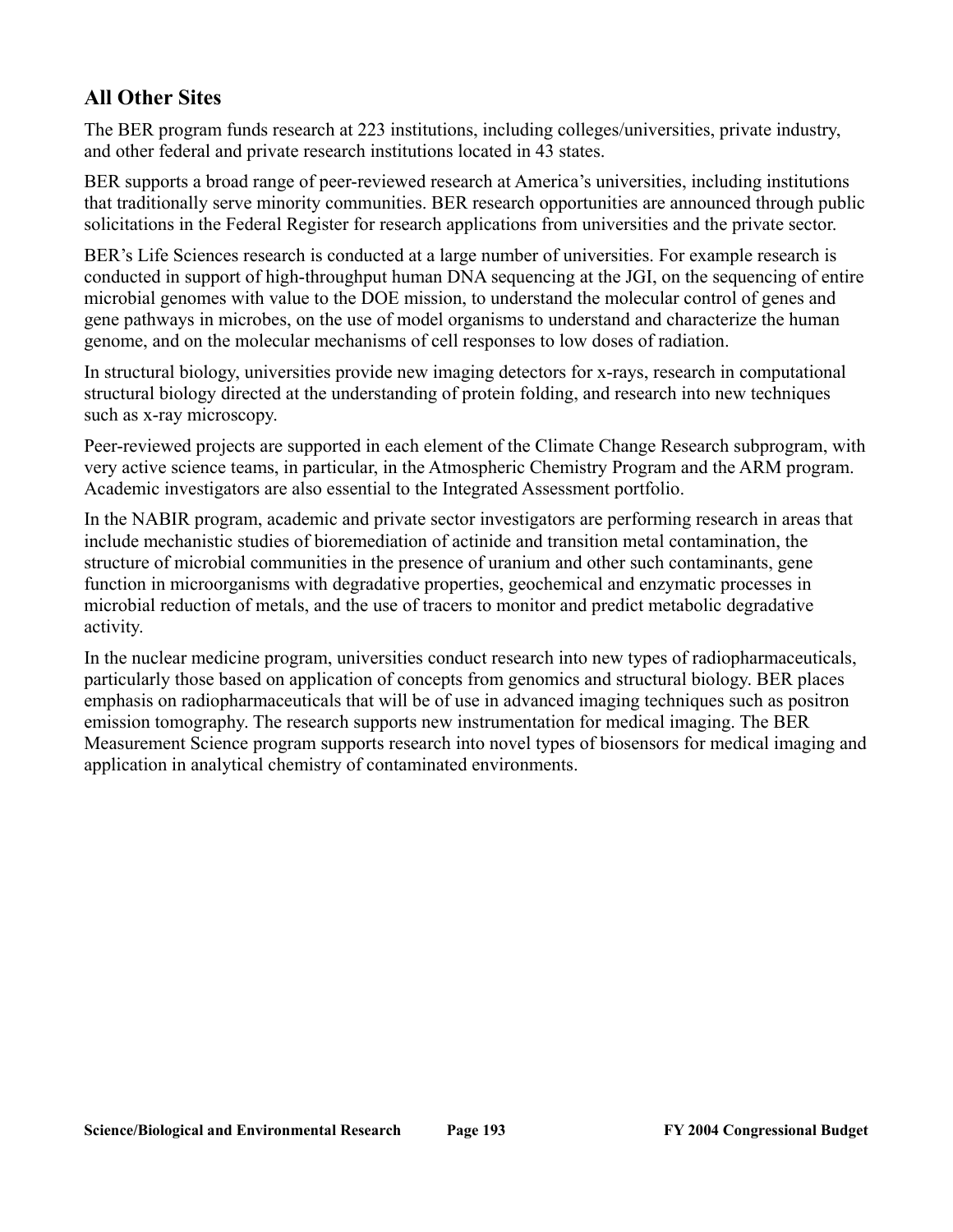# **Life Sciences**

## **Mission Supporting Goals and Measures**

The goal of the Life Sciences subprogram is to deliver fundamental knowledge of biological systems that can be used to address DOE needs in clean energy, carbon sequestration, and environmental cleanup. Fundamental research is supported in structural biology, genomics, and the health effects of low dose radiation. Human, animal, and microbial DNA sequencing is used to understand the genetic and environmental basis of normal and abnormal biological function, from human genes that make some people more sensitive to the adverse effects of low doses of radiation to the biochemical capabilities of complex microbial communities that could be used to produce clean energy or sequester atmospheric carbon dioxide. Scientific tools and resources are developed and made widely available for determining protein structures and genomic DNA sequences and for understanding the structure, function, and regulation of multiprotein complexes from DOE-relevant organisms – information that can then be used to develop biotechnology solutions for DOE needs. Finally, low dose radiation research provides knowledge underpinning rigorous, cost-effective standards to protect the health of cleanup workers and the public and for science-based decisions on DOE site cleanup. In FY 2003 \$20,000,000 related to genomic analysis of potential biothreat agents was transferred to the Department of Homeland Security.

BER supports research in five areas of the Life Sciences: structural biology; low dose radiation; molecular/systems biology; human genome; and biological research.

- BER develops and supports user facilities for the Nation's structural biologists at synchrotron, nuclear magnetic resonance (NMR), and neutron sources. BER also determines the structures of proteins important for the bioremediation of metals and radionuclides or of proteins that are involved in the repair of DNA damage.
- BER supports research on the biological effects of low doses of ionizing radiation and works closely with scientists, regulators, and the public to ensure that the research results are available to develop a better scientific basis for adequately protecting people from the adverse effects of ionizing radiation.
- BER supports systems biology research in the Genomes to Life program by developing the experimental and, together with the Advanced Scientific Computing Research program, computational resources, tools, and technologies needed to understand the complex behavior of complete biological systems – from single microbes to complex microbial communities. This information can be used to develop innovative solutions for energy production, waste cleanup, and carbon management.
- BER takes advantage of the remarkable high throughput and cost-effective DNA sequencing capacity it developed as part of the International Human Genome Project to meet future DNA sequencing needs of DOE and other agencies. BER also develops resources, tools, and technologies needed to analyze and interpret DNA sequence data from entire organisms and to study the ethical, legal, and social implications (ELSI) of information and data resulting from genome projects.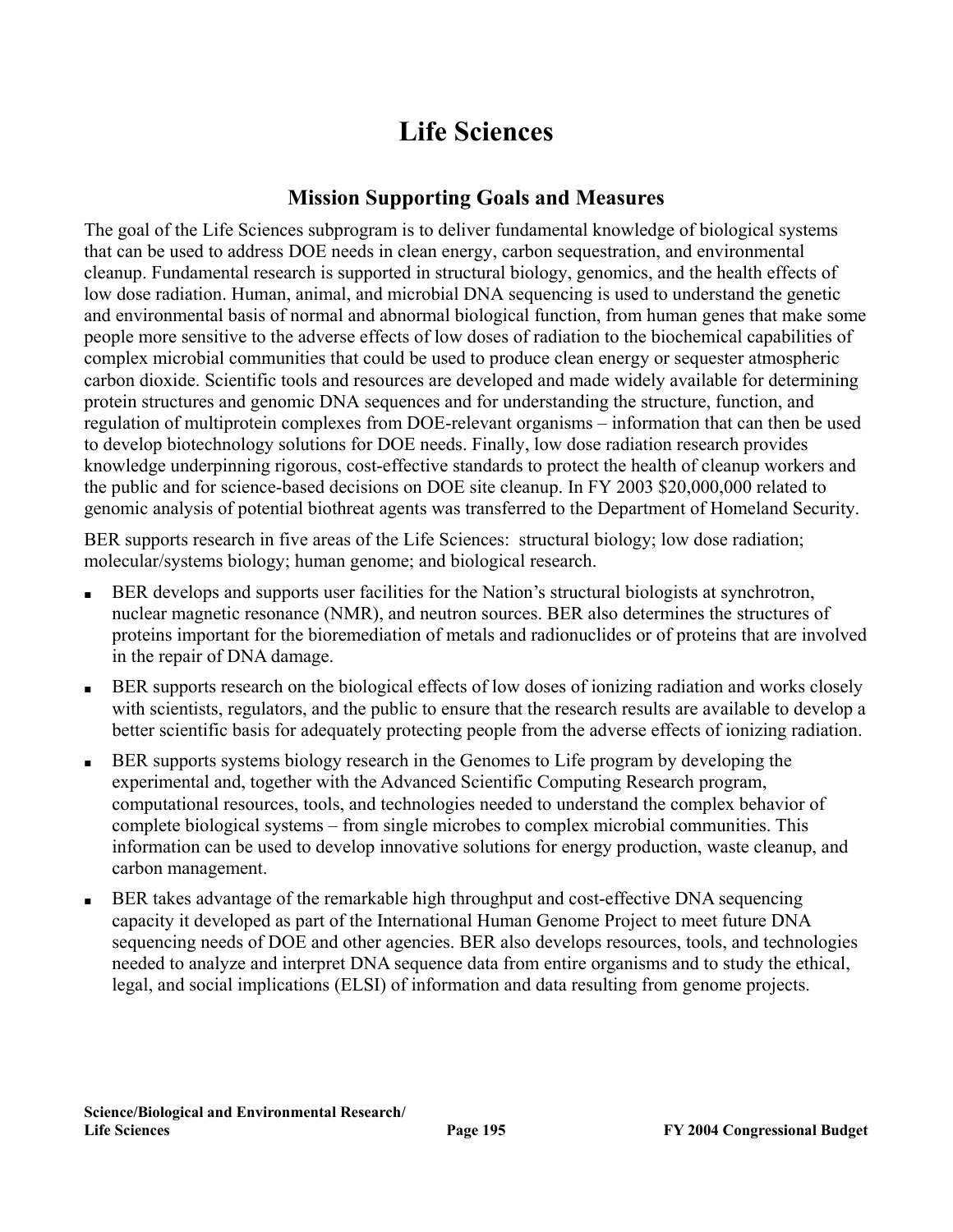BER develops resources, tools, and technologies to understand the function of human genes that it identifies as part of the International Human Genome Project using model organisms such as the mouse, *Fugu* (the puffer fish), and *Ciona* (the sea squirt).

The Life Sciences subprogram provides fundamental knowledge building to long-term outcomes that underpin the Program Strategic Performance Goals and the Office of Science's Strategic Objectives. Periodic retrospective analysis will be employed to evaluate the accumulation of knowledge and validate specific outcomes. This program was reviewed as part of a BERAC review of the entire BER program in FY 2001. The next scheduled comprehensive review of the Life Sciences subprogram by BERAC will be in FY 2004. The following are recent scientific accomplishments that highlight program progress.

- *First Tree Genome to be Sequenced.* The genome of *Populus balsamifera* ssp. *trichocarpa,*  commonly known as the black cottonwood, a species of Poplar tree will be the first tree genome ever sequenced. Scientists working on tree genetics and tree productivity and product utilization are highly enthusiastic about the sequencing of this tree species because it represents an important first step in understanding the genome of a common, commercially important tree species with potential impacts that could include improved carbon sequestration and biomass for energy. This effort is being led by a consortium of scientists from the University of Washington, Oregon State University, Pennsylvania State University, the British Columbia Genome Sequence Center, the Swedish University of Agricultural Sciences, the National Center for Genome Research in New Mexico, the DOE Joint Genome Institute (JGI), the Oak Ridge National Laboratory, and other institutions. The sequencing will be carried out at DOE's high throughput DOE sequencing facility, the JGI.
- *Pufferfish Helps Scientists Understand the Human Genome.* The first public assembly of an animal genome, the genome of the Japanese pufferfish *Fugu rubripes,* has been completed by the DOE JGI. Although the *Fugu* genome contains essentially the same genes and regulatory sequences as the human genome, it carries those genes and regulatory sequences in approximately 365 million bases as compared to the 3 billion bases that make up human DNA. With far less so-called "junk DNA" to sort through, the information can then be used to help identify genes and regulatory sequences in the human genome. This effort was led by an international research consortium that included the JGI, the Singapore Biomedical Research Council's Institute for Molecular and Cell Biology, the Human Genome Mapping Resource Centre of the United Kingdom's Medical Research Council, the Cambridge University Department of Oncology, and the Institute for Systems Biology in Seattle, Washington. The consortium's sequencing efforts were bolstered by two US companies, Celera Genomics of Rockville, Maryland and Myriad Genetics, Inc. of Salt Lake City, Utah.
- *First ever DNA sequence of an algae.* The genomic DNA sequence of a unicellular green algae has been determined by the JGI – the first algae to be sequenced. Chlamydomonads have a 100 million base pair genome (compared to 3 billion for humans and 365 million for the *Fugu* described above) and are a genus of unicellular green algae (Chlorophyta) found nearly everywhere - in soil, fresh water, oceans, and even in snow on mountaintops. Algae in this genus have a cell wall, a chloroplast for photosynthesis, an "eye" that perceives light, and two flagella with which they can swim using a breast-stroke type motion. More than 500 different species of Chlamydomonas have been described. The most widely used laboratory species is *Chlamydomonas reinhardtii.* DOE is interested in *Chlamydomonas* because of its widespread global distribution and its ability to carry out photosynthesis, the most powerful biological technology for carbon dioxide capture from the atmosphere.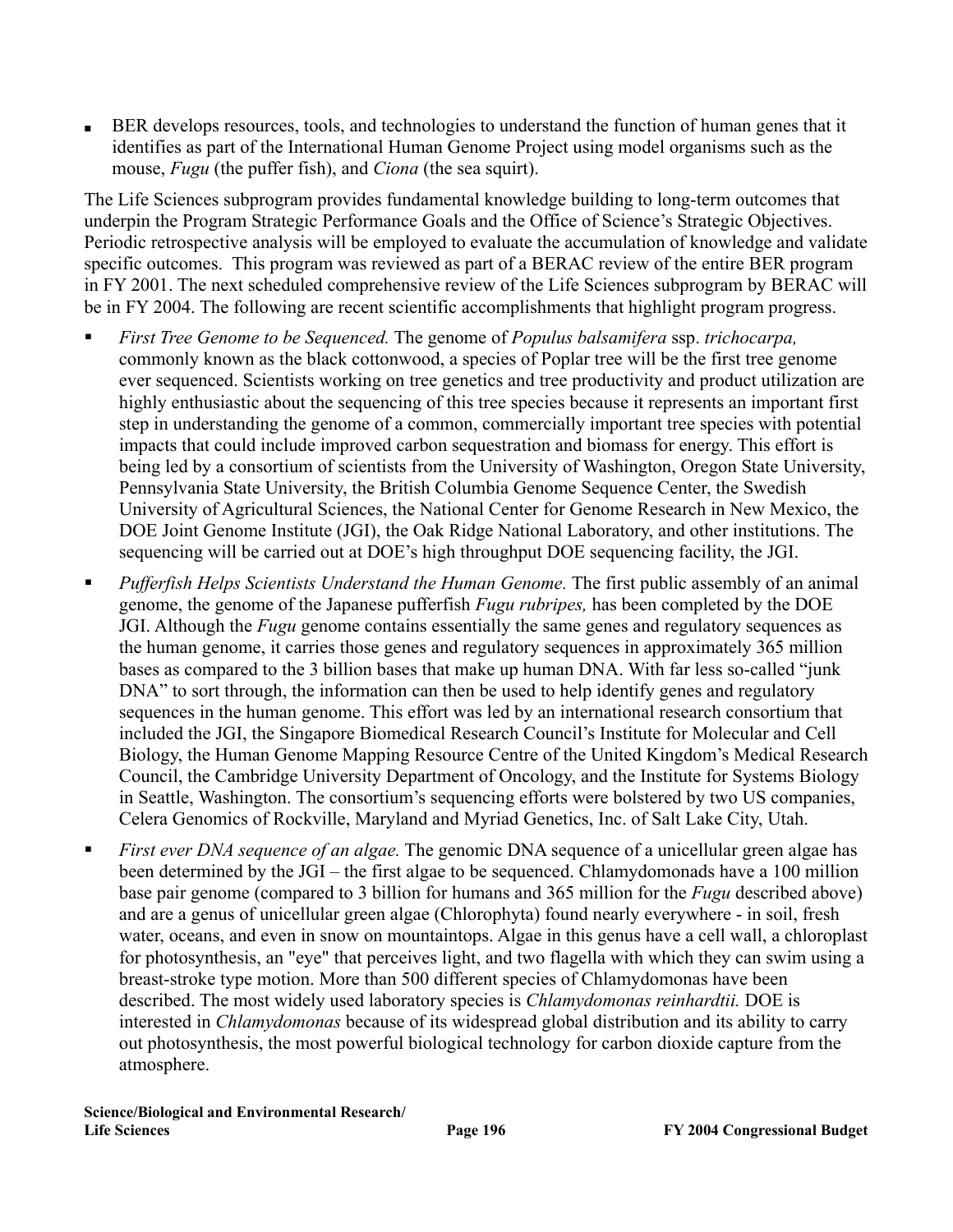- *First DNA sequence of a marine diatom.* The first ever genomic DNA sequence of a marine diatom, *Thalassiosira pseudonann*, has been determined by the JGI. Diatoms, or marine phytoplankton, are important model organisms for carbon sequestration and are found in all of Earth's oceans. They display an incredible and intriguing variety of shapes and are major players in the Earth's carbon cycle responsible for much of the ocean's ability to move carbon dioxide captured in the near surface regions by photosynthesis to deep ocean compartments. The shapes, growth rates, and carbon management processes of diatoms are all under genetic control and could be exploited to enhance its carbon processing capabilities as a step towards partial mitigation of global warming. Additionally, the silicate shells of many diatoms are engineering and material science marvels and could provide important insights for nanoscience activities.
- *JAZZing up genomes.* Because of the sequencing process, the DNA sequences of organisms large and small are determined in hundreds or thousands of small pieces. A new graphical algorithm, JAZZ, has been developed for stitching these pieces back together into a complete DNA sequence. JAZZ has been used at the JGI to put together the genomes of many microbes, a fungal genome, the genomes of the sea squirt C*iona intestinalis* and the pufferfish *Fugu rubripes*.
- *Another record-breaking year of microbial DNA sequencing.* The JGI has again surpassed expectations in microbial DNA sequencing in FY 2002 by determining high quality draft sequences of 41 microbes important to DOE needs in energy, environmental cleanup, and counter terrorism. Twelve of these organisms are pathogens or their close genetic relatives that were sequenced as part of a coordinated interagency effort to quickly characterize as many potential threat agents as possible.
- *International Scientists Celebrate at Sea Squirt Genome Jamboree*. Fifty scientists from around the world gathered in San Francisco to celebrate, by staying glued to their computers to analyze the DNA sequence of *Ciona intestinalis*, a sea squirt*. Ciona* is an organism with the smallest genome of any experimentally manipulable chordate and is a good system for exploring the evolutionary origins of the chordate lineage, from which vertebrates, including man, sprouted. The complete genome sequence of *Ciona* was determined by DOE's JGI and will provide a foundation for genome-scale analysis of regulatory networks through development. Genes that have survived in humans since the sea squirt's evolution have surely been preserved for good reasons. By comparing the human genome to the genomes of different creatures, researchers can pinpoint which genes have survived hundreds of millions of years of evolution. Those that have survived throughout evolution are likely to have important functions. In other words, they compare these animal genomes to the human genome to see the similarities and differences—and eventually discover the secrets of evolution and disease.
- *First Call for Candidate Microbes for DNA Sequencing*. DOE's JGI will now be available as a resource to all scientists for determining the DNA sequences of microbes or communities of microbes relevant to DOE mission needs including waste remediation, carbon management, and energy production. Microbes nominated by scientists for genomic sequencing will be prioritized by a panel of scientific experts, including representatives from the American Society for Microbiology. All DNA sequence data determined by the JGI will be publicly available to all scientists. This call for nominations for DNA sequencing at the JGI is the first in what is anticipated to be an ongoing series of public calls for DNA sequencing that will effectively make the JGI's considerable DNA sequencing capabilities available to scientists as a public resource.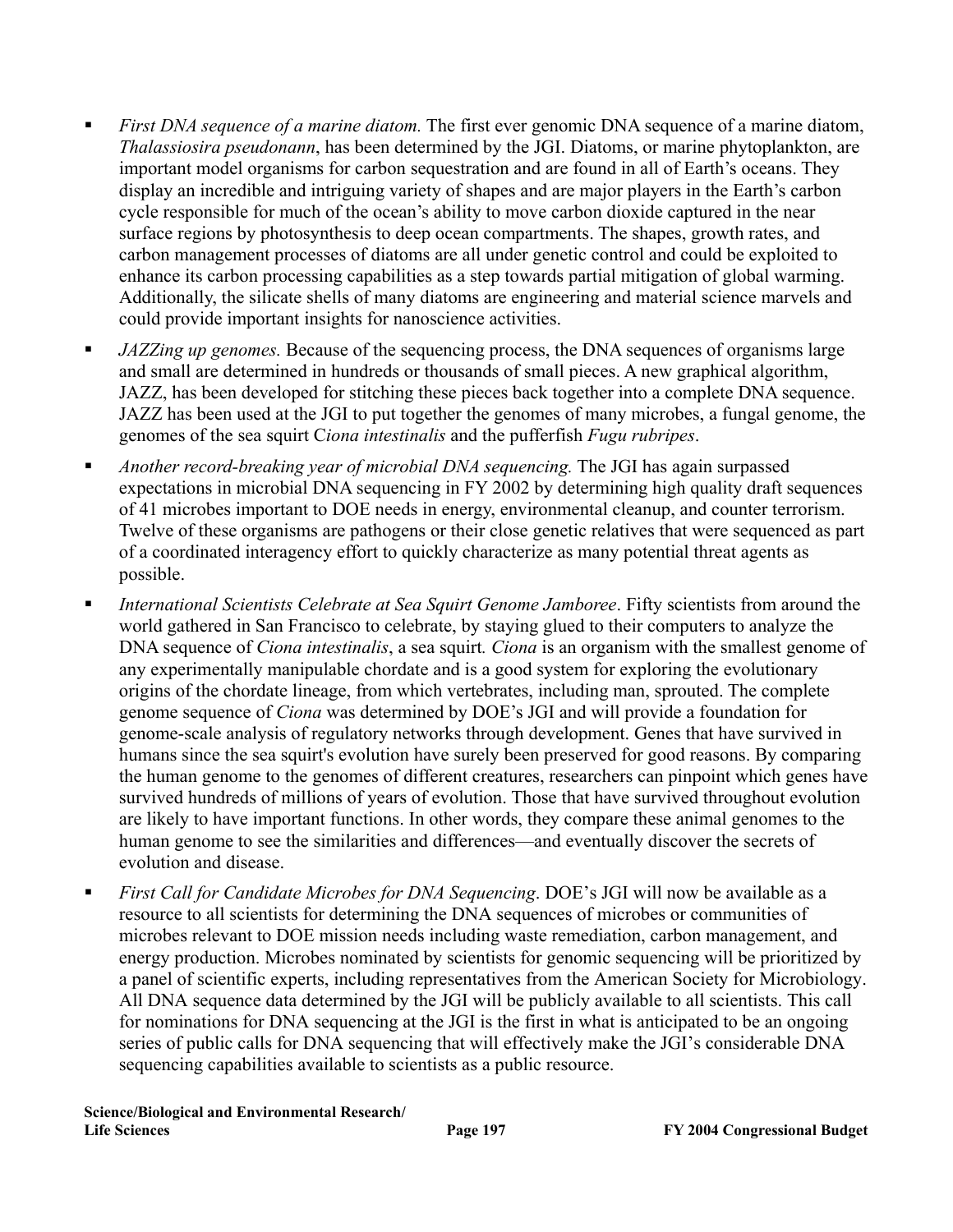- *New Neutron User Facility for Structural Biologists -* DOE user facilities for structural biologists at the synchrotron light sources enable scientists to determine high resolution electron density maps of protein crystals needed to determine their three dimensional structure. In some cases, neutrons provide additional information critical to understand protein structure by providing vital insights into the locations of hydrogen bonds and the nature of macromolecular-solvent interactions. A new protein crystallography station at the Los Alamos Neutron Science Center (LANSCE) will be available by the end of 2002. This is the only neutron crystallography station for structural biologists in the U.S.
- *New Ultrasensitive Mass Spectrometer for Proteomics -* Pacific Northwest National Laboratory has developed a new electrospray ionization fourier transform ion cyclotron resonance mass spectrometer (ICR), the highest field and most sensitive ICR mass spectrometer currently available. This new machine is approximately 1000 fold more sensitive than conventional instruments, has a resolution 100-1000 fold greater than conventional instruments and can measure peptides at a level less than or equal to 1 part per million. At this level, most peptides are unique and can be assigned to a specific protein in the genome. In contrast, conventional instruments measure at approximately the 500 parts per million level.

## **Subprogram Goals**

Identify and characterize the multiprotein molecular machines that carry out the biological functions of cells and determine the biochemical capabilities of complex microbial communities, information needed to develop biotechnology solutions for clean energy, carbon sequestration, and environmental cleanup.

### **Performance Indicator**

Number of complex microbial communities and multiprotein molecular machines that can be characterized per year.

| FY 2002 Results                                                                                                                      | FY 2003 Targets                                                                                                                                                                                                                                                  | FY 2004 Targets                                                                                                                                                                                                                                                                                                                                                                                                                                                          |
|--------------------------------------------------------------------------------------------------------------------------------------|------------------------------------------------------------------------------------------------------------------------------------------------------------------------------------------------------------------------------------------------------------------|--------------------------------------------------------------------------------------------------------------------------------------------------------------------------------------------------------------------------------------------------------------------------------------------------------------------------------------------------------------------------------------------------------------------------------------------------------------------------|
| (Structural Biology – Basic Research)                                                                                                | (Structural Biology – Basic Research)                                                                                                                                                                                                                            | (Structural Biology – Basic Research)                                                                                                                                                                                                                                                                                                                                                                                                                                    |
| New research emphasis in Structural<br>Biology basic research. First awards<br>given based on competitive peer<br>review. [Goal Met] | Develop one new computational model<br>that can successfully predict which<br>proteins interact with protein<br>complexes involved in DNA damage<br>recognition and repair or<br>bioremediation of metals and<br>radionuclides from analysis of DNA<br>sequence. | Develop two new computational<br>models that can successfully predict<br>which proteins interact with protein<br>complexes involved in DNA damage<br>recognition and repair or<br>bioremediation of metals and<br>radionuclides from analysis of DNA<br>sequence. Demonstrate accuracy of<br>new model from FY 2003 by<br>experimentally determining the<br>fraction of proteins known to interact<br>with these complexes that are<br>correctly predicted by the model. |

### **Annual Performance Results and Targets**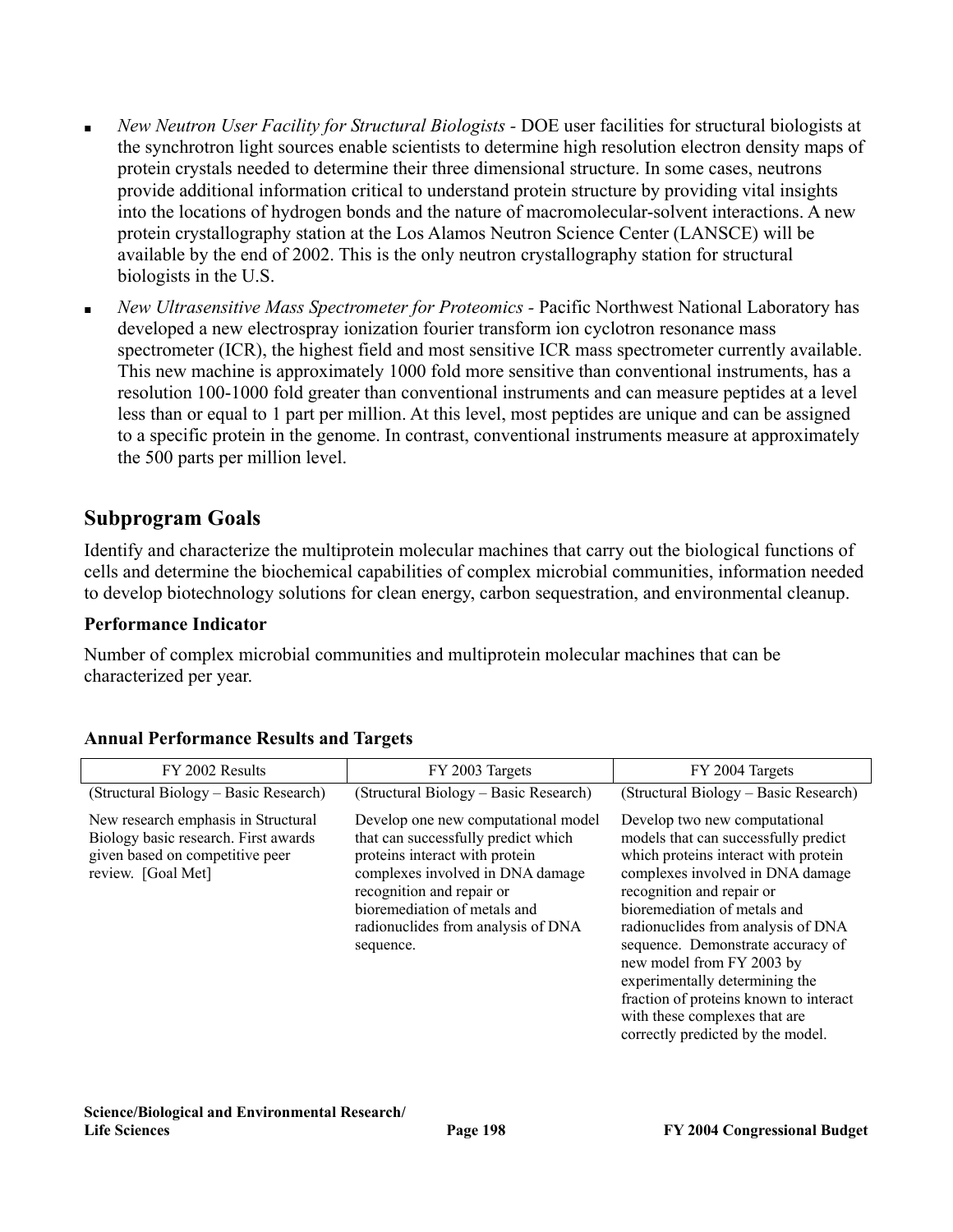| FY 2002 Results                                                                                                                                                                              | FY 2003 Targets                                                                                                                                                                                                                                                                                                                                                                      |                                                                                                                                                                                                                                                                                                                                                                                                                                     |
|----------------------------------------------------------------------------------------------------------------------------------------------------------------------------------------------|--------------------------------------------------------------------------------------------------------------------------------------------------------------------------------------------------------------------------------------------------------------------------------------------------------------------------------------------------------------------------------------|-------------------------------------------------------------------------------------------------------------------------------------------------------------------------------------------------------------------------------------------------------------------------------------------------------------------------------------------------------------------------------------------------------------------------------------|
| (Microbial Genomics)                                                                                                                                                                         | (Microbial Genomics)                                                                                                                                                                                                                                                                                                                                                                 | (Microbial Genomics)                                                                                                                                                                                                                                                                                                                                                                                                                |
| Determined high quality draft<br>sequences of 41 microbes important to<br>DOE needs in energy and<br>environmental cleanup. [Exceeded<br>Goal]                                               | Draft genomic sequence of more than<br>30 microorganisms of high DOE<br>relevance and scientific research;<br>improve the computational tools for<br>predicting gene function; and develop<br>methods for sequencing unculturable<br>microbes and microbial consortia.                                                                                                               | Determine the frequency of lateral<br>gene transfer among 5 different groups<br>of microbes, improve the efficiency of<br>computational tools for predicting the<br>function of newly identified microbial<br>genes by 50%, and develop new<br>strategies for the rapid comparison of<br>closely related microbial DNA<br>sequences that are twice as efficient as<br>current methods                                               |
| (Carbon Sequestration Research)                                                                                                                                                              | (Carbon Sequestration Research)                                                                                                                                                                                                                                                                                                                                                      | (Carbon Sequestration Research)                                                                                                                                                                                                                                                                                                                                                                                                     |
| The first ever genomic DNA sequence<br>of a marine diatom, Thalassiosira<br>pseudonann, has been determined by<br>the JGI, well ahead of the original<br>schedule for completion. [Goal Met] | Complete DNA sequence of a member<br>of the genus <i>Populas</i> (trees like poplar,<br>aspen, etc.). In addition, determine the<br>draft DNA sequence of <i>Thalassiosira</i> , a<br>diatom important in oceanic<br>sequestration.                                                                                                                                                  | Identify genes and proteins in the<br>poplar that are important for carbon<br>utilization and initially characterize<br>microbes that live in the poplar<br>rhizosphere.                                                                                                                                                                                                                                                            |
| (Genomes to Life)                                                                                                                                                                            | (Genomes to Life)                                                                                                                                                                                                                                                                                                                                                                    | (Genomes to Life)                                                                                                                                                                                                                                                                                                                                                                                                                   |
| New research program in FY 2002.                                                                                                                                                             | In conjunction with ASCR and using<br>data produced by BER and BES-<br>sponsored microbial cell project<br>researchers, develop new<br>computational tools for the analysis and<br>simulation of biological processes.<br>For 3-5 of the over 70 microbial<br>genomes sequenced by DOE, begin the<br>difficult, comprehensive integration of<br>genomic, biochemical, structural and | Produce 1000 distinct proteins in<br>quantities of 2 milligrams each in<br>highly purified form and use those<br>proteins to develop tags that enable<br>detection and imaging of 500 of these<br>molecules. These capabilities will be<br>used to address the following GTL<br>goals: (1) imaging the molecular<br>machines of life; $(2)$ imaging to<br>characterize gene regulatory networks;<br>and (3) imaging to characterize |
|                                                                                                                                                                                              | physiological information on DOE<br>relevant functionalities (e.g.,<br>bioremediation, carbon sequestration<br>and/or biomass to fuel). Develop<br>working conceptual and numerical<br>models to describe these<br>functionalities.                                                                                                                                                  | complex microbial communities in<br>model and natural environments at the<br>molecular level.                                                                                                                                                                                                                                                                                                                                       |
|                                                                                                                                                                                              | Sequence one or more consortia of<br>microorganisms that will provide<br>information on how microbes function<br>and interact in the environment, such as<br>at DOE legacy waste sites.                                                                                                                                                                                              |                                                                                                                                                                                                                                                                                                                                                                                                                                     |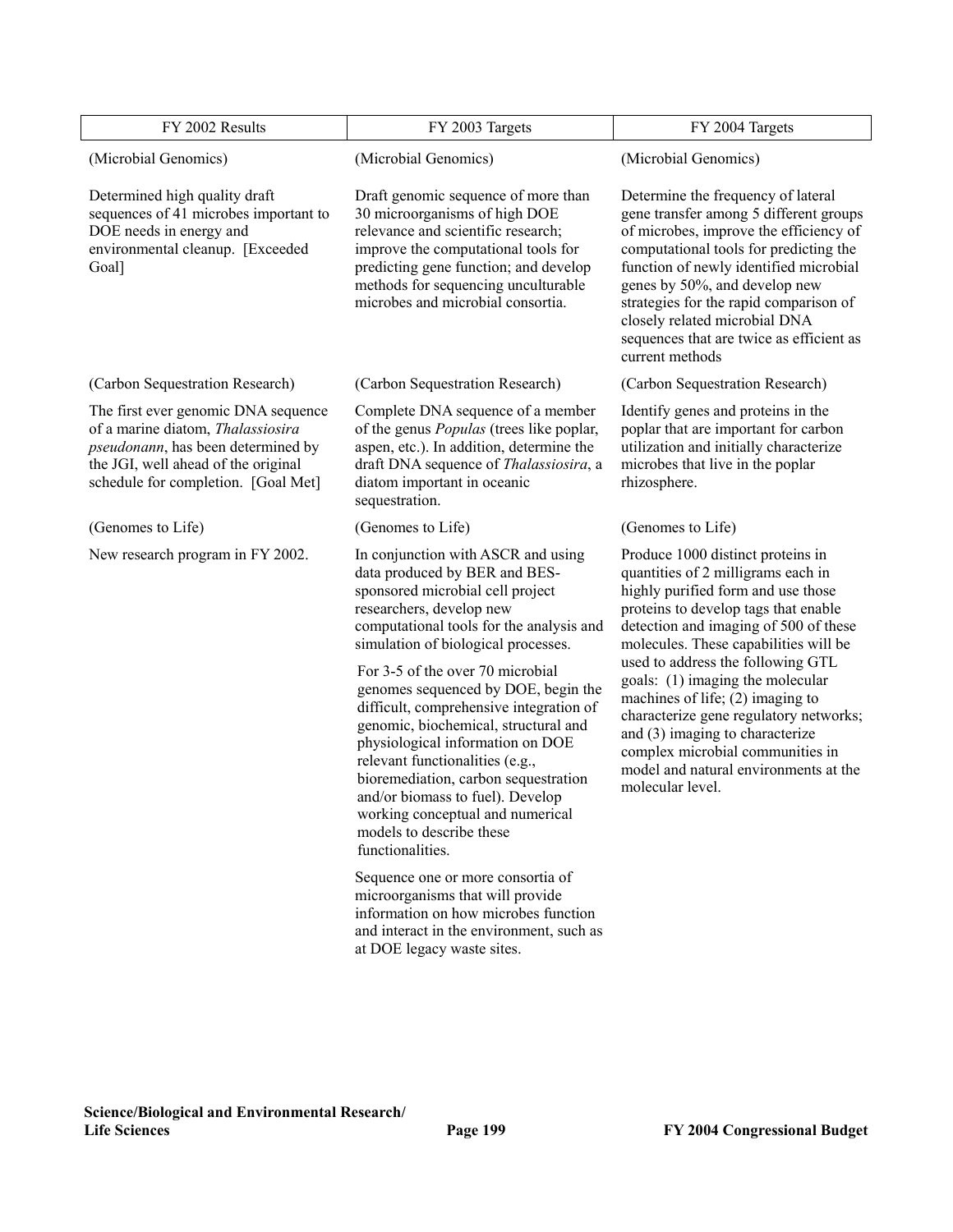Characterize the biological effects of low doses of ionizing radiation (less than annual DOE exposure limit) to assist policy makers in developing science-based health protection standards to protect DOE cleanup workers and the public and to strengthen the scientific basis for making decisions on radiation exposure limits for DOE site cleanup operations.

### **Performance Indicator**

Eighty percent of all new research projects will be peer reviewed and deemed excellent and relevant, and ongoing projects will be subject to triennial peer review with merit evaluation.

### **Annual Performance Results and Targets**

| FY 2002 Results                                                                                                                                                              | FY 2003 Targets                                                                                                                          | FY 2004 Targets                                                                                                                                             |
|------------------------------------------------------------------------------------------------------------------------------------------------------------------------------|------------------------------------------------------------------------------------------------------------------------------------------|-------------------------------------------------------------------------------------------------------------------------------------------------------------|
| (Low Dose Radiation Research)                                                                                                                                                | (Low Dose Radiation Research)                                                                                                            | (Low Dose Radiation Research)                                                                                                                               |
| BERAC report (March 2001) states that<br>"the program has gotten off to an<br>excellent start and is funding a number<br>of scientifically sound and important<br>projects." | Research results will be incorporated<br>into the National Academy of Sciences<br>Biological Effects of Ionizing<br>Radiation VI report. | By the end of FY 2004, the program<br>will demonstrate for the first time the<br>effects of ionizing radiation on<br>neighbors of irradiated cells in vivo. |

Develop high throughput methods for rapidly predicting, characterizing, and understanding the control and functions of genes identified from genomic DNA sequencing.

### **Performance Indicator**

DNA base pairs sequenced per year.

### **Annual Performance Results and Targets**

| FY 2002 Results                                                                                                                                                                                                                                                                                                                                                                                                                                                                                                                                                                                                                 | FY 2003 Targets                                                                                                                                                          | FY 2004 Targets                                                                                                                                                                                                                                                                                                                                                                                                                                                                  |
|---------------------------------------------------------------------------------------------------------------------------------------------------------------------------------------------------------------------------------------------------------------------------------------------------------------------------------------------------------------------------------------------------------------------------------------------------------------------------------------------------------------------------------------------------------------------------------------------------------------------------------|--------------------------------------------------------------------------------------------------------------------------------------------------------------------------|----------------------------------------------------------------------------------------------------------------------------------------------------------------------------------------------------------------------------------------------------------------------------------------------------------------------------------------------------------------------------------------------------------------------------------------------------------------------------------|
| (Human Genome)                                                                                                                                                                                                                                                                                                                                                                                                                                                                                                                                                                                                                  | (Human Genome)                                                                                                                                                           | (Human Genome)                                                                                                                                                                                                                                                                                                                                                                                                                                                                   |
| The first public assembly of an animal<br>genome, the genome of the Japanese<br>pufferfish <i>Fugu rubripes</i> , has been<br>completed by the DOE JGI. With far<br>less so-called "junk DNA" to sort<br>through, the information can then be<br>used to help identify genes and<br>regulatory sequences in the human<br>genome. [Goal Met]<br>A new graphical algorithm, JAZZ, has<br>been developed for stitching small<br>pieces of DNA sequence back together<br>into a complete DNA sequence. JAZZ<br>has been used at the JGI to put together<br>the genomes of many microbes, a<br>fungal genome, the genomes of the sea | Establish at least 30 diverse<br>collaborations for high throughput<br>DNA sequencing with scientists outside<br>the JGI and with programs at other<br>federal agencies. | Produce 12 billion base pairs of high<br>quality DNA sequence at the JGI.<br>Approximately 7.2 billion base pairs<br>of the total will be genomes for<br>outside users based on a peer-review<br>selection process. The remaining<br>sequencing capacity will be used to<br>complete the draft sequence and<br>assembly of the <i>Xenopus</i> (frog)<br>genome, a model organism for the<br>Human Genome Project, that will<br>contribute to understanding human<br>development. |

#### **Science/Biological and Environmental Research/ Life Sciences Page 200 FY 2004 Congressional Budget**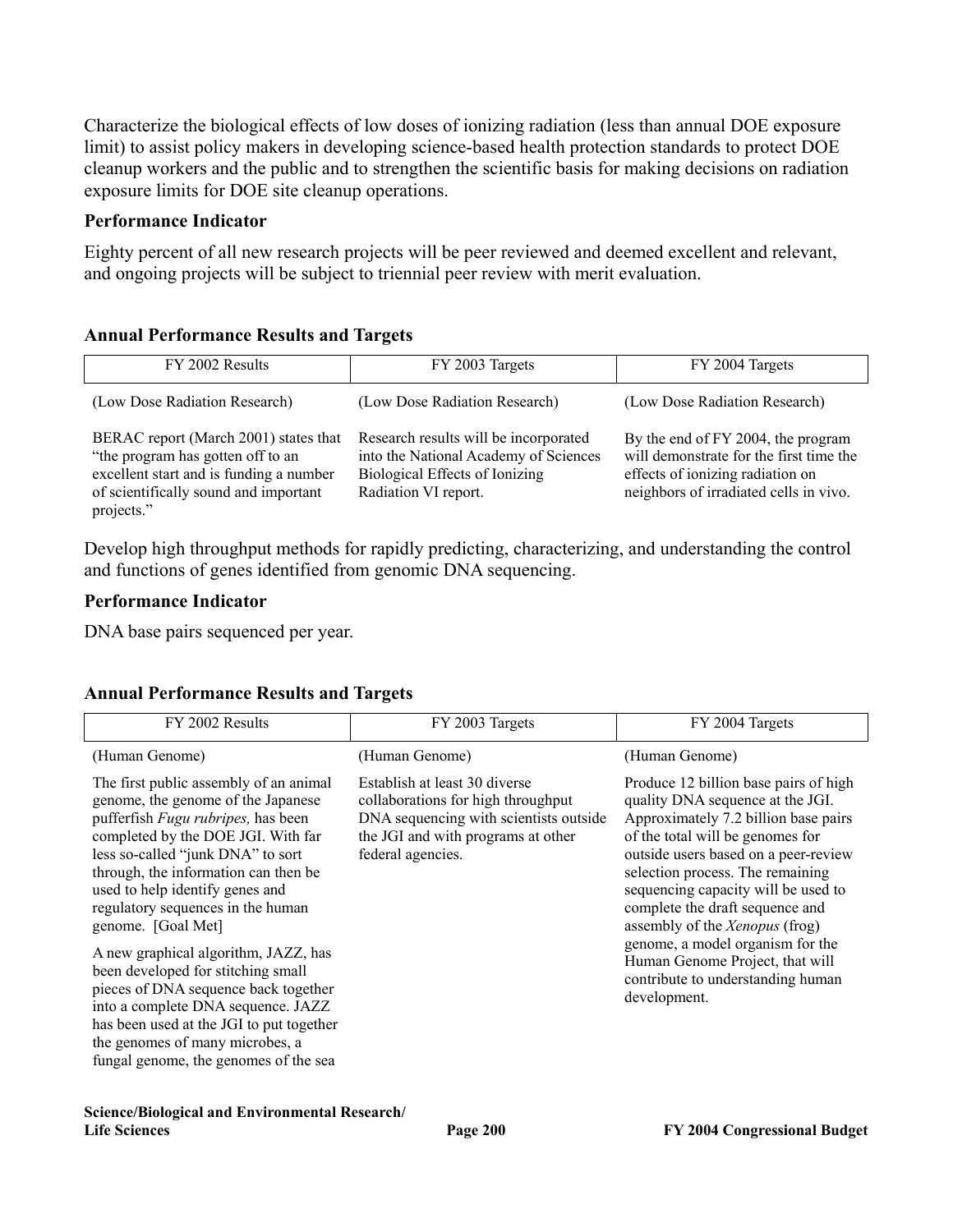| FY 2002 Results                                                                                                                                                                                                                                                                                                                                                                                                                           | FY 2003 Targets | FY 2004 Targets |
|-------------------------------------------------------------------------------------------------------------------------------------------------------------------------------------------------------------------------------------------------------------------------------------------------------------------------------------------------------------------------------------------------------------------------------------------|-----------------|-----------------|
| squirt <i>Ciona intestinalis</i> , and the<br>pufferfish Fugu rubripes. [Goal Met]                                                                                                                                                                                                                                                                                                                                                        |                 |                 |
| As of July 2002 the Department of<br>Energy' Joint Genome Institute (JGI)<br>has completed the high quality<br>sequencing of human chromosome 19<br>and approximately 80% of human<br>chromosome 16. The JGI has also<br>produced seven billion bases of<br>sequences completing the draft<br>sequencing of <i>Fugu</i> (the pufferfish) and<br>Ciona (the sea squirt) as its contribution<br>to the Human Genome Program. [Goal]<br>Met] |                 |                 |
|                                                                                                                                                                                                                                                                                                                                                                                                                                           |                 |                 |

Manage all BER facility operations to the highest standards of overall performance, using merit evaluation with independent peer review.

## **Performance Indicator**

Average operational downtime of BER facilities will not exceed 10% of total time scheduled.

| FY 2002 Results                                                                                 | FY 2003 Targets                                                                                                                                           | FY 2004 Targets                                                                                                                                             |
|-------------------------------------------------------------------------------------------------|-----------------------------------------------------------------------------------------------------------------------------------------------------------|-------------------------------------------------------------------------------------------------------------------------------------------------------------|
| (Structural Biology – Infrastructure)                                                           | (Structural Biology – Infrastructure)                                                                                                                     | (Structural Biology – Infrastructure)                                                                                                                       |
| New neutron crystallography user<br>facility opened at LANL's LANSCE.                           | More than 2,500 highly satisfied users<br>will use the structural biology                                                                                 | More than 3,000 highly satisfied<br>users will use the structural biology                                                                                   |
| An estimated 2000 users used the<br>structural biology instruments at the                       | instruments at the DOE national user<br>facilities.                                                                                                       | instruments at the DOE national user<br>facilities.                                                                                                         |
| DOE national user facilities (end of<br>year data not yet available for<br>FY 2002). [Goal Met] | Ten external user groups will use the<br>LANSCE protein crystallography<br>station.                                                                       |                                                                                                                                                             |
|                                                                                                 | The installation of the new station at<br>HFIR for use by structural biologists to<br>determine the structures of protein<br>complexes will be completed. | Have five structural biology user<br>groups from outside ORNL complete<br>experiments at the HFIR by the end<br>of FY 2004.                                 |
|                                                                                                 |                                                                                                                                                           | Add at least 4000 new structure data<br>sets to the Protein Data Bank during<br>FY 2004.                                                                    |
|                                                                                                 |                                                                                                                                                           | Produce a pixel array detector, with<br>at least 100x100 pixel size, deployed<br>at a DOE synchrotron by the end of<br>FY 2004 (TEC less than \$1 million). |

## **Annual Performance Results and Targets**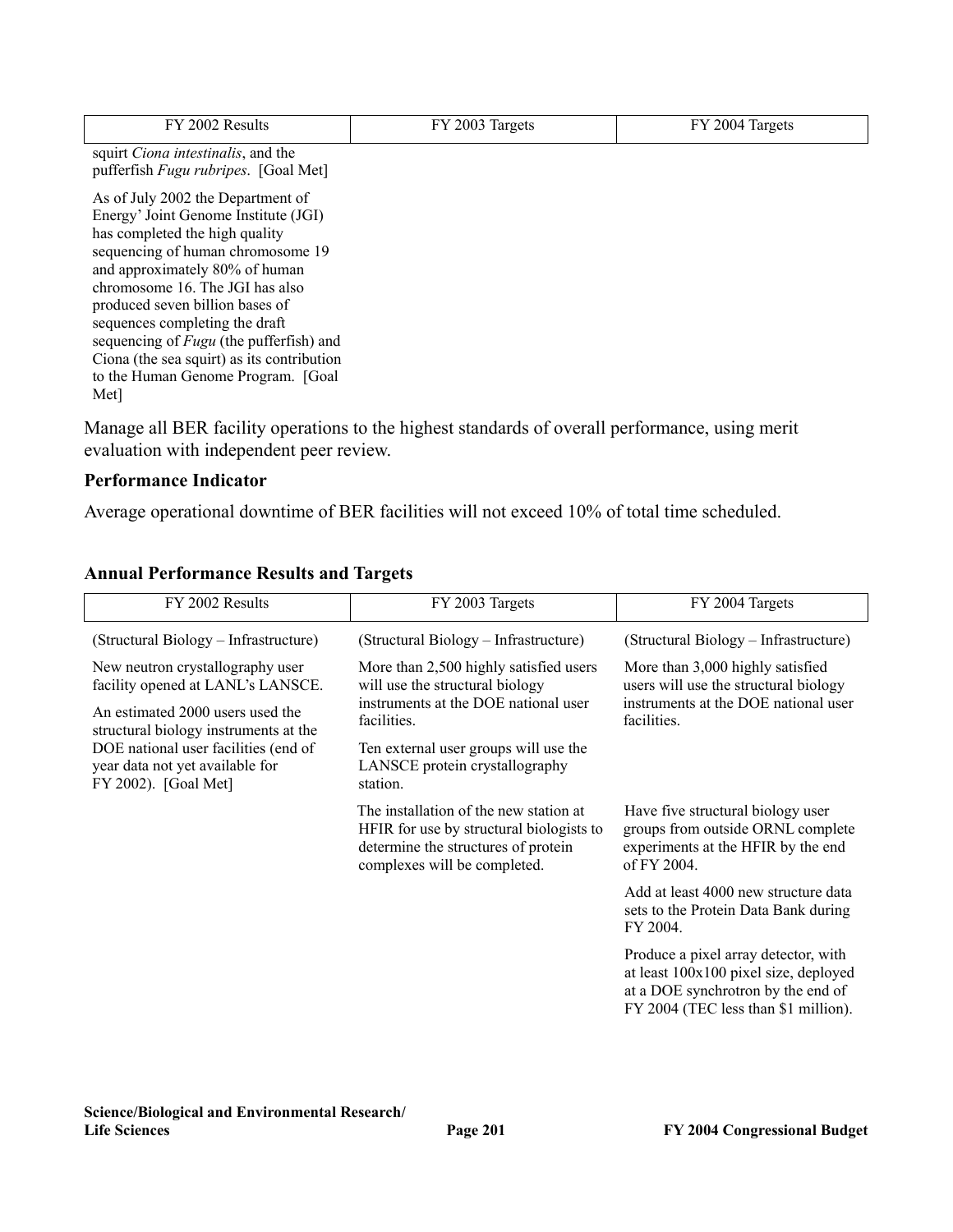|                                | (dollars in thousands) |         |         |           |          |
|--------------------------------|------------------------|---------|---------|-----------|----------|
|                                | FY 2002                | FY 2003 | FY 2004 | \$ Change | % Change |
|                                | 29,536                 | 27.847  | 27,809  | -38       | $-0.1\%$ |
| Molecular and Cellular Biology | 55,041                 | 71,195  | 93,500  | $+22,305$ | $+31.3%$ |
|                                | 90,075                 | 76,805  | 64,572  | $-12,233$ | $-15.9%$ |
|                                | 11,732                 | 10,260  | 10,260  | 0         | 0%       |
|                                | 0                      | 4,771   | 5.267   | +496      | $+10.4%$ |
|                                | 186,384                | 190,878 | 201.408 | $+10,530$ | $+5.5%$  |

# **Funding Schedule**

# **Detailed Program Justification**

|                             | (dollars in thousands) |                            |
|-----------------------------|------------------------|----------------------------|
| FY 2002   FY 2003   FY 2004 |                        |                            |
|                             |                        | 29,536 27,847 27,809       |
|                             |                        | $12,307$ $12,547$ $12,509$ |

In FY 2004, BER will continue to invest in structural biology research relevant to DOE missions. In carrying out their functions within cells, proteins form complexes with other proteins (forming molecular machines) and interact with a variety of structural and regulatory molecules on which proteins carry out their functions. Understanding how molecular machines carry out their biological functions requires that we observe dynamic changes in protein structure and study protein modifications, translocations, and subcellular concentrations. Starting with DNA sequencing information, research is supported to predict or identify the proteins that are involved in the recognition or repair of radiation-induced DNA damage or in the bioremediation of metals and radionuclides that could lead to reduced clean up costs; and to determine the high-resolution threedimensional structures of those proteins. To fully understand the mechanisms underlying the behavior of the molecular machines that carry out these functions, research is conducted and computer simulation models are developed: (1) on the dynamic changes in protein structure associated with protein modification and with protein-protein and protein-nucleic acid interactions that occur in these molecular machines; (2) to develop instrumentation that enables imagery of molecular machines in real-time at high levels of resolution; and (3) to precisely measure their intracellular compartmentalization and translocation.

The research activities in this subprogram are carried out at National Laboratories, universities, and private institutions and selected through competitive and peer-reviewed processes.

 $(1, 11, \ldots, 1, 1)$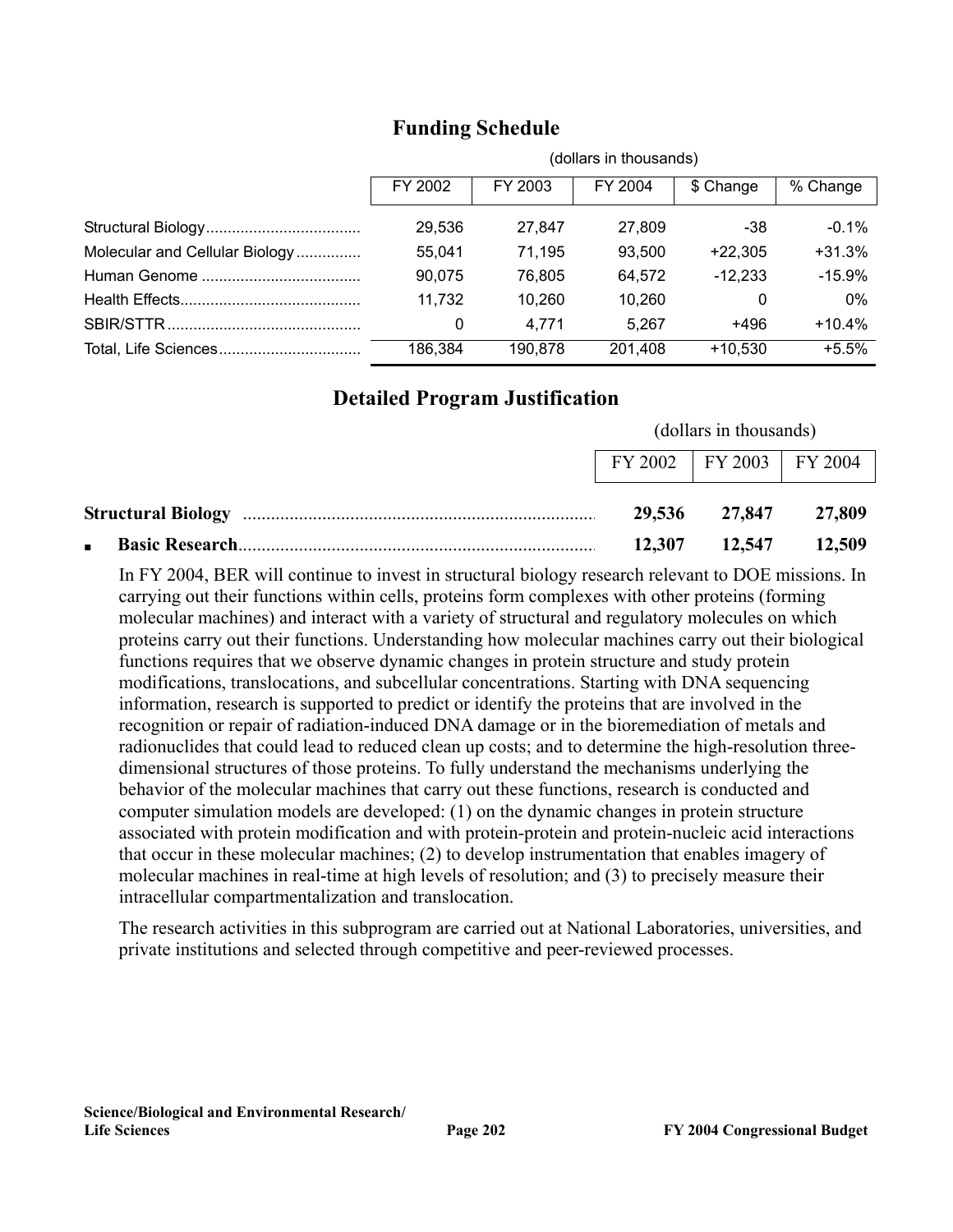(dollars in thousands)

|  | 17,229                        | 15,300 | 15,300 |
|--|-------------------------------|--------|--------|
|  | $FY 2002$   FY 2003   FY 2004 |        |        |

BER develops beamlines and instrumentation at the Department's national user facilities for the Nation's structural biologists and supports access by these scientists to these experimental stations. It coordinates with the NIH and the NSF management of experimental stations at DOE synchrotrons [Advanced Photon Source (APS), Advanced Light Source (ALS), Stanford Synchrotron Radiation Laboratory (SSRL) and National Synchrotron Light Source NSLS)] and neutron beam sources [the Los Alamos Neutron Science Center (LANSCE) and High Flux Isotope Reactor (HFIR) at ORNL]. User statistics for all BER structural biology user facilities are included in BES facility user reports. BER also supports access to unique high performance mass spectrometry and nuclear magnetic resonance spectrometry user facilities at the EMSL that are used for both proteomic and structural biology research. DOE investment in structural biology facilities is having a large impact on basic research investments being made by other agencies. These facilities will be used to conduct the research described above. In addition, DOE investments in structural biology user facilities at synchrotron light sources and at the EMSL have enabled the National Institute of General Medical Sciences at the National Institutes of Health (NIH) to make a large investment (over \$30,000,000 per year from FY 2001 to FY 2005) in pilot projects for NIH's Protein Structure Initiative to develop high throughput methods for determining protein structure. Six of the nine pilot projects funded by NIH include partners from DOE Laboratories and nearly all make heavy use of DOE user facilities. BER also supports development of new instrumentation that will make more effective use of the intense x-ray beams at the DOE synchrotrons. A new x-ray detector technology is being supported in cooperation with the NIH called the pixel-array detector (PAD). This technology would allow much more rapid acquisition and read-out of x-ray crystallographic data and would enable collection of complete data sets for protein structure determination in minutes, avoiding problems with decomposition of the protein crystals that occur over longer time periods. The total estimated cost for each detector is estimated at less that \$1,000,000.

|  | 55,041        | 71.195 | 93,500 |
|--|---------------|--------|--------|
|  | 10,997 10,987 |        | 9,838  |

*Microbial genomics research underpins DOE research programs* - Fundamental microbiology research will continue to underpin DOE's need to exploit the capabilities of microbes to address mission needs. Begun in 1994 with DOE's first sequencing of a complete microbial genome, microbial genomics research continues to provide support for individual investigator initiated projects that provide a fundamental understanding of microbes.

Microbial genomics research serves to strengthen the fundamental research foundation that underpins other BER and DOE programs, including: Genomes to Life; bioremediation research; and carbon sequestration. The underlying scientific justification remains a central principle of the BER genome programs – complete genomic sequences yield answers to fundamental questions in biology. Knowing the complete DNA sequence of a microbe provides important insights to the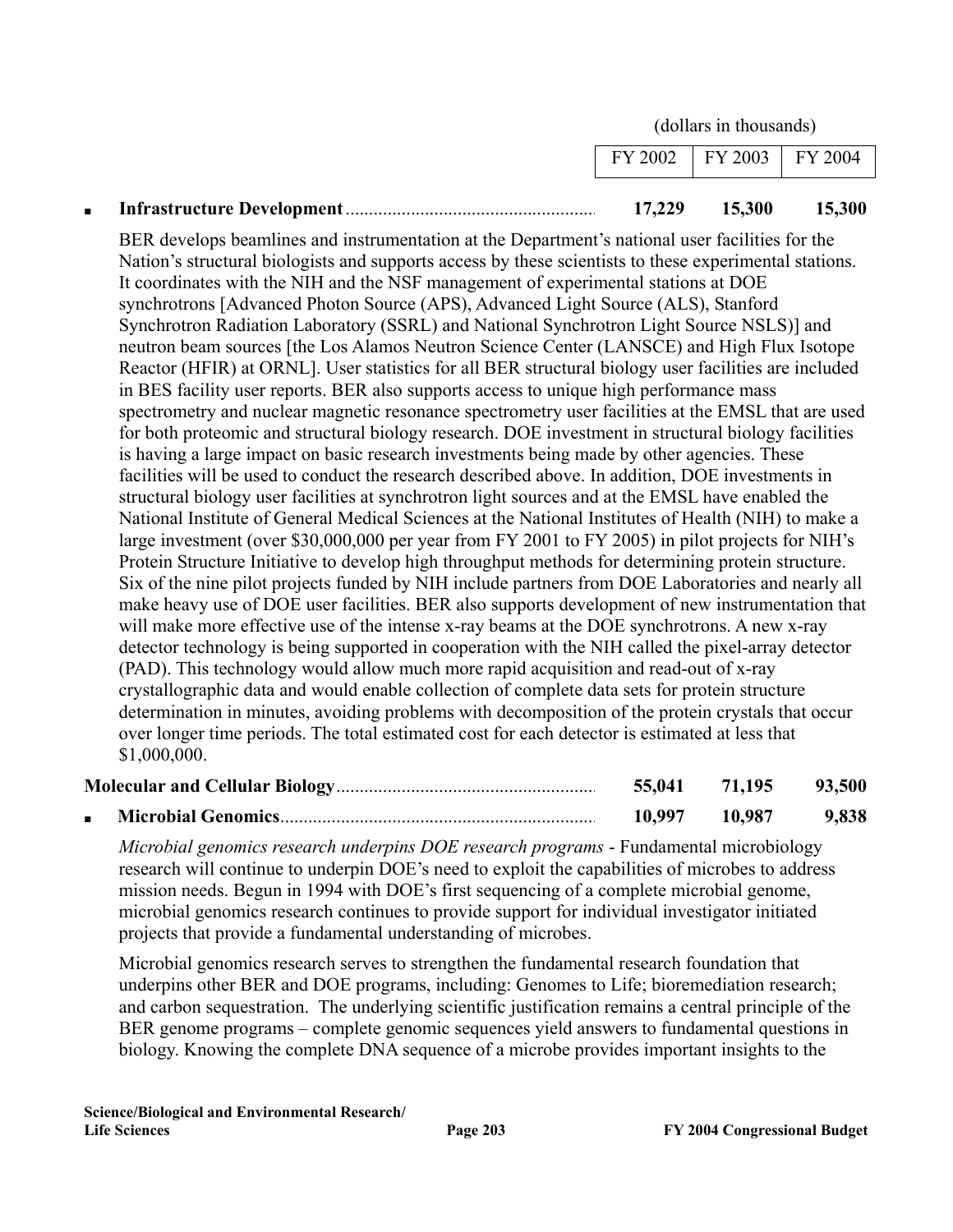(dollars in thousands)

| 103<br>ы |
|----------|
|----------|

biological capabilities of that organism and is the first step in developing strategies to more efficiently detect, counteract, use, or reengineer that microbe to address DOE needs.

Microbial genomics research includes:

*Development of novel strategies to obtain and compare microbial DNA sequences.* Research is being conducted on new methods to accelerate sequence comparisons without resequencing the entire genome of the related organism from scratch. Emphasis is being placed on novel uses of proven technologies with a particular emphasis on the identification of specific DNA sequence features that are associated with phenotypic differences between the microbes being compared.

*Research on microbial genomic plasticity, including the normal ability of microbes to exchange genetic information in nature.* Current microbial DNA sequence data strongly suggest that entire blocks of genes have been transferred between microbes during evolution. Research is being conducted to assess the frequency, mechanisms, and circumstances of lateral gene exchanges among microbes. This understanding is important for interpreting microbial DNA sequence data and for designing novel strategies for using microbes to address DOE mission needs.

*Development of bioinformatics tools for analyzing microbial DNA sequence information.* More than a third of the more than 100 publicly available genomic sequences of archaea and bacteria are a result of DOE Microbial Genome program funding. Novel computational tools are being developed to increase the value of microbial genomic information, such as identifying distant relationships of genes, understanding microbial evolution, predicting gene function, identifying and modeling gene expression networks, and extracting longer stretches of useable DNA sequence from raw sequence data.

In FY 2003 \$2,128,000 was transferred for genomic analysis of potential biothreat agents to the Department of Homeland Security.

The research activities in this subprogram are carried out at National Laboratories, universities, and at private institutions and are selected through competitive and peer-reviewed processes.

■ **Carbon Sequestration Research** ............................................... **7,057 7,138 7,127**

Microbes and plants play substantial roles in the global cycling of carbon through the environment. In FY 2004 the program continues to leverage new genomic DNA sequence information on microbes important to the global carbon cycle by characterizing key biochemical pathways or genetic regulatory networks in these microbes. The information on the DNA sequence, key reaction pathways, and genetic regulatory networks will be used to develop strategies to use microbes and other organisms capable of carbon sequestration more efficiently or to even reengineer these organisms to enhance their capacity to sequester excess atmospheric carbon.

Research will also leverage the genomic DNA sequence of the poplar tree, completed in FY 2003, by developing high throughput experimental and computational methods for understanding the poplar genome and proteome, especially as related to carbon utilization. Research will also focus on microbes that live in the poplar rhizosphere (root zone) with the intent of understanding the role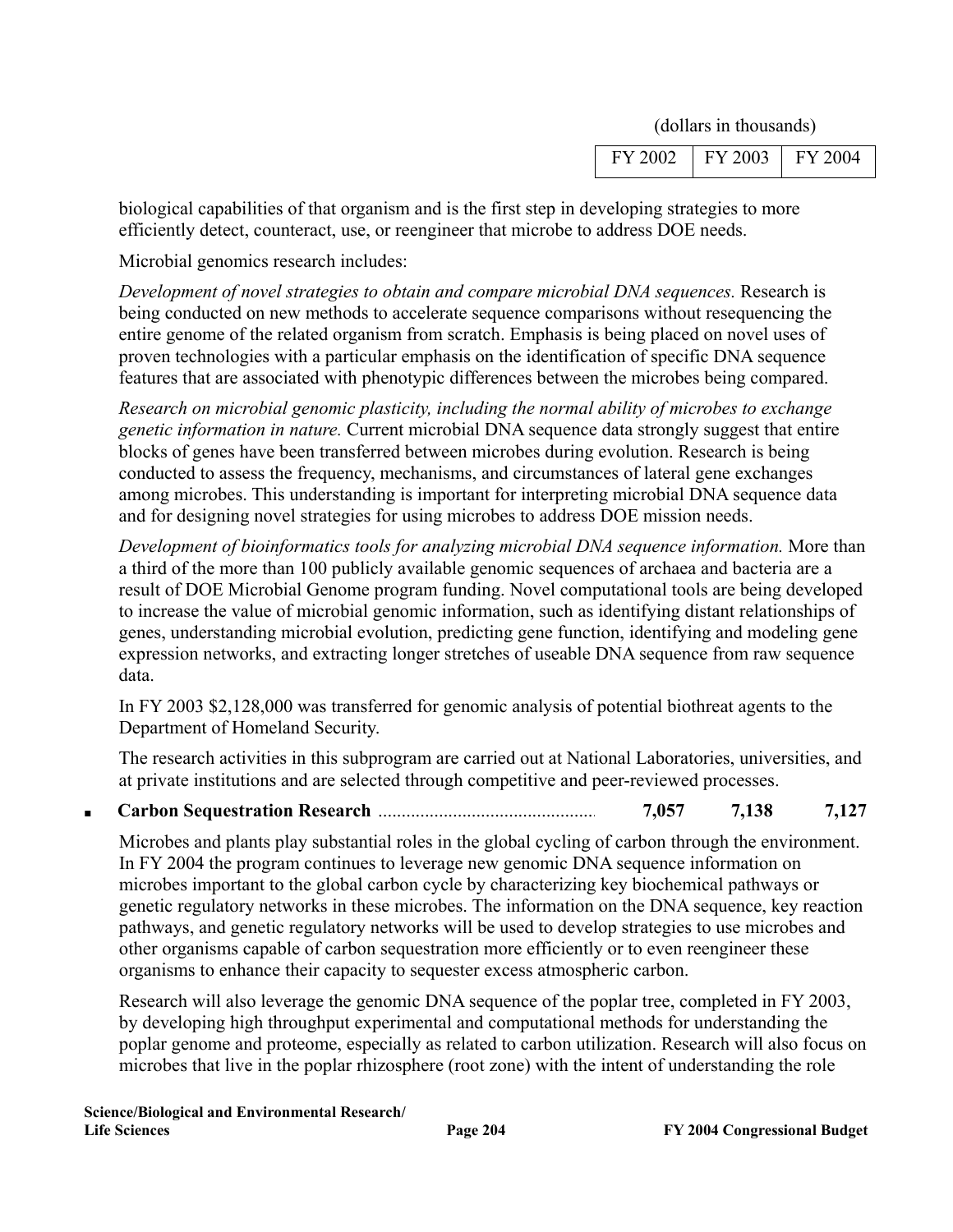(dollars in thousands)

| HE. | v |
|-----|---|
|     |   |

that these microbes play in the transfer of carbon between the roots and the soil. The program will emphasize organisms and pathways that serve to increase long-term carbon storage over organisms and pathways that would serve to decrease carbon storage. A goal is to identify strategies that would lead to increased carbon storage in the poplar rhizosphere and surrounding soil, such as manipulation of the soil chemical environment to promote certain microorganisms or particular metabolic pathways.

The research activities in this subprogram are carried out at National Laboratories, universities, and private institutions and selected through competitive and peer-reviewed processes.

■ **Genomes to Life** .......................................................................... **18,696 34,547 59,039**

Genomes to Life is a program at the forefront of the biological revolution - a systems approach to biology at the interface of the biological, physical, and computational sciences. It will take advantage of solutions that nature has already devised to solve many of our most pressing and expensive problems. It will help us design and use complex systems to produce clean energy, mitigate climate change, and clean up the environment.

This new biological era – the era of systems biology – will enable us to understand entire living organisms and their interactions with the environment. Scientists have long tried to understand the workings of individual genes or small groups of genes. This new era in biology will focus on entire networks of genes and even biological systems – small, single celled organisms at first and later more complex creatures including humans.

This dramatic advance is possible, in large part, because of the scientific and technical successes of the Human Genome Project. Information and technology now available to all scientists working on the human genome and on a growing list of other organisms from microbes to plants to mice gives us new perspectives on the inner workings of biological systems and provides opportunities to use this knowledge to solve problems confronting DOE.

Genomes to Life offers the possibility of biotechnology solutions that can give us abundant sources of clean energy yet control greenhouse gases like carbon dioxide, a key factor in global climate change, and that can help us clean up past contamination of the environment.

Genomes to Life is a comprehensive, systems-level, interdisciplinary research program at the interfaces of the biological, physical, and computational sciences. It will require development of novel capabilities for new high throughput biological research, e.g., for protein production, molecular imaging, small molecule production, and proteomics. It will involve a well integrated mix of experimental and computational science that will, in the end, enable us to predict responses of biological systems to their environments and to use that predictive capability to generate solutions to complex and expensive DOE and National challenges including –

■ *Clean Energy* - Within 10 years advances in systems biology, computation, and technology may contribute to increased biology-based energy sources. In the long-term, they could contribute to energy security through a major new bioenergy industry.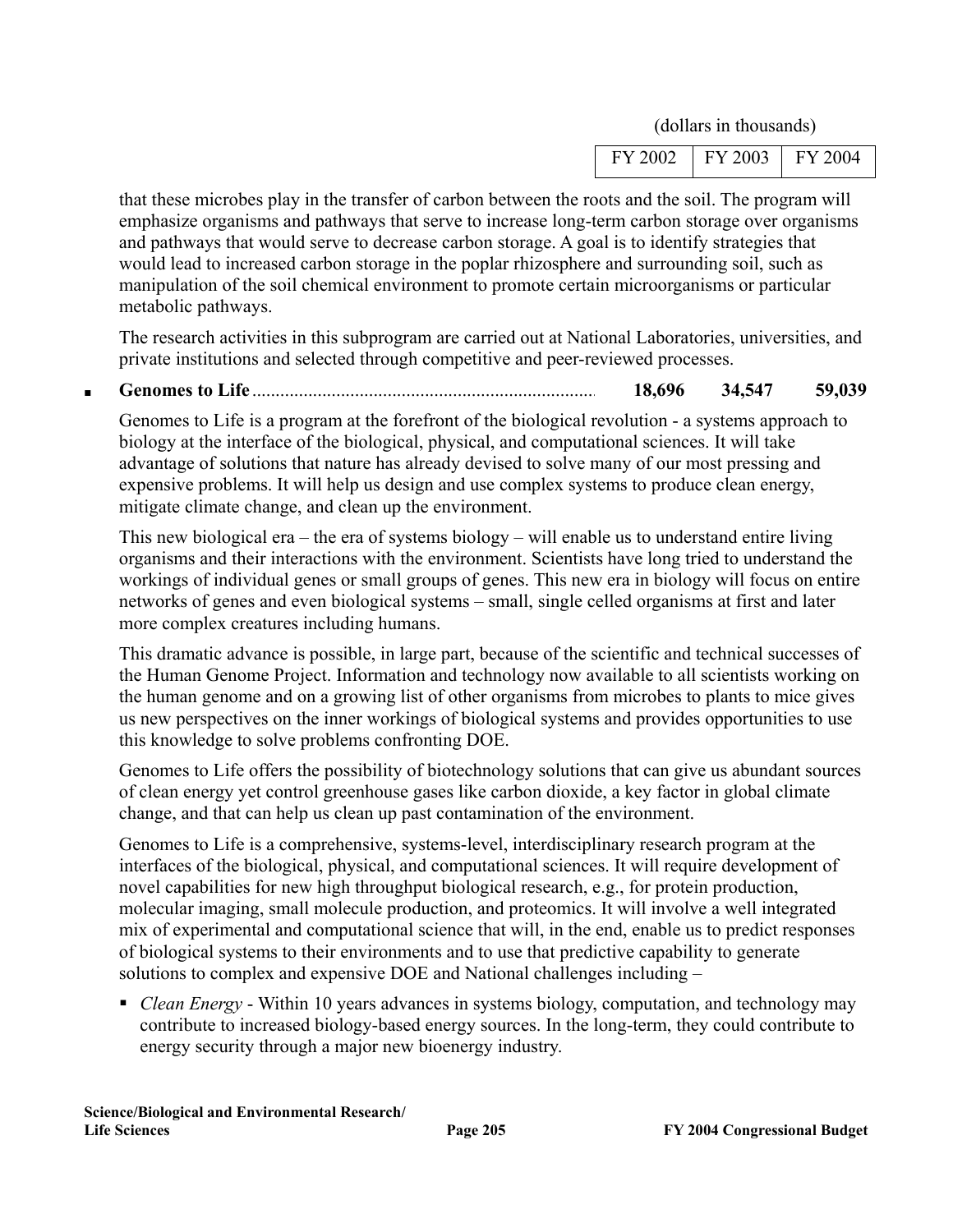| 103<br>١Δ<br>ı<br>и<br>- |  |  |  |
|--------------------------|--|--|--|
|--------------------------|--|--|--|

- *Reduced Carbon Dioxide in the Atmosphere* Within 10 years advances in systems biology, computation, and technology may help us understand earth's carbon cycle and design ways to enhance carbon dioxide  $(CO_2)$  capture. In the long-term, they could help us stabilize atmospheric carbon dioxide to counter global warming.
- *Cleanup of the Environment* Within 10 years advances in systems biology, computation, and technology may lead to cost-effective ways for environmental cleanup. In the long-term, new technology could save billions in waste cleanup/disposal.

Over billions of years of evolution, nature has created a remarkable array of molecular machines and complex microbial community structures with exquisitely diverse, precise, and efficient functions and controls. The goal of Genomes to Life is to understand the nature and control of these molecular machines and of complex microbial communities so well that we can use and even redesign them to address DOE and National needs. Success in Genomes to Life will be measured by scientific breakthroughs that lead to predictive computational models for –

- Natural, multiprotein molecular machines of complex living systems.
- Complex networks that control the assembly and operation of these machines.
- The organization and biochemical capabilities of complex microbial communities.

The overriding goal of this long-term research program is to understand biology well enough to be able to predict the behavior and responses of biological systems – from cells to organisms so that they can best be used to address DOE mission needs in energy, the environment, and national security. This research will lead to greatly improved computational strategies, tools and resources that are central to the success of Genomes to Life and, indeed, to all of biology, and that will be developed in partnership with the Advanced Scientific Computing Research program.

The broad goals of this research are shared with other agencies, such as the National Institutes of Health, the National Science Foundation, the Department of Agriculture, the Environmental Protection Agency, and private sector companies and will require coordination exceeding that of the Human Genome Project. The program will focus on scientific challenges that can be uniquely addressed by DOE and its National Laboratories in partnership with scientists at universities and in the private sector and will focus on high throughput genomic-scale activities (e.g., DNA sequencing, complex computational analysis, imaging, and genomic protein-expression experimentation and analysis) that are beyond the reach of individual investigators or even small teams.

Multidisciplinary research teams funded in FY 2003 will pursue the characterization of the biochemical capabilities of microbial communities. *In FY 2004, the program will increase its emphasis on research to characterize the function and control of molecular machines and on the development of broad capabilities for large scale protein production and diverse imaging approaches for these molecular machines. In FY 2004, the program will also increase its emphasis on high throughput DNA sequencing of microbes and microbial communities. This DNA sequence information will continue to serve as the core of biological information needed to understand the* 

**Science/Biological and Environmental Research/ Life Sciences Page 206 FY 2004 Congressional Budget**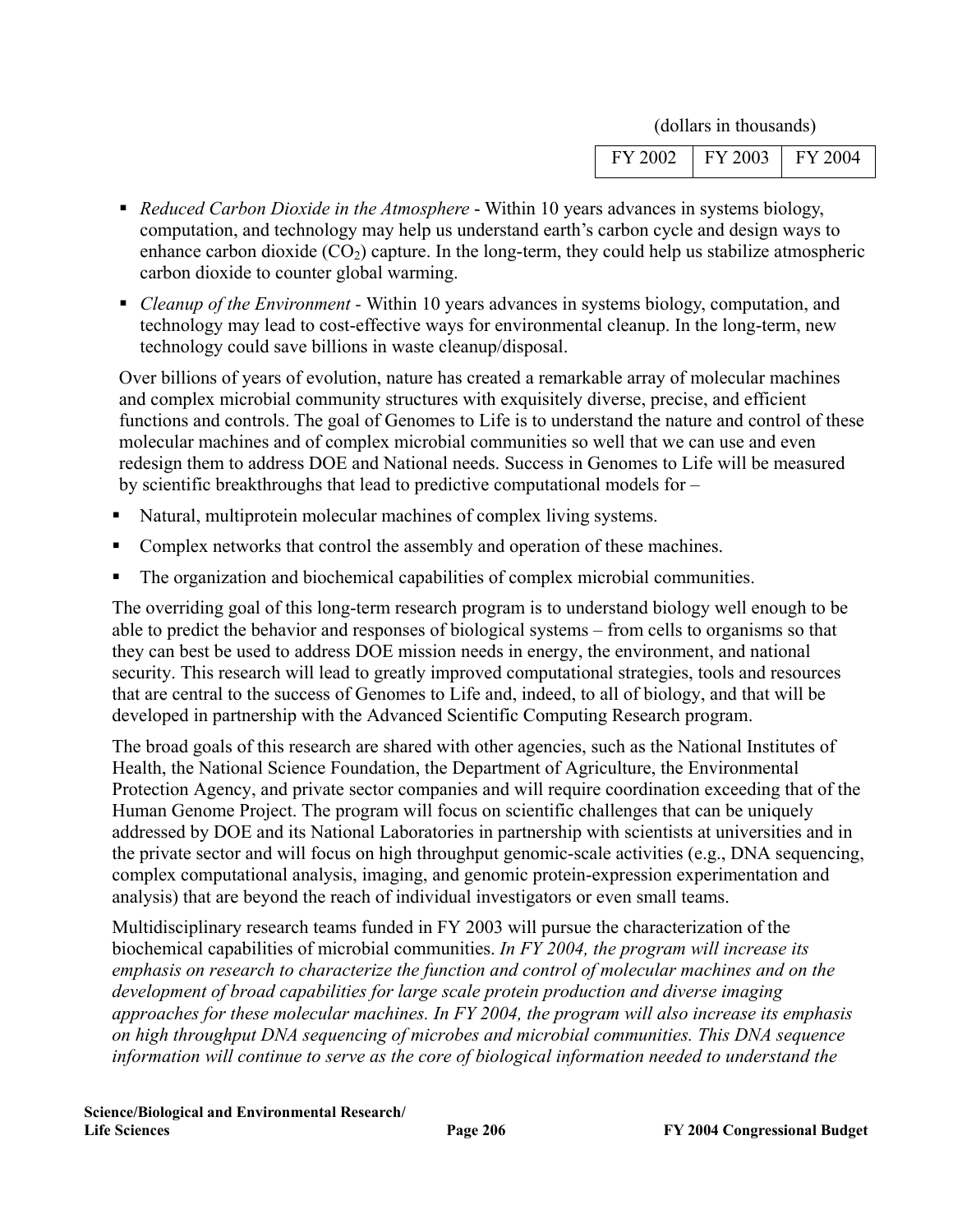| 2002 | 2003<br>Y<br>F | 104<br>Y |
|------|----------------|----------|
|      |                |          |

*control and function of molecular machines and complex microbial communities. DNA sequencing for the Genomes to Life program will be conducted at the Joint Genome Institute's Production Sequencing Facility.* 

The research activities in this subprogram are carried out at National Laboratories, universities, and private institutions and selected through competitive and peer-reviewed processes.

■ **Human Frontiers Science**........................................................... **1,000 1,000 0**

BER has completed its funding of the Human Frontiers Science program, an international program of collaborative research to understand brain function and biological function at the molecular level.

■ **Low Dose Radiation Research**................................................... **17,291 17,523 17,496**

The goal of the Low Dose Radiation Research program is to support research that will help determine health risks from exposures to low levels of ionizing radiation, information that is critical to adequately, and appropriately, protect people and to make the most effective use of our national resources.

BER will continue to emphasize the use of new tools such as microbeam irradiators developed in the program in prior years that enable scientists to irradiate specific parts of an individual cell such as the nucleus or the cytoplasm, the use of molecular tools such as gene and protein expression chips to describe biological responses to low doses of radiation, and the characterization of individual susceptibility to radiation.

In FY 2004, emphasis will be placed on the development and use of experimental systems that enable scientists to make a transition from the use of highly quantifiable but less relevant *in vitro* systems for studying low doses of radiation to *in vivo* systems that are more relevant to human risk from exposure to low doses of radiation but in which it has been very difficult to quantify results.

BER will continue to forge closer, more productive linkages between experimentalists and risk modelers, a relationship that lies at the critical interface between experimental science, risk analysis, and development of better risk management policies.

In particular, research will focus on:

 $\rightarrow$  *Bystander effect* – the response of cells that are not directly traversed by radiation but respond with gene induction and/or production of potential genetic and carcinogenic changes. It is important to know if bystander effects can be induced by exposure to low LET (linear energy transfer) radiation delivered at low total doses or dose-rates. This bystander effect potentially "amplifies" the biological effects (and the effective radiation dose) of a low dose exposure by effectively increasing the number of cells that experience adverse effects to a number greater than the number of cells directly exposed to radiation. Scientists will be challenged to determine if bystander effects to low doses of ionizing radiation occur *in vivo*.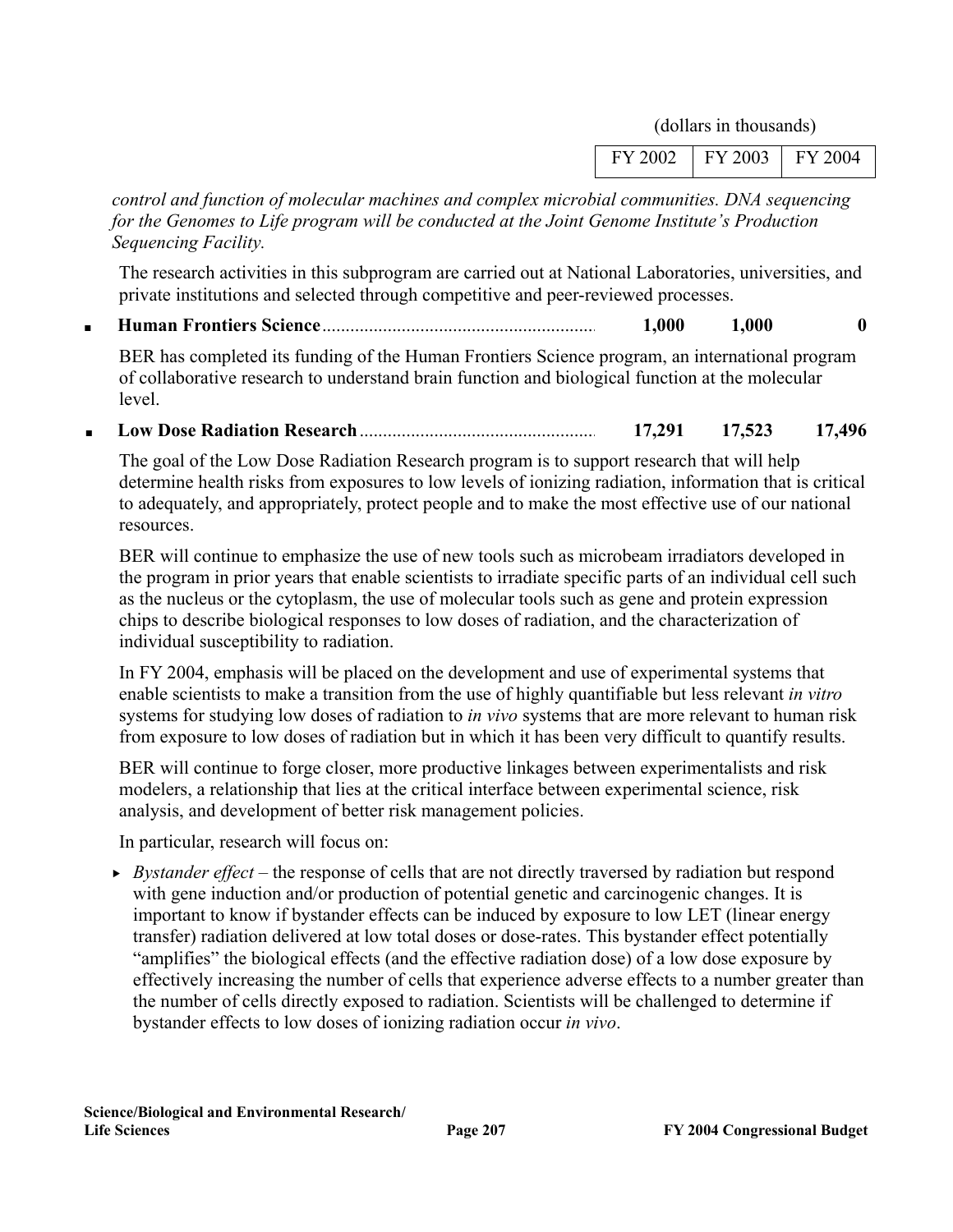| ∩∩∩<br>۲ | - | Δ |
|----------|---|---|
|          |   |   |

- *F* Genomic instability is the loss of genetic stability, a key event in the development of cancer, induced by radiation and expressed as genetic damage that occurs many cell divisions after the insult is administered*.* Current evidence suggests that DNA repair and processing of radiation damage can lead to instability in the progeny of irradiated cells and that susceptibility to instability is under genetic control but there is virtually no information on the underlying mechanisms. Its role in radiation-induced cancer remains to be determined experimentally. It is also important to determine if genomic instability occurs at low total doses (<10 rads) or low dose rates. Scientists will be challenged to determine if low doses of radiation induce genomic instability *in vivo*.
- *Adaptive response* is the ability of a low dose of radiation to induce cellular changes that reduce the level of subsequent radiation-induced or spontaneous damage*.* If low doses of radiation regularly and predictably induce a protective response in cells to subsequent low doses of radiation or to spontaneous damage, this could have a substantial impact on estimates of adverse health risk from low dose radiation. The generality and the extent of this apparent adaptive response needs to be quantified and extended to *in vivo* systems.
- <sup>f</sup>*Endogenous versus low dose radiation induced damage* The program will continue to investigate the similarities and differences between endogenous oxidative damage and damage induced by low levels of ionizing radiation as well as an understanding of the health risks from both. This information was not previously attainable because critical resources and technologies were not available. Today, technologies and resources such as those developed as part of the human genome program and at the National Laboratories have the potential to detect and characterize small differences in damage induced by normal oxidative processes and low doses of radiation. Research in this aspect of the program will be concluded by the end of FY 2004.
- <sup>f</sup>*Genetic factors that affect individual susceptibility to low dose radiation* Research is also focused on determining whether genetic differences make some individuals more sensitive to radiation-induced damage since these differences could result in individuals or sub-populations that are at increased risk for radiation-induced cancer.
- <sup>f</sup>*Mechanistic and risk models* Novel research is supported that involves innovative collaborations between experimentalists and modelers to model the mechanisms of key radiation-induced biological responses and to describe or identify strategies for developing biologically-based risk models that incorporate information on mechanisms of radiationinduced biological responses. This has been the most difficult and challenging component of the program. In FY 2004, a comprehensive effort will be undertaken to identify innovative new research strategies that will determine the extent to which the development of biologicallybased risk models for low dose radiation is a possibility. This will involve interactions between experimental and computational scientists and with scientists at regulatory agencies responsible for developing risk policy.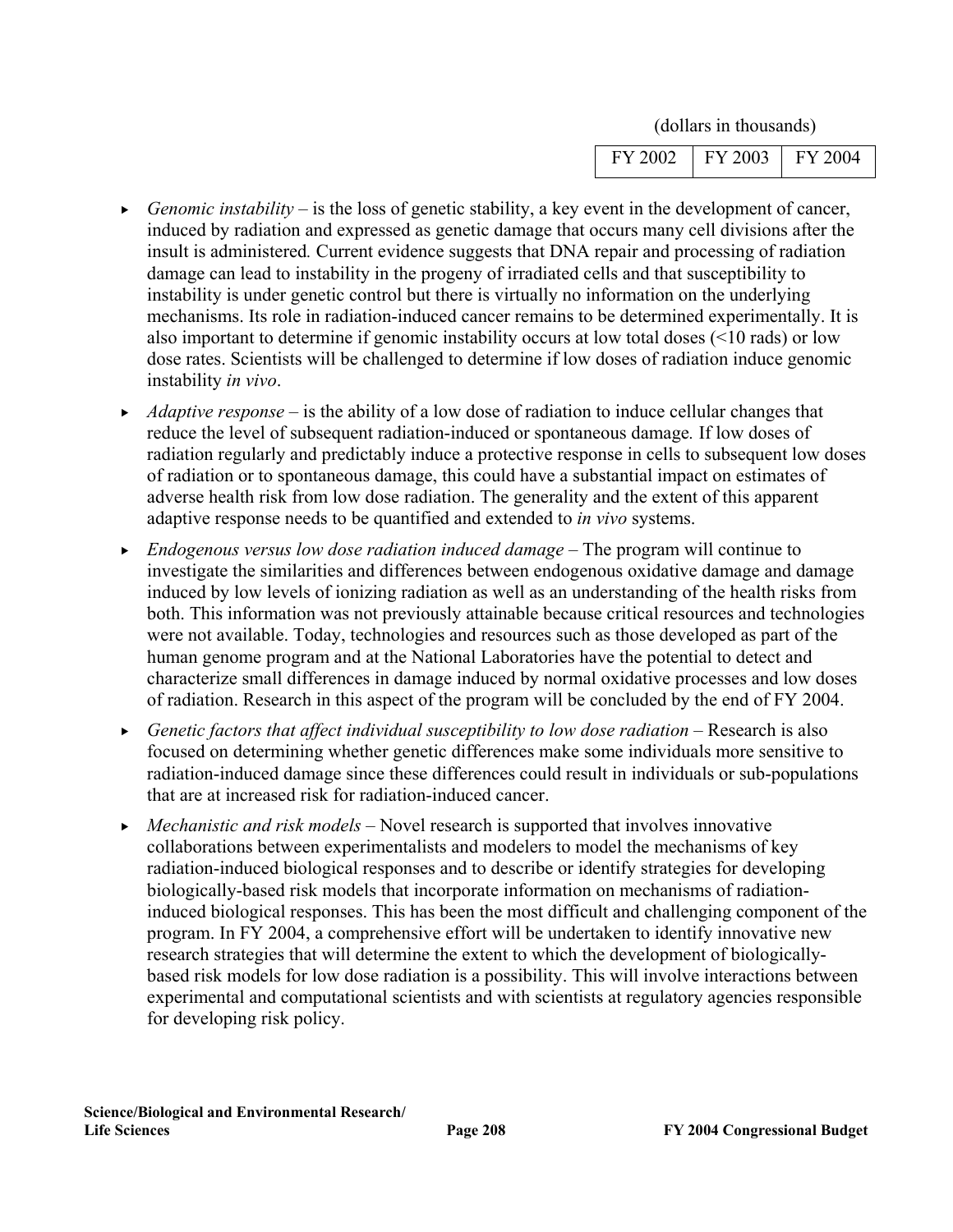| 103<br>١4<br>Y |
|----------------|
|----------------|

- $\blacktriangleright$  Information developed in this program will provide a better scientific basis for making decisions with regard to remediating contaminated DOE sites and for determining acceptable levels of human health protection, both for cleanup workers and the public, in a more costeffective manner. University scientists, competing for funds in response to requests for applications, conduct a substantial fraction of the research in this program.
- $\blacktriangleright$  The research activities in this subprogram are carried out at National Laboratories, universities, and private institutions and selected through competitive and peer-reviewed processes.

**Human Genome** ................................................................................. **90,075 76,805 64,572**

In FY 2003 \$13,765,000 was transferred for genomic analysis of potential biothreat agents to the Department of Homeland Security.

■ **Joint Genome Institute** ............................................................... **57,200 57,200 51,480**

With the completion of the high quality DNA sequences of human chromosomes 16 and 19 in CY 2002 (with chromosome 5, DOE's share of the international effort to sequence the human genome), the Joint Genome Institute (JGI) will continue, at a reduced level, to use its DNA sequencing capacity to address the challenges of understanding the human genome, to address DOE mission needs in energy, carbon sequestration, and bioremediation, and as a resource for our Nation's scientists. *Beginning in FY 2004, the JGI will devote 60% of its sequencing capacity to peer reviewed sequencing needs of the broader scientific community, including the needs of other agencies. DNA sequencing targets will be chosen using a process of peer review of requests for sequencing submitted by individual scientists and other federal agencies. Forty percent of the JGI's DNA sequencing capacity will be used to address DOE sequencing needs, including BER programs such as carbon sequestration research and bioremediation research, and other DOE and national needs. The substantial high throughput DNA sequencing needs of the Genomes to Life Program are supported directly by the Genomes to Life Program and are not included in funds for the Joint Genome Institute.* 

The JGI is a virtual research institute principally comprised of research programs at DOE national laboratories (LLNL, LANL, LBNL, PNNL, ORNL) and a significant partnership with Stanford University. The JGI's DNA sequencing factory is located in Walnut Creek, California.

■ **Tools for DNA Sequencing and Sequence Analysis**.................. **30,396 16,900 11,245**

BER continues to develop the tools and resources needed by the scientific, medical, and private sector communities to fully exploit the information contained in the first complete human DNA sequence. As a result of the success in sequencing the human genome, several research activities were reduced or eliminated in FY 2003 (e.g., optical mapping of chromosomes, gene library preparation, gene sequencing, etc.). Unimaginable amounts of DNA sequencing, at dramatically increased speed and reduced cost, will still be required in the future for medical and commercial purposes and to understand the information in the DNA sequence that has already been determined. In FY 2004, BER continues research to further improve the efficiency and cost effectiveness of its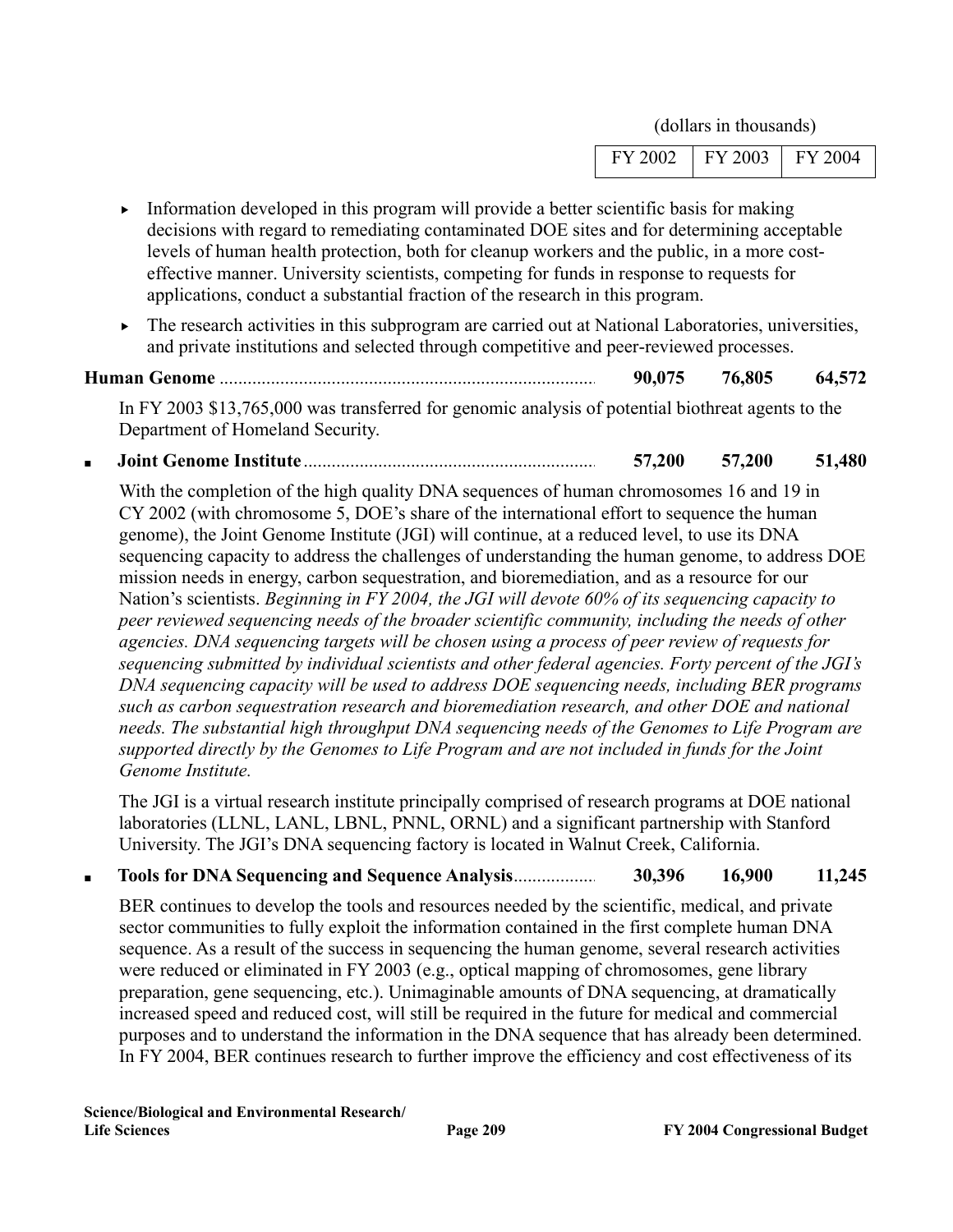| FΥ<br>мr | 2003<br>F | ١Δ<br>Y |
|----------|-----------|---------|
|          |           |         |

own DNA sequencing factory at the JGI by improving the reagents used in DNA sequencing and analysis (including genome assembly and annotation); decreasing the costs of sequencing; increasing the speed of DNA sequencing; and developing more robust computational tools for genome-wide data analysis.

Use of sequence information to understand human biology and disease will also require new strategies and tools capable of high-throughput, genome-wide experimental and analytic approaches. In FY 2004, BER will continue efforts to develop high-throughput approaches for analyzing gene regulation and function.

The research activities in this subprogram are carried out at National Laboratories, universities, and private institutions and selected through competitive and peer-reviewed processes.

■ **Ethical, Legal, and Societal Issues (ELSI)**................................ **2,479 2,705 1,847**

The DOE and NIH human genome programs agreed at the outset to dedicate a fraction of their human genome program funding to understanding the ELSI associated with the genome program. DOE's ELSI research program represents three percent of the DOE human genome program. The DOE ELSI program supports research focused on issues of: (1) the use and collection of genetic information in the workplace especially as it relates to genetic privacy; (2) the storage of genetic information and tissue samples especially as it relates to privacy and intellectual property; (3) genetics and ELSI education; and (4) the ELSI implications of advances in the scientific understanding of complex or multigenic characteristics and conditions.

The research activities in this subprogram are carried out at National Laboratories, universities, and private institutions and selected through competitive and peer-reviewed processes.

A table follows displaying both DOE and NIH genome funding.

| (dollars in millions) |           |              |         |
|-----------------------|-----------|--------------|---------|
| <b>Prior Years</b>    | FY 2002   | FY 2003      | FY 2004 |
| 864.5                 | 90.1      | 76.8         | 64.6    |
| 2.241.6               | $431.0^4$ | 467.0 $^{a}$ | TBD     |
| 3.106.1               | 521.1     | 543.8        | TBD     |

#### U.S. Human Genome Project Funding

<sup>a</sup> Estimate from NIH.

 $\overline{a}$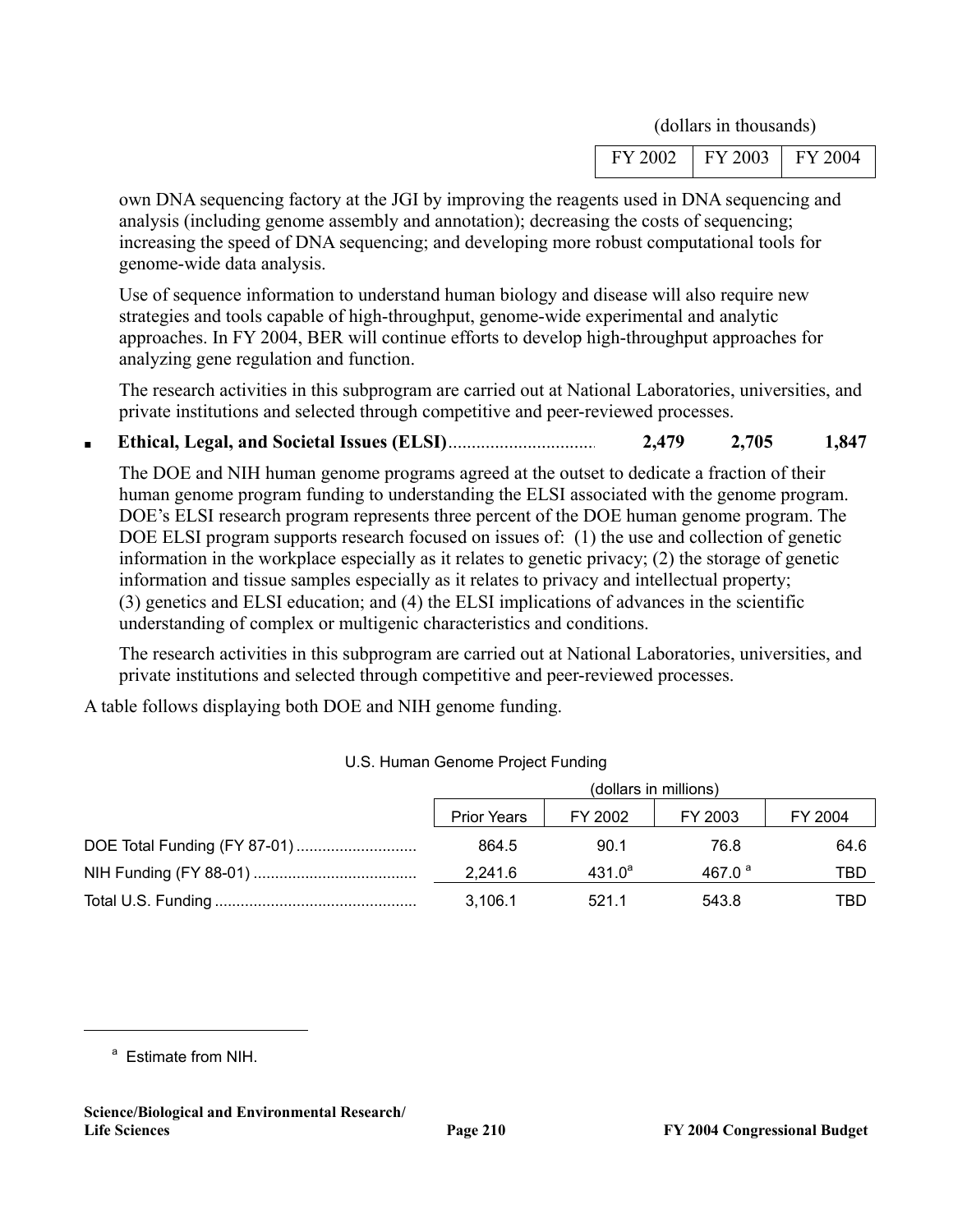|  |        | (dollars in thousands)      |        |
|--|--------|-----------------------------|--------|
|  |        | FY 2002   FY 2003   FY 2004 |        |
|  | 11,732 | 10,260                      | 10,260 |
|  | 11,732 | 10,260                      | 10,260 |

*Understanding the structure and function of the human genome.* – Many individual genes, large families of genes, and the regulatory networks that control these genes have been conserved during evolution in organisms as diverse as yeast and humans. Thus, model organisms including *Fugu* (puffer fish), *Ciona* (sea squirt), and mouse can be used to efficiently understand the organization, regulation, and function of much of the human genome. Functional genomics research is a key link between human genomic sequencing, that provides a complete parts list for the human genome, and the development of information (a high-tech owner's manual) that is useful in understanding normal human development and disease processes. The mouse continues to be a major focus of our efforts and is an integral part of our functional genomics research program. This effort is greatly enhanced by the completion of the Center for Comparative and Functional Genomics at Oak Ridge National Laboratory in FY 2003 that will serve as a national focal point for high throughput genetic studies using mice. BER creates and genetically characterizes new mutant strains of mice that serve as important models of human genetic diseases and for understanding gene function. It also develops high-throughput tools and strategies to characterize these mutant strains of mice. This mouse genetics research provides tools useful to the entire scientific community for decoding the functionality of the human genome as human DNA sequence becomes available. Research to develop new high-throughput strategies for using model organisms such as the mouse, *Fugu*, and *Ciona* to understand the function of human genes increases in FY 2004.

The research activities in this subprogram are carried out at National Laboratories, universities, and private institutions and selected through competitive and peer-reviewed processes.

In FY 2003 \$4,107,000 was transferred for genomic analysis of potential biothreat agents to the Department of Homeland Security.

#### **SBIR/STTR**........................................................................................... **0 4,771 5,267**

In FY 2002 \$4,458,000 and \$256,000 were transferred to the SBIR and STTR programs, respectively. FY 2003 and FY 2004 amounts are estimated requirements for continuation of these programs.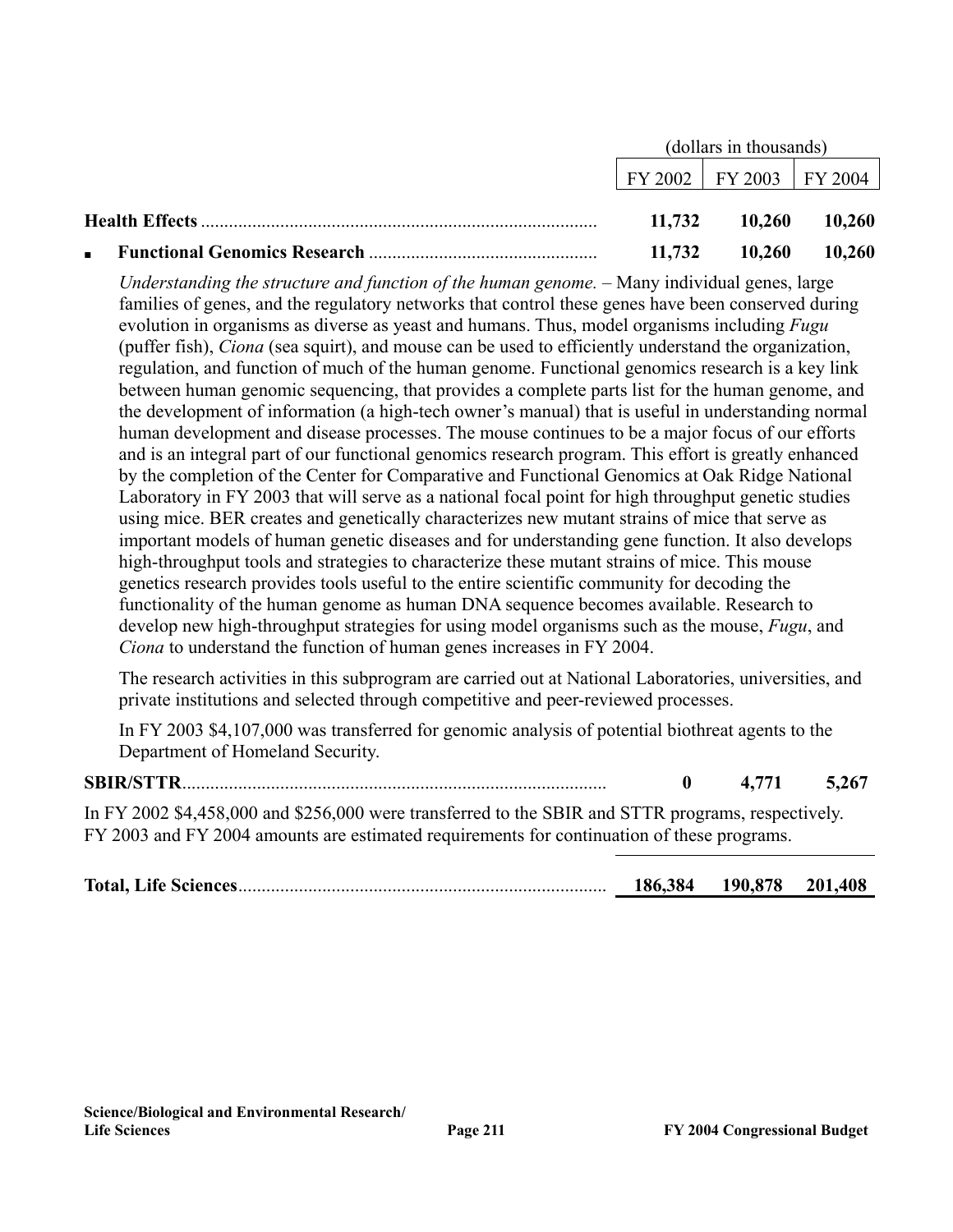## **Explanation of Funding Changes**

|                                                                                                                                                                                                                                                                                                                                                                                                                               | FY 2004 vs.          |
|-------------------------------------------------------------------------------------------------------------------------------------------------------------------------------------------------------------------------------------------------------------------------------------------------------------------------------------------------------------------------------------------------------------------------------|----------------------|
|                                                                                                                                                                                                                                                                                                                                                                                                                               | FY 2003<br>$(\$000)$ |
| <b>Structural Biology</b>                                                                                                                                                                                                                                                                                                                                                                                                     |                      |
|                                                                                                                                                                                                                                                                                                                                                                                                                               | $-38$                |
| <b>Molecular and Cellular Biology</b>                                                                                                                                                                                                                                                                                                                                                                                         |                      |
| Decrease in Microbial Genomics research decreases capability to obtain and<br>$\blacksquare$                                                                                                                                                                                                                                                                                                                                  | $-1,149$             |
| $\blacksquare$                                                                                                                                                                                                                                                                                                                                                                                                                | $-11$                |
| Increase for Genomes to Life research with focus on characterization of molecular<br>$\blacksquare$<br>machines and on development of broad capabilities for large scale protein<br>production and diverse imaging approaches. Increase in high throughput DNA<br>sequencing of individual microbes and microbial communities. Funding provided<br>for Homeland Security in FY 2003 is budgeted by the Department of Homeland |                      |
|                                                                                                                                                                                                                                                                                                                                                                                                                               | $+24,492$            |
| $\blacksquare$                                                                                                                                                                                                                                                                                                                                                                                                                | $-1,000$             |
| $\blacksquare$                                                                                                                                                                                                                                                                                                                                                                                                                | $-27$                |
|                                                                                                                                                                                                                                                                                                                                                                                                                               | $+22,305$            |
| <b>Human Genome</b>                                                                                                                                                                                                                                                                                                                                                                                                           |                      |
| Decrease in JGI and Tools for Sequencing and Sequencing Analysis reflects<br>$\blacksquare$<br>completion of human DNA sequencing for the International Human Genome<br>Program and support for DNA sequencing needs of the Genomes to Life program<br>within that program. JGI DNA sequencing capacity is shifted to address the needs                                                                                       | $-11,375$            |
| Decrease in ethical, legal, and societal issues program (approximately 3% of                                                                                                                                                                                                                                                                                                                                                  |                      |
| $\blacksquare$<br>human genome funding) due to overall decrease in human genome funding                                                                                                                                                                                                                                                                                                                                       | $-858$               |
|                                                                                                                                                                                                                                                                                                                                                                                                                               | $-12,233$            |
| <b>SBIR/STTR</b>                                                                                                                                                                                                                                                                                                                                                                                                              |                      |
| Increase in SBIR/STTR due to increase in research funding for the Life Sciences                                                                                                                                                                                                                                                                                                                                               | $+496$               |
|                                                                                                                                                                                                                                                                                                                                                                                                                               | $+10,530$            |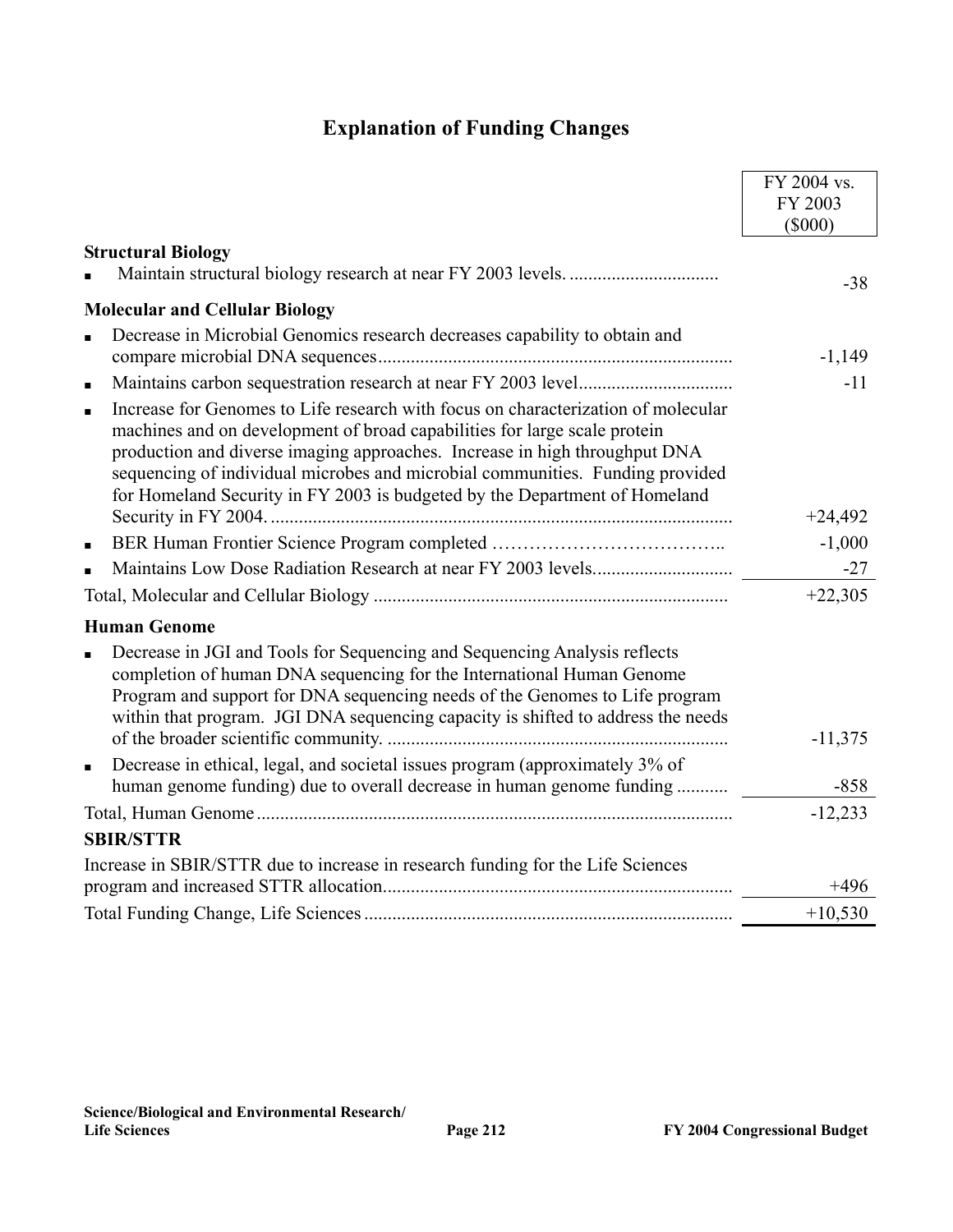# **Climate Change Research**

#### **Mission Supporting Goals and Measures**

The goal of the Climate Change Research subprogram is to deliver relevant scientific knowledge that will enable scientifically-based predictions and assessments of the potential effects of greenhouse gas and aerosol emissions on climate and the environment. Research will reduce and resolve key uncertainties and provide the scientific foundation needed to predict, assess, and mitigate adverse effects of energy production and use on the environment through research in climate modeling and simulation, climate processes, carbon cycle and carbon sequestration, atmospheric chemistry, and ecological science.

The Climate Change Research subprogram supports four contributing areas of research: Climate and Hydrology; Atmospheric Chemistry and Carbon Cycle; Ecological Processes; and Human Interactions. The research is focused on understanding the physical, chemical, and biological processes affecting the Earth's atmosphere, land, and oceans and how these processes may be affected, either directly or indirectly, by energy production and use, primarily the emission of carbon dioxide from fossil fuel combustion. BER has designed and planned the research program to provide the data that will enable objective assessments of the potential for, and consequences of, global warming. The BER Climate Change Research subprogram (excluding the carbon sequestration element) represents DOE's contribution to the interagency U.S. Global Change Research Program proposed by President Bush in 1989 and codified by Congress in the Global Change Research Act of 1990 (P.L. 101-606). It also contributes to the Administration's Climate Change Research Initiative (CCRI).

In FY 2003, the Administration launched a new CCRI. The CCRI is a set of cross-agency programs in areas of climate change research of high priority and where substantial progress is anticipated over the next three to five years. The specific focus areas of the research are climate forcing (atmospheric concentrations of greenhouse gases and aerosols), climate feedbacks and sensitivity, climate modeling, including enabling research, regional impacts of climate change, including environment-society interactions, and climate observations. In FY 2003 funding allows DOE to participate in one of the specific research areas: climate forcing, which includes modeling carbon sources and sinks, especially those in North America. In FY 2004 (\$25,335,000) BER will continue to support research to quantify the magnitude and location of the North American carbon sink, a high priority need in the interagency Carbon Cycle Science Plan and expand its CCRI research to include climate modeling, Atmospheric Radiation Measurement, and Integrated Assessment activities.

The National Institute for Global Environmental Change (NIGEC) is integrated throughout the subprogram (FY 2004 Request is \$8,749,000). NIGEC regional centers are located at the University of California, Davis (Western Region), the University of Nebraska, Lincoln (Great Plains Region), Indiana University, Bloomington (Northeast Region), Tulane University, New Orleans (Southcentral Region), and the University of Alabama, Tuscaloosa (Southeastern Region). The national NIGEC center is located at the University of California, Davis.

A major emphasis of the Climate Change Research subprogram is on understanding the radiation balance from the surface of the Earth to the top of the atmosphere and how changes in this balance due to increases in the concentration of greenhouse gases in the atmosphere may alter the climate. Much of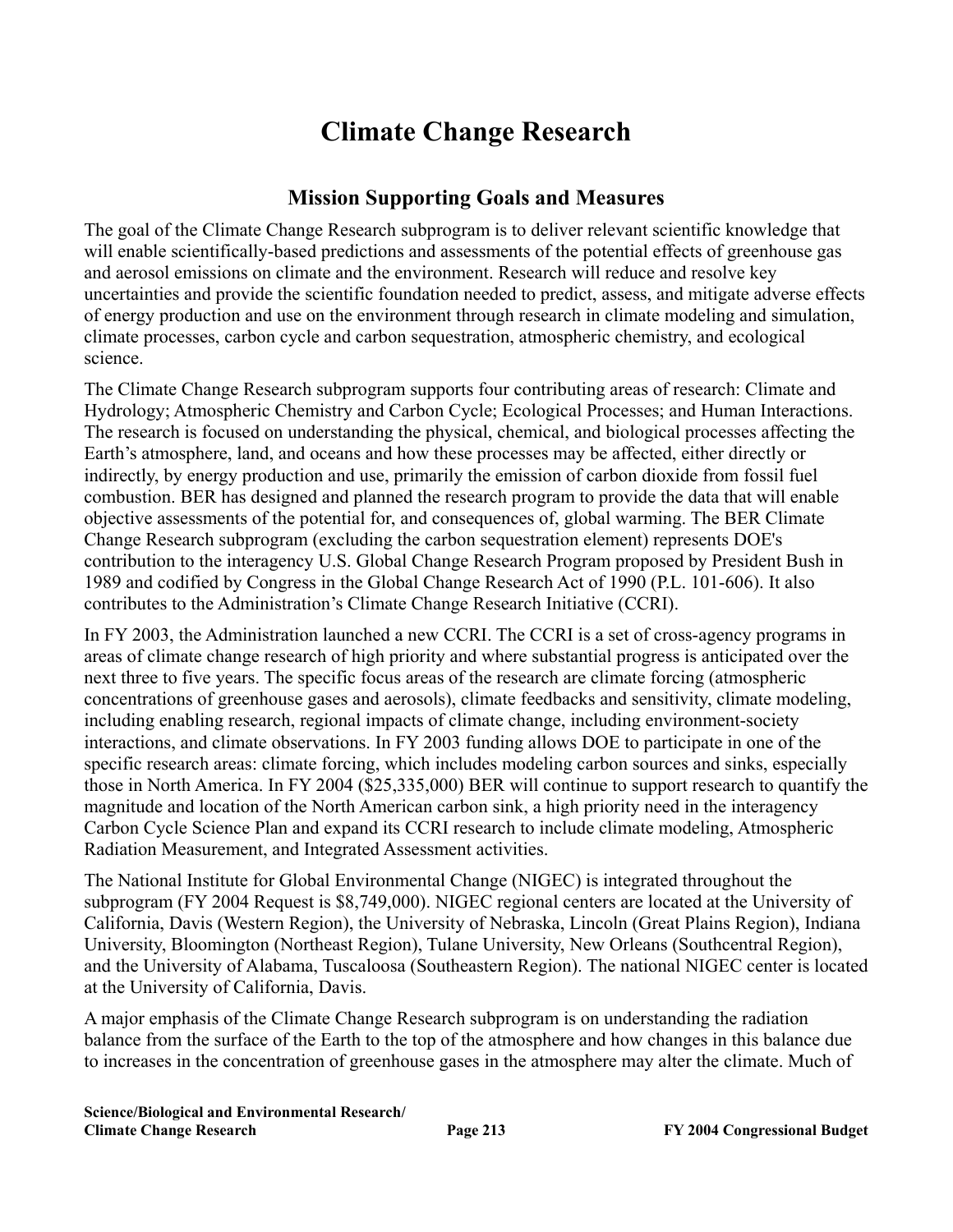the research is focused on improving the quantitative models necessary to predict possible climate change at global and regional scales. Research in the Atmospheric Radiation Measurement (ARM) program will continue to focus on resolving the greatest scientific uncertainty in climate change prediction – the role of clouds and their interactions with solar radiation. ARM seeks to develop a better quantitative understanding of how atmospheric properties, including the extent and type of cloud cover and changes in aerosols and greenhouse gas concentrations affect the solar and infrared radiation balance that drives the climate system. BER's Climate Modeling program develops advanced, fully coupled climate models and uses massively parallel supercomputers to simulate and predict climate and climate change, including evaluating uncertainties in climate models due to changes in atmospheric levels of greenhouse gases on decade-to-century time scales.

The Atmospheric Science program is focused on acquiring the data to understand the atmospheric processes that control the transport, transformation, and fate of energy-related chemicals and particulate matter emitted to the atmosphere. BER is emphasizing research on processes relating to new air quality standards for tropospheric ozone and particulate matter and relationships between air quality and climate change.

Research on the carbon cycle explores the movement of carbon on a global scale starting from natural and anthropogenic emissions to ultimate sinks in the terrestrial biosphere and the oceans. Experimental and modeling efforts primarily address the net exchange of carbon between major types of terrestrial ecosystems and the atmosphere. This research includes DOE's contribution to the Climate Change Research Initiative, an interagency effort on specific areas of climate change research in which substantial progress in understanding and modeling is expected over the next five years.

The BER carbon sequestration element funds basic research that seeks to exploit the biosphere's natural processes to enhance the sequestration of atmospheric carbon dioxide in terrestrial and marine ecosystems. It also seeks the understanding needed to assess the potential environmental implications of purposeful enhancement and/or disposal of carbon in the terrestrial biosphere and at the surface or deep ocean. The carbon sequestration activities include research to identify and understand the environmental and biological factors or processes that limit carbon sequestration in these systems and to develop approaches for overcoming such limitations to enhance sequestration. The research includes studies on the role of ocean and terrestrial microorganisms in carbon sequestration.

The Ecological Processes research is focused on experimental and modeling studies to understand and simulate the effects of climate and atmospheric changes on the biological structure and functioning of terrestrial ecosystems. The research also seeks to identify the potential feedback effect of ecosystem responses on climate and atmospheric composition. The research emphasizes major field studies of intact ecosystems using experimental manipulations of, for example, carbon dioxide and ozone concentrations and precipitation, and using data from these experiments to develop, test, and improve models for simulating and predicting ecosystem responses.

Within Ecological Processes, new research will be initiated to develop a mechanistic understanding of how complex ecosystems respond to environmental changes, including the causal mechanisms and pathways underlying observed responses. The focus will be on documenting and understanding the causal mechanisms and pathways of biological and ecological responses ranging from the proteome of individual species to the whole ecosystem. The initial focus will be to understand the responses of a model terrestrial ecosystem containing simplified but hierarchical communities (higher plants, consumers of plant production, and soil microorganisms) to changes in a key environmental factor such

**Science/Biological and Environmental Research/ Climate Change Research Page 214 FY 2004 Congressional Budget**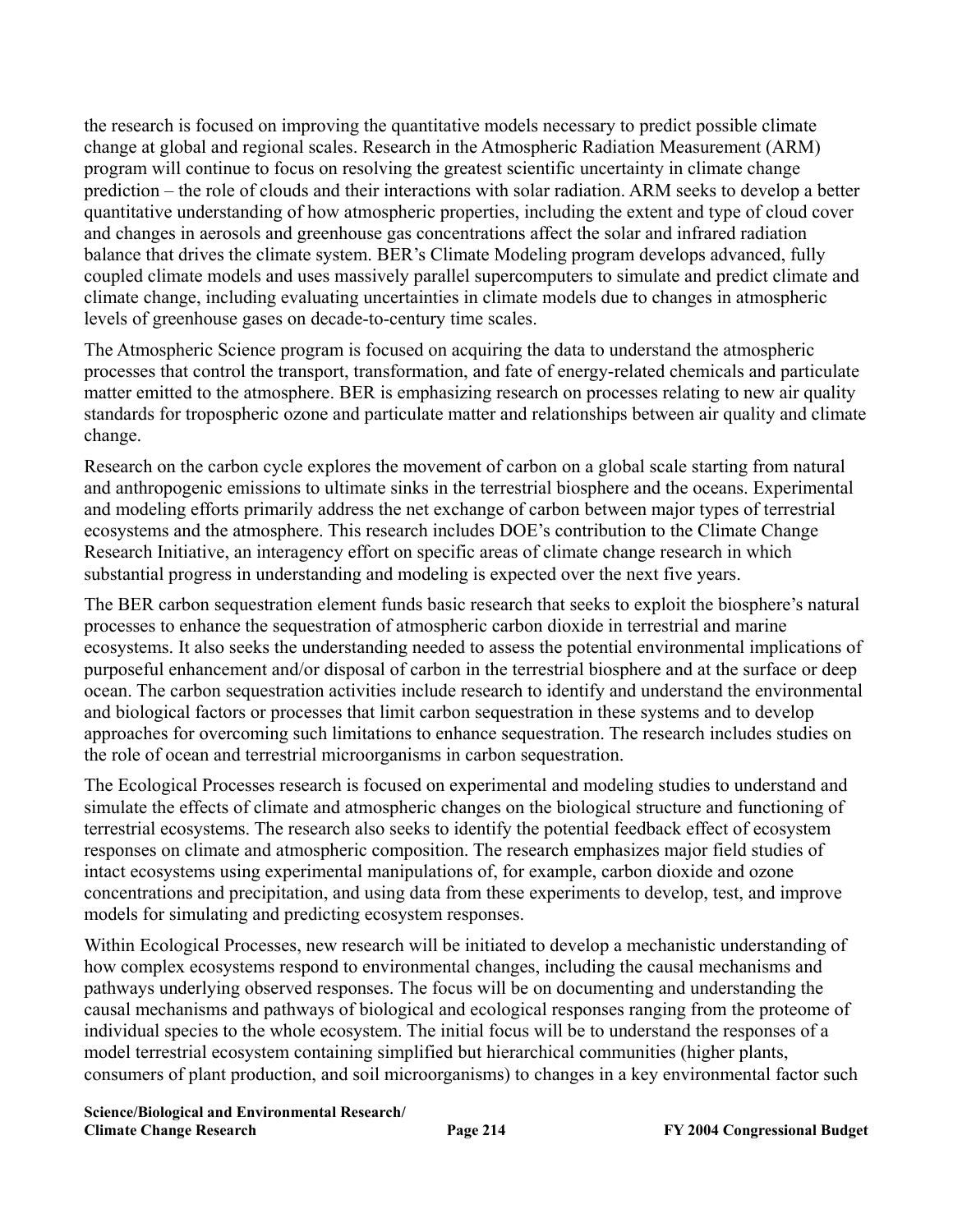as temperature that is known to affect ecosystem functioning (e.g., carbon and nutrient cycling). Advanced biologically based computational algorithms and ecosystem models will be developed to establish whether and how changes in the proteome, in either single species or whole systems, can explain the responses and behavior of complex ecosystems.

The Human Interactions research is focused on improving methods and models that can be used to assess the economic and societal costs and benefits of both human-induced climate change and possible response options or strategies for mitigating or adapting to climate change. It also includes support to archive and analyze climate change data and make it available for use by the broader climate change research community.

The Climate Change Research subprogram provides fundamental knowledge building to long-term outcomes that underpin the Program Strategic Performance Goals and the Office of Science's Strategic Objectives. Periodic retrospective analysis will be employed to evaluate the accumulation of knowledge and validate specific outcomes. This program was examined as part of a BERAC review of the entire BER program in FY 2001. The next scheduled comprehensive review of the Climate Change Research subprogram by BERAC will be in FY 2005. The following are recent scientific accomplishments that highlight program progress.

- *Model results provide further evidence that 20<sup>th</sup> century warming is caused by greenhouse gas.* Scientists from BER's Climate Change Prediction Program have provided further evidence that the observed climate warming in the twentieth century is due to human induced forcing of the climate system. The scientists compared results from two ensembles of twentieth century climate simulations with observational temperature records. The climate forcing conditions in the climate model used to produce one ensemble included all known sources of natural variability, including temporal changes in solar output and the cooling effects of volcanic dust. A model used to produce a second series of runs also included anthropogenic effects on the atmosphere, i.e., increased greenhouse gas concentrations and aerosols. The ensemble from the model that included anthropogenic forcings closely matched the observed record and was a statistically significant 0.3 C warmer at the end of the century than the runs from the model that contained only natural variability.
- *Anomalous Absorption of Solar Radiation Question is Resolved.* BER's Atmospheric Radiation Measurement (ARM) program resolved a long-standing scientific question concerning the transfer of solar radiation through the atmosphere. A considerable body of scientific literature indicates that measurements of the absorbed solar energy in cloudy atmospheres exceed theoretical calculations. A group of papers published in 1995 claimed that the ratio of measured to calculated absorption was as large as 1.4 or 1.5. If the ratio were this large, it would require a substantive reevaluation of our understanding of atmospheric radiation physics because such a large increase could not be explained by any reasonable extrapolation of currently understood physics. To test this, the ARM Program conducted field campaigns utilizing ground and aircraft borne instruments coordinated with satellite measurements. Results show that measured solar absorption in a cloudy atmosphere is within a few to 15% of absorption computed from state-of-the-art radiative transfer models. These results indicate that anomalous absorption occurs only at the level of 15% or less and can be explained by conventional atmospheric physics.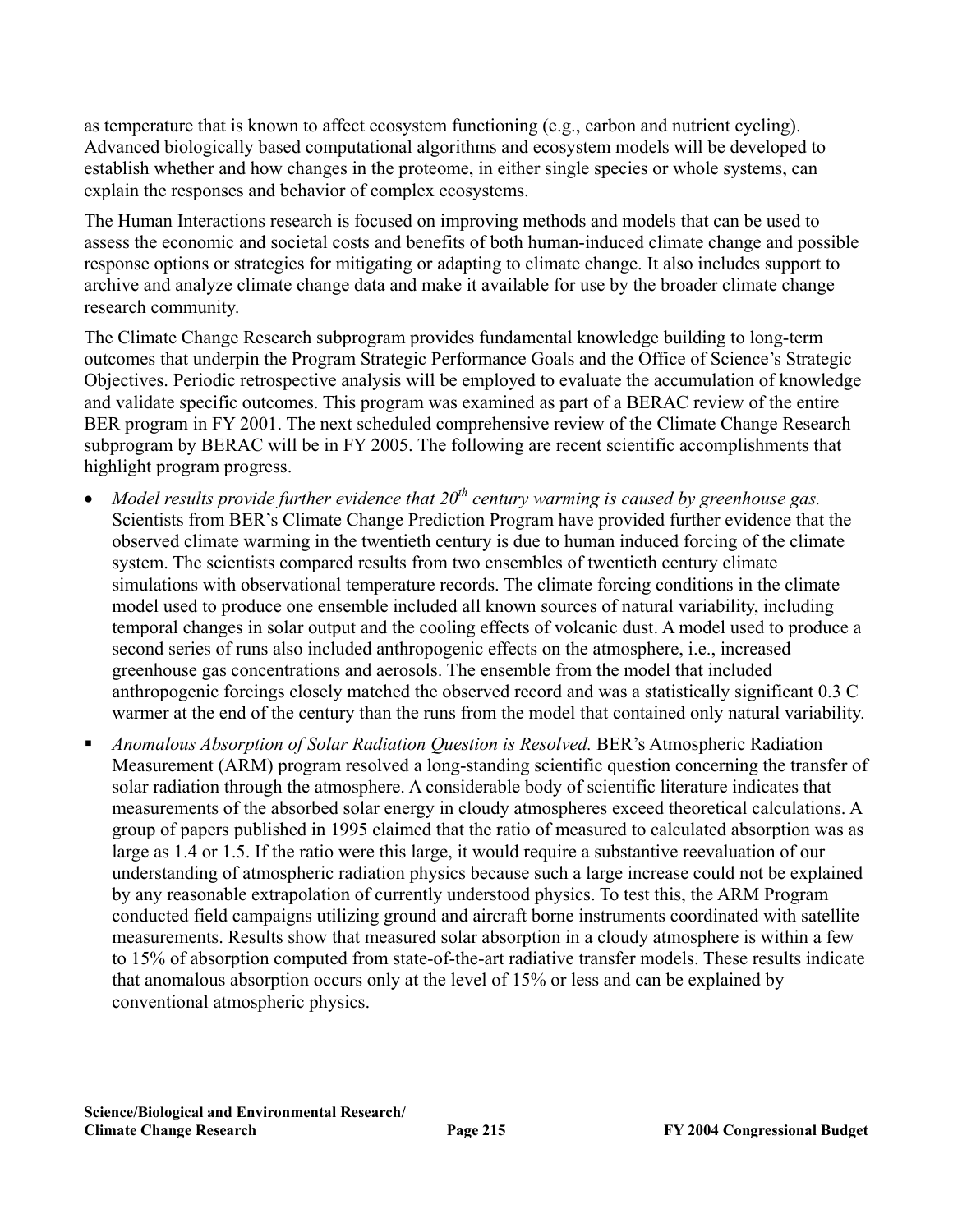- **•** ARM Develops New Parameterization for Ice Crystals in Cirrus Clouds. Using detailed information from the Atmospheric Radiation Measurement (ARM) site in the Southern Great Plains, ARM researchers have improved how the scattering of sunlight by ice crystals in cirrus clouds is represented in models. The new parameterization was incorporated into a model that simulates the atmosphere over the ARM site. Actual measurements from the ARM sites were used to assess the realism of the model simulations, and the model version that used the new treatment showed excellent agreement. Comparison between the new model and a numerical weather forecasting model with observations also shows that the new model is more accurate. The use of the new cloud parameterization improved the computed rates at which the atmosphere cools radiatively by as much as 20 percent when averaged over a season. Larger improvements occurred for specific days.
- *New Understanding of Air Pollution Phenomena Leads to Advances in Air Pollution Control Strategies.* Through coordinated field research, laboratory measurements, and modeling studies in a variety of areas around the U.S. such as Nashville, Phoenix, Salt Lake City, and Houston, the Atmospheric Sciences Program (ASP) provided new insights into the diversity of factors that affect air quality and showed that a "one-approach-fits-all" strategy for air quality management does not work. The research demonstrated that reducing industrial emissions of volatile organic compounds in Houston could reduce ozone concentrations there, but this strategy would be less effective in the southeastern U.S., where reactive volatile organic compounds tend to be dominated by natural emissions from vegetation. In Phoenix, on the other hand, emissions of hydrocarbons from vegetation and industrial sources are minimal, so the focus should be on reducing emissions from vehicles. Since most of the emissions associated with energy production and use are to the atmosphere, understanding how such emissions are transported, transformed, and removed from the atmosphere is essential for understanding their environmental consequences, in terms of air quality, climate change, and health effects. Research results from the Atmospheric Science Program are provided well beyond the research community, both to industry and to state authorities for use in assessing and developing air pollution control strategies.
- *New Method Developed for Measuring Total Soil Carbon.* Laser-induced breakdown spectroscopy (LIBS) is a new method for measuring soil carbon content that significantly advances research on the cycling and sequestration of carbon in soil. LIBS was developed by researchers at the Los Alamos National Laboratory and further tested by ORNL and USDA/ARS Laboratories The method directly measures soil carbon by "shooting" a small laser beam into the soil matrix in the field, and spectra of soil organic matter broken down by the laser are resolved to estimate the quantity of carbon present in the soil matrix. LIBS analyzes the sample in less than one minute, and results exhibit excellent precision and accuracy when correlated with conventional dry-combustion techniques for measuring soil carbon content. The field-portable LIBS device has been tested with a number of natural soil configurations and morphologies, and has been found to perform faster and more efficiently than conventional approaches. LIBS offers the potential of revolutionizing soil carbon measurement, where fast determinations are useful for many practical applications of soil carbon inventory, management and sequestration. Research is continuing jointly with the USDA to determine effects of other soil properties such as texture, mineralogy and moisture content on performance of LIBS.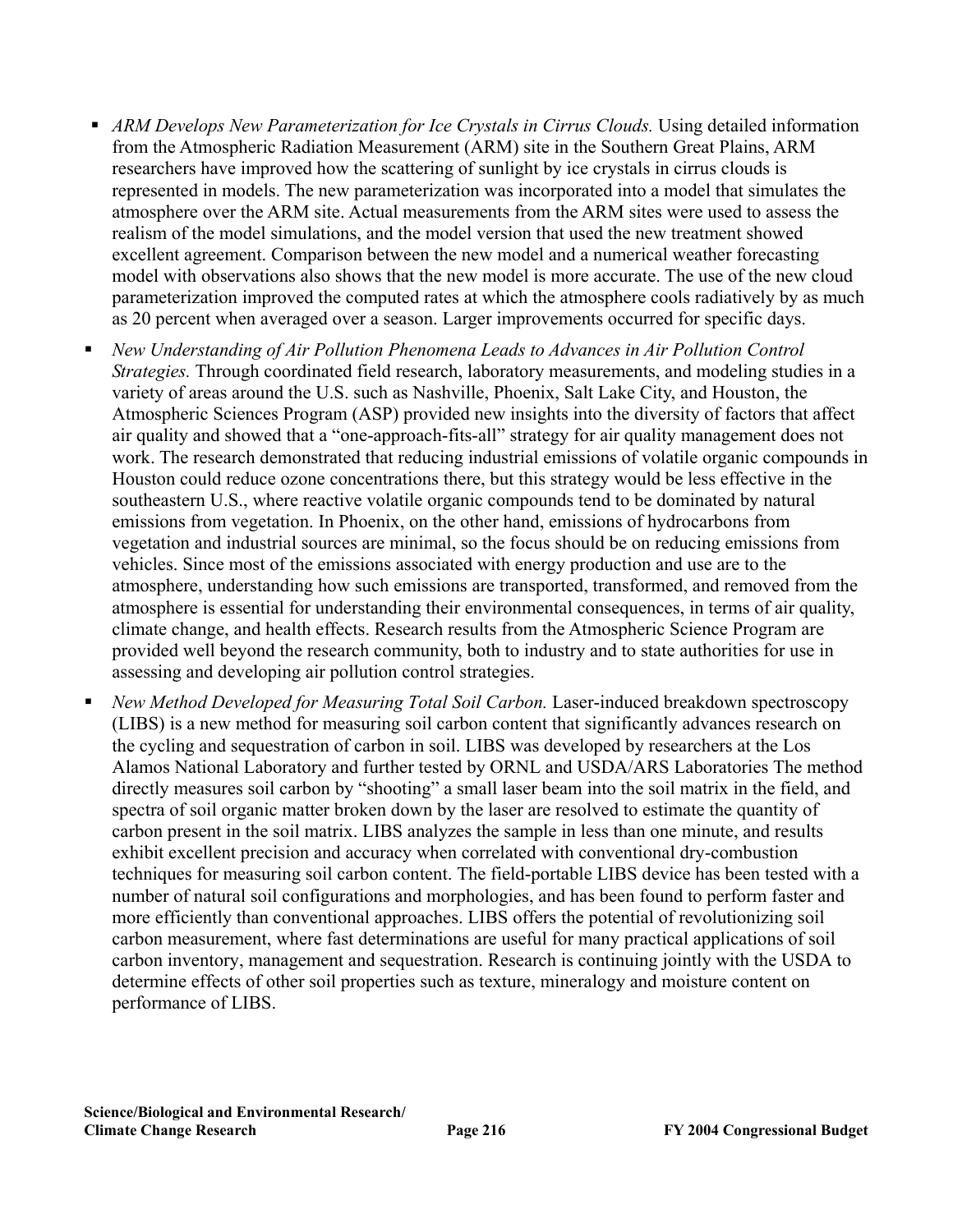- *Iron Fertilization Makes Ocean Bloom.* The Southern Ocean Fertilization Experiment (SOFeX) jointly funded by BER and the National Science Foundation demonstrated that carbon fixation by ocean phytoplankton in the Southern Ocean south of New Zealand is iron limited and can be enhanced by fertilizing ocean surface water with iron. Data from SOFeX demonstrate that iron fertilization may offer a potential approach for enhancing carbon sequestration in the ocean by increasing the rate of carbon fixation by ocean phytoplankton. The SOFeX data will be used to constrain estimates of the amount of carbon in particles, including phytoplankton that is exported downward into the deep ocean where it is isolated from the atmosphere, a prerequisite for ocean carbon sequestration. In January-February 2002, over 100 scientists and 3 research vessels fertilized the surface ocean water in two 15 square kilometer study areas with dissolved iron and inert chemical tracers. The latter was to tag the ocean water in the two areas fertilized so as to be able to distinguish the areas and volumes of water fertilized from those not fertilized. Addition of the iron produced a bright green phytoplankton bloom in the two areas fertilized that could be seen from space by ocean color satellites, evidence that the addition of iron enhances the growth and carbon fixation by phytoplankton in the Southern Ocean.
- *First Field Test of Multiple Ecological Models with Three Years of Independent Data. BER's* Program on Ecosystem Research recently completed a rigorous evaluation and testing of nine terrestrial ecosystem models in collaboration with NASA, NSF, and the Canadian government by comparing model simulations with independent field data. It was discovered that more complex models tended to provide more accurate predictions of short-term (i.e., daily) water and carbon dioxide exchange rates, but that model complexity was apparently unrelated to accuracy of monthly and annual predictions. This type of model evaluation is essential to understanding uncertainties and limitations of ecological models used to predict and assess effects of global and regional environmental changes on the structure and functioning of terrestrial ecosystems. Several model improvements have already resulted from this work.

The models (which represented a wide range of model complexity) were compared to three years of field data collected on ecosystem water use, net primary production, gross primary production, net ecosystem production, and soil carbon dioxide release in a boreal spruce forest. This was the most extensive test of forest ecosystem models using independent field data conducted to date, and represented forest responses to natural climatic variability in interior Canada.

#### **Subprogram Goals**

Determine the response of the Earth system to different levels of greenhouse gases in the atmosphere.

#### **Performance Indicator**

Climate model resolution.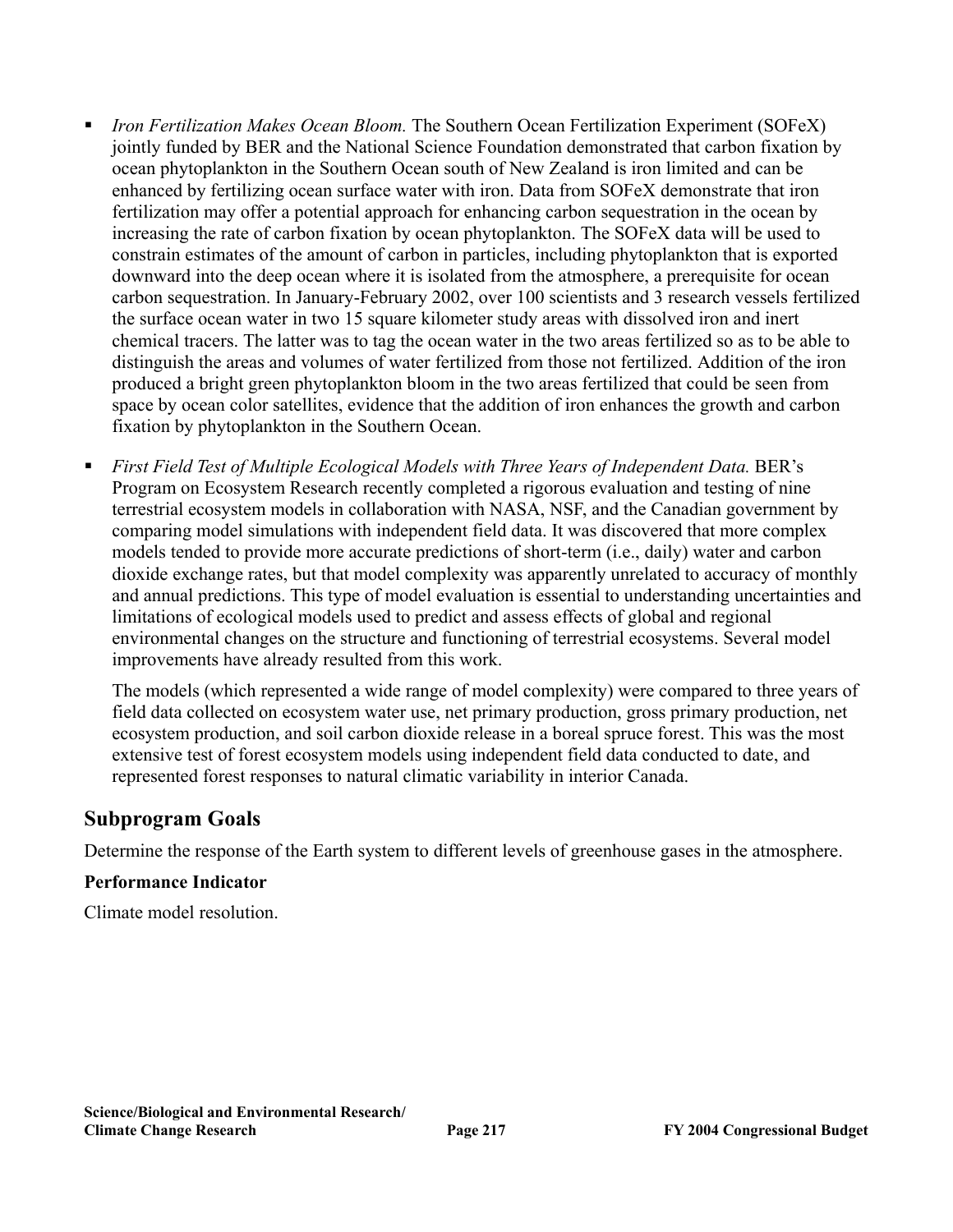#### **Annual Performance Results and Targets**

| FY 2002 Results                                                                                                                                                                                                                                                                                                                                                                                                                                                                                                        | FY 2003 Targets                                                                                                                                                                                                                                                                                                                                                                                                                                                                                                                                                                                                                                                                                                                                                                                               | FY 2004 Targets                                                                                                                                                                                                                                                                                                                                                                                                                 |
|------------------------------------------------------------------------------------------------------------------------------------------------------------------------------------------------------------------------------------------------------------------------------------------------------------------------------------------------------------------------------------------------------------------------------------------------------------------------------------------------------------------------|---------------------------------------------------------------------------------------------------------------------------------------------------------------------------------------------------------------------------------------------------------------------------------------------------------------------------------------------------------------------------------------------------------------------------------------------------------------------------------------------------------------------------------------------------------------------------------------------------------------------------------------------------------------------------------------------------------------------------------------------------------------------------------------------------------------|---------------------------------------------------------------------------------------------------------------------------------------------------------------------------------------------------------------------------------------------------------------------------------------------------------------------------------------------------------------------------------------------------------------------------------|
| (Climate and Hydrology)                                                                                                                                                                                                                                                                                                                                                                                                                                                                                                | (Climate and Hydrology)                                                                                                                                                                                                                                                                                                                                                                                                                                                                                                                                                                                                                                                                                                                                                                                       | (Climate and Hydrology)                                                                                                                                                                                                                                                                                                                                                                                                         |
| A new coupled model was released in<br>May 2002, with an average resolution<br>of 280 km in the atmosphere and 60<br>km in the ocean. The previous version<br>had a resolution of 280 km and 200<br>km, respectively. An 800-year<br>equilibrium climate simulation was<br>executed at the National Energy<br>Research Supercomputer Center.<br>[Goal Met]<br>Addition of new cloud submodel for<br>cirrus clouds improved climate model<br>computed rates at which atmosphere<br>cools radiatively by 20%. [Goal Met] | Increase the realism of the coupled<br>modeling system through both increases<br>in spatial resolution and improvements<br>in the physical parameterizations. More<br>objective and systematic methods for<br>evaluating model performance will be<br>implemented and applied to the model<br>components (atmosphere, ocean, land<br>and sea ice) as well as to the coupled<br>modeling system. Model productivity<br>will be increased by completing a larger<br>number of scenarios of climate change<br>forcing and making the results available<br>to researchers in the broader<br>community. This will be made possible<br>by a significant effort in software<br>engineering and algorithm development<br>so that the model is able to exploit new<br>computing technology rapidly and<br>efficiently. | By the end of 2004, incorporate<br>climate data rapidly into climate<br>models to allow testing of the<br>performance of submodels (e.g., cloud<br>resolving module) and model<br>parameters by comparing model<br>simulations with real world data from<br>the ARM sites.                                                                                                                                                      |
| (Atmospheric Chemistry & Carbon<br>Cycle)                                                                                                                                                                                                                                                                                                                                                                                                                                                                              | (Atmospheric Chemistry & Carbon<br>Cycle)                                                                                                                                                                                                                                                                                                                                                                                                                                                                                                                                                                                                                                                                                                                                                                     | (Atmospheric Chemistry & Carbon<br>Cycle)                                                                                                                                                                                                                                                                                                                                                                                       |
| Coordinated field and laboratory<br>measurements and modeling<br>experiments in diverse regions<br>demonstrate that regional air quality<br>management strategies must be<br>designed for the specific regional<br>environment, e.g., one size does not fit                                                                                                                                                                                                                                                            | Evaluate preliminary findings from<br>field measurement campaigns in both<br>atmospheric chemistry and<br>environmental meteorology and the<br>extent to which scientific results are<br>incorporated into models to predict and<br>assess air quality.                                                                                                                                                                                                                                                                                                                                                                                                                                                                                                                                                       | The program will incorporate<br>respiration functions into biophysical<br>carbon cycle models for terrestrial<br>ecosystems calculating carbon<br>exchange for three woody ecosystems.<br>Independent data will be used to<br>evaluate model improvement.                                                                                                                                                                       |
| all. [Goal Met]                                                                                                                                                                                                                                                                                                                                                                                                                                                                                                        | Produce quality micrometeorological<br>data, net carbon dioxide exchange data,<br>and biometric data from 20 of 45 active<br>AmeriFlux sites, and synthesize results<br>from these sites.                                                                                                                                                                                                                                                                                                                                                                                                                                                                                                                                                                                                                     |                                                                                                                                                                                                                                                                                                                                                                                                                                 |
| Data from the Southern Ocean Iron<br>Fertilization Experiment demonstrated<br>that iron added to the ocean may<br>enhance carbon sequestration by ocean<br>phytoplankton. [Goal Met]                                                                                                                                                                                                                                                                                                                                   | Analyze and publish results from the<br>Southern Ocean Iron Fertilization<br>Experiment (SOFeX) that will study<br>the export of particulate organic carbon<br>below the mixed layer in high and low<br>silicate waters following the<br>experimental addition of iron to a large<br>area of the ocean's surface.                                                                                                                                                                                                                                                                                                                                                                                                                                                                                             | Data from the Southern Ocean Iron<br>Fertilization Experiment (SOFEX)<br>will be incorporated into coupled<br>biogeochemical models to evaluate the<br>effectiveness of ocean fertilization as a<br>carbon sequestration strategy. New<br>field studies will be initiated to<br>examine the fate of carbon exported<br>from the surface ocean to intermediate<br>depths (100m-1000m) and the carbon<br>sequestration potential. |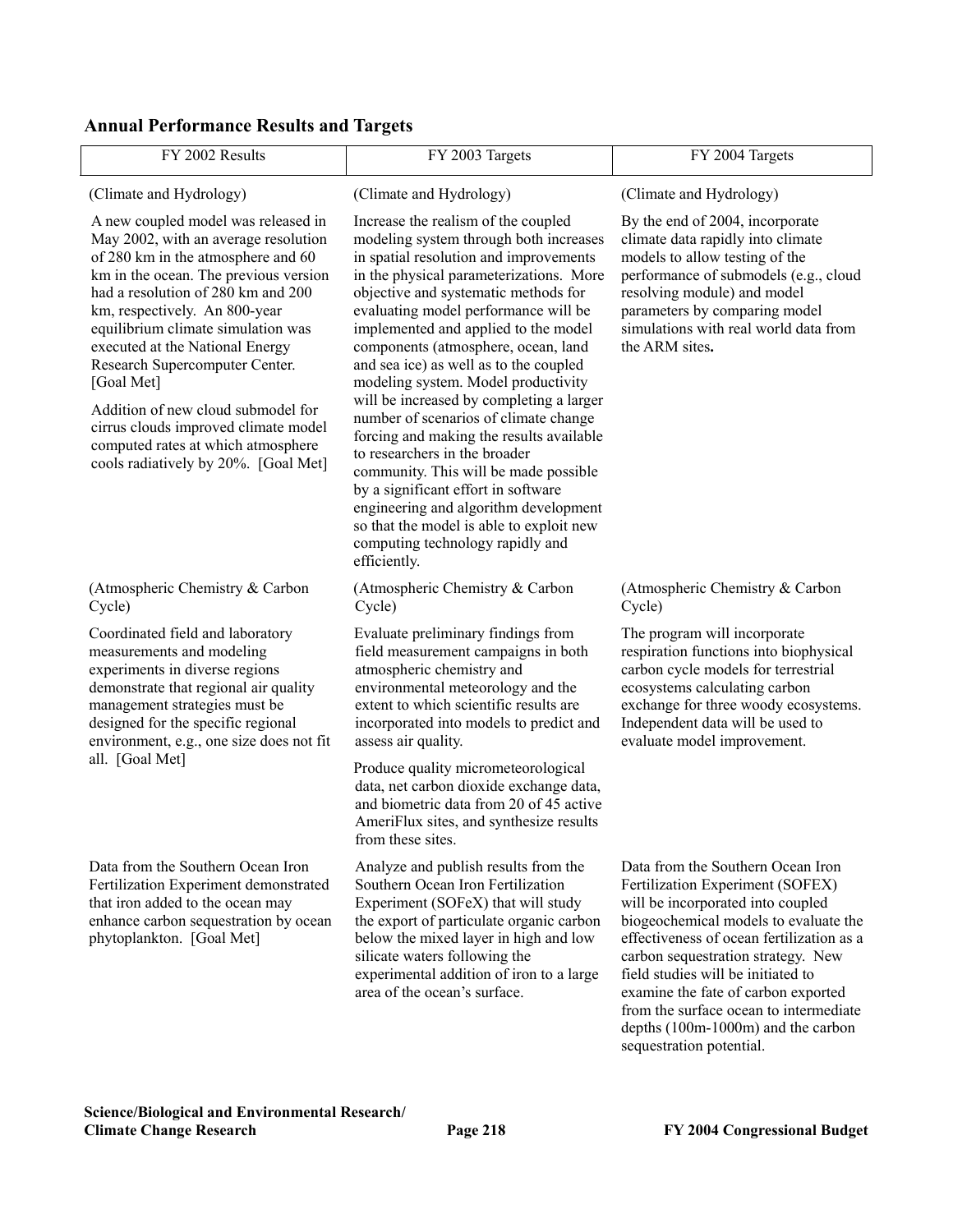| FY 2002 Results                                                                                                                                                                                                                                                                                                                                                                                                                                                                                                                                                                                                                                                                                                                                                                                                                                                                                                        | FY 2003 Targets                                                                                                                                                                                                                                                                                                                                                                                                                                                                                                                                                                                                                                                                                                                                                                                                                                                                                                                         | FY 2004 Targets                                                                                                                                                                                                                                                                                                                       |
|------------------------------------------------------------------------------------------------------------------------------------------------------------------------------------------------------------------------------------------------------------------------------------------------------------------------------------------------------------------------------------------------------------------------------------------------------------------------------------------------------------------------------------------------------------------------------------------------------------------------------------------------------------------------------------------------------------------------------------------------------------------------------------------------------------------------------------------------------------------------------------------------------------------------|-----------------------------------------------------------------------------------------------------------------------------------------------------------------------------------------------------------------------------------------------------------------------------------------------------------------------------------------------------------------------------------------------------------------------------------------------------------------------------------------------------------------------------------------------------------------------------------------------------------------------------------------------------------------------------------------------------------------------------------------------------------------------------------------------------------------------------------------------------------------------------------------------------------------------------------------|---------------------------------------------------------------------------------------------------------------------------------------------------------------------------------------------------------------------------------------------------------------------------------------------------------------------------------------|
| New method developed for measuring<br>soil carbon will provide faster and more<br>accurate measurement of soil carbon,<br>data that are needed for carbon cycle<br>modeling in diverse ecosystems. [Goal<br>Met]                                                                                                                                                                                                                                                                                                                                                                                                                                                                                                                                                                                                                                                                                                       | Apply an ecosystem framework to<br>estimate annual rates of actual carbon<br>gain by vegetation and soil. Enhanced<br>sequestration will be estimated relative<br>to baseline carbon quantities<br>established for the range of ecosystems<br>investigated by the CSiTE Consortium.                                                                                                                                                                                                                                                                                                                                                                                                                                                                                                                                                                                                                                                     | CSiTE will estimate the biophysical<br>potential of terrestrial carbon<br>sequestration for one specific region<br>of the U.S. New field data, analysis of<br>full carbon accounting, and improved<br>carbon cycle models will demonstrate<br>how existing carbon stocks of<br>terrestrial vegetation and soil could be<br>increased. |
| (Ecological Processes)                                                                                                                                                                                                                                                                                                                                                                                                                                                                                                                                                                                                                                                                                                                                                                                                                                                                                                 | (Ecological Processes)                                                                                                                                                                                                                                                                                                                                                                                                                                                                                                                                                                                                                                                                                                                                                                                                                                                                                                                  | (Ecological Processes)                                                                                                                                                                                                                                                                                                                |
| Nine ecological models tested with<br>three years of independent field data<br>provide the framework for<br>understanding model limits for<br>predicting ecosystem responses to<br>environmental change. [Goal Met]                                                                                                                                                                                                                                                                                                                                                                                                                                                                                                                                                                                                                                                                                                    | Complete synthesis of data collected<br>during 8-9 years of a unique<br>experimental manipulation of<br>precipitation received by a large-<br>statured forest on the Oak Ridge<br>reservation in a published book. This<br>will include using the data collected in<br>the experiment to evaluate (test) up to<br>15 ecosystem models.                                                                                                                                                                                                                                                                                                                                                                                                                                                                                                                                                                                                  | Establish a model terrestrial<br>ecosystem in a controlled and<br>controllable environment that contains<br>simplified but hierarchical<br>communities (higher plants,<br>consumers of plant production, and<br>soil microorganisms) and begin the<br>characterization of the proteome of the<br>major species.                       |
| (Human Interactions)                                                                                                                                                                                                                                                                                                                                                                                                                                                                                                                                                                                                                                                                                                                                                                                                                                                                                                   | (Human Interactions)                                                                                                                                                                                                                                                                                                                                                                                                                                                                                                                                                                                                                                                                                                                                                                                                                                                                                                                    | (Human Interactions)                                                                                                                                                                                                                                                                                                                  |
| Integrated assessments provided a basis<br>for quantifying the potential<br>significance of enhancing carbon<br>sequestration in terrestrial ecosystems,<br>ocean, and/or geologic formations with<br>the goal of reducing $CO2$<br>concentrations. Sequestration strategies<br>that have limited lifetimes, either<br>because of constraints on the amount of<br>carbon sequestered or on the expected<br>residence time before re-release, can be<br>compared economically with other<br>strategies that may be more expensive,<br>such as premature replacement of<br>capital stocks. [Goal Met]<br>15 undergraduate summer fellowships<br>were awarded. In addition, 27 graduate<br>students were supported, 7 first year, 6<br>second year, 7 third year, and 7 fourth<br>year students. All granduate and<br>undergraduate students worked with<br>DOE-funded scientists and/or at DOE<br>facilities. [Goal Met] | Integrate a new land and ocean carbon<br>sub-model in one of the two large<br>integrated assessment models. The<br>submodel includes a detailed<br>representation of direct human<br>influence (mainly agriculture and<br>forestry) on the terrestrial biosphere. In<br>addition to providing a more accurate<br>representation of the global carbon<br>cycle, the change will ensure consistent<br>accounting of carbon-sink projects and<br>the carbon uptake that occurs as a result<br>of other land-use change and the effects<br>of climate change and carbon<br>fertilization. The other integrated<br>assessment model will simulate the<br>effect of 1) climate on crop yields and<br>2) the amount of crop and pasture land<br>necessary to provide (a) a sufficient<br>diet in developing countries under<br>climate change and (b) the likely<br>increase in dietary requirements as<br>developing countries become richer. | Performance will be measured by the<br>sustaining the number, quality, and<br>diversity of students enrolled in the<br>program and by end-of-summer<br>evaluations by students and their<br>mentors.                                                                                                                                  |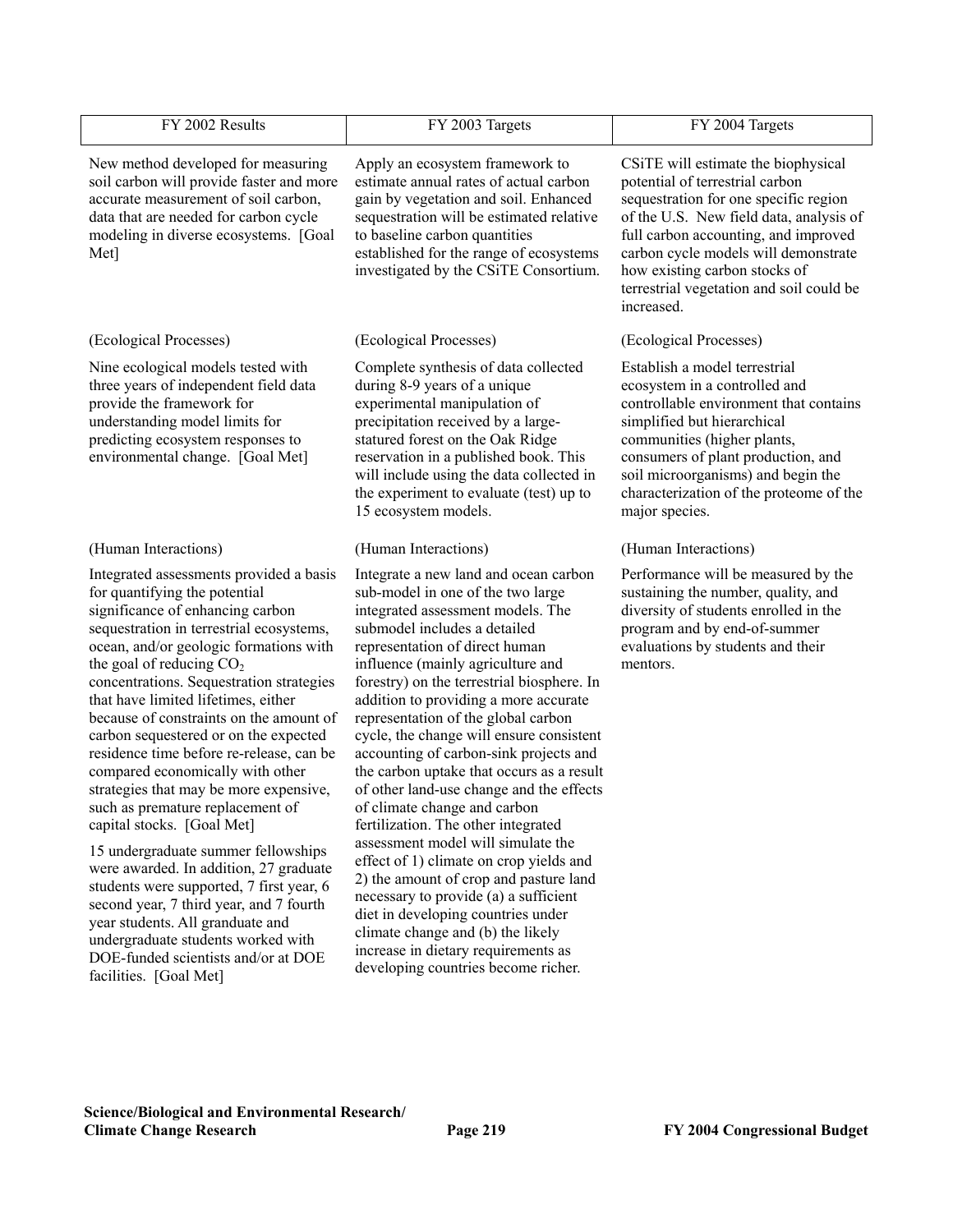| FY 2002 Results | FY 2003 Targets                                                                                                                                                                    | FY 2004 Targets |
|-----------------|------------------------------------------------------------------------------------------------------------------------------------------------------------------------------------|-----------------|
|                 | Performance will be measured by the<br>number, quality, and diversity of<br>students enrolled in the program and by<br>end-of-summer evaluations by students<br>and their mentors. |                 |

Manage all BER facility operations to the highest standards of overall performance, using merit evaluation with independent peer review.

#### **Performance Indicator**

Average operational downtime of BER facilities will not exceed 10% of total time scheduled.

#### **Annual Performance Results and Targets**

| FY 2002 Results                                                                                          | FY 2003 Targets                                                                                                                                        | FY 2004 Targets                                                                                                                                        |
|----------------------------------------------------------------------------------------------------------|--------------------------------------------------------------------------------------------------------------------------------------------------------|--------------------------------------------------------------------------------------------------------------------------------------------------------|
| (Climate and Hydrology)                                                                                  | (Climate and Hydrology)                                                                                                                                | (Climate and Hydrology)                                                                                                                                |
| ARM instruments averaged over a 95%<br>up time in 2002 and successfully<br>completed 7 IOP's. [Goal Met] | Achieve a downtime of less than five<br>percent for the principal ARM<br>instruments and successfully conduct<br>five IOPs across the three ARM sites. | Achieve a downtime of less than five<br>percent for the principal ARM<br>instruments and successfully conduct<br>five IOPs across the three ARM sites. |

### **Funding Schedule**

|                                  | (dollars in thousands) |         |         |           |          |  |
|----------------------------------|------------------------|---------|---------|-----------|----------|--|
|                                  | FY 2002                | FY 2003 | FY 2004 | \$ Change | % Change |  |
|                                  | 70,353                 | 74,669  | 74,559  | $-110$    | $-0.1\%$ |  |
| Atmospheric Chemistry and Carbon | 34,735                 | 37,764  | 37,707  | -57       | $-0.2%$  |  |
|                                  | 12,817                 | 13,888  | 18,726  | +4,838    | $+34.8%$ |  |
|                                  | 7,942                  | 8,084   | 8,071   | $-13$     | $-0.2%$  |  |
|                                  | 0                      | 3,554   | 3,896   | +342      | $+9.6%$  |  |
| Total, Climate Change Research   | 125.847                | 137,959 | 142,959 | $+5,000$  | $+3.6%$  |  |

**Science/Biological and Environmental Research/**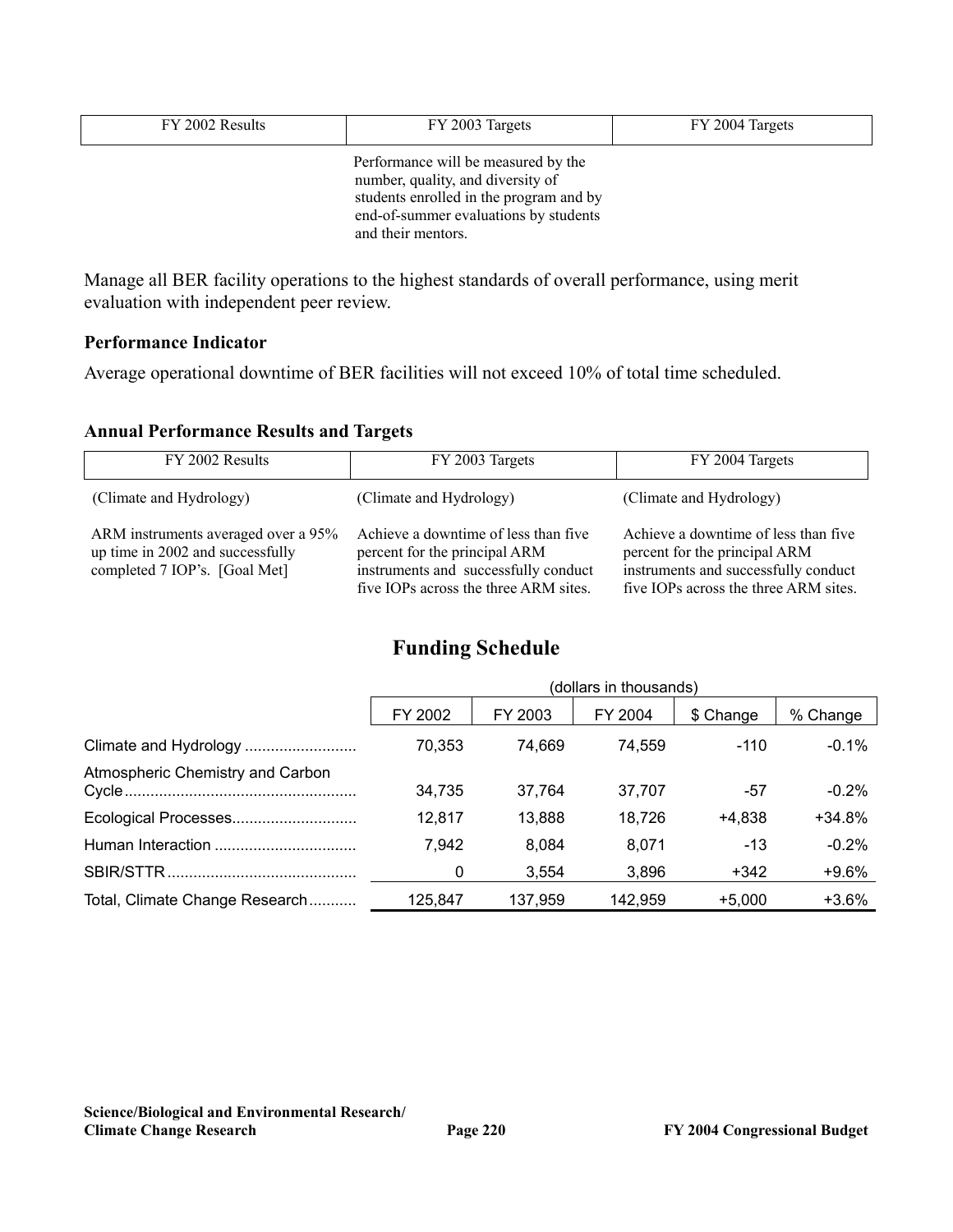### **Detailed Program Justification**

| (dollars in thousands) |                             |               |  |
|------------------------|-----------------------------|---------------|--|
|                        | FY 2002   FY 2003   FY 2004 |               |  |
| 70.353                 |                             | 74,669 74,559 |  |
| 26,999                 | 27,181 27,138               |               |  |

Model based climate prediction provides the most scientifically valid way of predicting the impact of human activities on climate for decades to centuries in the future. BER will continue to develop, improve, evaluate, and apply the best coupled atmosphere-ocean general circulation models (GCMs) that simulate climate variability and climate change over these time scales. The goal is to achieve statistically accurate forecasts of future climate over regions as small as river basins using ensembles of model simulations. The ensembles will accurately incorporate the dynamic and thermodynamic feedback processes that influence climate, including clouds, aerosols, and greenhouse gas forcing. Current predictions are limited by the inadequacy of computational resources and uncertainties in the model representations of key small-scale physical processes, especially those involving clouds, evaporation, precipitation, and surface energy exchange. BER will address both the computational and scientific shortcomings through an integrated effort. Support will continue to provide climate modelers access to the high-end computational resources needed to complete ensembles of climate simulations using present and future models. BER will emphasize research to develop and employ information technologies that can quickly and efficiently work with large and distributed data sets of both observations and model predictions to produce quantitative information suitable for the study of regional climate changes. BER will continue to fund the multi-institutional research consortia established in FY 2001 to further the development of comprehensive coupled GCMs for climate prediction that are of higher resolution and contain accurate and verified representations of clouds and other important climate processes. In FY 2004, BER will continue the partnership with the Advanced Scientific Computing Research program. This includes applying the computing resources for climate simulation and continuing climate model development and application through the use of collaboratory technologies. Additionally, BER will emphasize data assimilation methods so as to quickly make use of the high quality observational data streams provided by ARM, satellite and other USGCRP climate data programs to evaluate model performance.

For CCRI the research will provide ensemble projections of multi-century climate change using the Community Climate System Model through the Climate Change and Assessment Working Group. Additionally, the program will provide the infrastructure for major model evaluation and model improvement research through the coordination of model intercomparisons and the maintenance of model testbeds for parameterization testing. In FY 2004 (\$15,347,000) climate model experiments will provide scenarios, such as carbon dioxide  $(CO_2)$  stabilization scenarios.

In FY 2004 BER's SciDAC program (\$7,776,000) is focused on improving the models used for climate simulation and prediction. A major effort is dedicated to providing a robust and extensible software engineering framework for the Community Climate System Model, a code used by hundreds of researchers on many different high-end computing platforms. Additional research will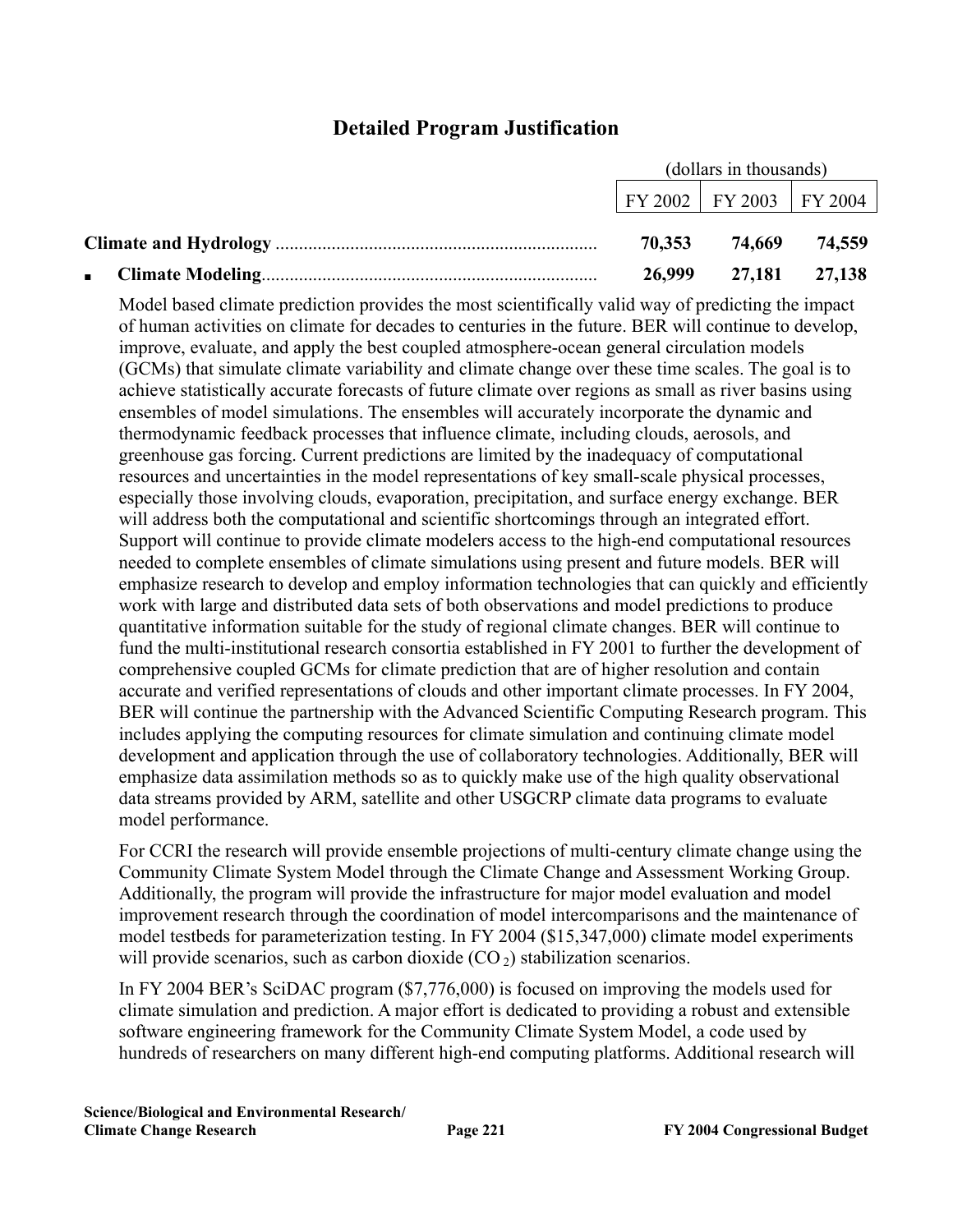| (dollars in thousands) |         |           |  |
|------------------------|---------|-----------|--|
| FY 2002                | FY 2003 | 1 FY 2004 |  |

provide the prototype climate model of the future that will explore approaches to climate simulation and prediction for the next ten years.

The research activities in this subprogram are carried out at National Laboratories, universities, and at private institutions and are selected through competitive and peer-reviewed processes.

In FY 2004, NIGEC will continue to support research to evaluate the reliability of using isotopic signatures of trace gases in ice cores for interpreting past climate variation and change and the relationship between greenhouse gas concentrations and climate change (FY 2004 Request is \$2,187,000).

#### ■ **Atmospheric Radiation Measurement (ARM) Research**........ **13,310 13,310 13,247**

In FY 2004, the principal goal of the ARM scientific enterprise continues to be the development of an improved understanding of the radiative transfer processes in the atmosphere and to formulate better parameterizations of these processes in climate prediction models, referred to as General Circulation Models (GCMs). ARM research supports about 50 principal investigators involved in studies of cloud physics and the interactions of solar and infrared radiation with water vapor and aerosols (including black soot). University scientists form the core of the ARM science team that networks with the broader academic community as well as with the scientists at the DOE National Laboratories and with federal scientists at NASA, NOAA, and DOD. ARM scientists pursue research as individuals and as members of teams and contribute both to the production of ARM data, e.g., as designers of cutting-edge remote sensing instrumentation, as well as consumers of the data produced at the three ARM sites. To facilitate the knowledge transfer from the ARM program to the premier modeling centers, the ARM program supports scientific "Fellows" at the NSF's National Center for Atmospheric Research, the NOAA's National Center for Environmental Prediction, and the European Center for Medium-Range Weather Forecasting in the U.K. In addition, a model parameterization testbed initiated in FY 2003 will be continued to enable the testing and improvement of submodels by rapidly incorporating data from the ARM sites into the models to enable diagnostic tests and intercomparisons of model simulations with real world data.

#### ■ **Atmospheric Radiation Measurement (ARM) Infrastructure** .. **27,306 31,441 31,441**

In FY 2004, the Atmospheric Radiation Measurement (ARM) infrastructure program will continue to develop, support, and maintain the three ARM sites and associated instrumentation. BER will continue to operate over two hundred instruments (e.g., multifilter shadowband radiometers for aerosol measurements, Raman Lidar for aerosol and cloud measurements, radar wind profiler systems, radar cloud measurement systems, sky imaging systems, arrays of pyranometers, pyrgeometers, and pyrheliometers for atmospheric and solar radiation measurements, and standard meteorological measurement systems for characterization of the atmosphere) at the Southern Great Plains site and will continue operations at the Tropical Western Pacific station and at the North Slope site in Alaska. The ARM program will continue to provide data to the scientific community through the ARM Archive.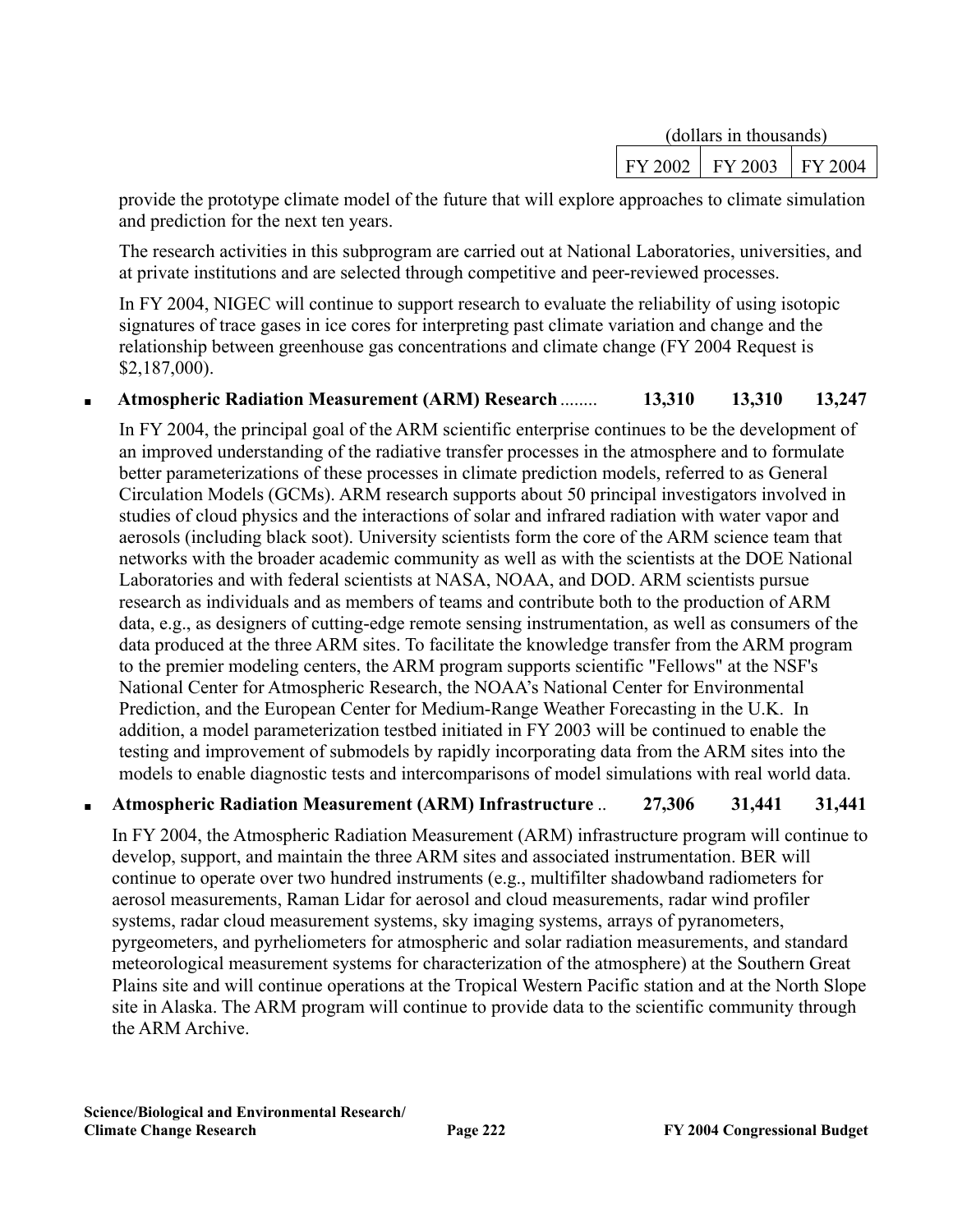| (dollars in thousands) |         |           |  |
|------------------------|---------|-----------|--|
| $FY$ 2002              | FY 2003 | + FY 2004 |  |

The ARM data streams will continue to be enhanced periodically by additional measurements at the ARM sites during intensive field campaigns referred to as Intensive Operation Periods (IOPs). Ranging from two weeks to two months, the campaigns bring together teams of scientists testing cutting edge remote sensing instruments and coordinate measurements with airborne and satellite observations. The ARM sites have become major testbeds of research in atmospheric processes serving as scientific user facilities for hundreds of scientists from universities and government laboratories. For example, both DOD and NASA have used the ARM sites to "ground truth" their satellite instruments.

The UAV program will conduct a major field campaign in conjunction with the ARM program to measure the effect of cirrus clouds on the absorption and scattering of downwelling radiation over the Western Tropical Pacific ARM-CART site.

The CCRI ARM program will deploy a mobile climate observatory to provide new atmospheric measurements needed to fill data gaps and will develop the corresponding data products needed for evaluating and modeling the effects of atmospheric processes and properties on the radiation balance and for developing and evaluating the models. In FY 2004 (\$4,100,000) a mobile Cloud and Radiation Testbed (CART) facility will be deployed in a selected data poor region (e.g., tropics) or a region that represents a location of opportunity for measuring the effects of atmospheric conditions on the radiation balance that are currently poorly understood (e.g., direct and indirect effects of aerosols). The mobile site will be instrumented for cloud and radiation measurements. The primary siting criterion is to provide those measurements needed to address specific modeling needs that presently cannot be addressed by the permanent ARM sites. Activities will be coordinated with other U.S. agencies and international partners, such as Australia, Japan, China, and European countries. Data products will be developed through collaborations with model developers. In FY 2004 the criteria for data products for evaluating precipitation processes will be established.

The research activities in this subprogram are carried out at National Laboratories, universities, and at private institutions and are selected through competitive and peer-reviewed processes.

■ **Atmospheric Radiation Measurement (ARM)/Unmanned Aerial Vehicles (UAV)** .................................................................. **2,738 2,737 2,733**

The UAV program will conduct one major field campaign in conjunction with the ARM program to provide high altitude measurements of cloud properties and radiation balance.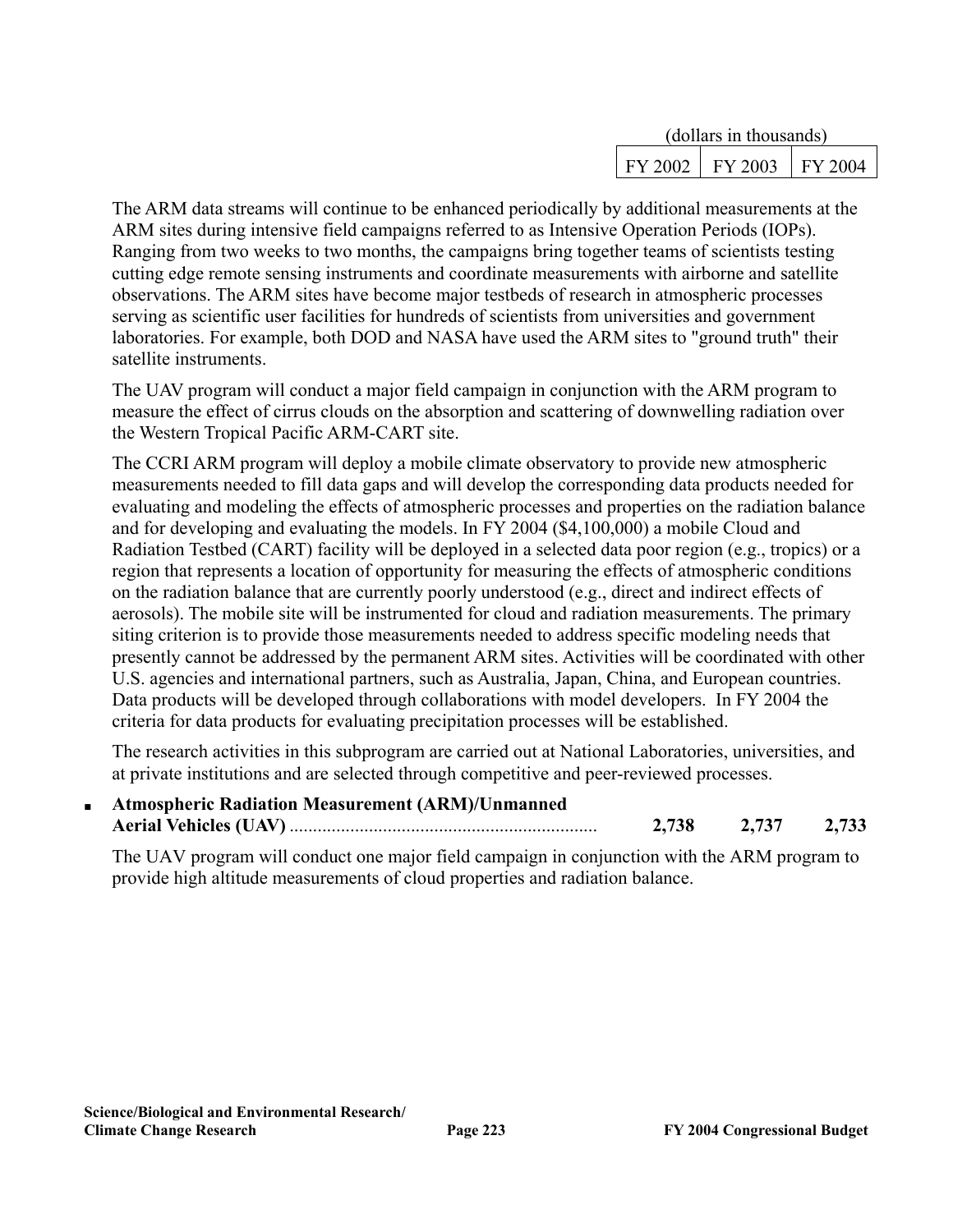| (dollars in thousands) |                                |  |  |
|------------------------|--------------------------------|--|--|
|                        | $\mid$ FY 2002 FY 2003 FY 2004 |  |  |
|                        |                                |  |  |
|                        | $13,161$ $12,571$ $12,551$     |  |  |

The Atmospheric Science project will continue to acquire data to understand the atmospheric processes that control the transport, transformation, and fate of energy-related chemicals and particulate matter. Emphasis is placed on processes relating to new air quality standards for tropospheric ozone and particulate matter and relationships between air quality and climate change. Field and laboratory studies will continue to be conducted in both atmospheric chemistry and environmental meteorology and acquired data will be used to develop and validate predictive models of atmospheric processes. The research will include studies of chemical and physical processes affecting air pollutants such as sulfur and nitrogen oxides, tropospheric ozone, gas-to-particle conversion processes, and the deposition and resuspension of associated aerosols. It also includes studies to improve understanding of the meteorological processes that control the dispersion of energy-related chemicals and particulates in the atmosphere. Much of this effort involves multi-agency collaboration, and university scientists play key roles. New information will document both the contribution of energy production to regional haze in the U.S. and the relationship between urban and regional air pollution processes and continental, intercontinental, and global scale phenomena. The information is essential for assessing the effects of energy production on air quality and will contribute to the evaluation of science-based options for minimizing the impact of energy production on visibility.

In FY 2004 BER will continue the Tropospheric Aerosol Program (TAP) to quantify the impacts of energy-related aerosols on climate, air quality, and human health. TAP will be closely coupled with other components of DOE's climate change research, especially the Atmospheric Radiation Measurement (ARM) program. TAP will also be broadly coordinated with the air quality and global change research communities, including collaborations with the EPA, NASA, and NOAA and with the DOE Office of Fossil Energy's Airborne Fine Particulate Matter (PM) Research program. Regional patterns of aerosol distribution will be related to sources and sinks and the information will feed the models that simulate the impacts of aerosols on air quality and climate.

In FY 2004 the Atmospheric Sciences subprogram will, in general, focus on the evaluation of findings from field measurement campaigns in both atmospheric chemistry and environmental meteorology.

The research activities in this subprogram are carried out at National Laboratories, universities, and private institutions and selected through competitive and peer-reviewed processes.

In FY 2004, NIGEC will support research to quantify the effects of natural processes on atmospheric composition, including the exchange of energy-related trace gases between the atmosphere and the terrestrial biosphere (FY 2004 Request is \$2,187,000).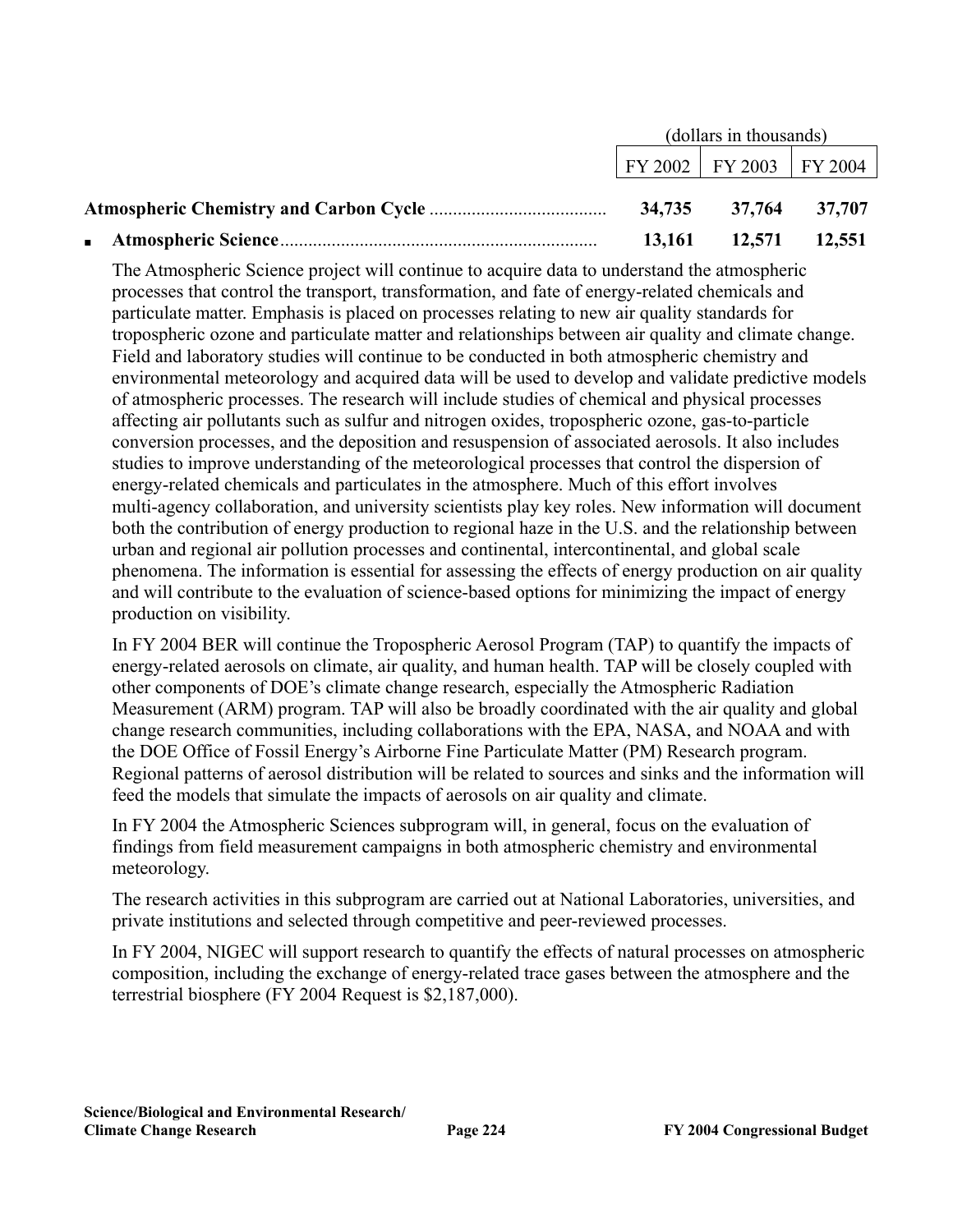|                                                                         | (dollars in thousands)      |                             |   |
|-------------------------------------------------------------------------|-----------------------------|-----------------------------|---|
|                                                                         |                             | FY 2002   FY 2003   FY 2004 |   |
| $\sim$ $\sim$ $\sim$ $\sim$ $\sim$<br>$\sim$<br>$\sim$ $\sim$<br>$\sim$ | $\sim$ $\sim$ $\sim$ $\sim$ | $\sim$ $\sim$ $\sim$ $\sim$ | . |

#### ■ **Terrestrial Carbon Processes and Ocean Sciences** ................... **13,056 16,636 16,613**

In FY 2004, BER will continue supporting the AmeriFlux program, a network of approximately 25 research sites that measure the net exchange of  $CO<sub>2</sub>$ , energy, and water between the atmosphere and major terrestrial ecosystems in North America. These measurements are linked to field measurement campaigns across North America that will test how well point measurements represent larger areas and allow the estimation of carbon sources and sinks on a regional basis. This research supports the interagency Carbon Cycle Science Plan. The fluxes of other greenhouse gases, e.g., methane and nitrous oxide, will also be measured at 5 to 10 AmeriFlux sites.

BER will also continue research to refine and test carbon cycle models (based on mechanistic representations and carbon accounting). The models will be used to estimate potential carbon sequestration in response to changes in environmental factors, including climate.

The continuing focus of the ocean science element is on using microbiology tools to determine the linkages between the carbon and nitrogen cycles involving marine microbes. This research is conducted through partnerships between institutions with a tradition of research in oceanography (such as Skidaway Institute of Oceanography, U. of Washington, U. of Delaware, Rutgers University, U. of South Florida, Princeton University), and institutions traditionally serving minority students (such as Lincoln U., Howard U., Savannah State U., U. of Puerto Rico, and San Francisco State).

 In FY 2004 (FY 2003 \$2,920,000; FY 2004 \$2,916,000) BER CCRI activities on the carbon cycle will continue to explore the movement of carbon starting from natural and human-induced emissions to the atmosphere to ultimate sinks in the terrestrial biosphere and the oceans. The AmeriFlux sites supported by BER are essential to quantifying the net exchange of carbon between the atmosphere and major terrestrial ecosystems in North America. Hence, they are essential to documenting the magnitude and variation in the North American carbon sink and how it is affected by variation and changes in environmental factors such as climate. BER will continue measurements and process studies at the network of AmeriFlux sites across North America. This information, along with data from extensive measurements around the sites, will provide a sound scientific basis for extrapolating carbon flux measurements at AmeriFlux sites to landscape and regional scales. Hence, it will improve estimates of the magnitude of the North American carbon sink and identify the regions and ecosystem types that account for the sink. In FY 2004 the research will deliver an intercomparison of estimates of the net annual exchange of  $CO<sub>2</sub>$  between terrestrial ecosystems and the atmosphere for a region of the U.S. with independent estimates using atmospheric sampling and inverse modeling.

The research activities in this subprogram are carried out at National Laboratories, universities, and private institutions and selected through competitive and peer-reviewed processes.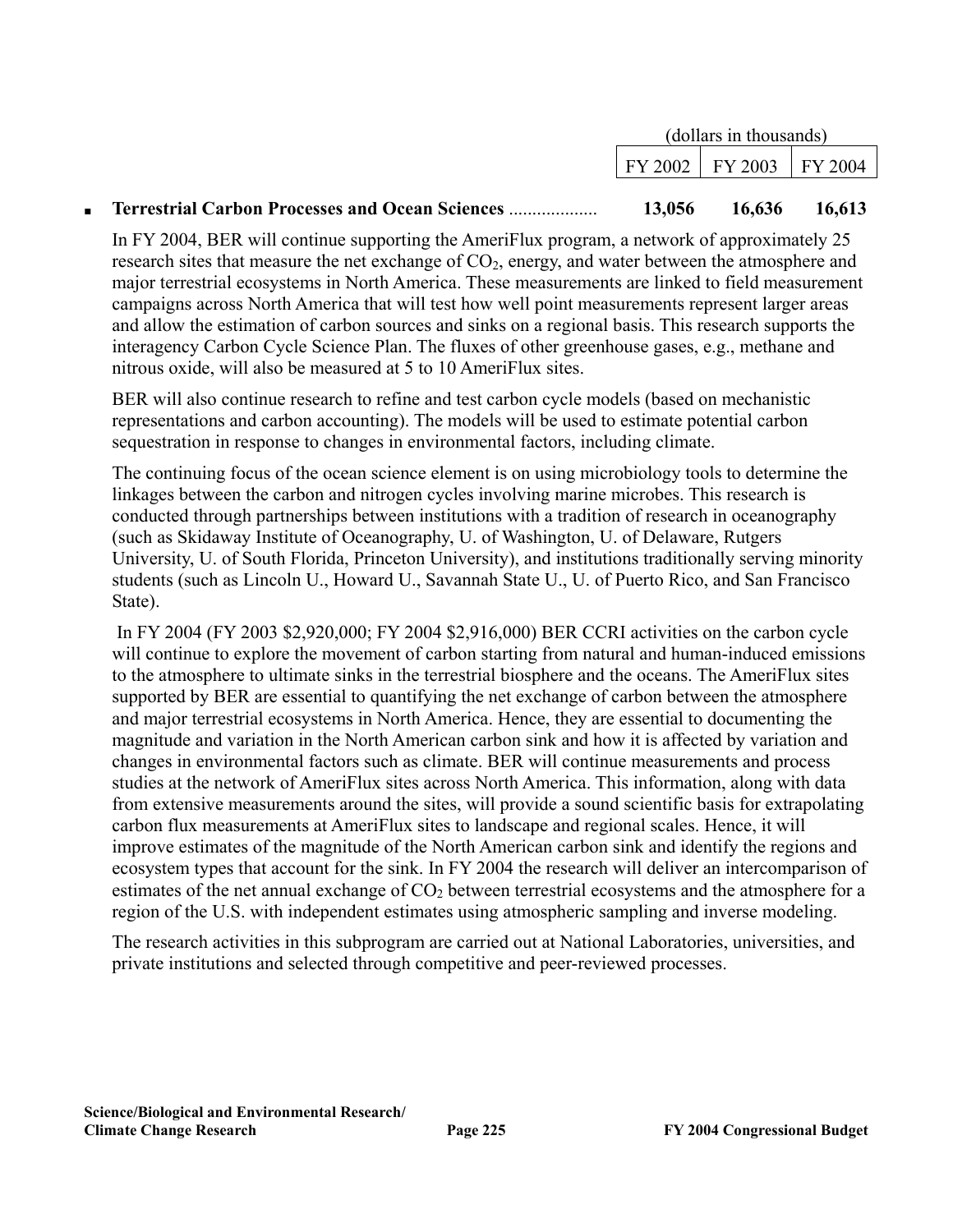| (dollars in thousands) |                             |       |
|------------------------|-----------------------------|-------|
|                        | FY 2002   FY 2003   FY 2004 |       |
| 8,518                  | 8,557                       | 8,543 |

In FY 2004, BER will continue support for one carbon sequestration research consortium, led by ORNL, PNNL, and ANL, and involving six collaboratory universities, that focuses on terrestrial sequestration, Carbon Sequestration in Terrestrial Ecosystems (CSiTE) (\$3,000,000). The consortium develops the information to enhance the natural sequestration of carbon in terrestrial soils and vegetation. BER will also continue the support of research at universities and DOE laboratories on ocean carbon sequestration (\$2,000,000). The focus of the research on terrestrial and ocean sequestration will continue to be on cellular and biogeochemical processes that control the rate and magnitude of carbon sequestration in terrestrial and oceanic systems, including the identification of pathways and processes that could be modified to enhance the net flow of carbon from the atmosphere to terrestrial plants and soils, and to the ocean surface and, ultimately, to the deep ocean. Also, BER will support the research needed to assess the environmental implications of enhancing carbon sequestration and storage in the ocean and in terrestrial systems. BER research on carbon sequestration in terrestrial ecosystems will improve the scientific understanding of mechanisms of sequestration and how to alter them to enhance sequestration. The CSiTE activity will conduct research that specifically examines those plant and soil processes that capture and retain carbon in chemical and physical forms that are resistant to decay. The data will inform new models for estimating carbon sequestration in terrestrial ecosystems. New technologies will be developed by the BER-supported ocean carbon sequestration research to facilitate the export of carbon to the deep ocean and for re-mineralization of organic carbon at depth. Such technologies are vital to assessing accurately the potential of enhancing ocean carbon sequestration. Initial *in situ* experiments will be designed to determine the feasibility and potential environmental impacts of deep ocean injection of carbon dioxide  $(CO_2)$ . Associated research will include determination of chemical reactions at depth, stability of products, and effects of those products on marine organisms.

In FY 2004, university scientists will continue the analyses of research results on the effects of iron fertilization on plankton communities in the Southern Ocean. The ocean surrounding Antarctica is the largest high-nutrient, low-chlorophyll region in the world. The joint DOE-NSF Southern Ocean Iron Enrichment Experiment (SoFEX) will help scientists understand the potential to enhance ocean carbon sequestration through iron enrichment.

#### **Ecological Processes**............................................................................ **12,817 13,888 18,726**

*In FY 2004, new ecological research will be initiated to develop a more mechanistic understanding of the scales of response of complex ecosystems to environmental changes, including identifying the underlying causal mechanisms and pathways and how they are linked, ranging from the proteomes of individual species to the whole ecosystem. The focus initially will be on understanding the linkages of scales in model terrestrial ecosystems containing simplified but hierarchical communities (higher plants, consumers of plant production, and soil microorganisms). A key environmental factor such as temperature that is known to affect ecosystem functioning (e.g., carbon and nutrient cycling) will be experimentally manipulated and proteomic responses of individual species and the whole ecosystem will be measured. Advanced biologically based computational algorithms and ecosystem models will be* 

**Science/Biological and Environmental Research/ Climate Change Research Page 226 FY 2004 Congressional Budget**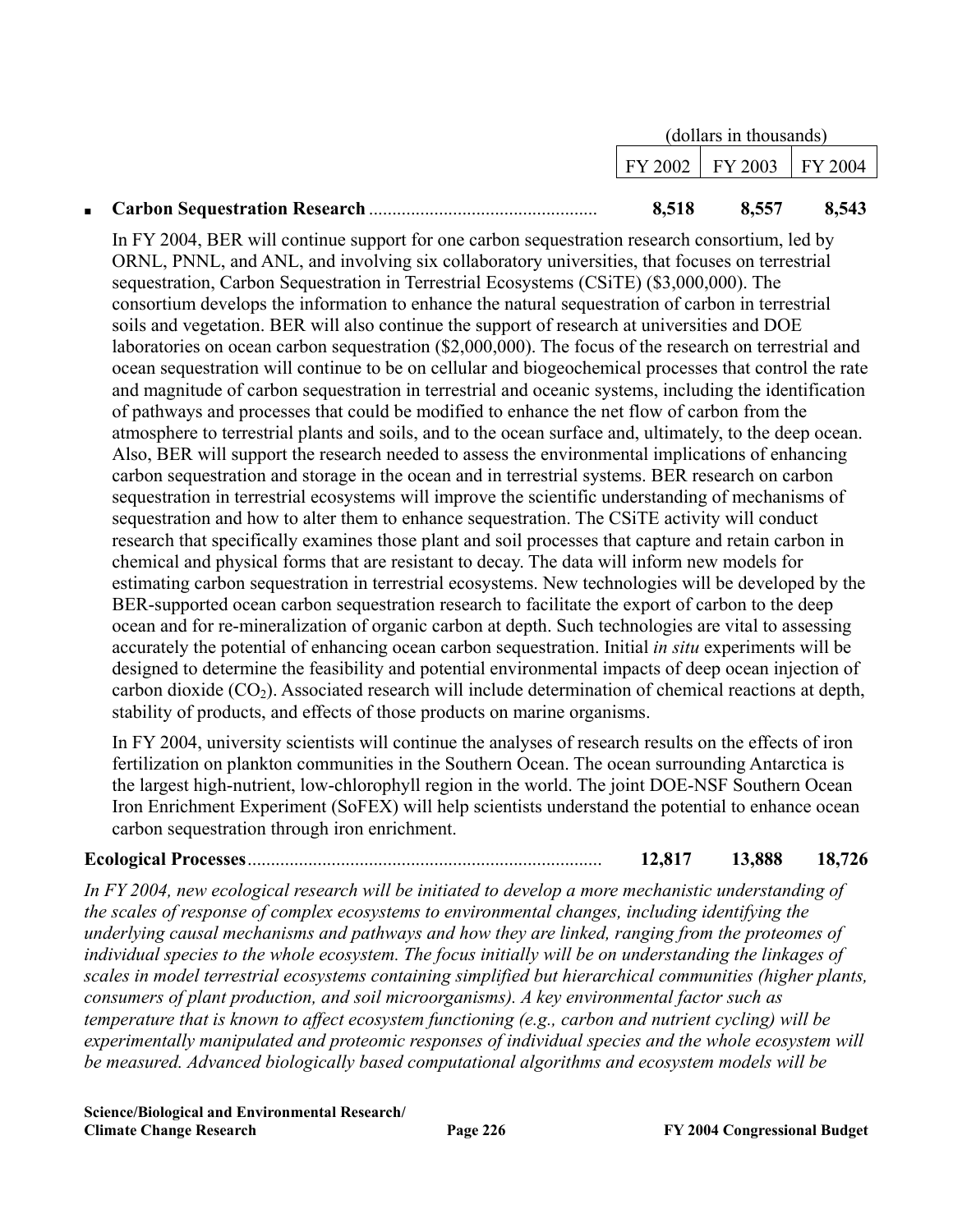| (dollars in thousands) |         |           |  |
|------------------------|---------|-----------|--|
| FY 2002                | FY 2003 | 1 FY 2004 |  |

*developed to establish whether and how proteomic changes (in either single species or whole systems) explain the responses and behavior of complex ecosystems. Tools and principles developed from this research should have broad generality and eventual application to problems in carbon sequestration, ecological risk assessment, environmental restoration and cleanup, and early detection of ecological responses to climate change and other environmental factors.* 

BER will continue four Free-Air Carbon Dioxide Enrichment (FACE) experiments at Duke University (North Carolina), Rhinelander (Wisconsin), Oak Ridge (Tennessee), and Mercury (Nevada) on the Nevada Test Site to improve understanding of the direct effects of elevated carbon dioxide and other atmospheric changes on the structure and functioning of various terrestrial ecosystems. Emphasis will be on understanding the cause of differential responses of plant species that may impact plant competition, succession, and productivity in terrestrial ecosystems. Research will explore changes, over time, in the elevated productivity of terrestrial plants exposed to elevated atmospheric carbon dioxide  $(CO<sub>2</sub>)$ concentrations.

The long-term experimental investigation at the Walker Branch Watershed in Tennessee will continue to improve the understanding of the direct and indirect effects of alterations in the annual average precipitation on the functioning and structure of a southeastern deciduous forest ecosystem.

Both the FACE network and the Walker Branch Watershed represent scientific user facilities that have attracted scientists from both the academic community and government laboratories who use the facilities to develop new instrument methodologies and test scientific hypotheses related to ecosystem responses, including carbon sequestration, to climate and atmospheric changes.

The research activities in this subprogram are carried out at National Laboratories, universities, and private institutions and selected through competitive and peer-reviewed processes.

In FY 2004, NIGEC will support experimental studies to document how climate warming and increasing CO2 levels in the atmosphere affect biophysical processes in terrestrial ecosystems (FY 2004 Request is \$2,625,000).

| 7,942 | 8.084 | 8,071 |
|-------|-------|-------|
| 7.942 | 8.084 | 8.071 |

The Integrated Assessment program, with a strong academic involvement, will continue to support research that will lead to better estimates of the costs and benefits of possible actions to mitigate global climate change. The goal is to improve the integrated assessment models to include several greenhouse gases, carbon sequestration, and international trading of emission permits. The models will better represent the efficiency gains and losses of alternate emission reduction plans, including market adjustments to inter-regional differences among relative energy prices, regulations, and production possibilities in the international arena. Integrated assessment models will be modified to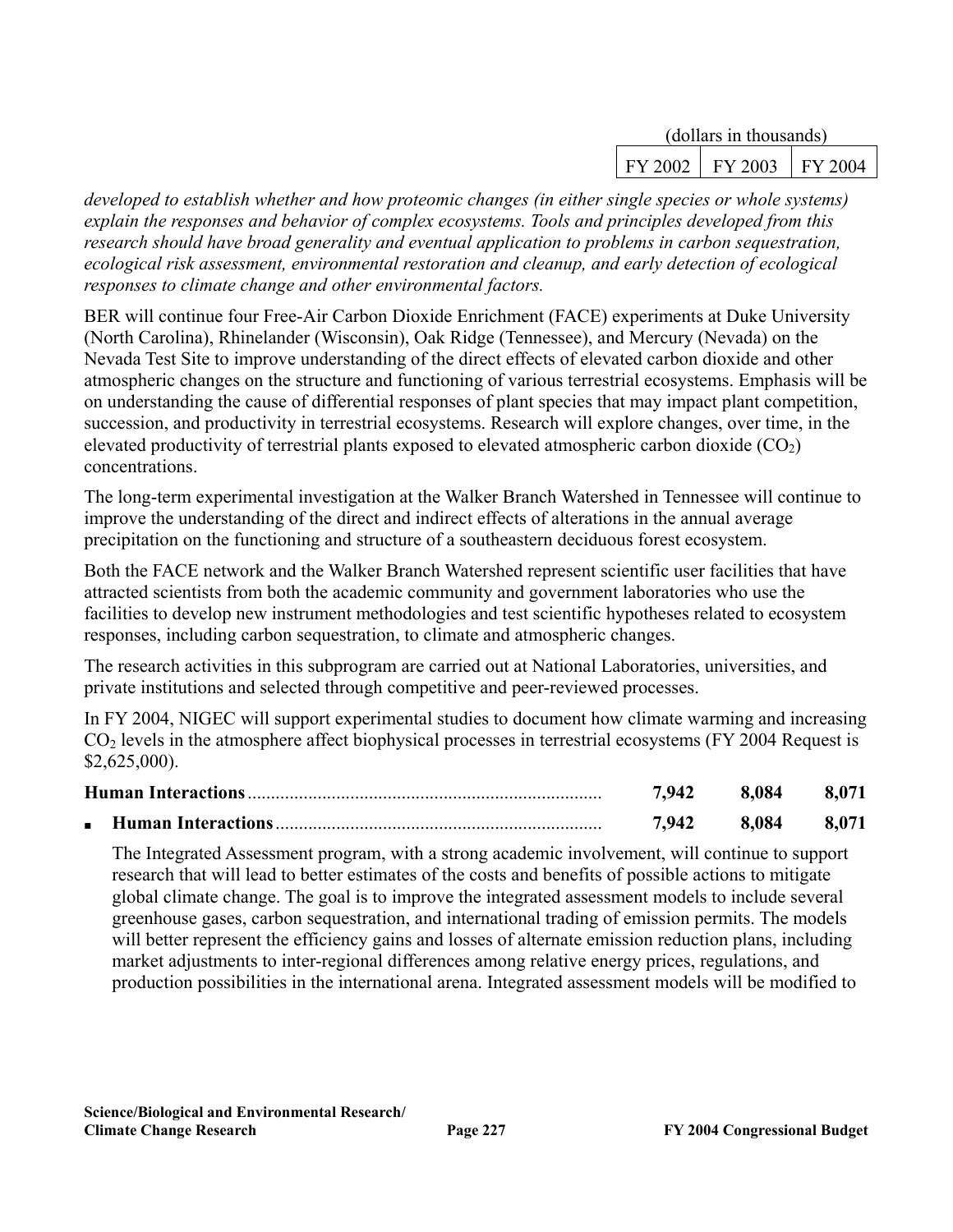| (dollars in thousands) |         |         |  |
|------------------------|---------|---------|--|
| FY 2002                | FY 2003 | FY 2004 |  |

include carbon sequestration as an alternative mitigation option. This representation will include both options to enhance natural carbon storage in the terrestrial biosphere, as well as engineering options, such as the capture of carbon dioxide and storage in geologic formations.

The research will include integrating a new land and ocean carbon sub-model in a large integrated assessment model. The submodel includes a detailed representation of direct human influence (mainly agriculture and forestry) on the terrestrial biosphere. In addition to providing a more accurate representation of the global carbon cycle, the improvement will ensure consistent accounting of carbon-sink projects and the carbon uptake that occurs as a result of other land-use change and the effects of climate change and carbon fertilization. A second integrated assessment model will be used to simulate the effect of 1) climate on crop yields and 2) the amount of crop and pasture land necessary to provide (a) a sufficient diet in developing countries under climate change and (b) the likely increase in dietary requirements as developing countries become richer.

In FY 2004, NIGEC will support research to develop and test new methods involving the use of large regional databases and coupled climate-impact-economic models to conduct integrated assessments of the effects of climate change on regionally important resources in the U.S. (FY 2004 Request is \$1,750,000).

The Integrated Assessment research program will fund research to develop internally consistent sets of scenarios that can be used for national-scale decision-making. The scenarios will be evaluated in selected integrated assessment models, also funded by the Integrated Assessment program. In FY 2004 (\$2,972,000) the Integrated Assessment program will produce at least four scenarios to provide alternatives to the scenarios that were published by the Intergovernmental Panel on Climate Change. These scenarios will include forecasts of such items as economic productivity, population, and energy use by global region. They will serve as input to the Integrated Assessment Models and will be used as input to decision support analysis in the new CCRI.

The Information and Integration element stores, evaluates, and quality-assures a broad range of global environmental change data, and disseminates those data to the broad research community. BER will continue the Quality Systems Science Center for the tri-lateral (Mexico, United States, and Canada) NARSTO (formally known as the North American Strategy for Tropospheric Ozone), a public partnership for atmospheric research in support of air quality management. The Center serves a diverse set of users, including academic and laboratory scientists and policy makers across North America.

The Global Change Education program supports DOE-related research in global environmental change for both undergraduate and graduate students, through the DOE Summer Undergraduate Research Experience (SURE), the DOE Graduate Research Environmental Fellowships (GREF), and collaboration with the NSF Significant Opportunities in Atmospheric Research and Science (SOARS) program.

The research activities in this subprogram are carried out at National Laboratories, universities, and private institutions and selected through competitive and peer-reviewed processes.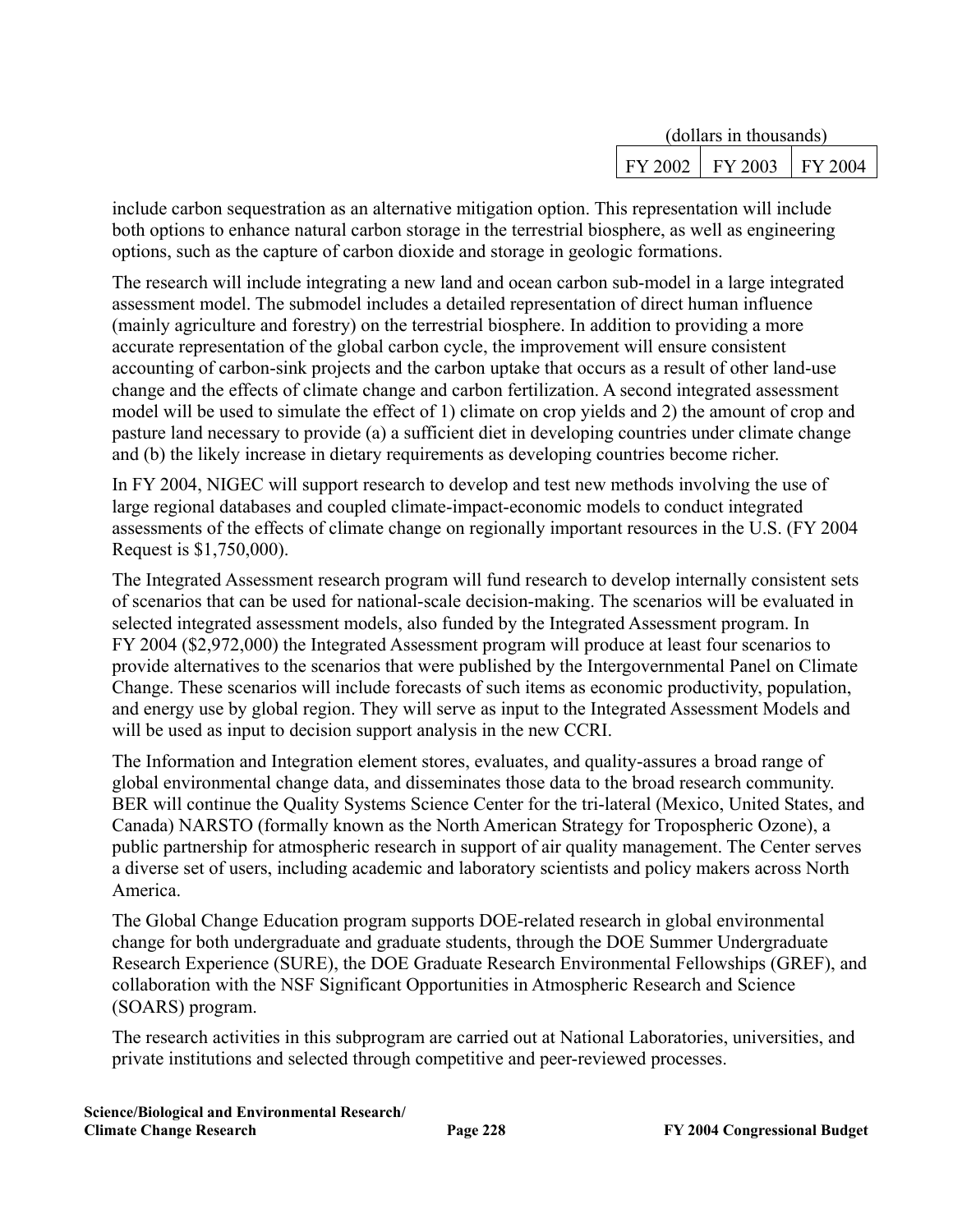|                                                                                                                                                                                                      | (dollars in thousands) |                             |       |  |  |
|------------------------------------------------------------------------------------------------------------------------------------------------------------------------------------------------------|------------------------|-----------------------------|-------|--|--|
|                                                                                                                                                                                                      |                        | FY 2002   FY 2003   FY 2004 |       |  |  |
|                                                                                                                                                                                                      |                        | 3.554                       | 3.896 |  |  |
| In FY 2002 \$3,152,000 and \$188,000 were transferred to the SBIR and STTR programs, respectively.<br>FY 2003 and FY 2004 amounts are the estimated requirements for continuation of these programs. |                        |                             |       |  |  |

|  | 125,847 137,959 142,959 |  |
|--|-------------------------|--|
|  |                         |  |

### **Explanation of Funding Changes**

|                |                                                                                                                                                                                                                                                                                                                                                                                                                                                                                                                                                                                                                                                                                                                                                           | FY 2004 vs.<br>FY 2003<br>$(\$000)$ |
|----------------|-----------------------------------------------------------------------------------------------------------------------------------------------------------------------------------------------------------------------------------------------------------------------------------------------------------------------------------------------------------------------------------------------------------------------------------------------------------------------------------------------------------------------------------------------------------------------------------------------------------------------------------------------------------------------------------------------------------------------------------------------------------|-------------------------------------|
|                | <b>Climate and Hydrology</b>                                                                                                                                                                                                                                                                                                                                                                                                                                                                                                                                                                                                                                                                                                                              |                                     |
|                | Held at near FY 2003 level. Change is due to increase in STTR allocation                                                                                                                                                                                                                                                                                                                                                                                                                                                                                                                                                                                                                                                                                  | $-110$                              |
|                | <b>Atmospheric Chemistry and Hydrology</b>                                                                                                                                                                                                                                                                                                                                                                                                                                                                                                                                                                                                                                                                                                                |                                     |
|                | Held at near FY 2003 level. Change is due to increase in STTR allocation.                                                                                                                                                                                                                                                                                                                                                                                                                                                                                                                                                                                                                                                                                 | $-57$                               |
|                | <b>Ecological Processes</b>                                                                                                                                                                                                                                                                                                                                                                                                                                                                                                                                                                                                                                                                                                                               |                                     |
| $\blacksquare$ | The increase will support new research on scaling from the molecular level in<br>individual organisms up to the aggregate ecosystem scale. The focus is on<br>research to understand and model how complex ecosystems respond to the<br>environment, including the causal mechanisms and pathways underlying observed<br>responses, ranging from the proteome of individual species to the whole system.<br>Tools and principles developed from this research will have eventual application<br>to problems in carbon sequestration, ecological risk assessment, environmental<br>restoration and cleanup, and early detection of ecological responses to climate<br>change and other environmental perturbations caused by energy production and<br>use. | $+4,860$                            |
|                | Traditional Ecological Processes research held at near FY 2003 levels                                                                                                                                                                                                                                                                                                                                                                                                                                                                                                                                                                                                                                                                                     | $-22$                               |
|                |                                                                                                                                                                                                                                                                                                                                                                                                                                                                                                                                                                                                                                                                                                                                                           | $+4,838$                            |
|                | <b>Human Interactions</b>                                                                                                                                                                                                                                                                                                                                                                                                                                                                                                                                                                                                                                                                                                                                 |                                     |
|                |                                                                                                                                                                                                                                                                                                                                                                                                                                                                                                                                                                                                                                                                                                                                                           | $-13$                               |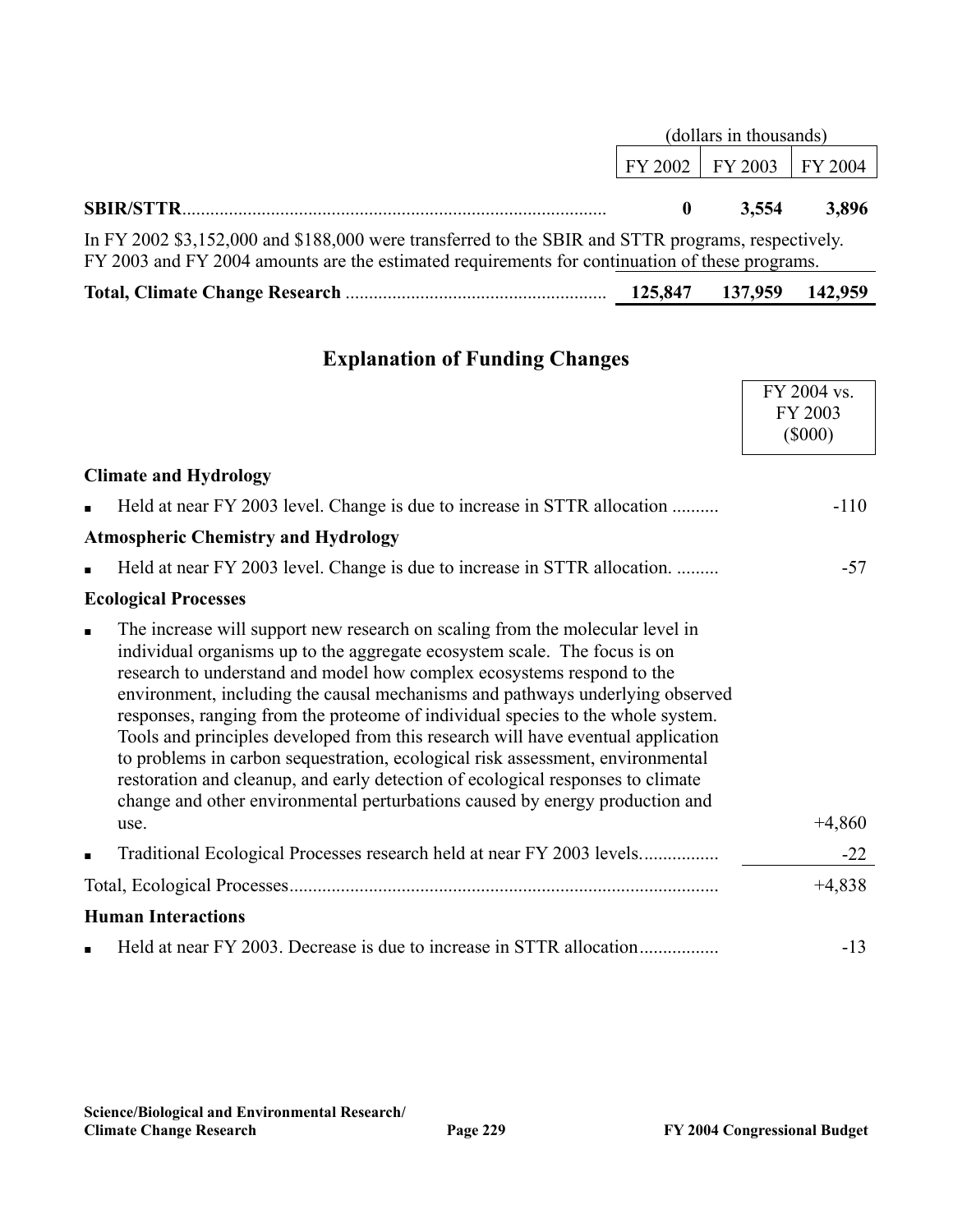|                                                                          | FY 2004 vs.<br>FY 2003<br>$($ \$000) |
|--------------------------------------------------------------------------|--------------------------------------|
| <b>SBIR/STTR</b>                                                         |                                      |
| Increase in SBIR/STTR due to increase in STTR allocation and increase in | $+342$                               |
|                                                                          | $+5,000$                             |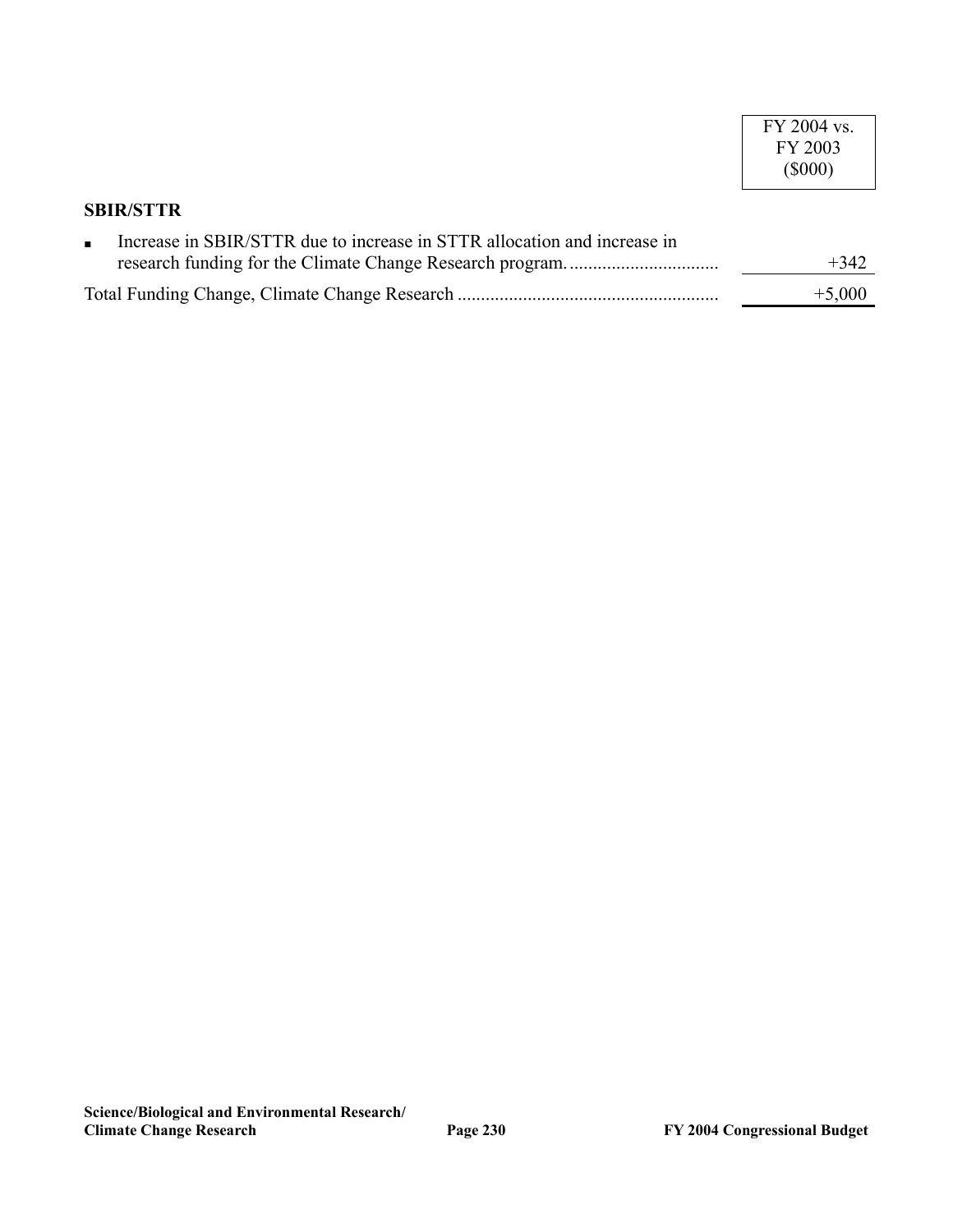# **Environmental Remediation**

#### **Mission Supporting Goals and Measures**

The mission of the Environmental Remediation subprogram is to deliver the scientific knowledge, technology and enabling discoveries in biological and environmental research to reduce the costs, risks, and schedules associated with the cleanup of the DOE nuclear weapons complex; to extend the frontiers of biological and chemical methods for remediation; to discover the fundamental mechanisms of contaminant transport in the environment; to develop cutting edge molecular tools for investigating environmental processes; and to develop an understanding of the ecological impacts of remediation activities. In addition much of the work performed for the cleanup program will provide fundamental knowledge that applies to a broad range of remediation problems, as well to the development advanced nuclear waste management approaches and predicting and avoiding environmental hazards for future nuclear energy options.

Research priorities include bioremediation, contaminant fate and transport, nuclear waste chemistry and advanced treatment options, and the operation of the William R. Wiley Environmental Molecular Sciences Laboratory (EMSL) and the Savannah River Ecology Laboratory (SREL).

Bioremediation activities are centered on the Natural and Accelerated Bioremediation Research (NABIR) program, a basic research program focused on determining how and where bioremediation may be applicable as a reliable, efficient, and cost-effective technique for cleaning up or containing metals and radionuclides in contaminated subsurface environments. In the NABIR program, research advances will continue to be made from molecular to field scales in the Biogeochemical Dynamics element; on genes and proteins used in bioremediation through the Biomolecular Science and Engineering element; in non-destructive, real-time measurement techniques in the Assessment element; in overcoming physico-chemical impediments to bacterial activity in the Acceleration element; on species interaction and response of microbial ecology to contamination in the Community Dynamics and Microbial Ecology element; and in understanding microbial processes for altering the chemical state of metallic and radionuclide contaminants through the Biotransformation element. In analogy with the Ethical, Legal, and Social Implications component of the Human Genome program, the Bioremediation and its Societal Implications and Concerns component of NABIR is exploring societal issues surrounding bioremediation research and promoting open and interactive communication with stakeholders to help ensure understanding and acceptance of bioremediation as a potential solution to remediating contaminants. All NABIR elements and EMSL activities have a substantial involvement of academic scientists.

The Clean Up Research and Environmental Management Science Programs (EMSP) focus on a variety of solutions for the DOE weapons complex cleanup effort. Three primary elements include: contaminant fate and transport in the subsurface, nuclear waste chemistry and advanced treatment option, and novel characterization and sensor tools. In addition, studies on bioremediation of organic contaminants are conducted in EMSP, complementing the NABIR program, which focuses on metals and radionuclides. This program works closely with related programs in the Basic Energy Sciences program and with related programs of other agencies. The SREL is managed through a cooperative

**Science/Biological and Environmental Research/ Environmental Remediation Page 231 FY 2004 Congressional Budget**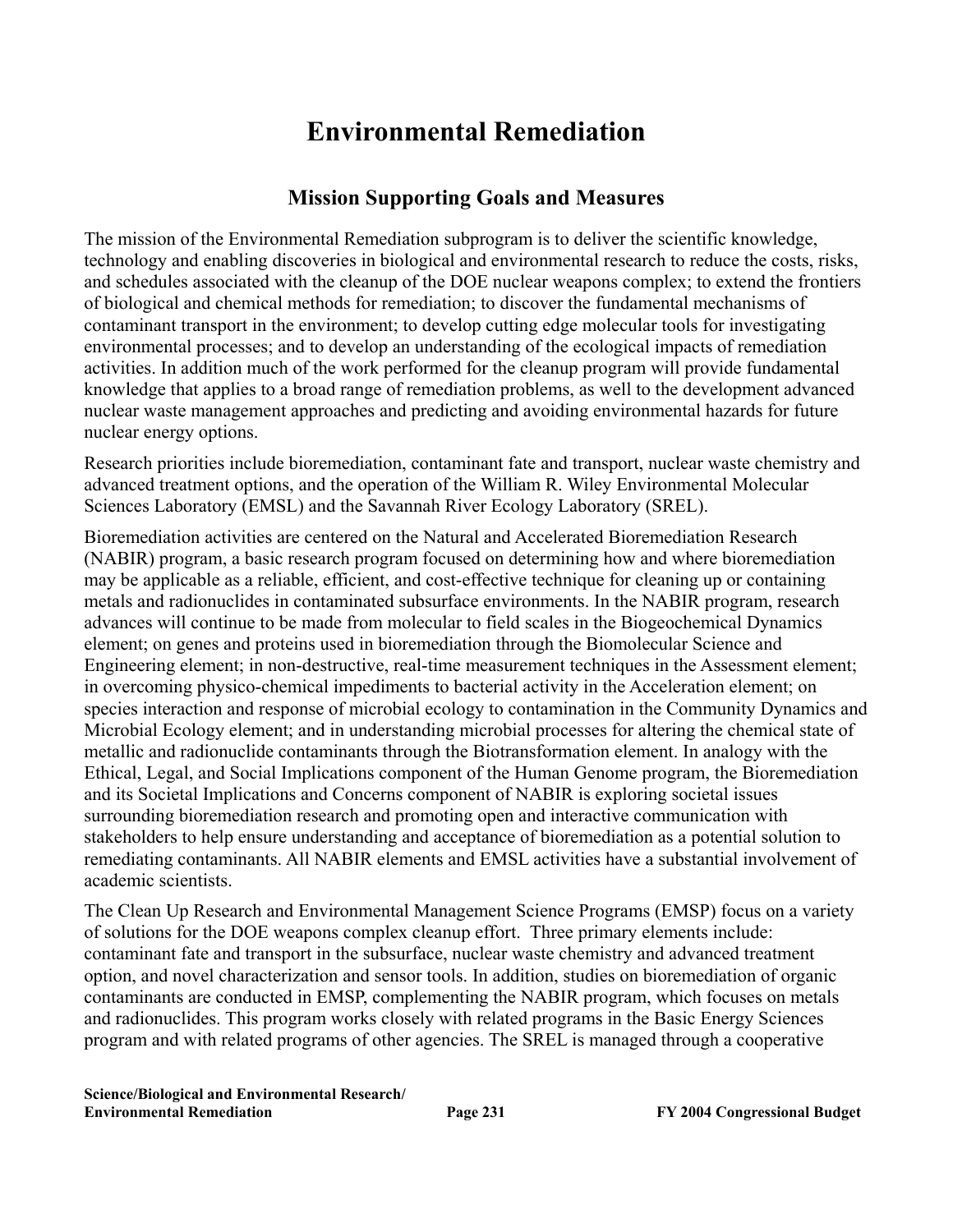agreement with the University of Georgia and performs ecological research aimed at ensuring that environmental cleanup operations do not disturb the biodiversity at the restored environment.

Within Facility Operations, support of the EMSL national user facility operations is focused on providing advanced molecular tools to the scientific community in such areas as environmental remediation sciences, biology and genomics, and atmospheric science. In FY 2004, unique EMSL facilities, such as the newly upgraded Molecular Science Computing Facility, the new (in FY 2003) 900 MHz NMR, and the High-Field Mass Spectrometry Facility will expand both their scientific scope and their user base.

The Environmental Remediation subprogram provides fundamental knowledge building to long-term outcomes that underpin the Program Strategic Performance Goals and the Office of Science's Strategic Objectives. Periodic retrospective analysis will be employed to evaluate the accumulation of knowledge and validate specific outcomes. This program was reviewed as part of a BERAC review of the entire BER program in FY 2001. The next scheduled comprehensive review of the Environmental Remediation Sciences subprogram by BERAC will be in FY 2003. The following are recent scientific accomplishments that highlight program progress.

- *EMSP Project Results in Commercialized D&D Tool for use at DOE Sites.* An Environmental Management Science Program project "Atmospheric-Pressure Plasma Cleaning of Contaminated Surfaces" has just been licensed and is being commercialized by APJet Inc. The project, collaboration between Los Alamos National Laboratory (LANL) and University of California, Los Angeles (UCLA), began at LANL out of basic research on cold plasmas at atmospheric pressures. The commercialized product will be used for removing contaminants from surfaces during D&D operations at DOE sites.
- *Theoretical Work Results in Advanced Separations Agents for Nuclear Wastes.* Using theoretical methods and the computing capabilities at EMSL, a new class of designer molecules that are highly organized for selective complexation with transuranic elements has been designed. In this EMSP project, preliminary experimental results suggest that these new molecules, called bicyclic diamides exhibit distribution coefficients for certain transuranics that are 10 *million times* larger than conventional diamides used in the current Purex process for separating transuranics from high-level nuclear waste media.
- *Some Microorganisms can "sniff out," produce flagella, and swim toward metal oxides.* Natural and Accelerated Bioremediation Research Program *(*NABIR) funded studies show that microorganisms that use insoluble metal oxides to drive energy metabolism play important roles in the bioremediation of metal and organic contaminants in groundwater. Although iron oxides are often present in subsurface environments, microbes must find and access these insoluble substrates to live. A surprising finding in the genetic code of a common bacterium, *Geobacter*, led to the discovery of an unusual strategy for survival in subsurface environments. The genome of *Geobacter metallireducens* was sequenced through the Microbial Genome Program at the Joint Genome Institute. The sequence data revealed that *Geobacter,* previously thought to be immobile, can produce flagella that allow it to swim toward metal oxides. Thus, *Geobacter* appears to have a builtin sensor that allows it to "sniff out" and find metals oxides. *Geobacter* is of great interest to the DOE because it can precipitate uranium, and therefore offers a potentially efficient and economic solution to removing uranium from contaminated groundwater through *in situ* immobilization.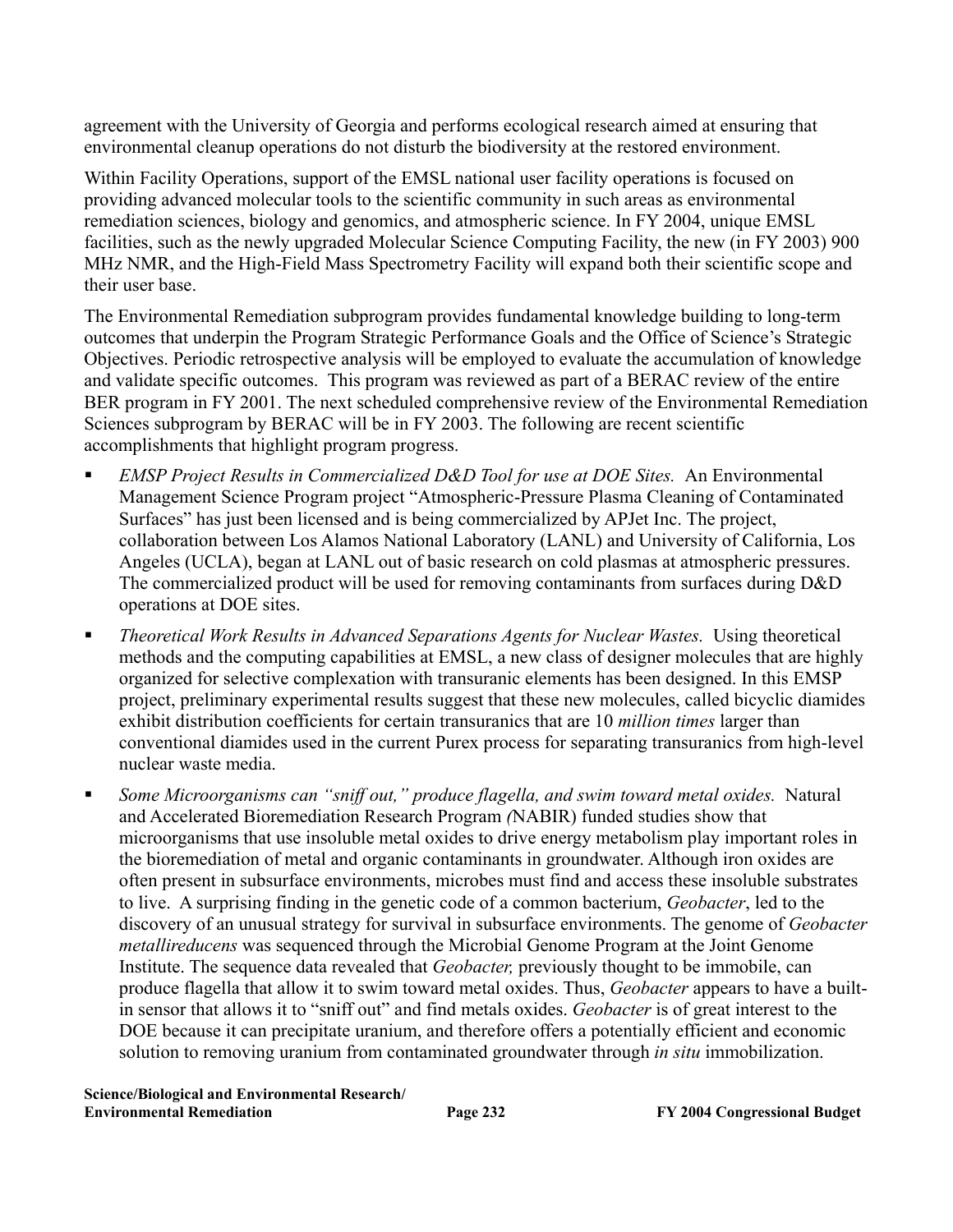- *Innovative Sensors for Field Detection of Environmental Contaminants Developed*. A novel handheld sensor for detecting uranium in the environment has been developed in the NABIR program using a monoclonal antibody with specificity for uranium and an instrument developed by Sapidyne Instruments, Inc. The prototype "immunosensor" has been shown to detect soluble uranium oxide at extremely low concentrations (2.5 to 24 ppb). These portable sensors yield reliable data in real time (< 1 hour), are field ready (simple, durable, accurate) and inexpensive (<\$5,000 per instrument). Work is underway to develop new monoclonal antibodies for chromium and mercury for detection in the environment.
- *EMSL Users and Scientists Conduct Computational Science Studies with New Linux-Based Supercomputer* - A new 8.3 teraflop, Linux-based supercomputer at the EMSL has been made available for grand challenge teams of scientists to apply computational science to study complex chemical problems that form the basis for new discoveries in areas such as subsurface transport, atmospheric chemistry, materials design, life sciences and systems biology, and combustion. The new massively parallel system is more than 30 times faster, has 50 times more disk space and holds 10 times as much memory as EMSL's original supercomputer.
- *900 MHz Nuclear Magnetic Resonance (NMR) Spectrometer at the EMSL Provides Improved Resolution of Protein Structures* - EMSL users and scientists are obtaining high resolution data on the atomic structures of large and unstable proteins using EMSL's 900 MHz wide-bore NMR. Because certain types of proteins are difficult to crystallize, and therefore not amenable to structure determination using DOE's light sources, the EMSL's 900 MHz NMR is proving to be the only alternative to resolving the structure of these "difficult" proteins. In addition, because the proteins are examined in a solution state, the resolved structures may be more "realistic" than crystallized samples.

#### **Subprogram Goals**

Develop and demonstrate novel solutions to DOE's most challenging problems, including 1) in situ treatment of contaminant plumes such as bioremediation and environmental reactive barriers, 2) new treatment options for complex wastes, 3) novel disposal options for complex wastes (e.g. alternative to borosilicate glass); cost-effective contaminant plume characterization and monitoring techniques for long-term stewardship of sites, 5) improved predictive capabilities for contaminant fate and transport, and 6) basis for accurate assessment of risk factors.

#### **Performance Indicator**

Advanced environmental cleanup approaches delivered.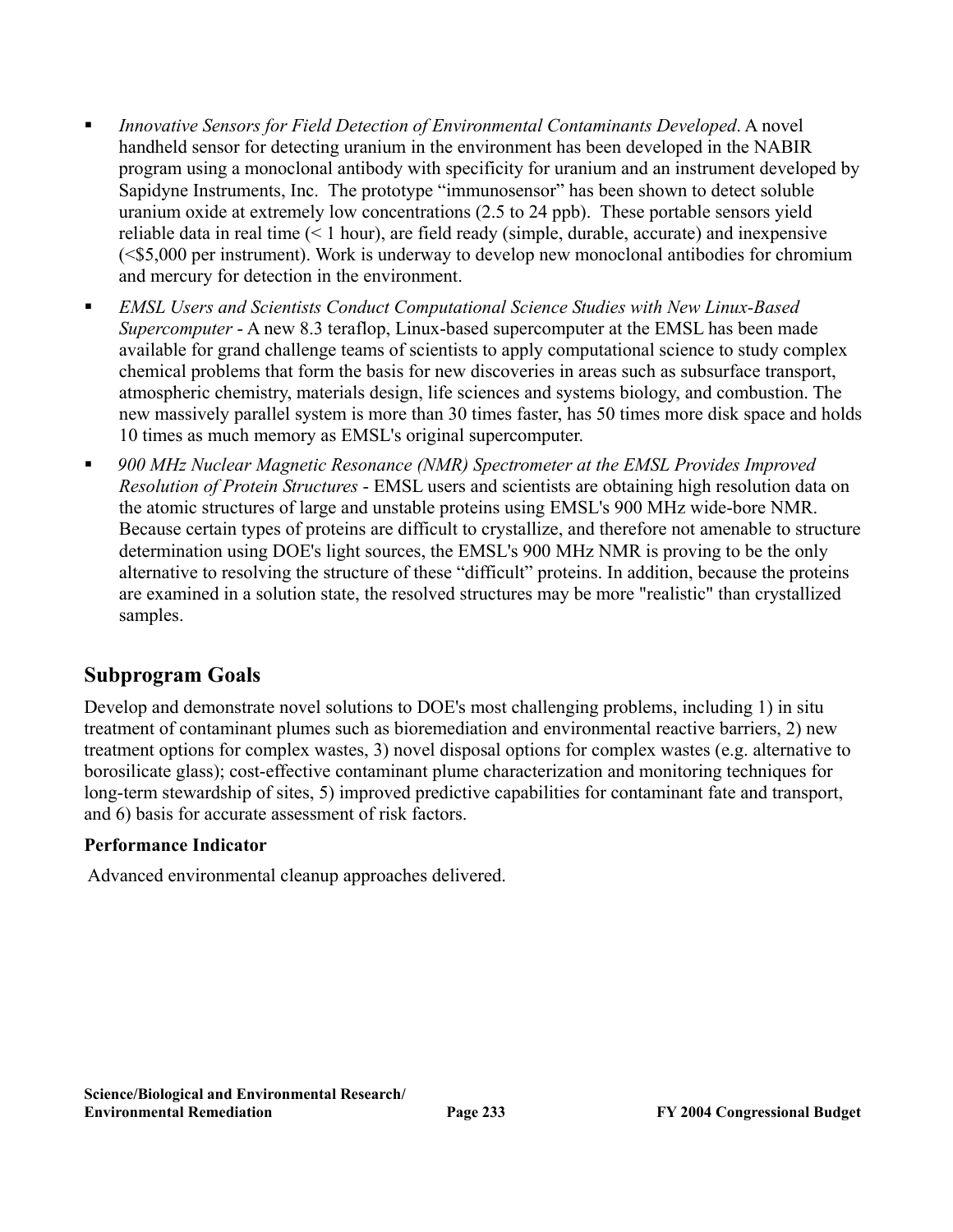#### **Annual Performance Results and Targets**

| FY 2002 Results                                                                                                                                                                                                                                                                                                                                                                                                                                                                                                                                                                                                                                                                                                                                                                                                                                    | FY 2003 Targets                                                                                                                                                                                                                                                                                                                                                                                                                                                                                                                                                                                                                                                                                                                                                                                                                                                                                                                                                                                                                                                                                                                                                                         | FY 2004 Targets                                                                                                                                                                                                                                                                                                                                                                                                                                                                                                                                                                                                                                                                                                                                                                                                                                                                                                                                                                                                                                     |
|----------------------------------------------------------------------------------------------------------------------------------------------------------------------------------------------------------------------------------------------------------------------------------------------------------------------------------------------------------------------------------------------------------------------------------------------------------------------------------------------------------------------------------------------------------------------------------------------------------------------------------------------------------------------------------------------------------------------------------------------------------------------------------------------------------------------------------------------------|-----------------------------------------------------------------------------------------------------------------------------------------------------------------------------------------------------------------------------------------------------------------------------------------------------------------------------------------------------------------------------------------------------------------------------------------------------------------------------------------------------------------------------------------------------------------------------------------------------------------------------------------------------------------------------------------------------------------------------------------------------------------------------------------------------------------------------------------------------------------------------------------------------------------------------------------------------------------------------------------------------------------------------------------------------------------------------------------------------------------------------------------------------------------------------------------|-----------------------------------------------------------------------------------------------------------------------------------------------------------------------------------------------------------------------------------------------------------------------------------------------------------------------------------------------------------------------------------------------------------------------------------------------------------------------------------------------------------------------------------------------------------------------------------------------------------------------------------------------------------------------------------------------------------------------------------------------------------------------------------------------------------------------------------------------------------------------------------------------------------------------------------------------------------------------------------------------------------------------------------------------------|
| (NABIR & Bioremediation Research)                                                                                                                                                                                                                                                                                                                                                                                                                                                                                                                                                                                                                                                                                                                                                                                                                  | (NABIR & Bioremediation Research)                                                                                                                                                                                                                                                                                                                                                                                                                                                                                                                                                                                                                                                                                                                                                                                                                                                                                                                                                                                                                                                                                                                                                       | (NABIR & Bioremediation Research)                                                                                                                                                                                                                                                                                                                                                                                                                                                                                                                                                                                                                                                                                                                                                                                                                                                                                                                                                                                                                   |
| Using data from genomic sequences of<br>key bioremediation microorganisms<br>such as Geobacter, Deinococcus and<br>Shewanella, a molecular level<br>understanding of the detection and<br>transformation of metals and<br>radionuclides is being achieved.<br>Physiological studies of<br>microorganisms have shown that<br>common soil microorganisms produce<br>organic compounds that interact with<br>radionuclides, including plutonium.<br>Research at Uranium Mill Tailings<br>Remedial Action sites has<br>demonstrated the potential to use<br>biostimulation to reduce and<br>immobilize uranium in the subsurface.<br>In partnership with EM-50, two new<br>projects have been initiated at Hanford<br>to study the use biostimulation<br>(addition of nutrients) to remove<br>chromium and technetium from ground<br>water. [Goal Met] | Complete two critical field experiments<br>at the NABIR Field Research Center<br>near the Y-12 area at the Oak Ridge<br>Reservation. The first experiment will<br>use "push-pull" technology to probe the<br>structure and function of undisturbed<br>microbial communities in the<br>subsurface contaminated with uranium<br>and nitrate. This will be the first time<br>this new technology has been tested in<br>a radionuclide-contaminated site. The<br>second experiment will provide<br>valuable information on the use of<br>bioremediation to remove uranium<br>from groundwater in which nitrate is a<br>co-contaminant-- a common problem at<br>DOE sites<br>Demonstrate, in partnership with the<br>Office of Environmental Management,<br>the reliability of new biologically based<br>technologies for monitoring<br>radionuclides contaminants and the<br>microbial communities that can<br>bioremediate those contaminants.<br>These include antibody-based sensors<br>for detecting uranium and certain<br>metals, as well as nucleic acid based<br>technologies for assessing the structure<br>and function of microbial communities<br>in contaminated environments. | By the end of FY 2004, demonstrate<br>whether certain nutrient additions<br>stimulate subsurface microorganisms<br>to immobilize uranium, thereby<br>reducing its concentration and<br>transport in soil water and<br>groundwater. The field experiment<br>will be in a contaminated subsurface<br>environment where the co-<br>contaminant nitrate is also present and<br>will confirm the potential of<br>biotechnology for environmental<br>remediation of radionuclides.<br>Successful demonstrate, in partnership<br>with the Office of Environmental<br>Management's Science and<br>Technology program, the reliability of<br>new biologically based technologies<br>for monitoring radionuclide<br>contaminants and the microbial<br>communities that can bioremediate<br>those contaminants. These include<br>antibody-based sensors for detecting<br>uranium and certain metals, as well as<br>nucleic acid based technologies for<br>assessing the structure and functioning<br>of microbial communities in<br>contaminated environments. |
| (Environmental Management Science<br>Program)                                                                                                                                                                                                                                                                                                                                                                                                                                                                                                                                                                                                                                                                                                                                                                                                      | (Environmental Management Science<br>Program)                                                                                                                                                                                                                                                                                                                                                                                                                                                                                                                                                                                                                                                                                                                                                                                                                                                                                                                                                                                                                                                                                                                                           | (Environmental Management Science<br>Program)                                                                                                                                                                                                                                                                                                                                                                                                                                                                                                                                                                                                                                                                                                                                                                                                                                                                                                                                                                                                       |
| Performed analysis of program scope<br>and management and developed a<br>strategic plan for incorporating EMSP<br>into Environmental Remediation<br>Sciences in preparation for the FY<br>2003 transfer from the Office of<br>Environmental Management as<br>requested in the President's FY 2003<br>budget. [Goal Met]                                                                                                                                                                                                                                                                                                                                                                                                                                                                                                                            | Begin integration of EMSP into<br><b>Environmental Remediation Sciences,</b><br>including coordination with ongoing<br>NABIR research.<br>Develop two new activities with<br>EMSP: (1) develop plan with SRS and<br>EMSP investigators for a<br>Bioremediation Project at the Savannah<br>River Site. Assess the needs for user<br>facilities and capabilities for                                                                                                                                                                                                                                                                                                                                                                                                                                                                                                                                                                                                                                                                                                                                                                                                                      | Complete integration of EMSP into<br><b>Environmental Remediation Sciences,</b><br>including coordination with ongoing<br>NABIR research.<br>Initiate R&D projects to support SRS<br>Bioremediation Project. Start<br>development of user facility<br>enhancements.                                                                                                                                                                                                                                                                                                                                                                                                                                                                                                                                                                                                                                                                                                                                                                                 |

**Science/Biological and Environmental Research/**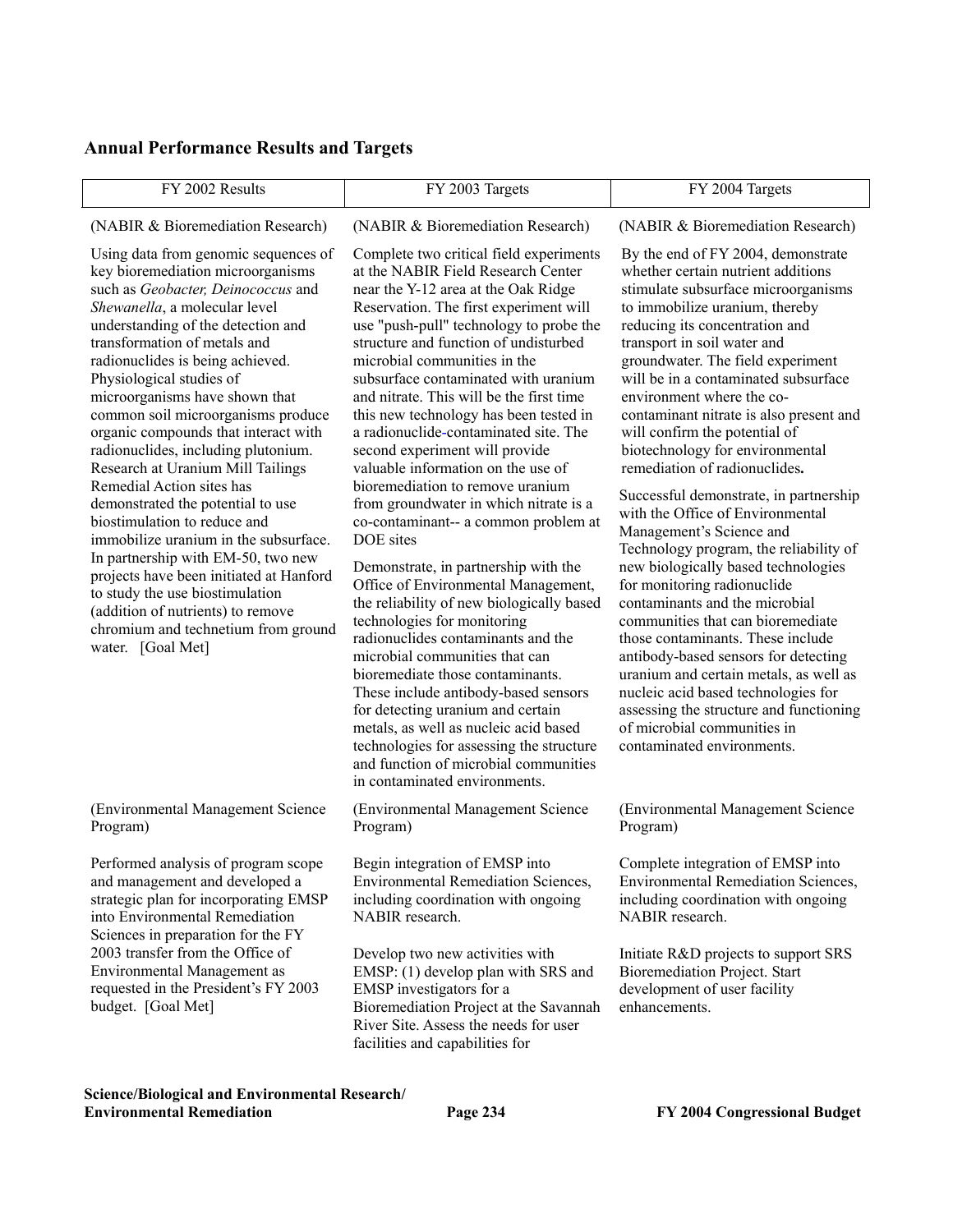| FY 2002 Results                                                                                                                                                                                                                                                                                                       | FY 2003 Targets                                                                                                                                                          | FY 2004 Targets                                                                                                              |
|-----------------------------------------------------------------------------------------------------------------------------------------------------------------------------------------------------------------------------------------------------------------------------------------------------------------------|--------------------------------------------------------------------------------------------------------------------------------------------------------------------------|------------------------------------------------------------------------------------------------------------------------------|
|                                                                                                                                                                                                                                                                                                                       | environmental research, including the<br>synchrotron light sources, neutron<br>scattering facilities, and computation<br>centers.                                        |                                                                                                                              |
| (Savannah River Ecology Laboratory)                                                                                                                                                                                                                                                                                   | (Savannah River Ecology Laboratory)                                                                                                                                      | (Savannah River Ecology Laboratory)                                                                                          |
| Performed analysis of program scope<br>and management and developed<br>strategic plan for incorporating SREL<br>into Environmental Remediation<br>Sciences in preparation for the FY<br>2003 transfer from the Office of<br>Environmental Management as<br>requested in the President's FY 2003<br>budget. [Goal Met] | Develop a plan, working with the<br>University of Georgia and the<br>Savannah River Site to increase the<br>scope of ecology research and<br>education programs at SREL. | Initiate new peer reviewed ecology<br>research programs at the Savannah<br>River site and new education<br>programs at SREL. |

Manage all BER facility operations to the highest standards of overall performance, using merit evaluation with independent peer review.

#### **Performance Indicator**

Average operational downtime of BER facilities will not exceed 10% of total time scheduled.

#### **Annual Performance Results and Targets**

| FY 2002 Results                                                                                                                                                                                                                                                                                                    | FY 2003 Targets                                                                                                                                                                                                                               | FY 2004 Targets                                                                                                                                                                                            |
|--------------------------------------------------------------------------------------------------------------------------------------------------------------------------------------------------------------------------------------------------------------------------------------------------------------------|-----------------------------------------------------------------------------------------------------------------------------------------------------------------------------------------------------------------------------------------------|------------------------------------------------------------------------------------------------------------------------------------------------------------------------------------------------------------|
| (Environmental Molecular Sciences)<br>Laboratory)                                                                                                                                                                                                                                                                  | (Environmental Molecular Sciences)<br>Laboratory)                                                                                                                                                                                             | (Environmental Molecular Sciences<br>Laboratory)                                                                                                                                                           |
| First phase of new high performance<br>computer delivered and meeting<br>performance benchmarks, achieving 1<br>Tflop in FY 2002. The number of<br>FY 2002 users increased by<br>approximately 10% over FY 2001.<br>Unscheduled downtimes on the major<br>instrument / computer systems did not<br>exceed $10\%$ . | (1) Initiate operation of a new high<br>performance computer at the EMSL<br>reaching 9 Tflop performance and (2)<br>unscheduled operational downtime on<br>EMSL instrumentation and<br>computational resources will not<br>exceed 10 percent. | $(1)$ Full operation at 9 Tflop of the<br>new supercomputer at the EMSL and<br>(2) unscheduled operational downtime<br>on EMSL instrumentation and<br>computational resources not to exceed<br>10 percent. |
| Successful receipt and testing of the<br>900 MHz NMR was completed.<br>[Goal Met]                                                                                                                                                                                                                                  |                                                                                                                                                                                                                                               |                                                                                                                                                                                                            |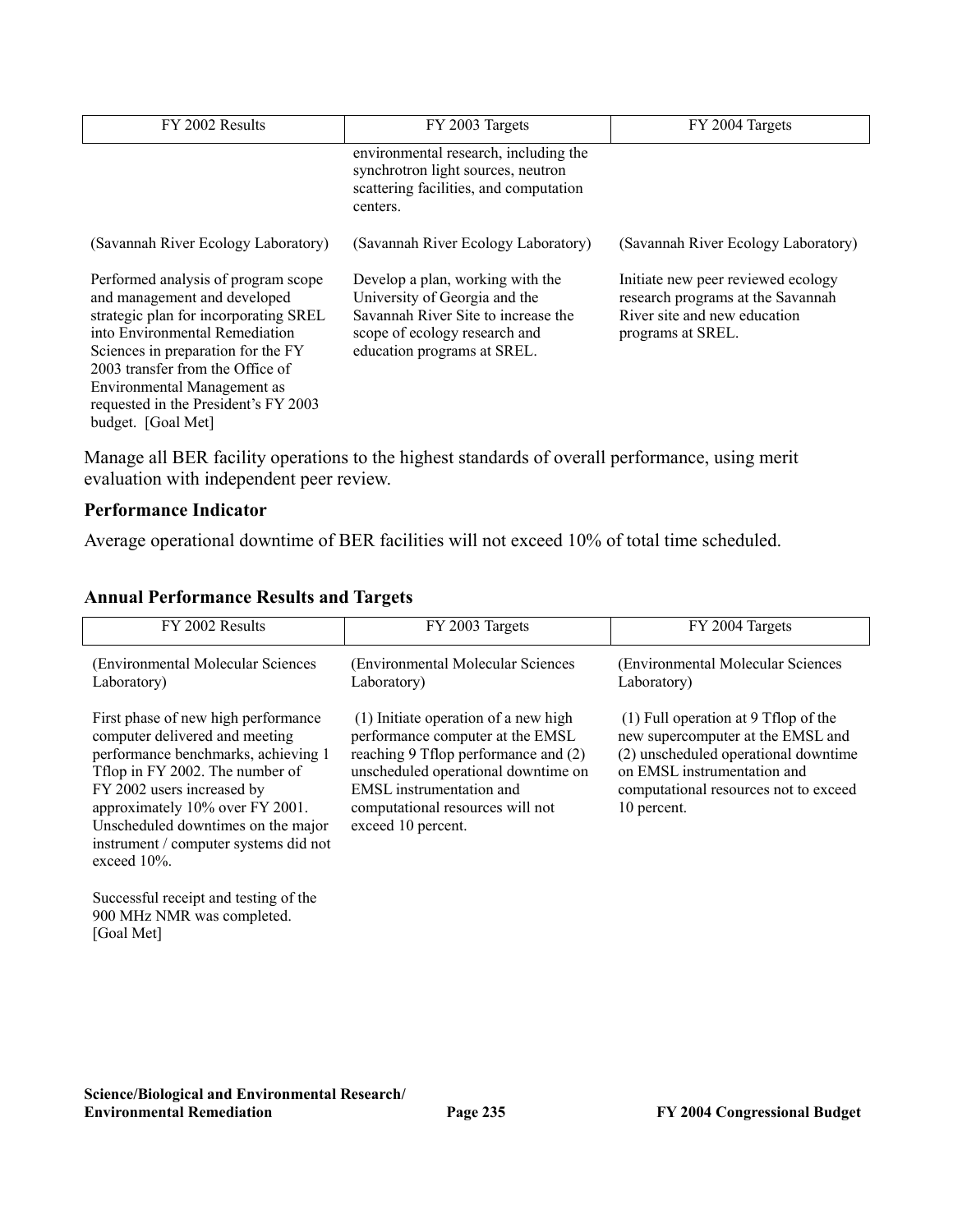|                                  |         | (dollars in thousands)                      |         |          |          |  |
|----------------------------------|---------|---------------------------------------------|---------|----------|----------|--|
|                                  | FY 2002 | % Change<br>FY 2003<br>FY 2004<br>\$ Change |         |          |          |  |
| Bioremediation Research          | 29,320  | 30.700                                      | 29.867  | -833     | $-2.7%$  |  |
| Clean Up Research                | 44,915  | 38,190                                      | 39,470  | $+1.280$ | $+3.4%$  |  |
|                                  | 37,614  | 37,948                                      | 37,138  | $-810$   | $-2.1\%$ |  |
|                                  | 0       | 2.692                                       | 2.845   | $+153$   | $+5.7%$  |  |
| Total, Environmental Remediation | 111.849 | 109.530                                     | 109,320 | $-210$   | $-0.2%$  |  |

### **Funding Schedule**

#### **Detailed Program Justification**

| (dollars in thousands) |                                              |        |
|------------------------|----------------------------------------------|--------|
|                        | $\mid$ FY 2002 $\mid$ FY 2003 $\mid$ FY 2004 |        |
| <b>29.320</b>          | <b>30,700</b>                                | 29.867 |
| 23,365                 | 24,720                                       | 24,097 |

In FY 2004, NABIR will continue to increase the understanding of the intrinsic bioremediation (natural attenuation) of DOE relevant metal and radionuclide contaminants, as well as of manipulated, accelerated bioremediation using chemical amendments. Laboratory and field experiments will be conducted to explore the fundamental mechanisms underlying chemical processes and complexation/transformation of contaminants. The NABIR Field Research Center is in operation at the Oak Ridge National Laboratory. Field site characterization of this Field Research Center and distribution of research samples to investigators will continue. In FY 2004, science elements in the NABIR program continue fundamental research on the following subjects: (1) Biotransformation (microbiology to elucidate the mechanisms of biotransformation of metals and radionuclides); (2) Community Dynamics and Microbial Ecology (structure and activity of subsurface microbial communities); (3) Biomolecular Science and Engineering (molecular and structural biology to enhance the understanding of bioremediation and identify novel remedial genes); (4) Biogeochemical Dynamics (dynamic relationships among *in situ* geochemical, geological, hydrological, and microbial processes); and (5) Assessment (measuring and validating the biological and geochemical processes of bioremediation). University scientists continue to form the core of the NABIR science team that networks with the broader academic community as well as with scientists at the National Laboratories and at other agencies.

The NABIR Field Research Center (FRC) is located near the Y-12 area at the Oak Ridge Reservation and is the site of field-scale, hypothesis-driven research on the bioremediation of metals and radionuclides. Researchers are characterizing and modeling the subsurface water flow, contaminant transport and biogeochemical processes at the FRC. These experiments will be completed and

**Science/Biological and Environmental Research/ Environmental Remediation Page 236 FY 2004 Congressional Budget**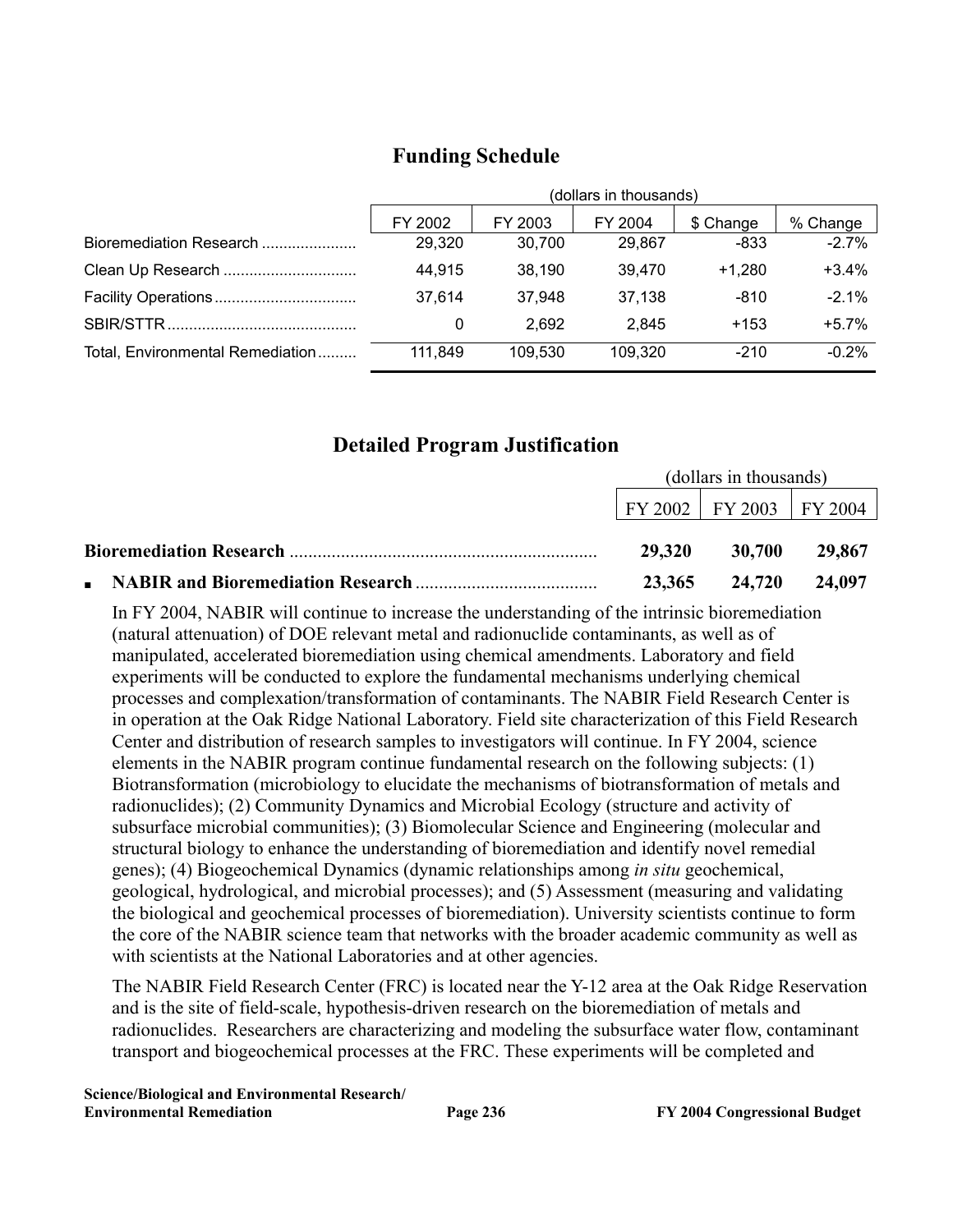|  | (dollars in thousands)      |  |  |
|--|-----------------------------|--|--|
|  | FY 2002   FY 2003   FY 2004 |  |  |

written up for peer-reviewed publication in FY 2003. In FY 2004, field experiments will continue. These combine both microbiological and chemical treatment of uranium and the common cocontaminant, nitrate.

The NABIR program will continue to take advantage of recently completed genome sequence of important metal and radionuclide-reducing microorganisms to study the regulation and expression of genes that are important to bioremediation. In FY 2004, researchers working on sequenced microorganisms such as *Geobacter sulfurreducens, Desulfovibrio vulgaris*, and *Shewanella onediensis* will use state-of-the-art nucleic acid based microarrays to identify environmental factors affecting genetic regulation of uranium reduction.

The research activities in this subprogram are carried out at National Laboratories, universities, and private institutions and selected through competitive and peer-reviewed processes.

In FY 2004, the activities are reduced to enhance funding for Savannah River Ecology Laboratory.

■ **General Plant Projects (GPP)**..................................................... **4,791 4,811 4,811**

The General Plant Projects (GPP) funding is continued for minor new construction, other capital alterations and additions, and for buildings and utility systems such as replacing piping in 30 to 40 year old buildings, modifying and replacing roofs, and HVAC upgrades and replacements. Funding of this type is essential for maintaining the productivity and usefulness of Department-owned facilities and in meeting the requirements for safe and reliable facilities operation. This subprogram includes stewardship GPP funding for Pacific Northwest National Laboratory (PNNL) and for Oak Ridge Institute for Science and Education (ORISE). The total estimated cost of each GPP project will not exceed \$5,000,000. The effort will continue rehabilitation and upgrade of research facilities in the 300 area of the PNNL, including beginning the replacement of process water piping in a 40 year old building used for biological research, refurbishing 20-year old office and laboratory space, and reconfiguring space in several 40+ year old buildings to better accommodate current scientific research projects.

■ **General Purpose Equipment (GPE)**........................................... **1,164 1,169 959**

The General Purpose Equipment (GPE) funding will continue to provide general purpose equipment for PNNL and ORISE such as information system computers and networks, and instrumentation that supports multi-purpose research.

|  |     | 44,915 38,190 39,470 |       |
|--|-----|----------------------|-------|
|  | 790 | 2,463                | 2,448 |

The modest program in clean up research will continue to be managed together with the EMSP program. The focus will continue on biophysical and chemical characterization of environmental contaminants in support of field and laboratory studies of contaminant transport and bioremediation.

The research activities in this subprogram are carried out at National Laboratories, universities, and private institutions and selected through competitive and peer-reviewed processes.

**Science/Biological and Environmental Research/ Environmental Remediation Page 237 FY 2004 Congressional Budget**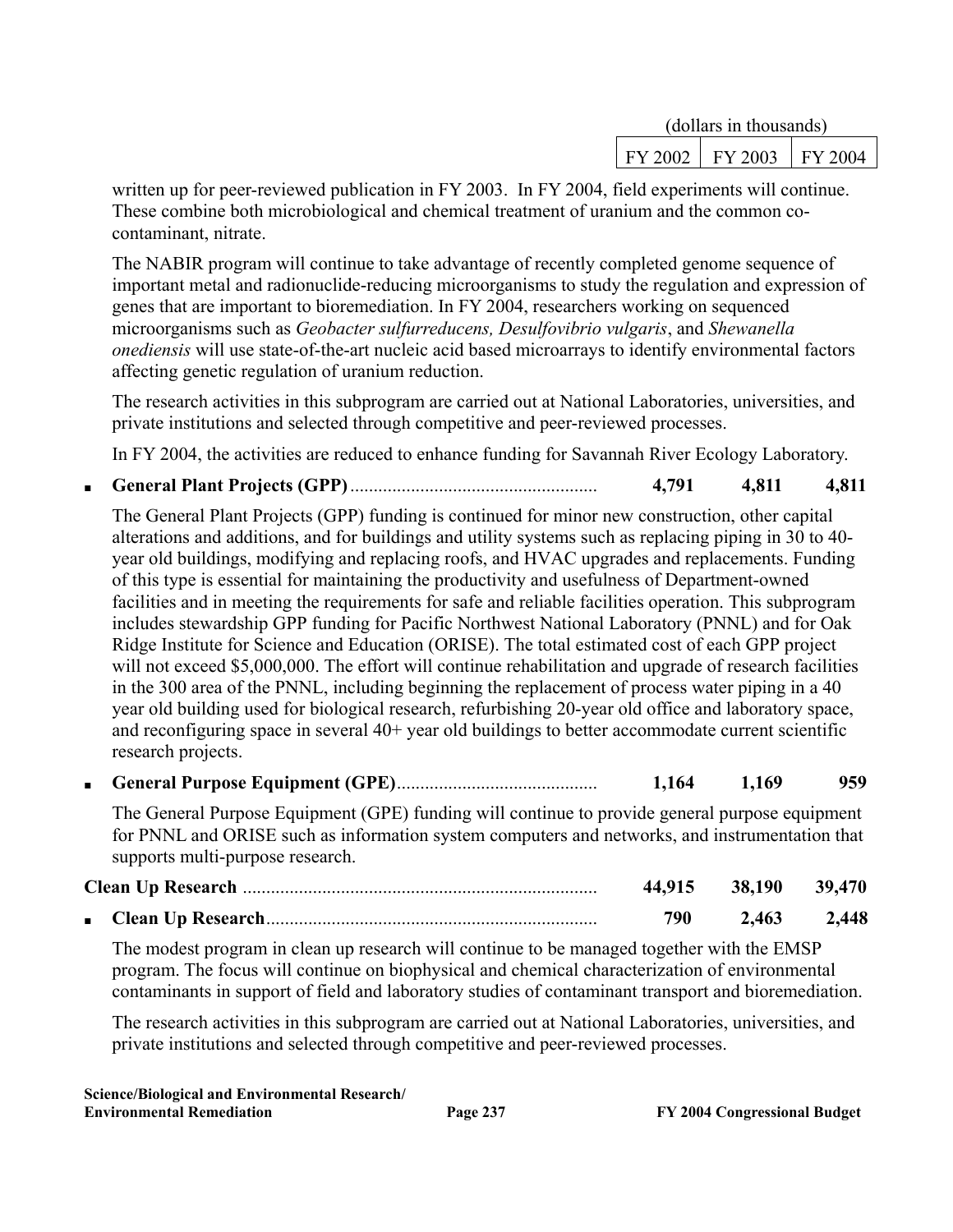|                                                  | (dollars in thousands) |                                     |        |
|--------------------------------------------------|------------------------|-------------------------------------|--------|
|                                                  |                        | $\vert$ FY 2002   FY 2003   FY 2004 |        |
| <b>Environmental Management Science Program </b> | 36,125                 | 29,886                              | 29,246 |

The goal of the Environmental Management Science Program (EMSP), transferred in FY 2003 from Environmental Management to the BER program, is to support basic research that improves the science base underpinning the clean up of DOE sites. Traditional clean up strategies may not work or be cost effective for many of the challenges that threaten the successful closure of DOE sites. The EMSP, through its support of basic research aims to develop and validate technical solutions to complex problems, provide innovative technical solutions where there are none, and lead to future risk reduction and cost and time savings. It is the intent or the expectation of the EMSP that the basic research projects funded are directed toward specific issues and uncertainties at the DOE sites. EMSP research will focus on contaminant fate and transport in the subsurface, nuclear waste chemistry and advanced treatment options, and novel characterization and sensor tools. In addition, studies on bioremediation of organic contaminants are conducted in EMSP, complementing the NABIR program, which focuses on metals and radionuclides.

EMSP projects will continue to be funded through a competitive peer review process. The most scientifically meritorious research proposals and applications will be funded based on availability of funds and programmatic relevance to ensure a complete and balanced research portfolio that addresses DOE needs. Research will be funded at universities, national laboratories, and at private research institutes and industries. This research will be conducted in collaboration with the Office of Environmental Management.

In FY 2004, the activities are reduced to enhance funding for the Savannah River Ecology Laboratory.

■ **Savannah River Ecology Laboratory**........................................... **8,000 5,841 7,776**

This activity supports, through a cooperative agreement with the University of Georgia, a long-term (40+ years) ecological research activity aimed at reducing the cost of clean up and remediation while ensuring biodiversity at the restored environment. Peer-reviewed research will be supported to assess the ecological risks of environmental contaminants and remediation activities. Characterizing and understanding the impacts of environmental contamination on intact, living ecosystems is a complex and long-term process since the research is dependent on natural cycles of growth, reproduction, and normal environmental variation. A sustained investment is required to understand the complex interactions of ecosystems with environmental contaminants.

In FY 2004, new ecological research will develop the knowledge needed to understand how site environmental cleanup activities may impact biodiversity at the Savannah River Site and other DOE sites. This will continue a broad educational component at the site including opportunities for K-12, undergraduate, and graduate students, and post doctoral fellows.

■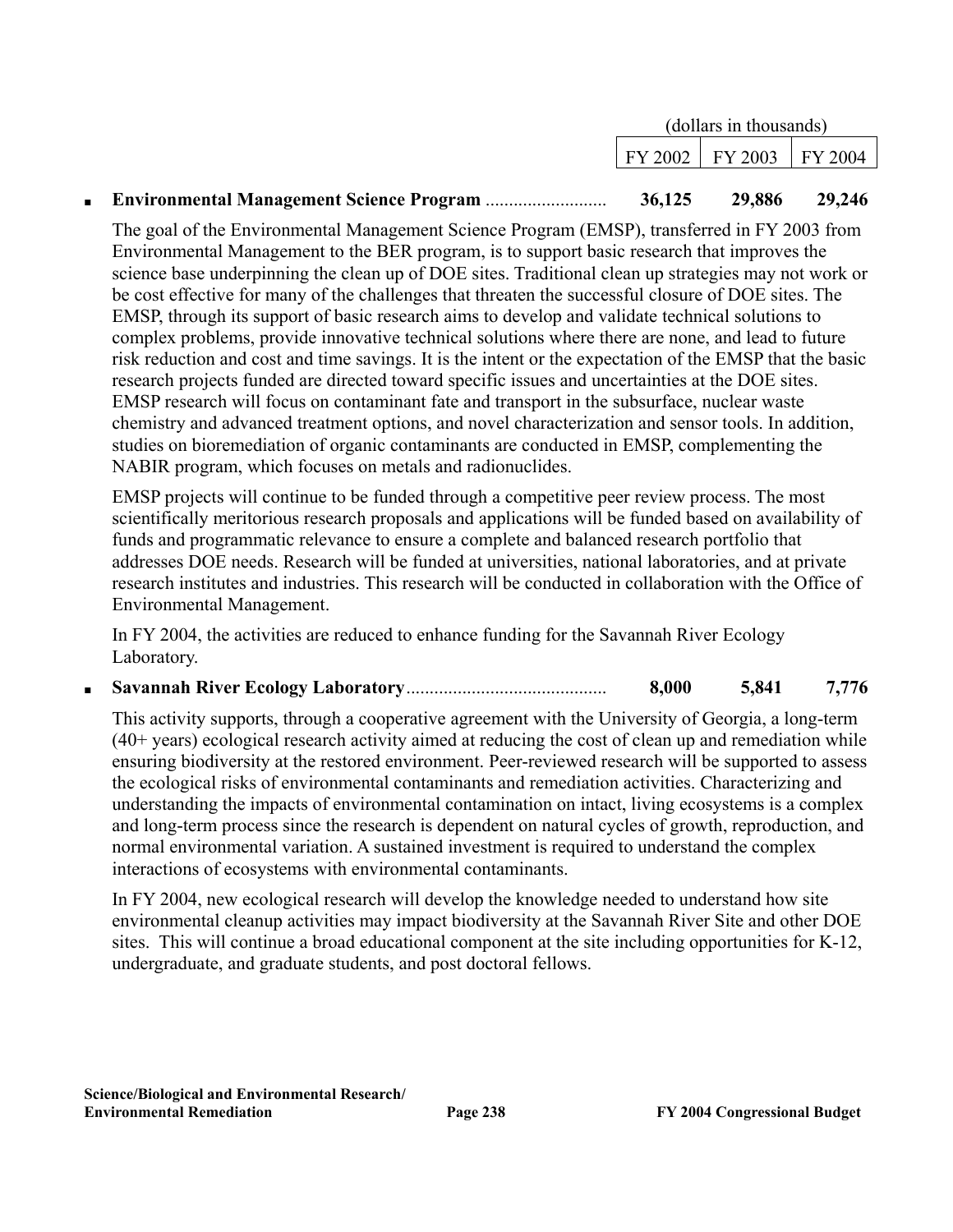|                                                                      | (dollars in thousands) |                             |               |
|----------------------------------------------------------------------|------------------------|-----------------------------|---------------|
|                                                                      |                        | FY 2002   FY 2003   FY 2004 |               |
| <b>Facility Operations: William R. Wiley Environmental Molecular</b> |                        |                             |               |
|                                                                      | 37,614                 |                             | 37,948 37,138 |
|                                                                      | 33,808                 |                             | 35,959 35,149 |

The EMSL is a scientific user facility located at the Pacific Northwest National Laboratory focused on conducting interdisciplinary, collaborative research in molecular-level environmental science. Operating funds are essential and will continue to allow the EMSL to operate as a user facility, and are used for maintenance of buildings and instruments, utilities, staff support for users, environment, safety and health compliance activities, and communications. With over 100 leading-edge instruments and computer systems, the EMSL annually supports approximately 1200 users. University scientists form the core of the EMSL science team that networks with the broader academic community as well as with scientists at other agencies. EMSL users have access to unique instrumentation for environmental research, including a new Linux-based supercomputer, a 900 MHz nuclear magnetic resonance (NMR) spectrometer that adds to the suite of NMRs in EMSL, a suite of mass spectrometers, including an 11.5 Tesla high performance mass spectrometer, laser desorption and ablation instrumentation, ultra-high vacuum scanning tunneling and atomic force microscopes, and controlled atmosphere environmental chambers.

The supercomputer will continue to support two dozen "grand challenge" computational projects at the molecular level and in areas ranging from molecular geochemistry and biogeochemistry, numerical modeling of reactive transport in the subsurface, chemical processing and catalysis, aerosol formation and chemical transformations, climate modeling and simulation, and structural biology.

The research activities using EMSL are carried out at National Laboratories, universities, and private institutions and selected through competitive and peer-reviewed processes. BER will maintain and operate EMSL and the structural biology user facilities so that the unscheduled operating downtime will be less than 10%, on average, of total scheduled operating time.

In FY 2004, the activities are reduced to enhance funding for the Savannah River Ecology Laboratory.

■ **Capital Equipment**....................................................................... **3,806 1,989 1,989**

Capital equipment support for the EMSL enables instrument modifications needed by collaborators and external users of the facility as well as the purchase of state-of-the-art instrumentation to keep EMSL capabilities at the leading edge of molecular-level scientific research. Increased capital equipment funding (\$2,994,000) in FY 2002 supported the upgrade of user capabilities through the acquisition of additional mass spectrometers and Nuclear Magnetic Resonance (NMR) spectrometers for structural biology research.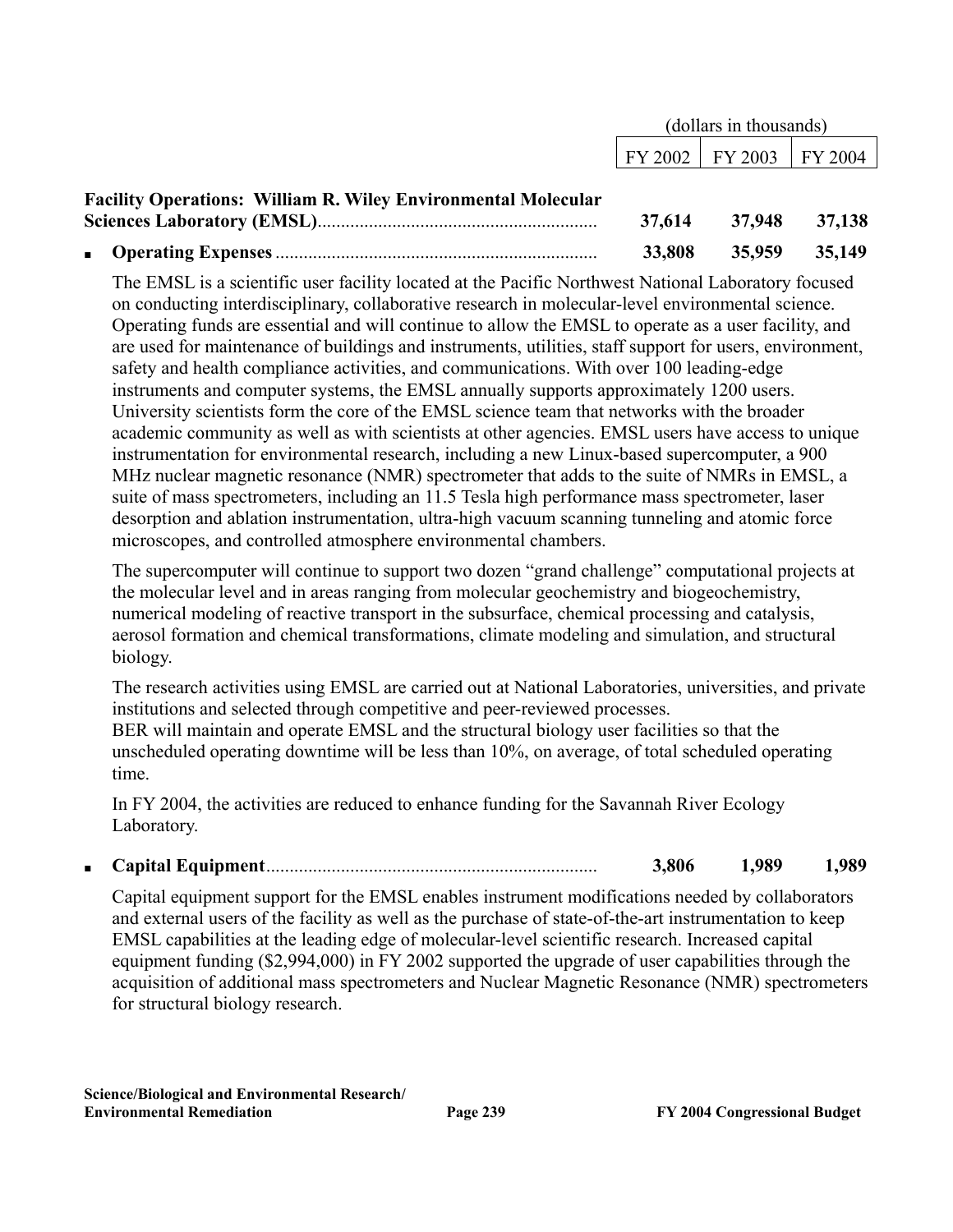|                                                                                                                                                                                                  | (dollars in thousands) |                             |       |  |
|--------------------------------------------------------------------------------------------------------------------------------------------------------------------------------------------------|------------------------|-----------------------------|-------|--|
|                                                                                                                                                                                                  |                        | FY 2002   FY 2003   FY 2004 |       |  |
|                                                                                                                                                                                                  |                        | 2.692                       | 2,845 |  |
| In FY 2002 \$2,354,000 and \$139,000 were transferred to the SBIR and STTR programs, respectively.<br>FY 2003 and FY 2004 amounts are estimated requirements for continuation of these programs. |                        |                             |       |  |

| 111,849 | 109,530 109,320 |  |
|---------|-----------------|--|
|         |                 |  |

## **Explanation of Funding Changes**

|                                                                                                           | FY 2004 vs.<br>FY 2003 |
|-----------------------------------------------------------------------------------------------------------|------------------------|
|                                                                                                           | $($ \$000)             |
| <b>Bioremediation Research</b>                                                                            |                        |
|                                                                                                           | $-210$                 |
| Funding for NABIR reduced to accommodate increase for Savannah River<br>$\blacksquare$                    | $-623$                 |
|                                                                                                           | $-833$                 |
| <b>Clean Up Research</b>                                                                                  |                        |
| Funding for Savannah River Ecology Laboratory restored to FY 2002 level<br>$\blacksquare$                 | $+1,935$               |
| Funding for Clean Up research reduced to accommodate increase for Savannah<br>$\blacksquare$              | $-15$                  |
| Funding for EMSP reduced to accommodate increase for Savannah River Ecology<br>$\blacksquare$             | $-640$                 |
|                                                                                                           | $+1,280$               |
| <b>Facility Operations: William R. Wiley Environmental Molecular Sciences</b><br><b>Laboratory (EMSL)</b> |                        |
| Funding for EMSL operations reduced to accommodate increase for Savannah<br>$\blacksquare$                | $-810$                 |
| <b>SBIR/STTR</b>                                                                                          |                        |
| SBIR/STTR increases due to increased STTR allocation and increase in research<br>$\blacksquare$           | $+153$                 |
|                                                                                                           | $-210$                 |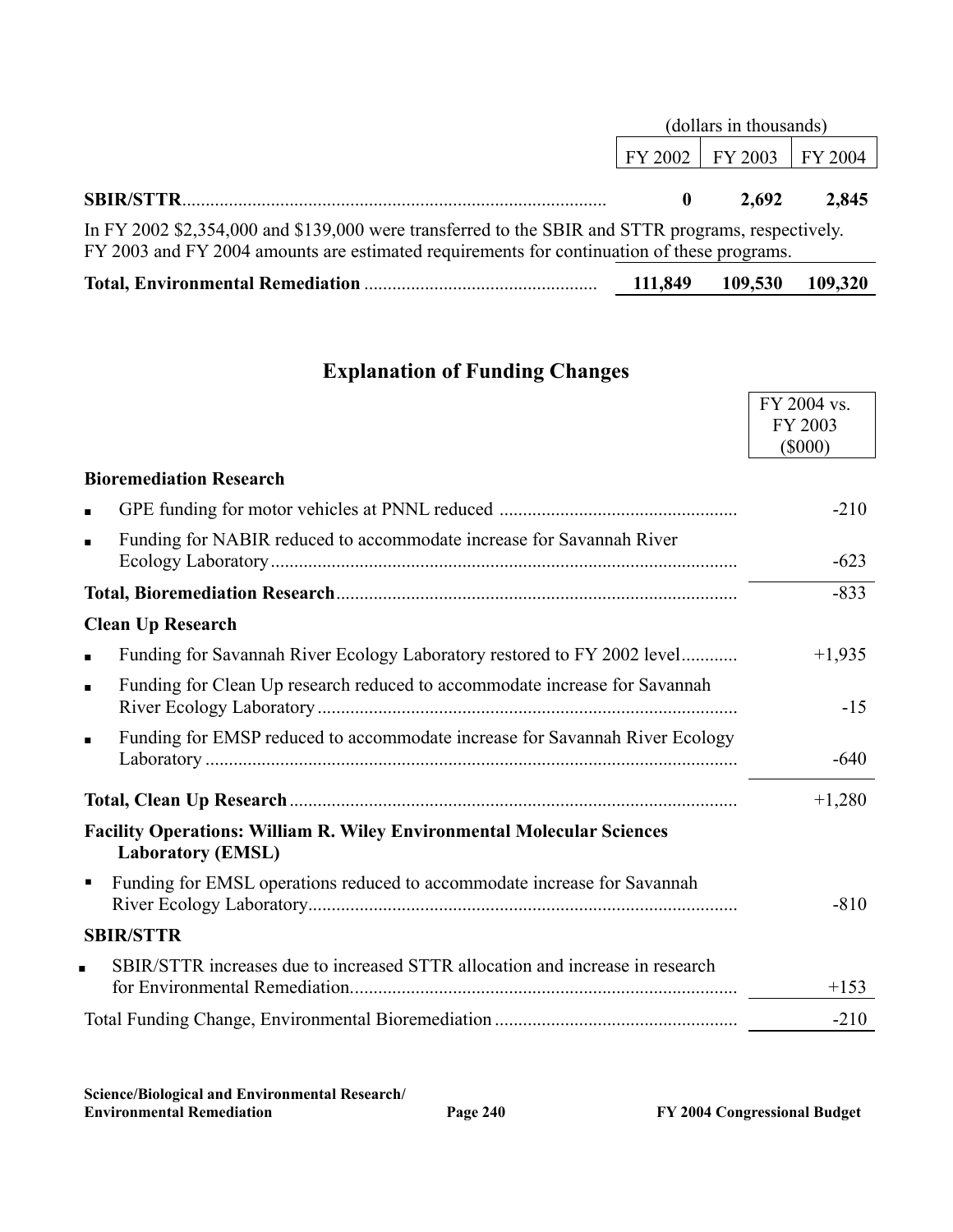# **Medical Applications and Measurement Science**

#### **Mission Supporting Goals and Measures**

The goal of the Medical Applications and Measurement Science subprogram is to deliver the scientific knowledge and discoveries that will lead to innovative diagnostic and treatment technologies for human health. The research builds on unique DOE capabilities in physics, chemistry, engineering, biology and computational science. Research will lead to new metabolic labels and imaging detectors for medical diagnosis; tailor-made radiopharmaceutical agents and beam delivery systems for treatment of inoperable cancers; and the ability to predict structure and behavior of cells and tissues to better engineer targeted drugs, biosensors, and medical implants. The basic research technologies growing out of this program offer applications for study, detection, diagnosis and early intervention of biochemical, bacterial, and viral health risks of biological, and/or gross environmental insults.

The modern era of nuclear medicine is an outgrowth of the original charge of the Atomic Energy Commission (AEC), "to exploit nuclear energy to promote human health." From the production of a few medically important radioisotopes in 1947, to the development of production methods for radiopharmaceuticals used in standard diagnostic tests for millions of patients throughout the world, to the development of ultra-sensitive diagnostic instruments, e.g. the PET (positron emission tomography) scanner, the medical applications program has led and continues to lead the field of nuclear medicine.

Today the program seeks to develop new applications of radiotracers in diagnosis and treatment driven by the latest concepts and developments in genomic sciences, structural and molecular biology, computational biology and instrumentation. Using non-invasive technologies and highly specific radiopharmaceuticals, BER is ushering in a new era of brain mapping, and highly specific disease diagnostics. New tools will enable the real-time imaging of gene expression in a developing organism.

Research capitalizes on the National Laboratories' unique resources and expertise in biological, chemical, physical, and computational sciences for technological advances related to human health. The National Laboratories have highly sophisticated instrumentation (neutron and light sources, mass spectroscopy, high field magnets), lasers and supercomputers, to name a few, that directly impact research on human health. Research is directed to fundamental studies in biological and medical imaging (including construction of an artificial retina), biological and chemical sensors, laser medicine and informatics. This research is highly complementary to and coordinated with clinical research at the National Institutes of Health (NIH) and to basic research in the NIH intramural and extramural programs.

DOE supports cutting edge, high-risk, proof-of-concept research that develops research tools with broad applications in clinical medicine and in biological research. NIH supports cutting edge, disease-specific research that uses those tools, along with many others, to determine fundamental mechanisms of human disease for better diagnosis and treatment. For example, NIH supports clinical imaging research but not research to develop radiotracers or imaging instruments, whereas DOE is the only government agency that supports research to develop imaging instruments and the radiotracers needed to carry out imaging procedures.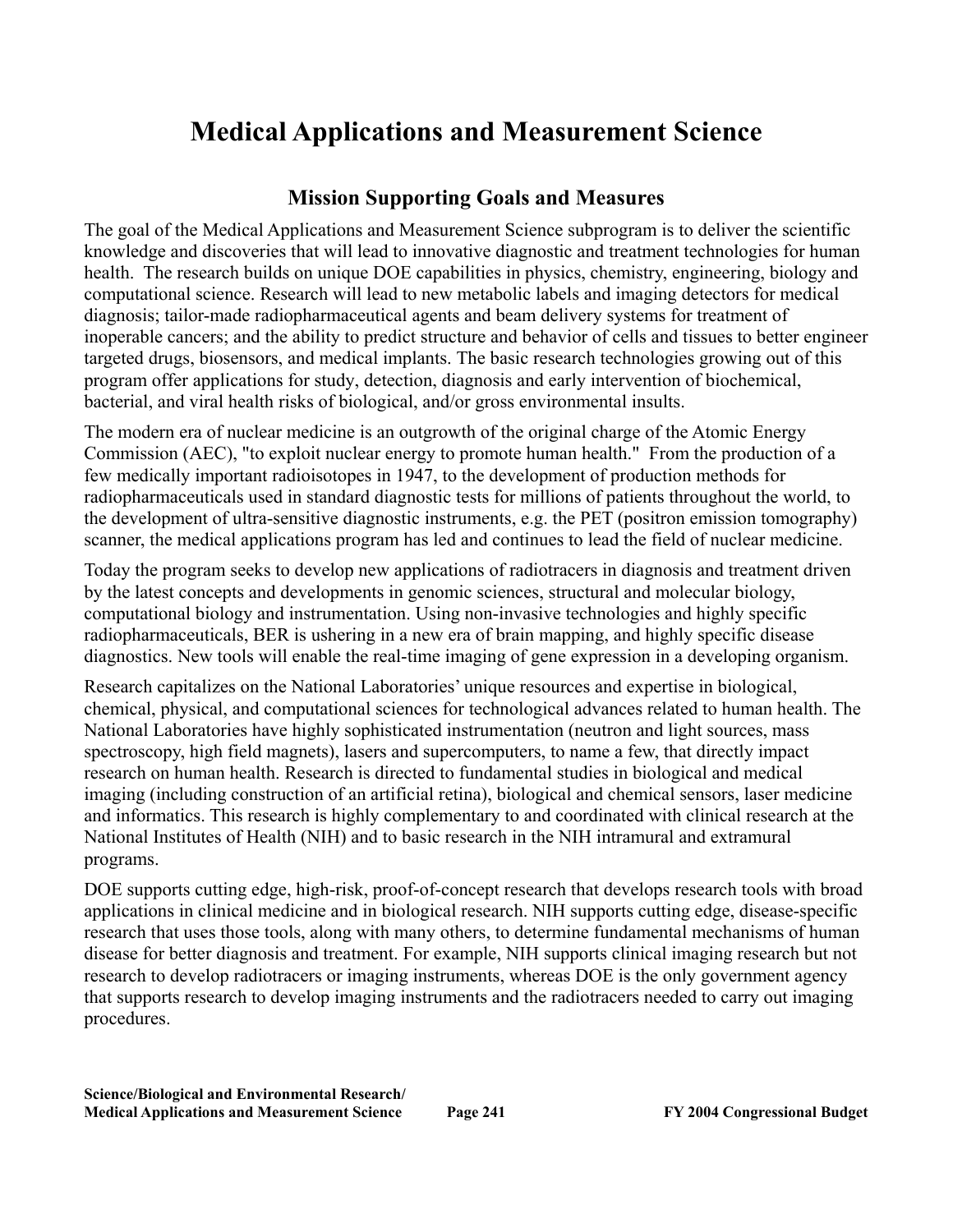The philosophical differences, roles, strengths, and advantages of the DOE versus NIH medical sciences research programs are clear:

- DOE medical sciences research is built on a base of chemistry, physics, engineering, computation, and biology. NIH medical sciences research is built on a complementary base of biology and medicine. DOE research leverages the unique combination of multidisciplinary competencies available at the DOE national laboratories.
- DOE develops research tools for medicine by supporting high-risk research often based on theoretical predictions of success rather than preliminary studies that demonstrate a promise of success. As in other fields of science, high risk research often leads to spectacular advances, e.g., the human genome project and genetics. NIH develops disease-specific applications for these research tools by supporting research that is generally based on substantive preliminary studies that actually demonstrate a promise of success.

Measurement Science research emphasizes new sensor instrumentation for cleanup efforts and new imaging instrumentation having broad application in the life and medical sciences.

The Medical Applications and Measurement Science subprogram continues a substantial involvement of academic scientists along with the scientists in the National Laboratories.

The Medical Applications and Measurement Science subprogram provides fundamental knowledge building to long-term outcomes that underpin the Program Strategic Performance Goals and the Office of Science's Strategic Objectives. Periodic retrospective analysis will be employed to evaluate the accumulation of knowledge and validate specific outcomes. This program was examined as part of a BERAC review of the entire BER program in FY 2001. The next scheduled comprehensive review of the Medical Applications and Measurement Science subprogram by BERAC will be in FY 2006. The following are recent scientific accomplishments that highlight program progress.

- *First technique to measure Alzheimer's disease onset.* DOE researchers at UCLA have developed an imaging technique that can detect early lesions in the brains of Alzheimer's disease before symptoms begin. The method utilizes a novel radiotracer and highly sensitive PET scanning. Early identification of Alzheimer's lesion offers the possibility of therapeutic intervention before severe brain injury and clinical debilitation occurs.
- *BNCT technology transferred to NIH for clinical trials*. DOE research at the Brookhaven National Laboratories, MIT and Harvard Medical School established the parameters of clinical safety of boron neutron capture therapy in humans. DOE has completed upgrade of the Medical Reactor at MIT; the facility now generates the most advanced neutron beam for clinical studies in the world. Using the fundamental technology developed by DOE, the National Cancer Institute has initiated a BNCT clinical trial in the treatment of brain cancer and melanoma at the MIT medical reactor.
- *Successful transfer of DOE Micro-Pet technology to industry.* DOE investigators at UCLA have successfully developed the Micro-Pet for repeated physiological imaging of small animals without sacrificing the animal. The Micro-Pet is a major advance in the study of animal models of human disease. The technology developed at UCLA has been transferred to Concorde Microsystems, Inc. of Knoxville, TN for marketing and public use.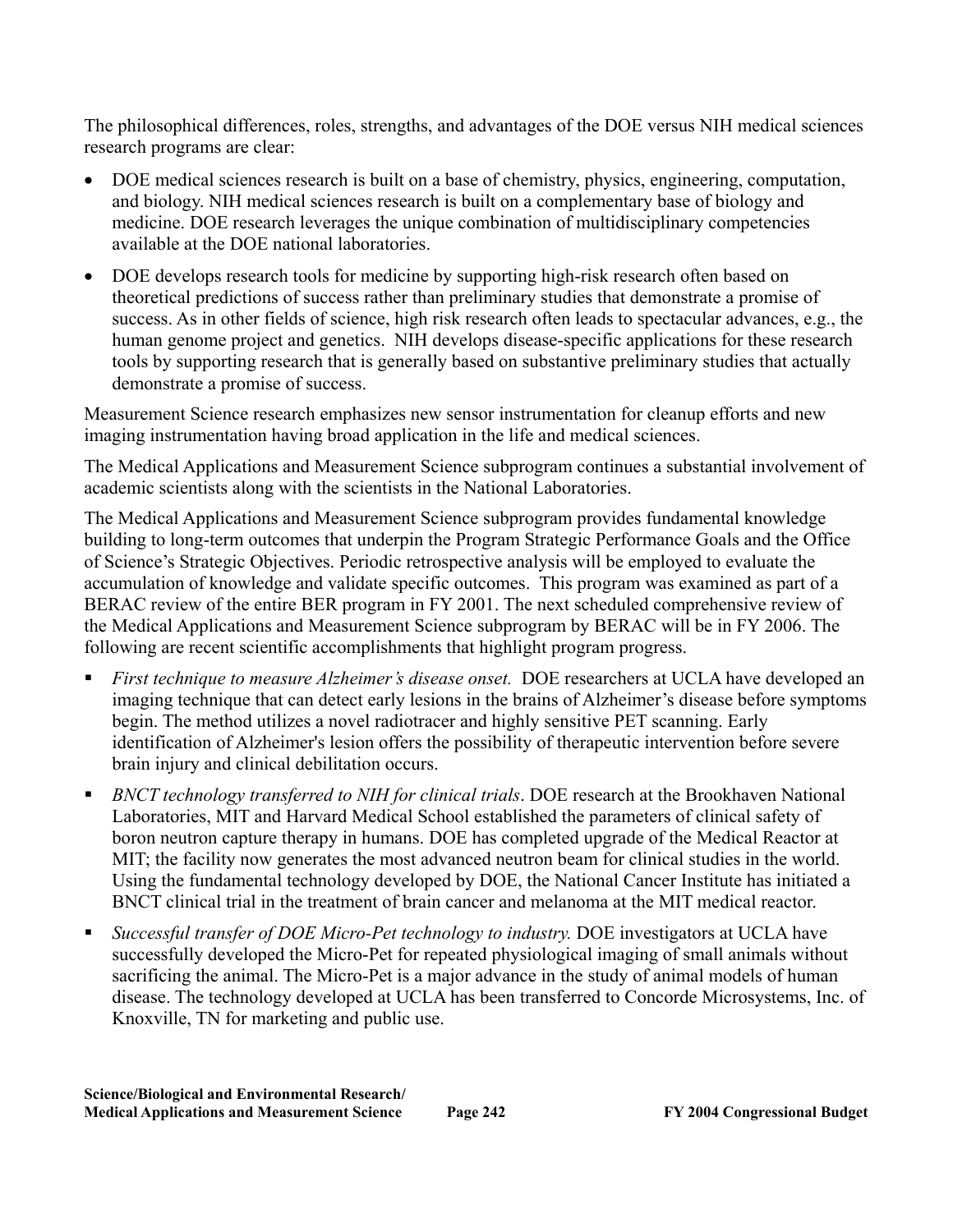- *Helping the blind to see.* A collaborative project between USC Doheny Eye Institute, Oak Ridge National Laboratory, Sandia National Laboratory, Argonne National Laboratory, Lawrence Livermore National Laboratory, and Los Alamos National Laboratory is aimed at developing an artificial retina to restore the sight of patients with retinitis pigmentosa and age-related macular degeneration. A milestone was reached in which a prototype design of a high-density sensor was successfully inserted into a canine and tested successfully. Future programmatic goals include improvement in the prototype design of the retinal device and eventually implantation into the eye of a blind person.
- *New, ultra-sensitive detection of prostate cancer protein in the blood*. DOE scientists at ORNL and UC-Berkeley have developed a cancer detecting microchip that works as a sensitive assay for prostate cancer. The device utilizes a micro machine cantilever to detect prostate specific antigen and is twenty times more sensitive than currently used assays. This technology, which has been pioneered at ORNL, can be adapted to measure other clinically important molecules at high levels of sensitivity.
- **•** *DOE technology for stroke treatment transferred to NIH.* DOE researchers at Lawrence Livermore National Laboratory have successfully completed the material design of a mechanical shape memory polymer device that can be introduced into the vessels in the brain and successfully remove a blood clot causing a stroke. This technology has the potential of significantly reducing deaths from one of the major disease killers in the United States. The DOE has successfully transferred this technology to the NIH, which will fund initial clinical evaluation of the device.
- *A Multitracer Technique for Diagnosing the Root Cause of Obesity.* Brookhaven National Laboratory (BNL) scientists have developed a multi-radiotracer (carbon-11-raclopride, fluorine-18- FDG and carbon-11 cocaine combined) PET imaging approach which shows that obese individuals have an understimulated brain dopamine system similar to drug abusers. Dopamine is a brain chemical that is important in reward and well-being. This disruption of dopamine function may account for pathological overeating, which has parallels in the drug abuser who cannot stop taking the drug even when this behavior is detrimental. This suggests that improving dopamine function may be a useful treatment strategy for obesity, a major public health problem affecting more than 25% of the United States population.
- *New Toluene Radiotracer Developed to Study Inhalant Abuse*. BNL scientists have successfully labeled the volatile chemical toluene with carbon-11 for PET imaging. Using carbon-11 toluene for PET imaging, Brookhaven scientists have shown for the first time that toluene, the most common solvent of abuse, rapidly enters the brain and localizes on the same areas of the brain that are affected by cocaine and other drugs of abuse. This new approach and the new knowledge that it is generating are an important step in understanding and eventually treating addiction to inhalants. The abuse of inhalants ("huffing") by children is a growing problem worldwide.
- *PET Imaging Study Provides New Knowledge For Improved Targeting of Attention Deficit Hyperactivity Disorder.* For more than 40 years, attention deficit hyperactivity disorder (ADHD) has been treated with Ritalin, a stimulant. Yet there have been no studies showing how Ritalin affects the human brain. Using PET imaging with radiotracers (carbon-11 raclopride, and carbon-11 cocaine) Brookhaven researchers have shown for the first time in the human brain that Ritalin elevates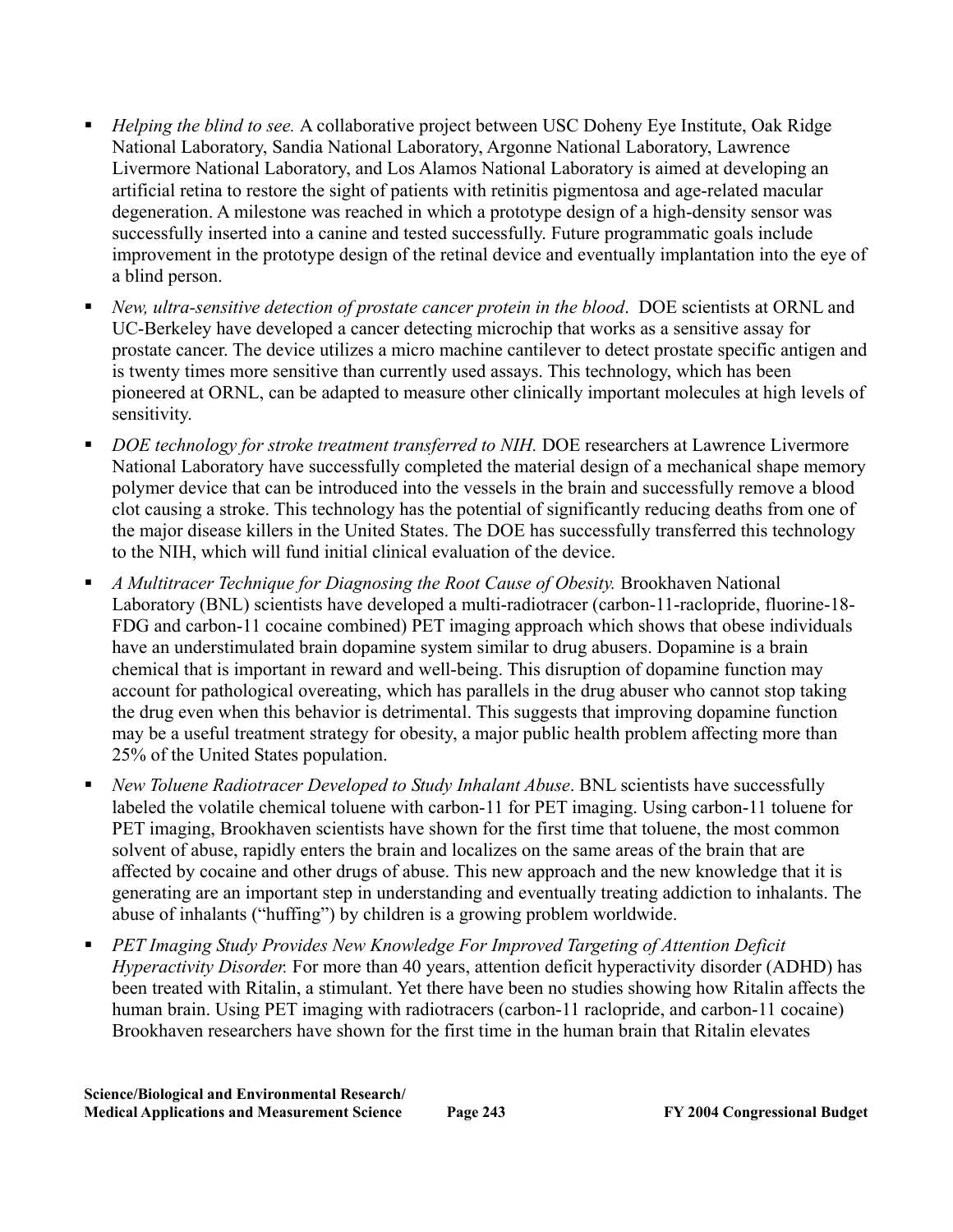dopamine, a signaling chemical that is important in regulating attention. This new knowledge will form the groundwork for designing better drugs to treat ADHD.

### **Subprogram Goals**

Develop innovative radiopharmaceuticals for diagnosis and treatment of human disease and develop novel imaging instrumentation and technologies to precisely visualize and measure biological functions, including gene expression, and more accurately detect human disease.

#### **Performance Indicator**

Number of novel imaging devices delivered.

| FY 2002 Results                                                                                                                                                                                                                                                                                                                                    | FY 2003 Targets                                                                                                                                                                                                                                                                                                                                                                                               | FY 2004 Targets                                                                                                                                                                                                                                                                                                                                                                                                                                                                                                                                                                        |
|----------------------------------------------------------------------------------------------------------------------------------------------------------------------------------------------------------------------------------------------------------------------------------------------------------------------------------------------------|---------------------------------------------------------------------------------------------------------------------------------------------------------------------------------------------------------------------------------------------------------------------------------------------------------------------------------------------------------------------------------------------------------------|----------------------------------------------------------------------------------------------------------------------------------------------------------------------------------------------------------------------------------------------------------------------------------------------------------------------------------------------------------------------------------------------------------------------------------------------------------------------------------------------------------------------------------------------------------------------------------------|
| (Novel cell-directed cancer therapies)                                                                                                                                                                                                                                                                                                             | (Novel cell-directed cancer therapies)                                                                                                                                                                                                                                                                                                                                                                        | (Novel cell-directed cancer therapies)                                                                                                                                                                                                                                                                                                                                                                                                                                                                                                                                                 |
| BNCT program at MIT/Harvard was<br>successfully transferred to the National<br>Cancer Institute for conduct of clinical<br>trials. [Goal Met]                                                                                                                                                                                                      | Number of tumor therapeutic agents<br>that perform sufficiently well in pre-<br>clinical evaluations to deserve<br>consideration for clinical trials by NIH<br>and/or private industry.                                                                                                                                                                                                                       | Number of tumor therapeutic agents that<br>perform sufficiently well in pre-clinical<br>evaluations over five years to deserve<br>consideration for clinical trials by NIH<br>and/or private industry and success in<br>developing a high flux epithermal beam<br>suitable for clinical use at the MIT<br>reactor.                                                                                                                                                                                                                                                                     |
| (Radiopharmaceutical design/synthesis)                                                                                                                                                                                                                                                                                                             | (Radiopharmaceutical design/synthesis)                                                                                                                                                                                                                                                                                                                                                                        | (Radiopharmaceutical design/synthesis)                                                                                                                                                                                                                                                                                                                                                                                                                                                                                                                                                 |
| A novel radiotracer was developed that<br>can be used to detect early lesions in<br>Alzheimers Disease. [Goal Met]<br>A multi-radiotracer detection system<br>was developed to detect biochemical<br>abnormalities in brains of patients with<br>obesity. [Goal Met]<br>A toluene radiotracer was developed to<br>study inhalant abuse. [Goal Met] | Develop unique radiopharmaceutical<br>tracers that will enable PET medical<br>imaging to more precisely diagnose<br>neuro-psychiatric illnesses<br>(Alzheimer's Disease, Parkinson's<br>Disease, multiple sclerosis, and others)<br>and cancer in humans. This research is<br>closely coordinated with the NIH<br>Institutes of Drug Abuse, of Mental<br>Health, and of Neurological Disorders<br>and Stroke. | Through radiopharmaceutical and<br>molecular nuclear medicine research,<br>three positron emission tomography<br>(PET) radiotracers with precise cellular,<br>subcellular, and molecular targeting<br>capability will be developed as potential<br>imaging agents for nuclear medicine<br>research and clinical use to study brain<br>disorders due to substance abuse and<br>mental illnesses (such as Alzheimer's<br>and Parkinson's diseases), cancer<br>diagnosis and treatment, heart-function-<br>related ailments, therapeutic gene<br>expression in the whole animals, and for |
|                                                                                                                                                                                                                                                                                                                                                    | Develop innovative methods and<br>instrumentation to image gene<br>expression in real time in cells, tissues                                                                                                                                                                                                                                                                                                  | monitoring progress to therapy.                                                                                                                                                                                                                                                                                                                                                                                                                                                                                                                                                        |

#### **Annual Performance Results and Targets**

**Science/Biological and Environmental Research/ Medical Applications and Measurement Science Page 244 FY 2004 Congressional Budget** 

and whole organisms.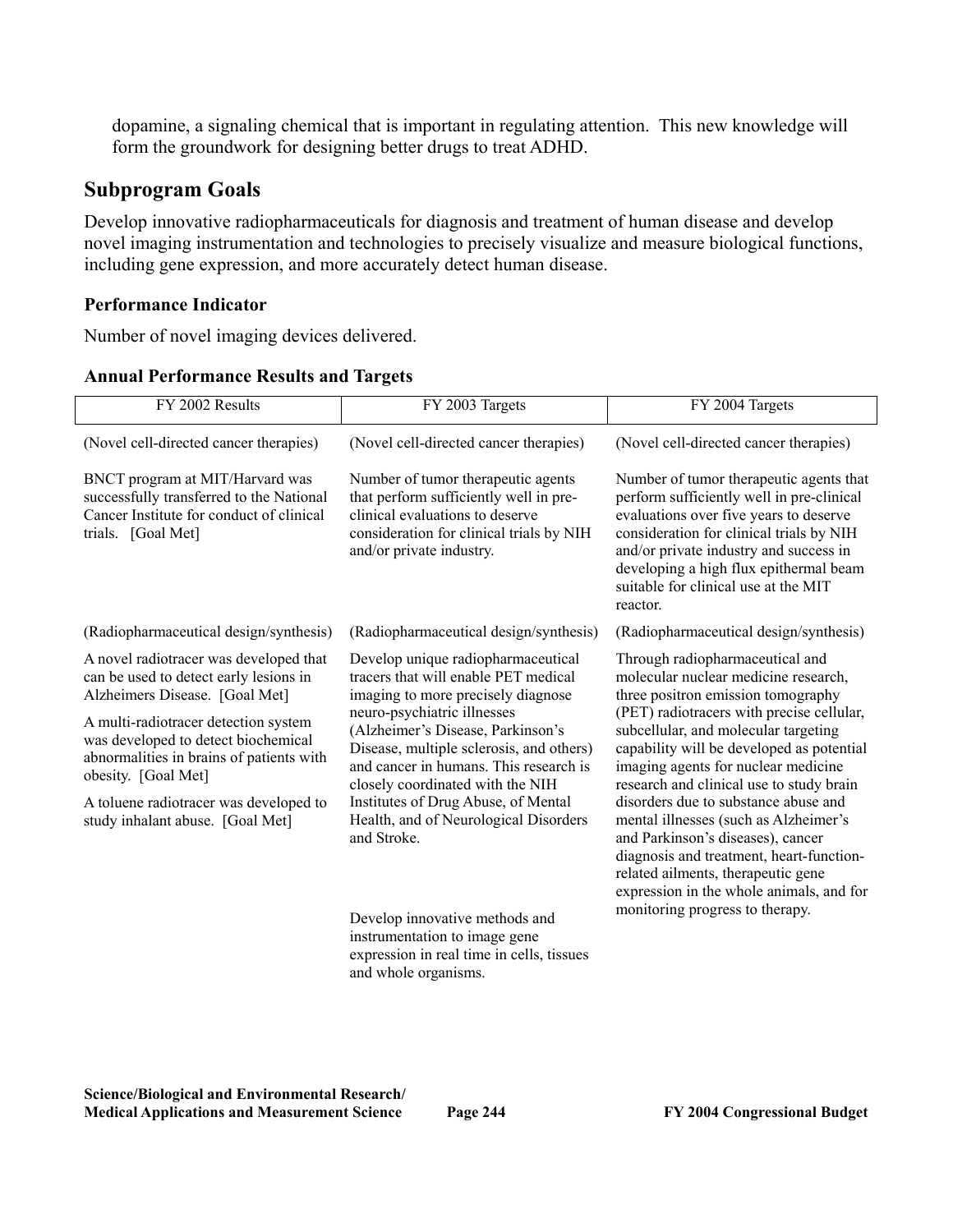| FY 2002 Results                                                                                                                                                                                                         | FY 2003 Targets                                                                                                                                                                                                                                                    | FY 2004 Targets                                                                                                                                                                                                                                                                                                                          |  |
|-------------------------------------------------------------------------------------------------------------------------------------------------------------------------------------------------------------------------|--------------------------------------------------------------------------------------------------------------------------------------------------------------------------------------------------------------------------------------------------------------------|------------------------------------------------------------------------------------------------------------------------------------------------------------------------------------------------------------------------------------------------------------------------------------------------------------------------------------------|--|
| (Imaging Sciences)                                                                                                                                                                                                      | (Imaging Sciences)                                                                                                                                                                                                                                                 | (Imaging Sciences)                                                                                                                                                                                                                                                                                                                       |  |
| Micro-PET technology was transferred<br>to industrial partners for<br>commercialization. [Goal Met]                                                                                                                     | Enhance micro-PET and micro-CT<br>scanners so that these unique and<br>powerful tools can be used to enhance                                                                                                                                                       | Complete the design, computational<br>modeling and construction of a<br>prototype high-density micro array<br>device (artificial retina) and have                                                                                                                                                                                        |  |
| A prototype artificial retina device was<br>successfully inserted into the eye of a<br>blind person. [Goal Met]                                                                                                         | basic biomedical research in medical<br>centers, leading to improved human<br>health care.                                                                                                                                                                         | implanted the test device into the canine<br>eye. The device will receive light<br>signals from an external camera and                                                                                                                                                                                                                   |  |
| A PET imaging system was used to<br>pinpoint abnormalities in the brains of<br>patients with attention deficit disorder.<br>[Goal Met]                                                                                  | In close partnership with NIH, develop<br>novel technology and instrumentation<br>for imaging single molecules, genes,<br>cells, organs, and whole organisms in                                                                                                    | convert the photons to electrical signals<br>to be transmitted to the brain. The<br>biological compatibility and ability of<br>the device to transmit signals to the<br>canine brain will be measured.                                                                                                                                   |  |
| An ultra sensitive cantilever detection<br>system, even more sensitive than<br>currently used technology, was<br>developed as a potential new clinical<br>tool to detect prostate specific antigen<br>(PSA). [Goal Met] | real time under natural physiological<br>conditions with a high degree of<br>precision, including MRI, PET, and<br>SPECT. Technology and detector<br>systems will be developed to capitalize<br>on recent findings of the human<br>genome project that will enable | Complete the development of a<br>radiotracer imaging system that<br>approaches the fundamental limit of<br>spatial resolution and detector<br>sensitivity to be applied to the diagnosis<br>of small cancers.                                                                                                                            |  |
|                                                                                                                                                                                                                         | imaging of gene expression in real time<br>that will have a critical impact on<br>biomedical research and medical<br>diagnosis.                                                                                                                                    | Complete the prototype design of MRI<br>and PET instruments capable of<br>performing functional images on<br>moving animals including the design of<br>novel dipole magnets, fiber-optic arrays,<br>miniature positron detectors, and the<br>construction of algorithms to detect and<br>correct for motion during image<br>acquisition. |  |
|                                                                                                                                                                                                                         |                                                                                                                                                                                                                                                                    | Develop an array of biological sensors<br>employing laser cantilever technology,<br>protein-receptor detection systems that<br>rely on fluorescent resonant energy<br>transfer, and microspectroscopy<br>platform systems.                                                                                                               |  |

## **Funding Schedule**

|                                                        | (dollars in thousands) |         |         |           |          |
|--------------------------------------------------------|------------------------|---------|---------|-----------|----------|
|                                                        | FY 2002                | FY 2003 | FY 2004 | \$ Change | % Change |
|                                                        | 116.085                | 38,701  | 38,642  | -59       | $-0.2%$  |
| Measurement Science                                    | 2.555                  | 5.961   | 5,952   | -9        | $-0.2%$  |
|                                                        | 0                      | 1.186   | 1.254   | +68       | $+5.7%$  |
| Total, Medical Applications and<br>Measurement Science | 118.640                | 45.848  | 45.848  | 0         | $-$      |

#### **Science/Biological and Environmental Research/**  Medical Applications and Measurement Science Page 245 FY 2004 Congressional Budget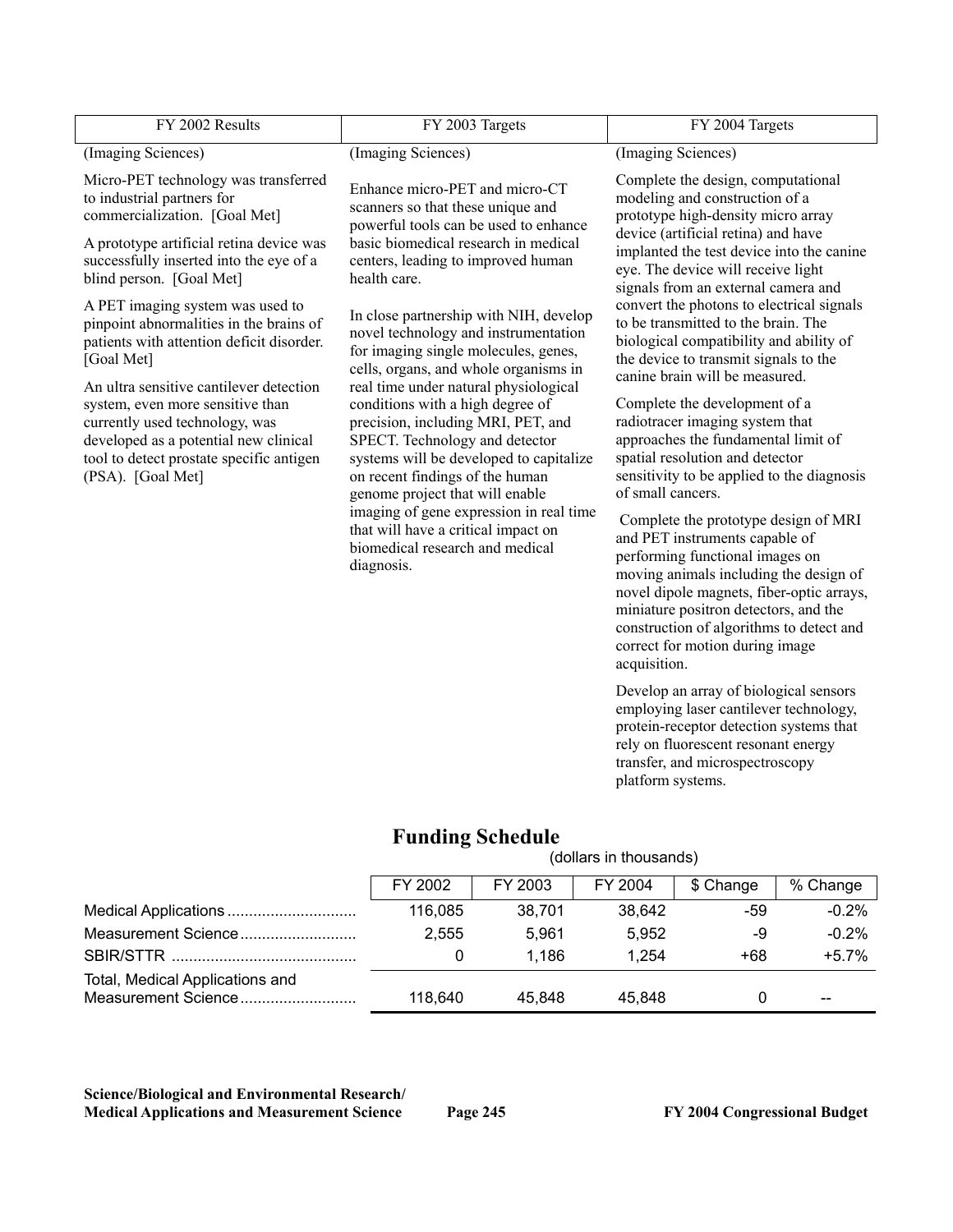## **Detailed Program Justification**

(dollars in thousands)

|         | FY 2002   FY 2003   FY 2004 |               |
|---------|-----------------------------|---------------|
| 116.085 |                             | 38,701 38,642 |
| 9,699   | 4,870                       | 4,862         |

In FY 2004, BER continues to support fundamental research on the therapeutic use of ionizing radiation that may be achieved with radionuclide therapy and novel methods of tumor targeting. Recent therapeutic successes employing antibodies or ligands linked to radionuclides has grown out of fundamental combinatorial radiochemistry supported by BER. The specific goals include the development of novel therapeutic agents and delivery techniques to target and treat cancer at the cellular level. Research will address such complex challenges as chemical ligand synthesis, tumortargeting, and dosimetry.

Overall program objectives include: (1) techniques to ensure highly selective tumor-targeting by the proposed therapeutic agents; (2) efficient screening techniques for selecting candidate therapeutic agents for in-vivo testing; (3) research suggesting a reasonable likelihood of success for in-vivo targeting of primary tumors and their metastases in pre-clinical animal trials; (4) reliable approaches for dosimetry calculations to normal tissues and to tumor sites based on 3-dimensional modeling; (5) measurement techniques for accurately assessing the success of tumor-targeting in vivo; and (6) measurement techniques for assessing therapy effects in vivo at the molecular, cellular and metabolic levels.

The BER supported Boron Neutron Capture Therapy clinical safety studies at the Brookhaven National laboratories and at MIT/Beth Israel Hospital were completed in FY 2002. BER funding of the MIT medical reactor continues with the aim of developing the optimum neutron beam delivery for animal studies and to support NIH research trials of BNCT cancer treatment in humans.

The research activities in this subprogram are carried out at National Laboratories, universities, and private institutions and selected through competitive and peer-reviewed processes.

#### ■ **Radiopharmaceutical Design and Synthesis**................................... **23,570 24,445 24,407**

In FY 2004, BER will continue to support research on radiopharmaceutical design and synthesis using concepts from genomics as well as computational biology and structural biology. BER will continue research into radiolabeling of monoclonal antibodies for cancer diagnosis and new radiotracers for the study of brain and heart function. Molecules directing or affected by homeostatic controls always interact with each other and, thus, are targets for specific molecular substrates. The substrate molecules can be tailored to fulfill a specific need and labeled with appropriate radioisotopes to become measurable in real time in the body on their way to, and during interaction with their targets, allowing the analysis of molecular functions in the homeostatic control in health and disease. The function of radiopharmaceuticals at various sites in the body is imaged by nuclear medical instruments, such as, gamma ray cameras and positron emission tomographs (PET). This type of imaging refines diagnostic differentiation between health and disease at the molecular/metabolic levels leading to more effective therapy. If labeled with high energy-emitting

**Science/Biological and Environmental Research/ Medical Applications and Measurement Science Page 246 FY 2004 Congressional Budget**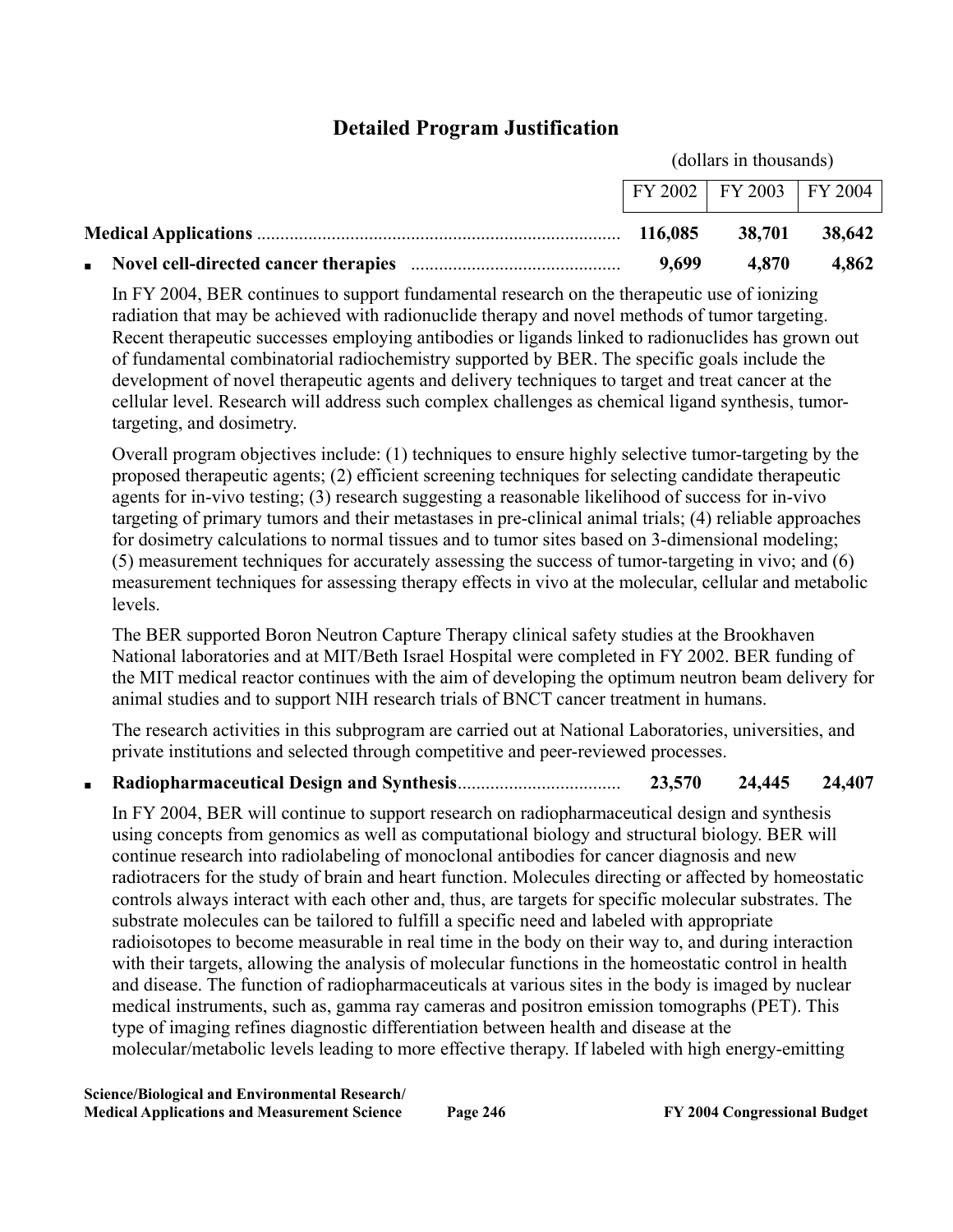|  |  | (dollars in thousands) |
|--|--|------------------------|
|--|--|------------------------|

| FY 2002   FY 2003   FY 2004 |  |
|-----------------------------|--|

radioisotopes, the substrate molecules, carrying the radiation dose may be powerful tools for targeted molecular therapy especially of cancer. The program will continue to support development of new radiotracer and radiopharmaceutical molecules for PET imaging applications (e.g., normal and abnormal brain biochemistries in response to normal and abnormal brain functions in health and disease).

BER will also develop nuclear medicine driven technologies to image mRNA transcripts in real time in tissue culture and whole animals. Currently the expression of endogenous genes in animals (including humans) cannot be imaged, at least not directly. However, given the astounding pace of biotechnology development, such imaging is an attainable goal. This research includes an emphasis on nucleic acid biochemistry, radioactive ligand synthesis and macromolecular interactions. It addresses the functional consequences of gene expression by targeting and perturbing the activity of a particular gene in living cells or animals. It also develops new biological applications using optical and radionuclide imaging devices for imaging specific gene expression in real time in both animals and humans. Methods such as combinatorial chemistry techniques will be used to develop antisense radiopharmaceuticals that hybridize DNA probes to RNA transcripts in highly specific ways to block their activity or function. Molecular signal amplification methods that work in vivo at the mRNA level will be developed. Drug-targeting technology will be developed to such an extent that the various biological barriers can be safely surmounted in vivo. The research will evaluate the clinical potential of real-time imaging of genes at work in cells, tissues, and whole organisms, including humans. This information will have applications ranging from understanding the development of a disease to the efficacy of treatments for the disease. This new technology will strongly impact developmental biology, genome research, and medical sciences.

The research activities in this subprogram are carried out at National Laboratories, universities, and private institutions and selected through competitive and peer-reviewed processes.

### ■ **Imaging Sciences Instrumentation and Research**.......................... **13,994 9,386 9,373**

In FY 2004, BER will emphasize support in fundamental research to facilitate the development of imaging systems relevant to solving critical problems related to the Nation's health. This program capitalizes on the unique resources at the National Laboratories in the fields of computational modeling, detector development, multimodal spectroscopy, high-field magnet development and microelectronics. Imaging instrumentation and technology being developed includes: **(**1) the development of a high-density microelectronic array (the artificial retina) that can be packaged into a tiny device to be implanted in to the back of the eye. The device will be used for the treatment of the major causes of blindness in the United States, retinitis pigmentosa and age-related macular degeneration; 2) PET and MRI instruments that will be used to study brain function in the awake individual. These imaging devices will obviate the necessity of anesthetizing animals (inducing coma) to acquire brain images and may also have great potential for use with infants; 3) a range of image detector systems that will be more sensitive and cost effective than current instrumentation used in the diagnosis of human disease; and 4) novel biosensor devices that can detect specific molecules or biological processes important in human biology and disease and convert this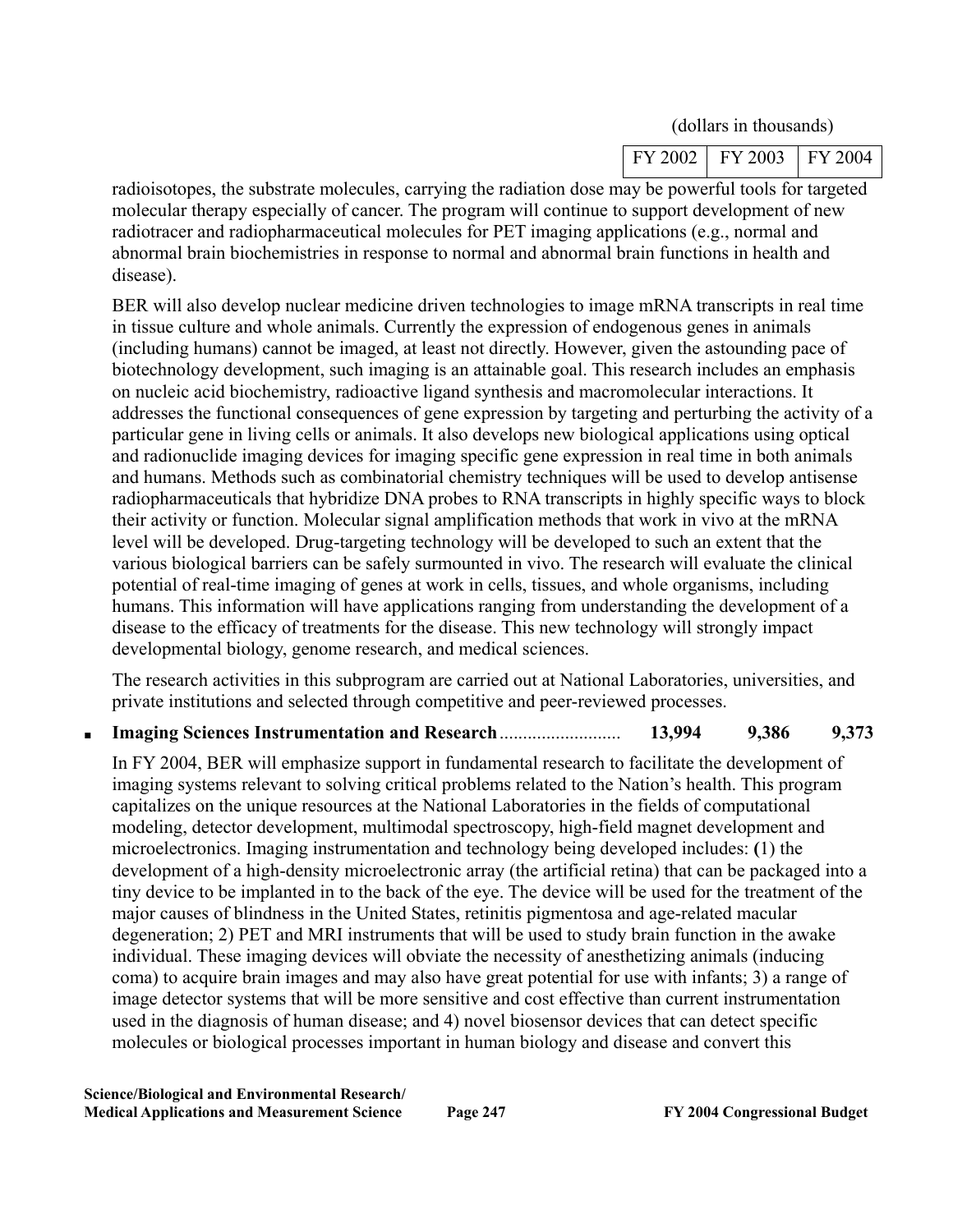(dollars in thousands)

| FY 2002 | FY 2003 | FY 2004 |
|---------|---------|---------|
|---------|---------|---------|

information into a measurable signal. These devices can be adapted to rapidly diagnose microorganisms in the field.

BER's imaging technology program works closely with other Federal Agencies, especially the National Institutes of Health, to help coordinate and focus the research efforts at the National Laboratories. Federal Agency partners include National Institutes of Health Biomedical Engineering Consortium (BECON) and the National Institute of Bioengineering and Bioimaging (NBIB).

The research activities in this subprogram are principally carried out at National Laboratories.

### ■ **Congressional Direction** ................................................................... **68,822 0 0**

Congressional direction in FY 2002 for Positron Emission Tomography Center at the University of South Alabama; Gulf Coast Cancer Center and Research Institute; Center for Nuclear Magnetic Resonance Imaging at the University of Alabama Birmingham; University of South Alabama research, in cooperation with industry and the Cooperative Research Network of the National Rural Electric Cooperative Association, on a fuel cell powered home using the Smart Energy Management Control System; Library and Regional Resource Learning Center at Spring Hill College; South Alabama Medical Education Outreach Program; University of Florida Genetics Institute; Linear Accelerator for the Baystate Medical Center; Cancer Institute at New Jersey; Institute for Molecular Biosciences at the University of Arizona; Stanley Scott Cancer Center at Louisiana State University; Infotonics Center of Excellence in Rochester New York; Joint Collaboration on Advanced Nanotechnology and Sensors with the University of New Orleans, Louisiana State University, and Louisiana Tech; Breast Cancer Program at the North Shore-Long Island Jewish Health System; Functional Magnetic Resonance Imaging Machine at the University of Texas at Dallas and the University of Texas Southwestern Medical Center's Center for Brain, Cognition, and Behavior; Integrated Environmental Research and Services Program at Alabama A&M University; Energy Efficiency Initiative at the Carolinas Health Care System; Multidisciplinary Research Facility at the College of Engineering, University of Notre Dame; Linear Accelerator for the Burbank Regional Cancer Center in Fitchburg, Massachusetts; Hampshire College's National Center for Science Education; Audubon Biomedical Science and Technology Park at Columbia University; McFadden Science Center at Texas Wesleyan University; Emergency Power Supply System at Cedars-Sinai Medical Center; Rush-Presbyterian-St. Luke's Medical Center; Nanoscience Facility at Purdue University; Julie and Ben Rogers Cancer Institute; School of Public Health at the University of South Carolina; Continued Development of the Life Science Building at Brown University; Environmental Modeling at the University of North Carolina at Chapel Hill; Renovation of the Science, Technology, and Engineering Research Complex at Jackson State University; PowerGrid Simulator at Drexel University and the New Jersey Institute of Technology; Positron Emission Tomography Facility at West Virginia University; Linear Accelerator for the University Medical Center of Southern Nevada; Research Foundation of the University of Nevada-Las Vegas; University of Nevada-Las Vegas for Continued Study of the Biological Effects of Exposure to Low-level Radioactivity; Biomolecular Nuclear Magnetic Resonance Instrument at the Medical University of South Carolina; Oncology Center of the Medical University of South Carolina; National Center of Excellence in Photonics and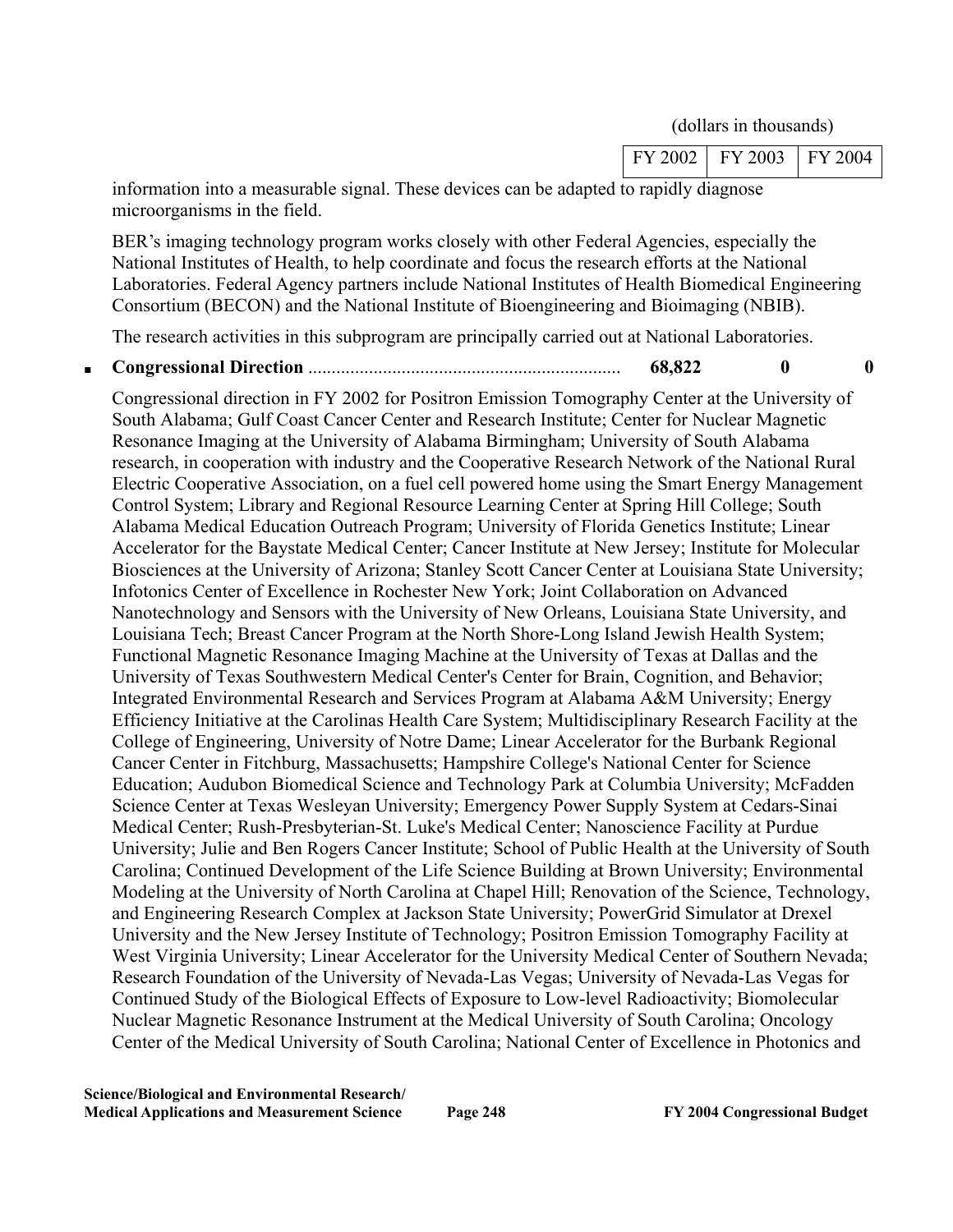(dollars in thousands)

| FY 2002 | $\vert$ FY 2003 | FY 2004 |
|---------|-----------------|---------|

Microsystems in New York; Institute of Comparative Genomics at the American Museum of Natural History; Inland Northwest Natural Resources Center at Gonzaga University; Hall of Paleontology at the Field Museum; Center for Catalysis at Iowa State University; Human Genome Project at the University of Southern California; Biomedical Research at Creighton University; Child Health Institute of New Brunswick, New Jersey; Oregon Renewable Energy Center; Superconductor Research at Boston College; Natural Renewable Energy Laboratory in Hawaii; Rochester Institute of Technology Microelectronics Technology Program; Operations and Capital Investment at the Mental Illness and Neuroscience Discovery Institute; and University of Missouri-Columbia to Expand the Federal Investment in the University's Nuclear Medicine and Cancer Research Capital Program.

### **Measurement Science** ............................................................................. **2,555 5,961 5,952**

In FY 2004, BER will continue research on new sensor instrumentation for characterizing the chemical composition of contaminated subsurface environments in support of the Department's environmental cleanup efforts of highly radioactive chemical wastes.

The research will include the development of new environmental sensors that are better, faster, and more economical than existing laboratory techniques. New field-based sensors that take advantage of novel biotechnologies will be ready for deployment. The new sensors will include antibody and nucleic acid approaches that have precedence in other applications but will be new to bioremediation at DOE legacy sites.

Research into new imaging instrumentation for life sciences and biomedical sensor applications will be continued. Capital equipment funds will be used for research to develop new instrumentation having broad application in the life and medical sciences. BER will continue research on medical applications of laser technology at the National Laboratories and at universities.

The research activities in this subprogram are carried out at National Laboratories, universities, and private institutions and selected through competitive and peer-reviewed processes.

**SBIR/STTR**.............................................................................................. **0 1,186 1,254** In FY 2002 \$3,008,000 and \$193,000 were transferred to the SBIR and STTR programs, respectively. FY 2003 and FY 2004 amounts are estimated requirements for the continuation of these programs..

| <b>Total, Medical Applications and Measurement Science </b> | 118,640 | 45,848 45,848 |  |
|-------------------------------------------------------------|---------|---------------|--|
|                                                             |         |               |  |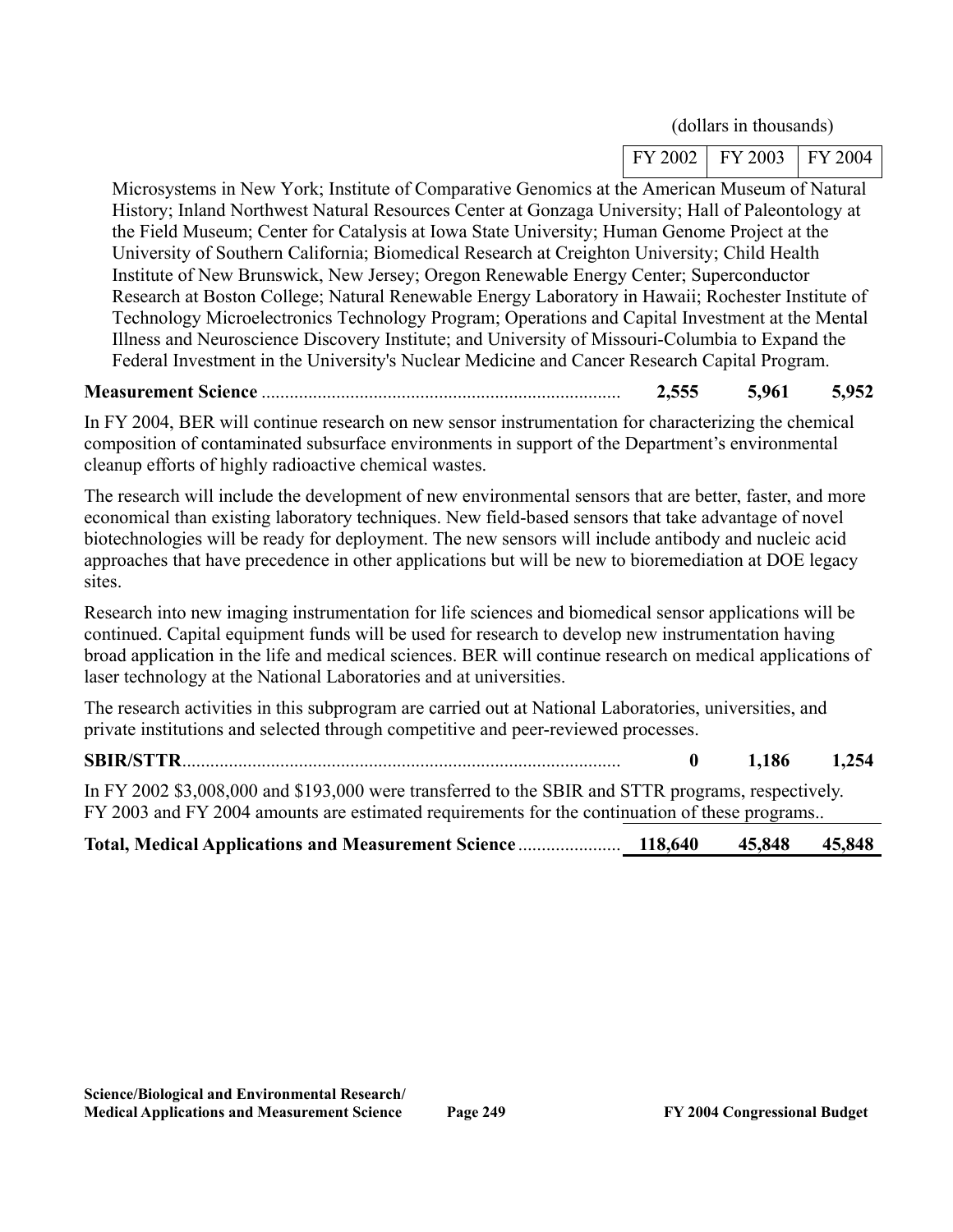## **Explanation of Funding Changes**

|                                                                                                       | FY 2004 vs. |
|-------------------------------------------------------------------------------------------------------|-------------|
|                                                                                                       | FY 2003     |
|                                                                                                       | $($ \$000)  |
| <b>Medical Applications &amp; Measurement Science</b>                                                 |             |
| Activities will continue at near FY 2003 levels. Decrease is due to the increase in<br>$\blacksquare$ | -68         |
| <b>SBIR/STTR</b>                                                                                      |             |
| $\blacksquare$                                                                                        | $+68$       |
| Total Funding Change, Medical Applications and Measurement Science                                    |             |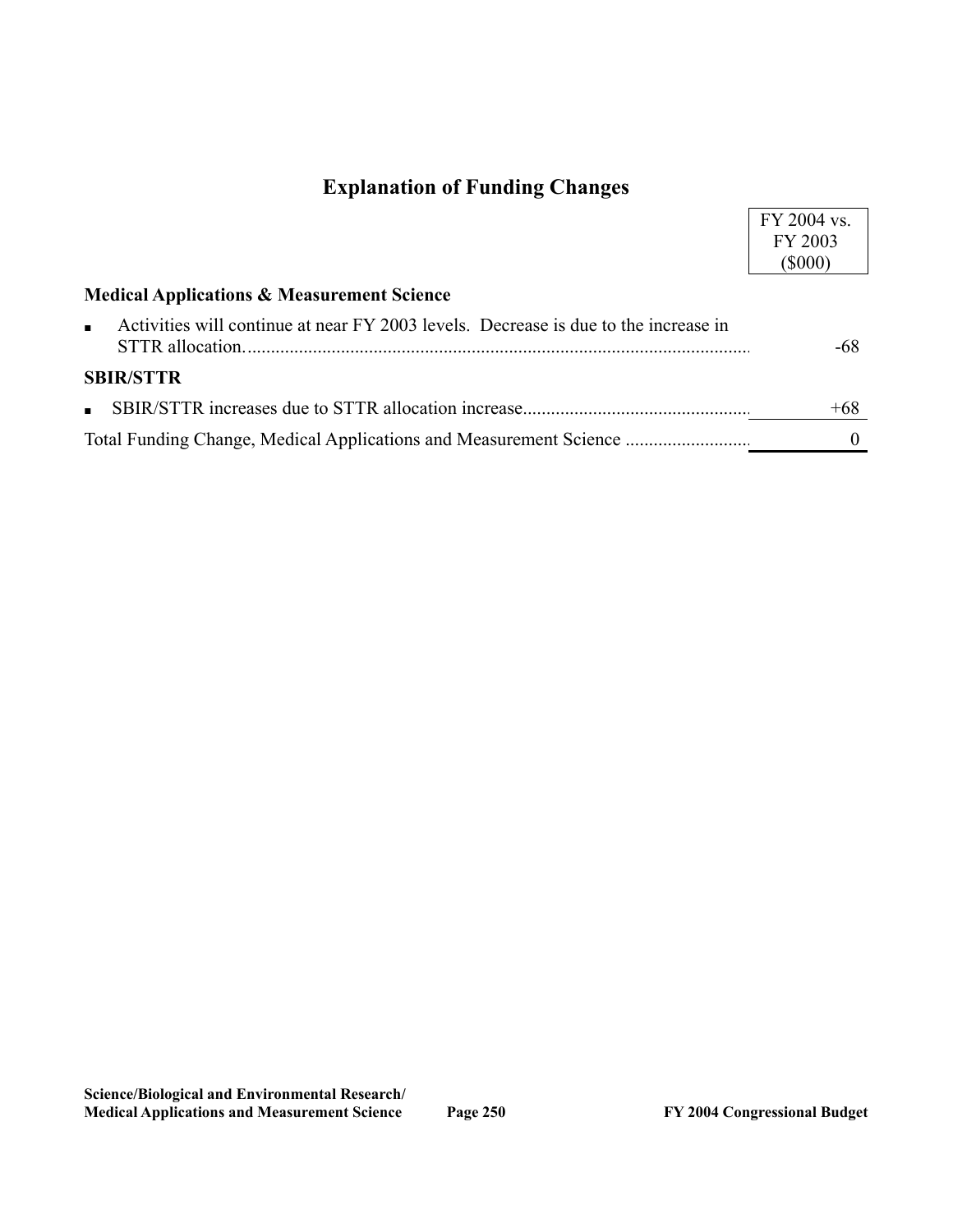## **Construction**

### **Mission Supporting Goals and Measures**

Construction is needed to support the research under the Biological and Environmental Research Program (BER) program. Cutting-edge basic research requires that state-of-the-art facilities be built or existing facilities modified to meet unique BER requirements.

## **Funding Schedule**

|                   | (dollars in thousands)                              |  |  |  |      |  |
|-------------------|-----------------------------------------------------|--|--|--|------|--|
|                   | % Change<br>2002<br>FY 2003<br>FY 2004<br>\$ Change |  |  |  |      |  |
| Construction.<br> | 1,405<br>44                                         |  |  |  | 0.0% |  |

## **Detailed Program Justification**

|                     | (dollars in thousands) |                             |  |
|---------------------|------------------------|-----------------------------|--|
|                     |                        | FY 2002   FY 2003   FY 2004 |  |
| <b>Construction</b> | 11,405                 |                             |  |

The Laboratory for Comparative and Functional Genomics at Oak Ridge National Laboratory will provide a modern research facility to help understand the function of newly discovered human genes, to support DOE research programs and to house the genetic mutant mouse lines created during the past 50 years. This new facility will replace a 50-year old animal facility with rapidly escalating maintenance costs still in use at Oak Ridge.

BER will meet the cost and schedule milestones for construction of facilities and major items of equipment within 10% of baseline estimates.

## **Explanation of Funding Changes**

|                                                                                                 | FY 2004 vs.<br>FY 2003 |
|-------------------------------------------------------------------------------------------------|------------------------|
| <b>Construction</b>                                                                             |                        |
| Funding for the construction of the Laboratory for Comparative and Functional<br>$\mathbf{u}$ . |                        |